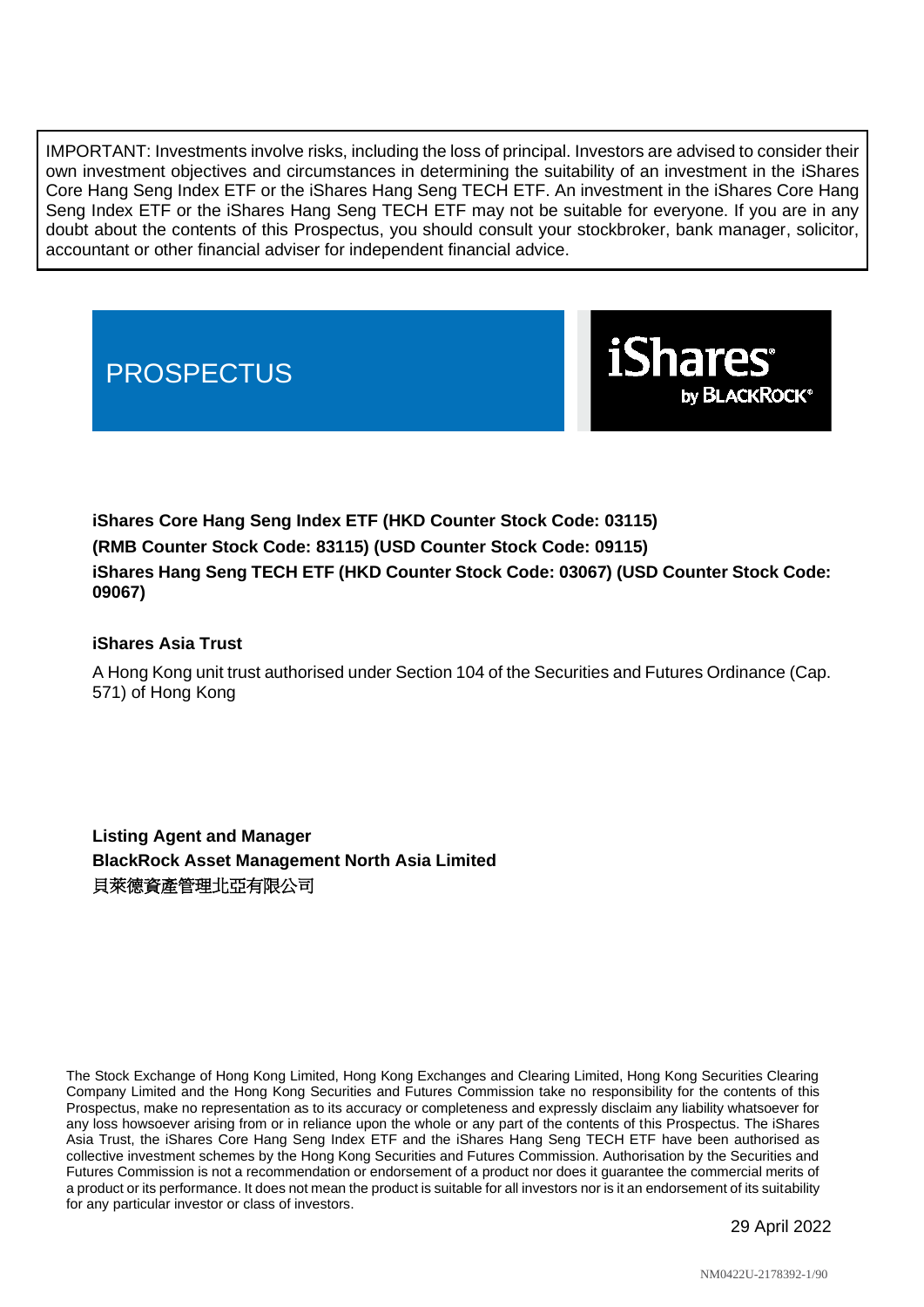# **IMPORTANT INFORMATION**

i

This Prospectus relates to the offer in Hong Kong of Units in the iShares Core Hang Seng Index ETF and the iShares Hang Seng TECH ETF, sub-funds of the iShares Asia Trust (the "Trust"), an umbrella unit trust established under Hong Kong law by a trust deed dated 16 November 2001 between Barclays Global Investors North Asia Limited (now known as BlackRock Asset Management North Asia Limited) (the "Manager") and HSBC Institutional Trust Services (Asia) Limited (the "Trustee") as amended from time to time.

The Manager accepts full responsibility for the accuracy of the information contained in this Prospectus and for the accuracy and fairness of the opinions expressed (at the date of its publication), and confirm that this Prospectus includes particulars given in compliance with the Rules Governing the Listing of Securities on The Stock Exchange of Hong Kong Limited (the "SEHK") and the Code on Unit Trusts and Mutual Funds (the "Code") and the Overarching Principles of the SFC Handbook for Unit Trusts and Mutual Funds, Investment-Linked Assurance Schemes and Unlisted Investment Products for the purposes of giving information with regard to the Units of the iShares Core Hang Seng Index ETF and the iShares Hang Seng TECH ETF and that having made all reasonable enquiries, the Manager confirms that, to the best of its knowledge and belief that the information contained in this Prospectus is true, accurate and complete in all material respects and not misleading; there are no other matters the omission of which would make any statement in this Prospectus misleading, whether of fact or opinion; any inferences that might reasonably be drawn from any statement in the Prospectus are true and are not misleading; and all opinions and intents expressed in this Prospectus have been arrived at after due and careful consideration and are founded on bases and assumptions that are fair and reasonable. The Trustee is not responsible for the preparation of this Prospectus and shall not be held liable to any person for any information disclosed in this Prospectus, except for the information regarding the Trustee itself under "Trustee and Registrar".

The iShares Core Hang Seng Index ETF and the iShares Hang Seng TECH ETF are funds falling within Chapter 8.6 of the Code. The Trust, the iShares Core Hang Seng Index ETF and the iShares Hang Seng TECH ETF are authorised by the Securities and Futures Commission (the "SFC") in Hong Kong pursuant to section 104 of the Securities and Futures Ordinance. The SFC takes no responsibility for the financial soundness of the iShares Core Hang Seng Index ETF and the iShares Hang Seng TECH ETF, or for the correctness of any statements made or opinions expressed in this Prospectus. Authorisation by the SFC is not a recommendation or endorsement of the Trust, the iShares Core Hang Seng Index ETF or the iShares Hang Seng TECH ETF nor does it guarantee the commercial merits of the iShares Core Hang Seng Index ETF or the iShares Hang Seng TECH ETF or their performance. It does not mean the iShares Core Hang Seng Index ETF or the iShares Hang Seng TECH ETF is suitable for all investors nor is it an endorsement of its suitability for any particular investor or class of investors.

Applicants for Units shall undertake to the Manager and the Trustee that, to the best of their knowledge, the monies used to invest in Units in the iShares Core Hang Seng Index ETF or the iShares Hang Seng TECH ETF are not sourced from mainland China.

Applicants for Units should consult their financial adviser, tax advisers and take legal advice as appropriate as to whether any governmental or other consents are required, or other formalities need to be observed, to enable them to acquire Units as to whether any taxation effects, foreign exchange restrictions or exchange control requirements are applicable and to determine whether any investment in the iShares Core Hang Seng Index ETF or the iShares Hang Seng TECH ETF is appropriate for them.

Dealings in the Units in the iShares Core Hang Seng Index ETF and iShares Hang Seng TECH ETF on the SEHK commenced on 23 November 2016 and 17 September 2020 respectively. Units in the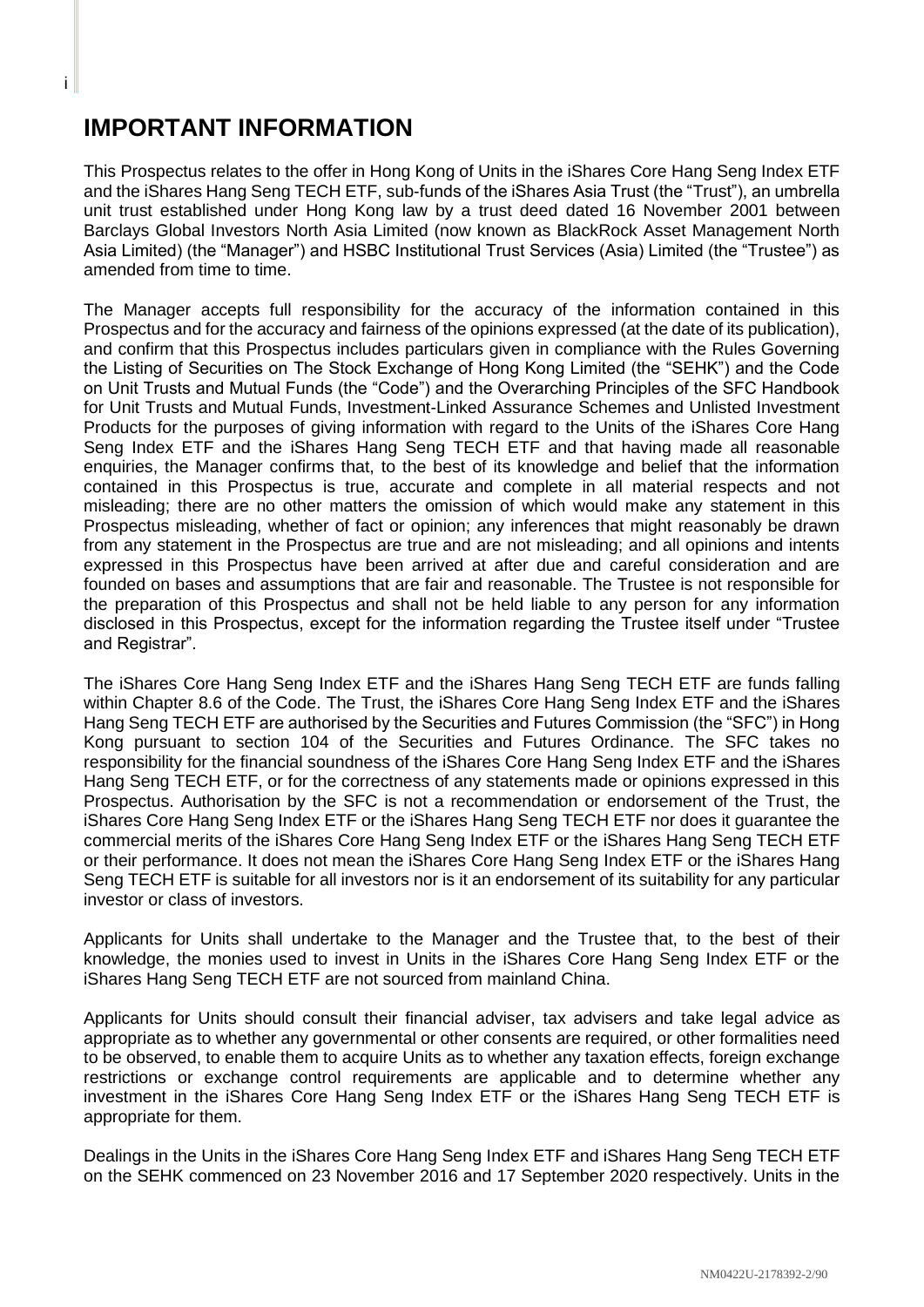iShares Core Hang Seng Index ETF and iShares Hang Seng TECH ETF have been accepted as eligible securities by the Hong Kong Securities Clearing Company Limited ("HKSCC") for deposit, clearing and settlement in the Central Clearing and Settlement System ("CCASS") with effect from 23 November 2016 and 17 September 2020 respectively.

Settlement of transactions between participants of the SEHK is required to take place in CCASS on the second CCASS settlement day after any trading day. All activities under CCASS are subject to the General Rules of CCASS and CCASS Operational Procedures in effect from time to time. Further applications may be made to list units in additional Index Funds constituted under the Trust in future on the SEHK.

No action has been taken to permit an offering of Units of the iShares Core Hang Seng Index ETF or the iShares Hang Seng TECH ETF or the distribution of this Prospectus in any jurisdiction other than Hong Kong and, accordingly, the Prospectus does not constitute an offer or solicitation to anyone in any jurisdiction in which such offer is not authorised or to any person to whom it is unlawful to make such offer or solicitation. Furthermore, distribution of this Prospectus shall not be permitted unless it is accompanied by a copy of the latest annual financial report of the iShares Core Hang Seng Index ETF and the iShares Hang Seng TECH ETF (where existing) and, if later, its most recent interim financial report, which form a part of this Prospectus.

In particular:

- (a) Units in the iShares Core Hang Seng Index ETF and the iShares Hang Seng TECH ETF have not been registered under the United States Securities Act of 1933 (as amended) and may not be directly or indirectly offered or sold in the United States of America or any of its territories or for the benefit of a US Person (as defined in Regulation S of such Act);
- (b) The iShares Core Hang Seng Index ETF and the iShares Hang Seng TECH ETF have not been and will not be registered under the United States Investment Company Act of 1940, as amended. Accordingly, Units may not be acquired by a person who is deemed to be a US Person under the 1940 Act and regulations;
- (c) Units may not be acquired or owned by, or acquired with the assets of an ERISA Plan. An ERISA Plan is defined as (i) any retirement plan subject to Title I of the United States Employee Retirement Income Securities Act of 1974, as amended; or, (ii) any individual retirement account or plan subject to Section 4975 of the United States Internal Revenue Code of 1986, as amended;
- (d) Units may not be directly or indirectly acquired or owned by a person who is deemed to be a US Person as defined under the United States Executive Order titled "Addressing the Threat from Securities Investments that Finance Certain Companies of the People's Republic of China" (as amended); and
- (e) Units may not be acquired by any person or investor which may be prohibited to invest in the relevant Index Fund by its relevant regulator, government or other statutory authority.

Where the Manager becomes aware that the Units are directly or indirectly beneficially owned by any person in breach of the above restrictions, the Manager may give notice to such person requiring him to transfer such Units to a person who would not thereby be in contravention of such restrictions or to request in writing the redemption of such Units in accordance with the trust deed.

Investors should note that any amendment, addendum or replacement to this Prospectus will only be posted on the Manager's website (www.blackrock.com/hk). Investors should refer to "Information Available on the Internet" for more details.

ii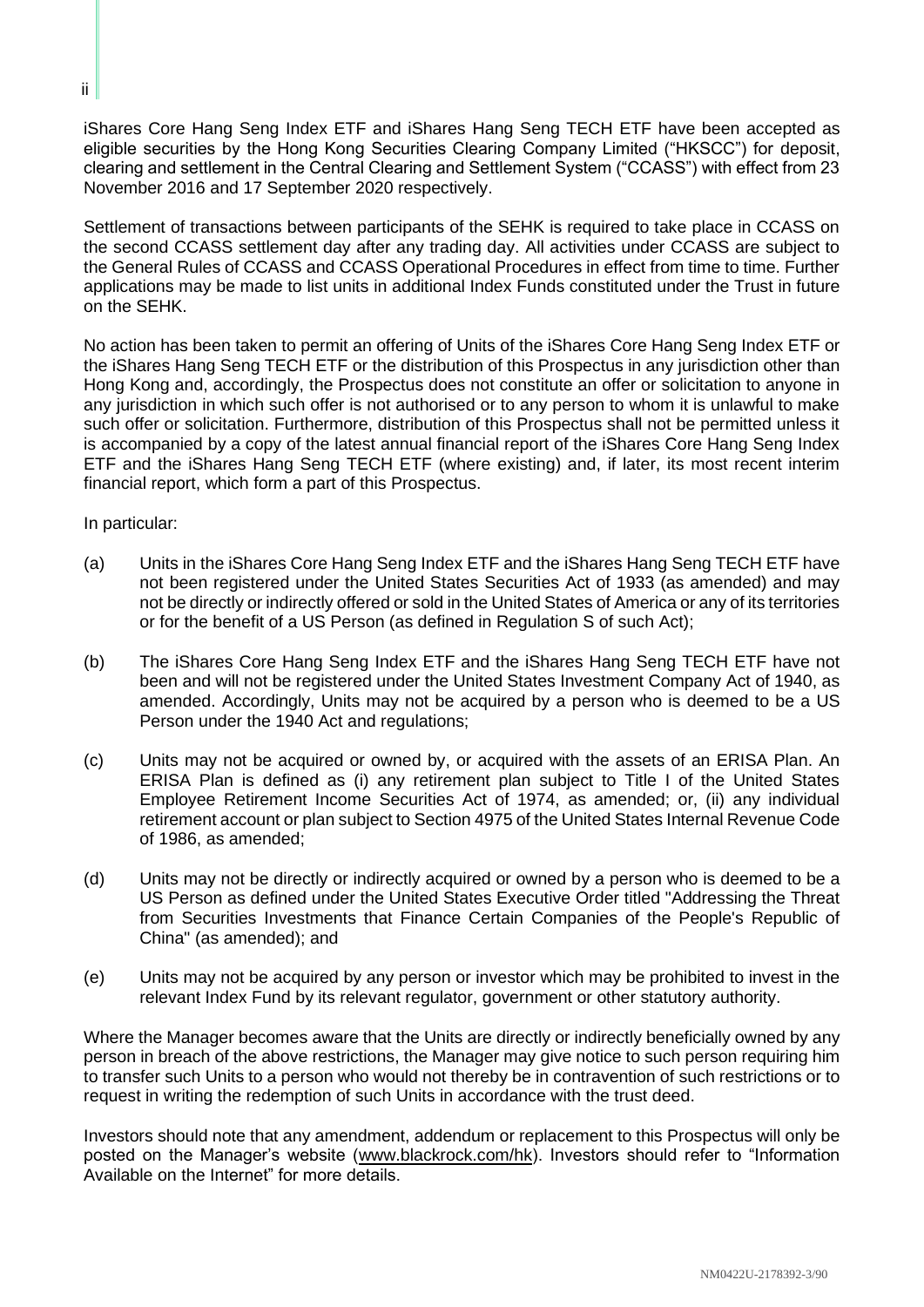# iShares® and BlackRock® are registered trademarks of BlackRock, Inc., or its subsidiaries (collectively "BlackRock") in the United States and elsewhere. All other trademarks, servicemarks or registered trademarks are the property of their respective owners. ©2022 BlackRock, Inc. All rights reserved.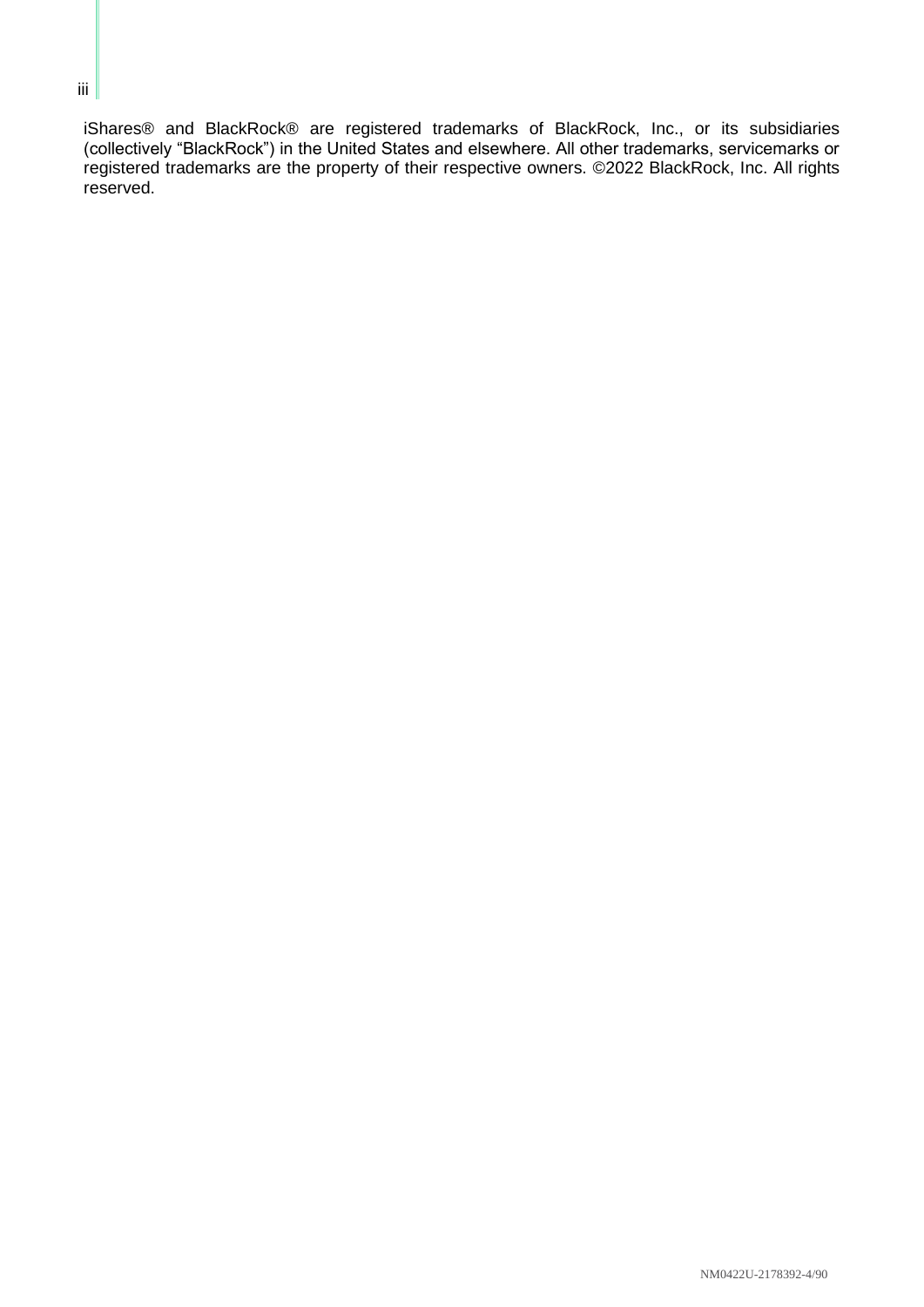# **DIRECTORY**

## **MANAGER**

BLACKROCK ASSET MANAGEMENT NORTH ASIA LIMITED 16/F CHAMPION TOWER 3 GARDEN ROAD CENTRAL HONG KONG

# **DIRECTORS OF THE MANAGER**

BELINDA BOA SUSAN WAI-LAN CHAN RACHEL LORD GRAHAM DOUGLAS TURL

# **TRUSTEE, REGISTRAR AND CUSTODIAN**

HSBC INSTITUTIONAL TRUST SERVICES (ASIA) LIMITED 1 QUEEN'S ROAD CENTRAL HONG KONG

## **SERVICE AGENT**

HK CONVERSION AGENCY SERVICES LIMITED 8/F, TWO EXCHANGE SQUARE 8 CONNAUGHT PLACE **CENTRAL** HONG KONG

### **AUDITORS**

PRICEWATERHOUSECOOPERS 22ND FLOOR PRINCE'S BUILDING **CENTRAL** HONG KONG

#### **LISTING AGENT**

BLACKROCK ASSET MANAGEMNT NORTH ASIA LIMITED 16/F CHAMPION TOWER 3 GARDEN ROAD **CENTRAL** HONG KONG

#### **LEGAL ADVISER TO THE MANAGER**

SIMMONS & SIMMONS 30TH FLOOR, ONE TAIKOO PLACE 979 KING'S ROAD HONG KONG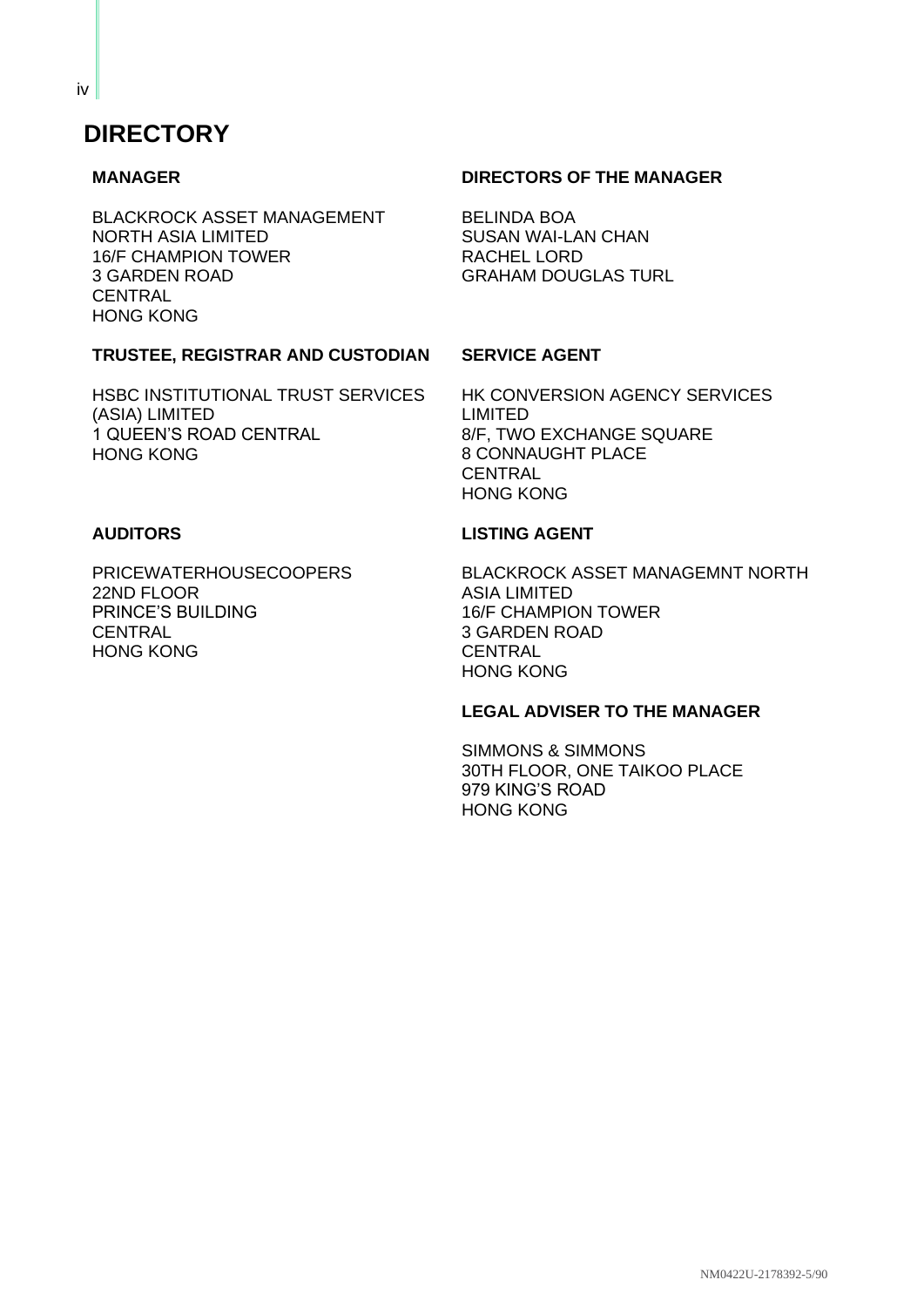# **TABLE OF CONTENTS**

 $\mathbf{i}$ 

| DESCRIPTION OF THE ISHARES CORE HANG SENG INDEX ETF 4 |  |
|-------------------------------------------------------|--|
|                                                       |  |
|                                                       |  |
|                                                       |  |
|                                                       |  |
|                                                       |  |
|                                                       |  |
|                                                       |  |
|                                                       |  |
|                                                       |  |
|                                                       |  |
|                                                       |  |
|                                                       |  |
|                                                       |  |
|                                                       |  |
|                                                       |  |
|                                                       |  |
|                                                       |  |
|                                                       |  |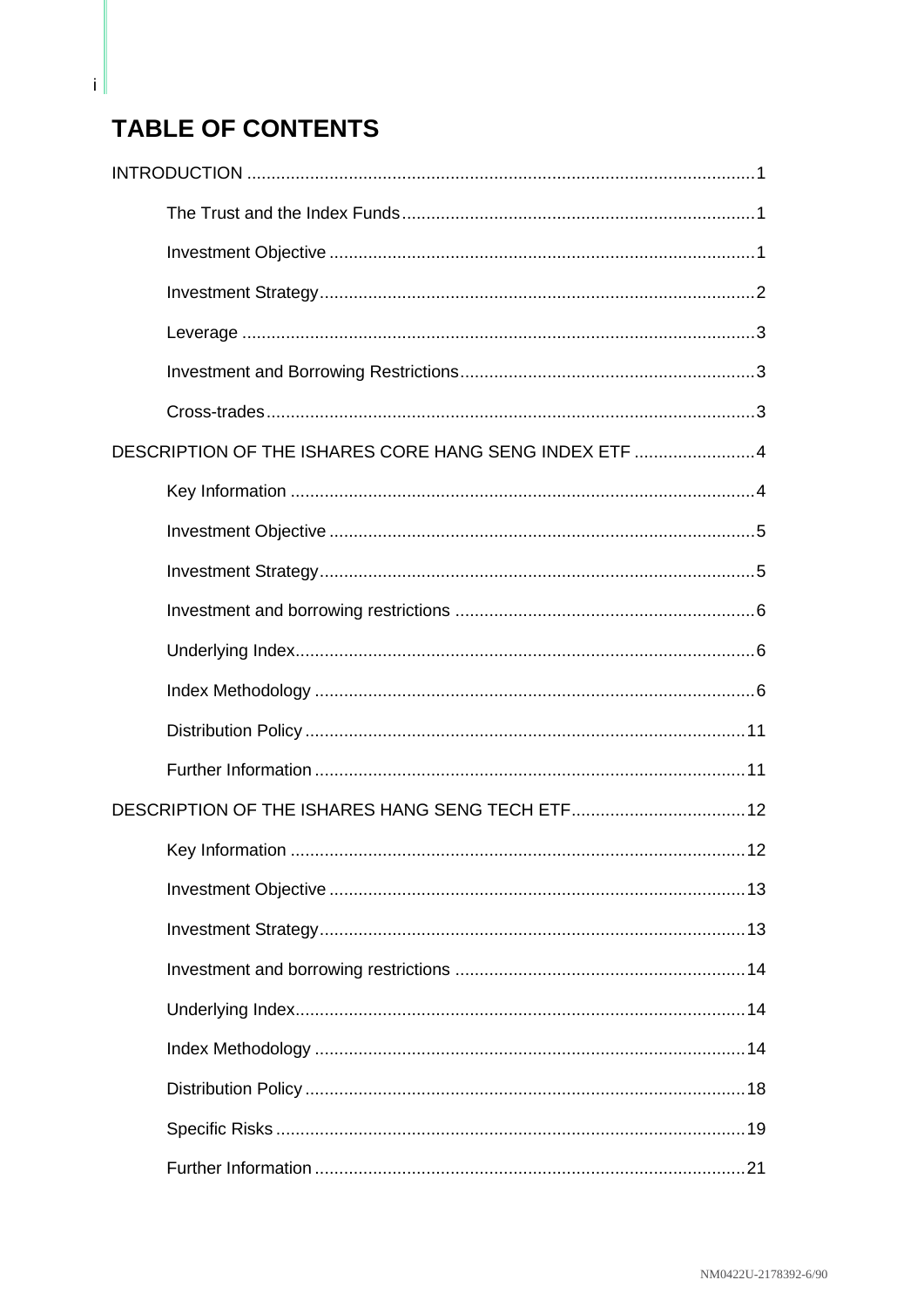| EXCHANGE LISTING AND TRADING (SECONDARY MARKET) 32     |  |
|--------------------------------------------------------|--|
|                                                        |  |
|                                                        |  |
|                                                        |  |
|                                                        |  |
|                                                        |  |
|                                                        |  |
|                                                        |  |
| Market Trading Risks Associated with each Index Fund44 |  |
|                                                        |  |
|                                                        |  |
|                                                        |  |
|                                                        |  |
|                                                        |  |
|                                                        |  |
|                                                        |  |
| Auditor <sub>53</sub>                                  |  |
|                                                        |  |

 $\mathsf{ii}$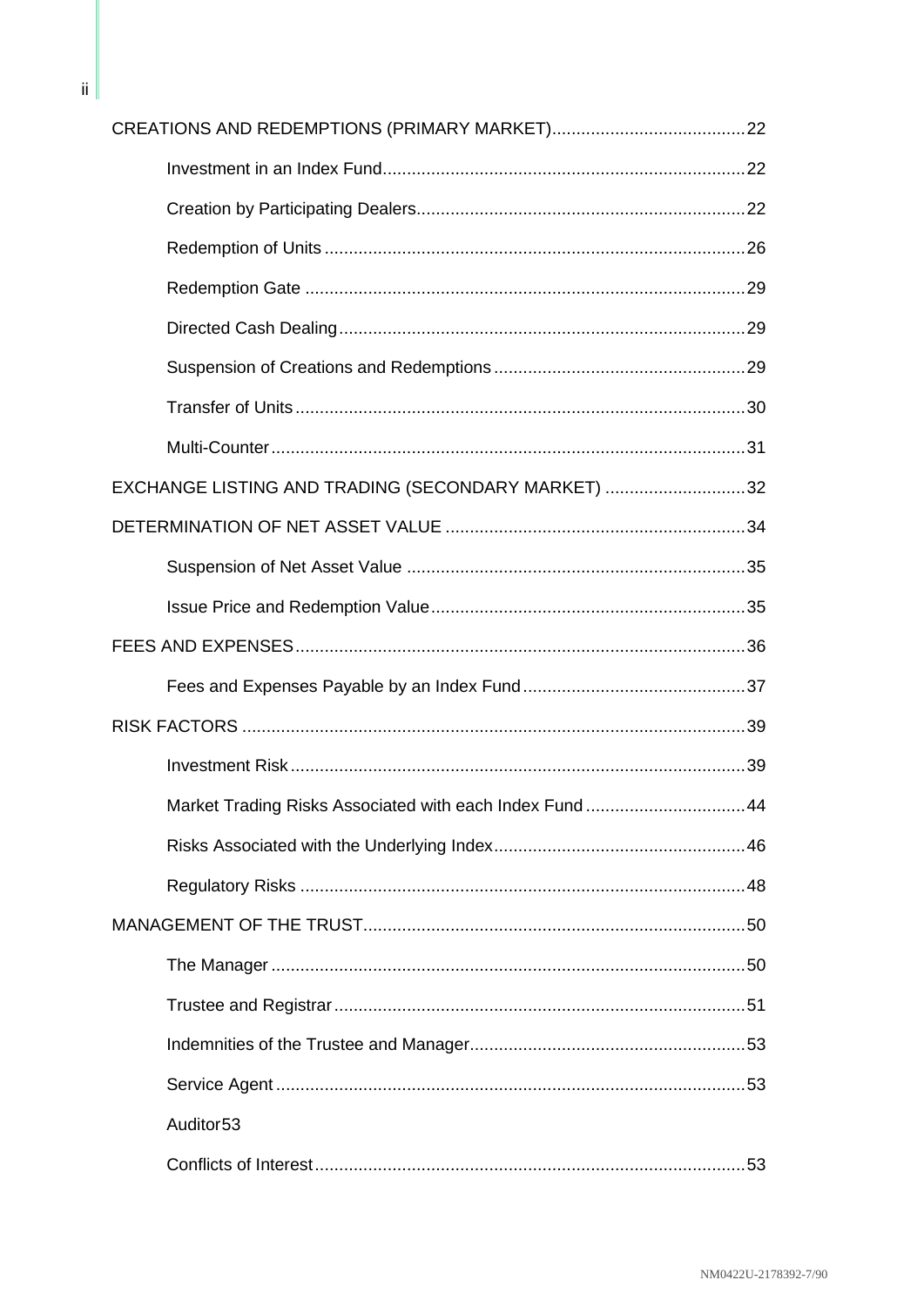| TAXES.<br>64                                                     |
|------------------------------------------------------------------|
|                                                                  |
|                                                                  |
| <b>PART A - INVESTMENT AND BORROWING RESTRICTIONS APPLICABLE</b> |
| PART B - ADDITIONAL INVESTMENT AND BORROWING RESTRICTIONS        |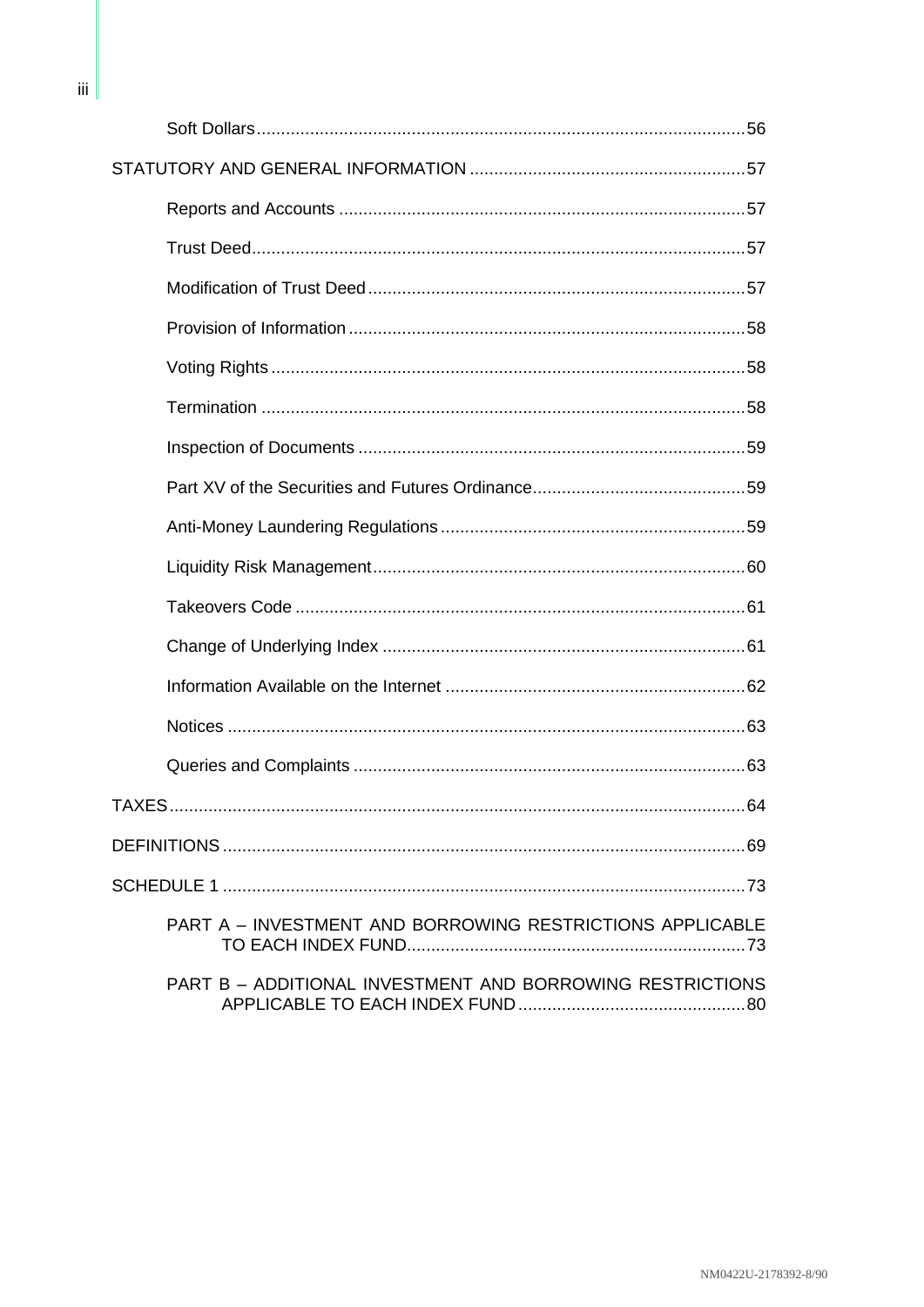# <span id="page-8-0"></span>**INTRODUCTION**

1

The information contained in this Prospectus has been prepared to assist potential investors in making an informed decision in relation to investing in the iShares Core Hang Seng Index ETF and/or the iShares Hang Seng TECH ETF. It contains important facts about the Trust as a whole, the iShares Core Hang Seng Index ETF and the iShares Hang Seng TECH ETF offered in accordance with this Prospectus.

# <span id="page-8-1"></span>**The Trust and the Index Funds**

The Trust is an umbrella unit trust created by a trust deed (the "Trust Deed") dated 16 November 2001, as amended, made under Hong Kong law between Barclays Global Investors North Asia Limited (now known as BlackRock Asset Management North Asia Limited) (the "Manager") and HSBC Institutional Trust Services (Asia) Limited (the "Trustee"). The Trust may issue different classes of units and the Trustee shall establish a separate pool of assets within the Trust (each such separate pool of assets an "Index Fund") for each class of units. The assets of an Index Fund will be invested and administered separately from the other assets of the Trust. The Manager reserves the right to establish other Index Funds and to issue further classes of Units in the future.

This Prospectus relates to the following Index Funds, each of which is an exchange traded fund (or "ETF") authorised by the SFC:

- 1. iShares Core Hang Seng Index ETF; and
- 2. iShares Hang Seng TECH ETF.

ETFs are funds that are designed to track an index. The Units of the Index Funds to which this Prospectus relates are listed on the SEHK and trade like any other equity security listed on the SEHK. Only Participating Dealers may create or redeem Units directly from the Index Funds at Net Asset Value who are under no obligation to accept instructions to create or redeem Units on behalf of retail investors. All other investors may only purchase and sell Units in the Index Funds on the SEHK.

PRICES FOR EACH INDEX FUND ON THE SEHK ARE BASED ON SECONDARY MARKET TRADING FACTORS AND MAY DEVIATE SIGNIFICANTLY FROM THE NET ASSET VALUE OF THE INDEX FUND.

## <span id="page-8-2"></span>**Investment Objective**

The investment objective of each Index Fund is to provide investment results that, before fees and expenses, closely correspond to the performance of the Underlying Index.

An index is a group of Securities which an Index Provider selects as representative of a market, market segment or specific industry sector. The Index Provider is independent of the Manager (and its connected persons) and determines the relative weightings of the Securities in the index and publishes information regarding the market value of the index.

There can be no assurance that an Index Fund will achieve its investment objective.

The Underlying Index of an Index Fund may be changed by prior approval of the SFC and notice to Unitholders in accordance with the provisions of the Trust Deed.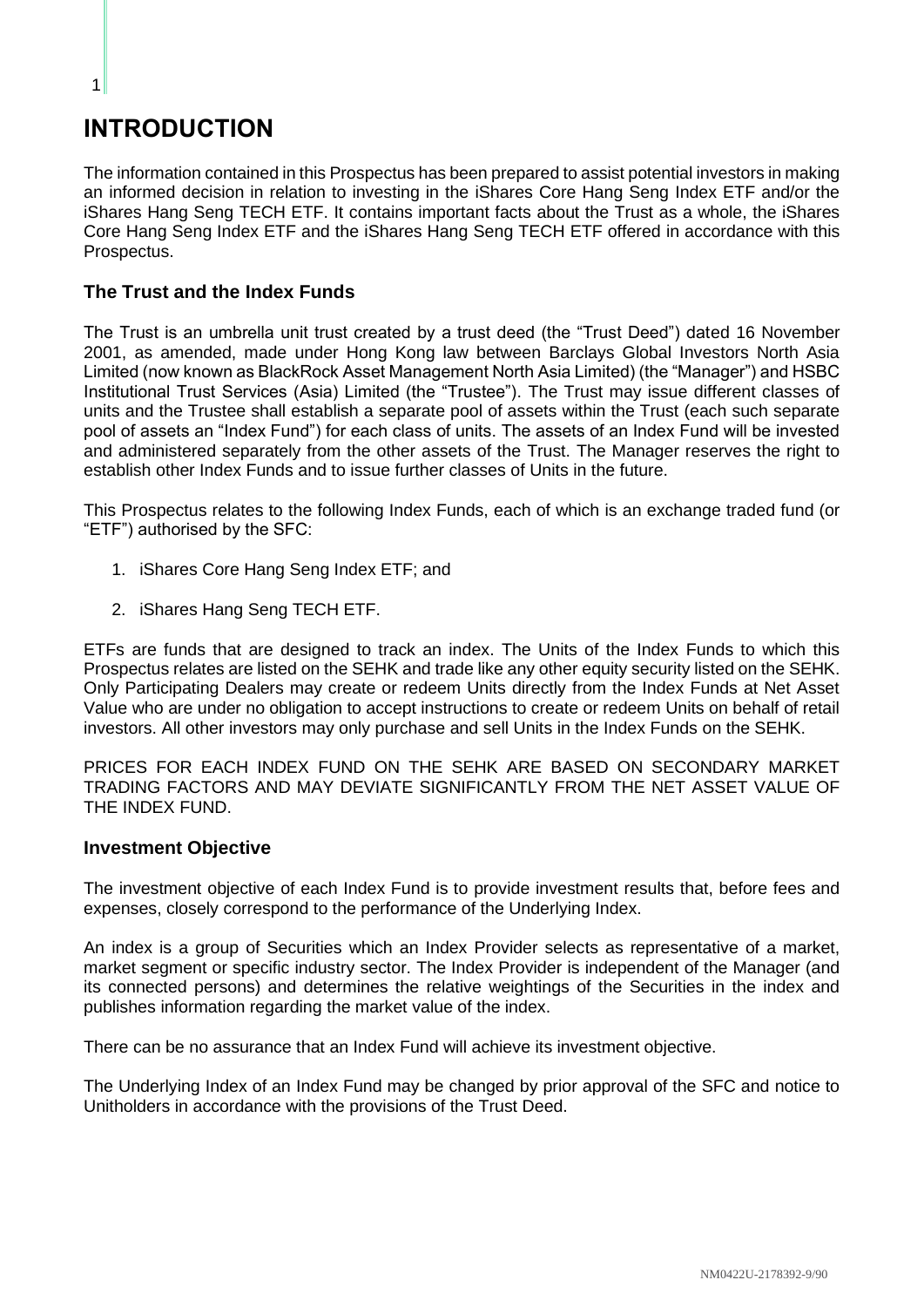# <span id="page-9-0"></span>**Investment Strategy**

The Manager uses a passive or indexing approach to try to achieve each Index Fund's investment objective. The investment objective of an Index Fund is to provide investment results that, before fees and expenses, closely correspond to the performance of the Underlying Index.

The Manager does not try to beat or perform better than the Underlying Index.

Each Index Fund aims to invest at least 90% of its assets in achieving the investment objective. An Index Fund will invest, either directly or indirectly, in Securities included in the Underlying Index. An Index Fund may also invest in other investments including futures contracts, index futures contracts, options on futures contracts and options related to the Underlying Index, local currency and forward currency exchange contracts, swaps and cash and cash equivalents for both non-hedging purposes and hedging purposes, which the Manager believes will help the Index Fund achieve its investment objective. An Index Fund may invest in FDIs for non-hedging purposes subject to the limit that the Index Fund's net derivative exposure does not exceed 50% of the Index Fund's total Net Asset Value. The investment strategy of each Index Fund is subject to the investment and borrowing restrictions set out in Schedule 1.

In managing an Index Fund, the Manager may use either a representative sampling investment strategy or a full replication investment strategy as described below.

Potential investors should note that the Manager may swap between the two strategies, without prior notice to Unitholders, in its absolute discretion as often as it believes appropriate in order to achieve the investment objective of the Index Fund.

#### **Representative Sampling Investment Strategy**

"Representative sampling" is an indexing strategy that involves investing, directly or indirectly, in a representative sample of the Securities included in the relevant Underlying Index that collectively has an investment profile that reflects the profile of the relevant Underlying Index. An Index Fund adopting a representative sampling investment strategy may or may not hold all of the Securities that are included in the relevant Underlying Index, and may hold Securities which are not included in the Underlying Index, provided that the sample closely reflects the overall characteristics of the Underlying Index.

For each Index Fund, the Manager intends to adopt a representative sampling investment strategy by investing in a portfolio of Securities featuring high correlation with the Underlying Index, such that as far as possible and practicable the portfolio will consist of the component Securities of the Underlying Index. An Index Fund may from time to time hold Securities that are not included in the Underlying Index in circumstances which are independent of the Manager, including where trading in a constituent Security has been suspended, such holding results from a corporate action of a constituent Security, or the portfolio is being rebalanced in anticipation or response to a rebalance of the Underlying Index.

#### **Full Replication Investment Strategy**

Full "replication" is an indexing strategy that involves investing in substantially all of the Securities in the Underlying Index,

either directly or indirectly, in substantially the same proportions as those Securities have in the Underlying Index.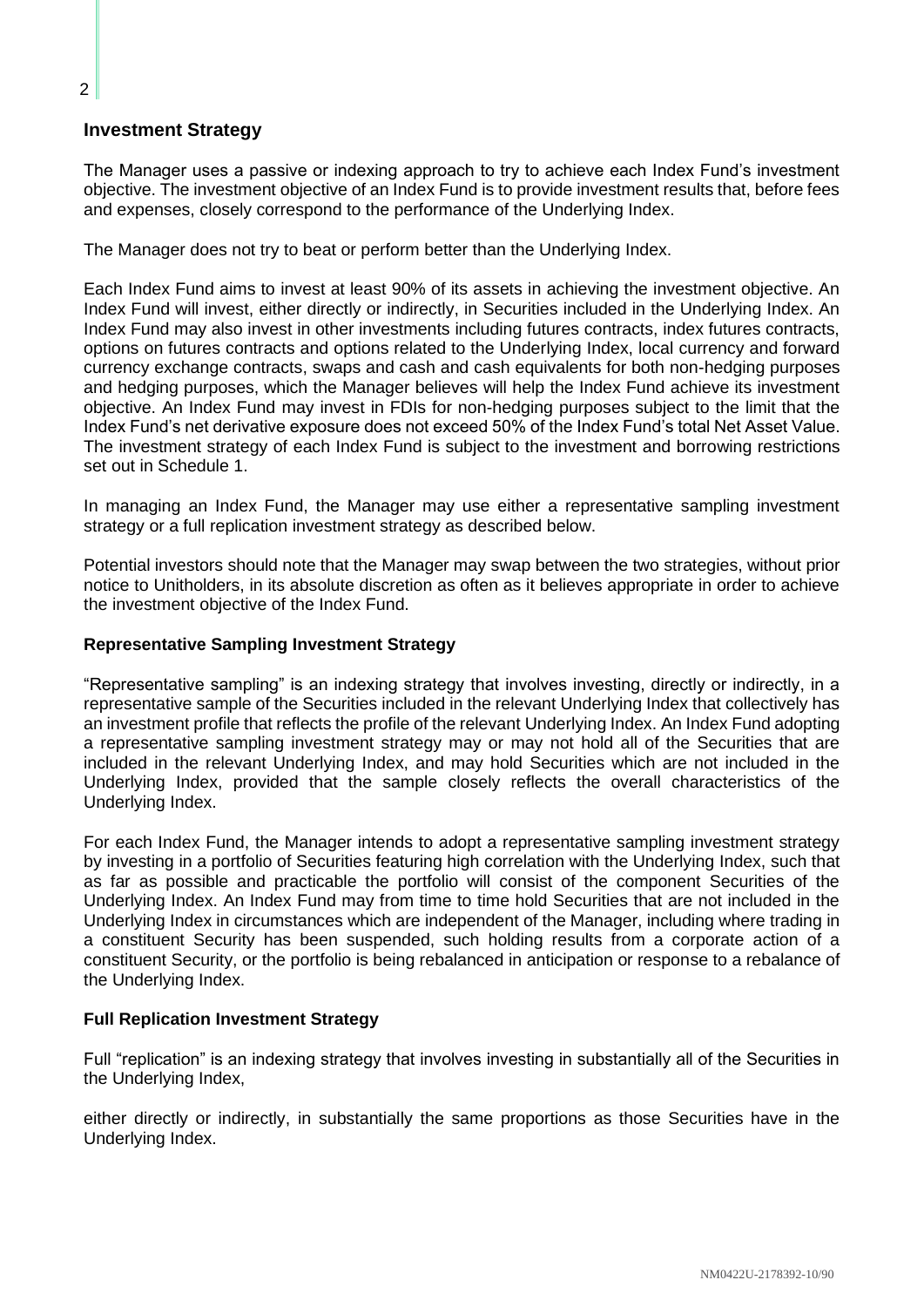## **Correlation**

An index is a theoretical financial calculation based on the performance of particular components that make up the index, whereas an Index Fund is an actual investment portfolio. The performance of an Index Fund and its Underlying Index may be different due to transaction costs, asset valuations, corporate actions (such as mergers and spin-offs), timing variances and differences between an Index Fund's portfolio and the Underlying Index. These differences may result for example from legal restrictions affecting the ability of the Index Fund to purchase or dispose of Securities or the employment of a representative sampling investment strategy.

The use of a representative sampling investment strategy can be expected to result in greater tracking error than a full replication investment strategy. The consequences of "tracking error" are described in more detail in "Risk Factors".

# <span id="page-10-0"></span>**Leverage**

The net derivative exposure of each Index Fund may be up to 50% of its respective Net Asset Value.

## <span id="page-10-1"></span>**Investment and Borrowing Restrictions**

Each Index Fund must comply with the investment and borrowing restrictions applicable to the Index Fund and summarised in Schedule 1 of this Prospectus (which includes a summary of the investment restrictions set out in the Trust Deed).

## <span id="page-10-2"></span>**Cross-trades**

Cross-trades between an Index Fund and other funds managed by the Manager or its affiliates may be undertaken where the Manager considers that, as part of its portfolio management, such crosstrades would be in the best interests of the Unitholders to achieve the investment objective and policy of the Index Fund. By conducting cross-trades, the Manager may achieve trading efficiencies and savings for the benefit of the Unitholders.

In conducting transactions, the Manager will ensure that the trades are executed on arm's length terms at current market value and the reason for such trades shall be documented prior to execution, in accordance with the SFC's Fund Manager Code of Conduct.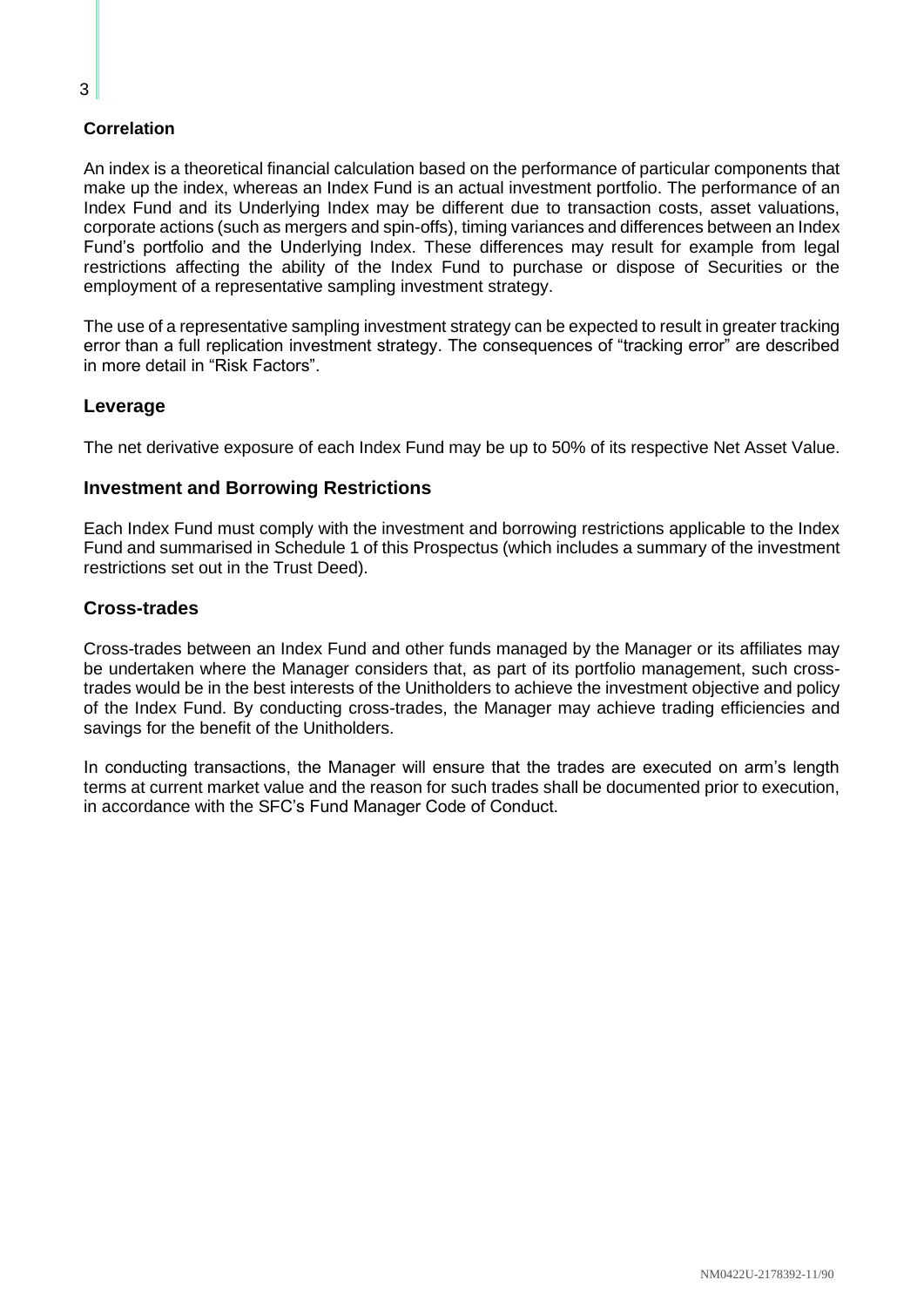# <span id="page-11-0"></span>**DESCRIPTION OF THE ISHARES CORE HANG SENG INDEX ETF**

# <span id="page-11-1"></span>**Key Information**

The following table is a summary of key information in respect of the iShares Core Hang Seng Index ETF, and should be read in conjunction with the full text of the Prospectus.

| <b>Underlying Index</b>                                             | Index: Hang Seng Index (net total return version)<br>Launch Date: 25 February 2009<br>Number of constituents: 66 stocks (as at 31 March 2022)<br>Total Market Capitalisation (Free Float): HKD 21,316.72 billion<br>(as at 31 March 2022)<br>Base Currency: HK dollars (HKD)                                        |
|---------------------------------------------------------------------|---------------------------------------------------------------------------------------------------------------------------------------------------------------------------------------------------------------------------------------------------------------------------------------------------------------------|
| <b>Type of Underlying Index</b>                                     | The Underlying Index is a net total return index, meaning that the<br>performance of the index is calculated on the basis that dividends<br>net of tax are reinvested. The Underlying Index is denominated in<br>HKD.                                                                                               |
| <b>Listing Date (SEHK)</b>                                          | 23 November 2016                                                                                                                                                                                                                                                                                                    |
| <b>Exchange Listing</b>                                             | <b>SEHK - Main Board</b>                                                                                                                                                                                                                                                                                            |
| <b>Stock Code</b>                                                   | 09115 - USD counter<br>03115 - HKD counter<br>83115 - RMB counter                                                                                                                                                                                                                                                   |
| <b>Stock Short Names</b>                                            | ISHARESHSI-U - USD counter<br><b>ISHARESHSI-HKD counter</b><br><b>ISHARESHSI-R - RMB counter</b>                                                                                                                                                                                                                    |
| <b>ISIN Numbers</b>                                                 | HK0000313442 - USD counter<br>HK0000313426 - HKD counter<br>HK0000313434 - RMB counter                                                                                                                                                                                                                              |
| <b>Trading Board Lot Size</b>                                       | 100 Units (for each counter)                                                                                                                                                                                                                                                                                        |
| <b>Base Currency</b>                                                | Hong Kong dollars (HKD)                                                                                                                                                                                                                                                                                             |
| <b>Trading Currencies</b>                                           | US dollars (USD) - USD counter<br>Hong Kong dollars (HKD) - HKD counter<br>Renminbi (RMB) - RMB counter                                                                                                                                                                                                             |
| <b>Distribution Policy</b>                                          | Semi-annually, at the Manager's discretion (usually in May/June and<br>November/December each year) (if any). Distributions may be made<br>out of capital or effectively out of capital as well as income at the<br>Manager's discretion. All Units will receive distributions in the Base<br>Currency (HKD) only.* |
| <b>Application Unit size (only</b><br><b>Participating Dealers)</b> | Minimum 50,000 Units (or multiples thereof)                                                                                                                                                                                                                                                                         |
| <b>Creation/Redemption</b><br><b>Deadline</b>                       | For cash creations/redemptions (in HKD only), 2:00 p.m. (Hong Kong<br>time).<br>For in-specie creations/redemptions:                                                                                                                                                                                                |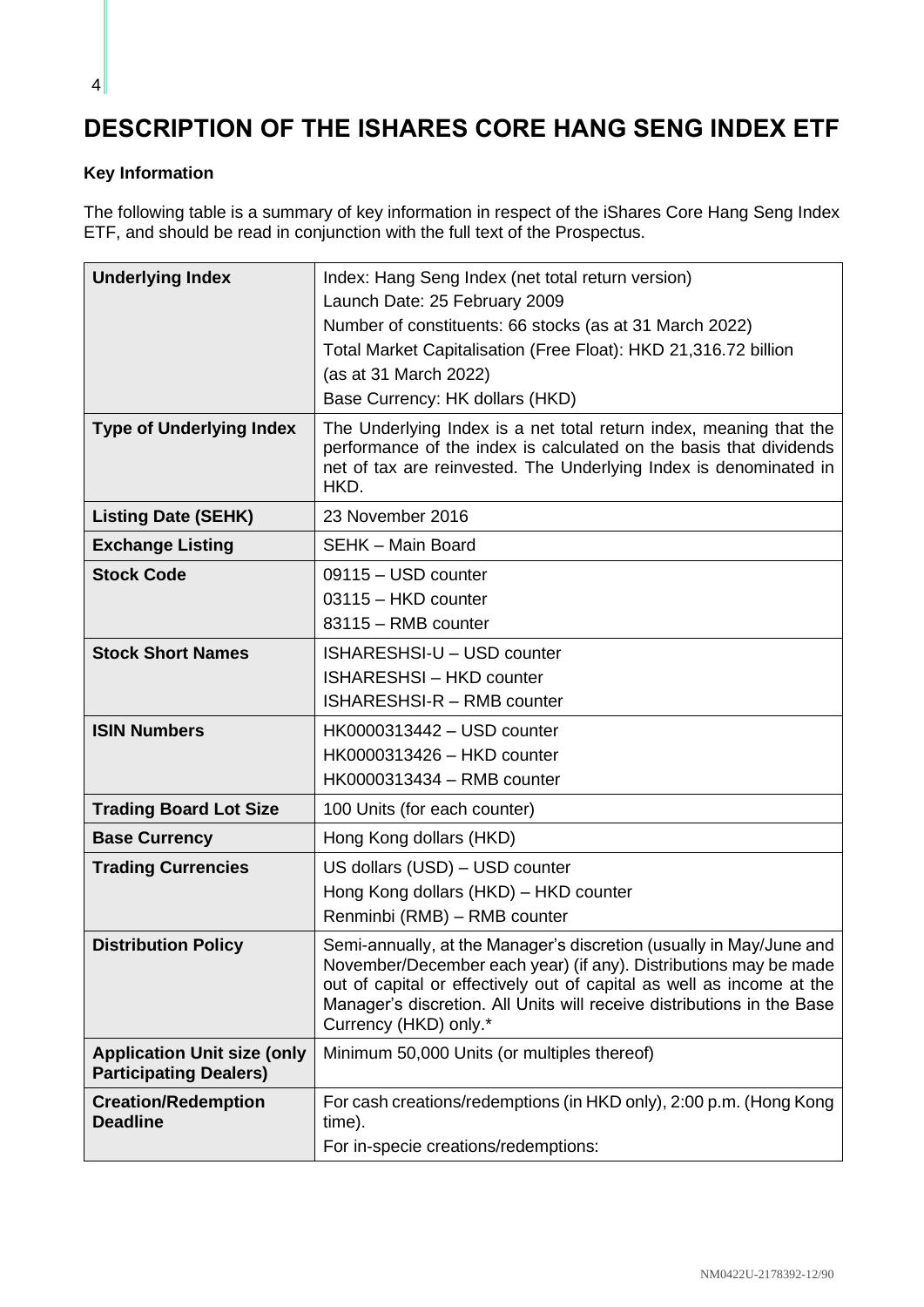|                            | 4:00 p.m. (Hong Kong time) if it is a full trading day on the SEHK<br>(i)<br>or if the SEHK is opens for normal trading in the afternoon of<br>the relevant Dealing Day; or<br>12:15p.m. (Hong Kong time) if the SEHK opens for normal<br>(ii)<br>trading only in the morning of the relevant Dealing Day. |
|----------------------------|------------------------------------------------------------------------------------------------------------------------------------------------------------------------------------------------------------------------------------------------------------------------------------------------------------|
|                            |                                                                                                                                                                                                                                                                                                            |
| <b>Management Fee</b>      | 0.09% p.a. of Net Asset Value calculated daily                                                                                                                                                                                                                                                             |
| <b>Investment strategy</b> | Representative sampling investment strategy (Refer to the<br>Introduction above and the "Investment Strategy" section below)                                                                                                                                                                               |
| <b>Financial year end</b>  | 31 December                                                                                                                                                                                                                                                                                                |
| <b>Website</b>             | www.blackrock.com/hk                                                                                                                                                                                                                                                                                       |

Unitholders of the iShares Core Hang Seng Index ETF should note that all Units will receive distributions in the Base Currency (HKD) only. As such, the Unitholder may have to bear the fees and charges associated with the conversion of such distributions from HKD to USD, RMB or any other currency. Unitholders are advised to check with their brokers for arrangements concerning distributions.

#### <span id="page-12-0"></span>**Investment Objective**

The investment objective of the iShares Core Hang Seng Index ETF is to provide investment results that, before fees and expenses, closely correspond to the performance of its Underlying Index, Hang Seng Index. There can be no assurance that the iShares Core Hang Seng Index ETF will achieve its investment objective.

#### <span id="page-12-1"></span>**Investment Strategy**

The iShares Core Hang Seng Index ETF is a passively managed fund. To achieve its investment objective, the investment strategy of the iShares Core Hang Seng Index ETF is to use a representative sampling investment strategy and invest in a portfolio of Securities featuring high correlation with the Underlying Index, such that as far as possible and practicable the portfolio will consist of the component Securities of the Underlying Index.

The iShares Core Hang Seng Index ETF will invest primarily in Securities included in the Underlying Index. The iShares Core Hang Seng Index ETF may from time to time hold Securities that are not included in the Underlying Index in circumstances which are independent of the Manager, including where trading in a constituent Security has been suspended, such holding results from a corporate action of a constituent Security, or the portfolio is being rebalanced in anticipation or response to a rebalance of the Underlying Index. The iShares Core Hang Seng Index ETF may also invest in other investments including, futures contracts, index futures contracts, options on futures contracts and options related to the Underlying Index, local currency and forward currency exchange contracts, swaps and cash and cash equivalents for both non-hedging purposes and hedging purposes, which the Manager believes will help the iShares Core Hang Seng Index ETF achieve its investment objective. The iShares Core Hang Seng Index ETF's may invest in FDIs for non-hedging purposes subject to the limit that the iShares Core Hang Seng Index ETF's net derivative exposure does not exceed 50% of the iShares Core Hang Seng Index ETF's NAV. The investment strategy of the iShares Core Hang Seng Index ETF is subject to the investment and borrowing restrictions set out in Schedule 1.

As the iShares Core Hang Seng Index ETF employs a representative sampling investment strategy, it may overweight holdings of Securities relative to the respective weightings of the constituents in the Underlying Index, provided that the maximum extra weighting in any Security relative to the respective constituent in the Underlying Index will not exceed 3%. The Manager shall report to the SFC on a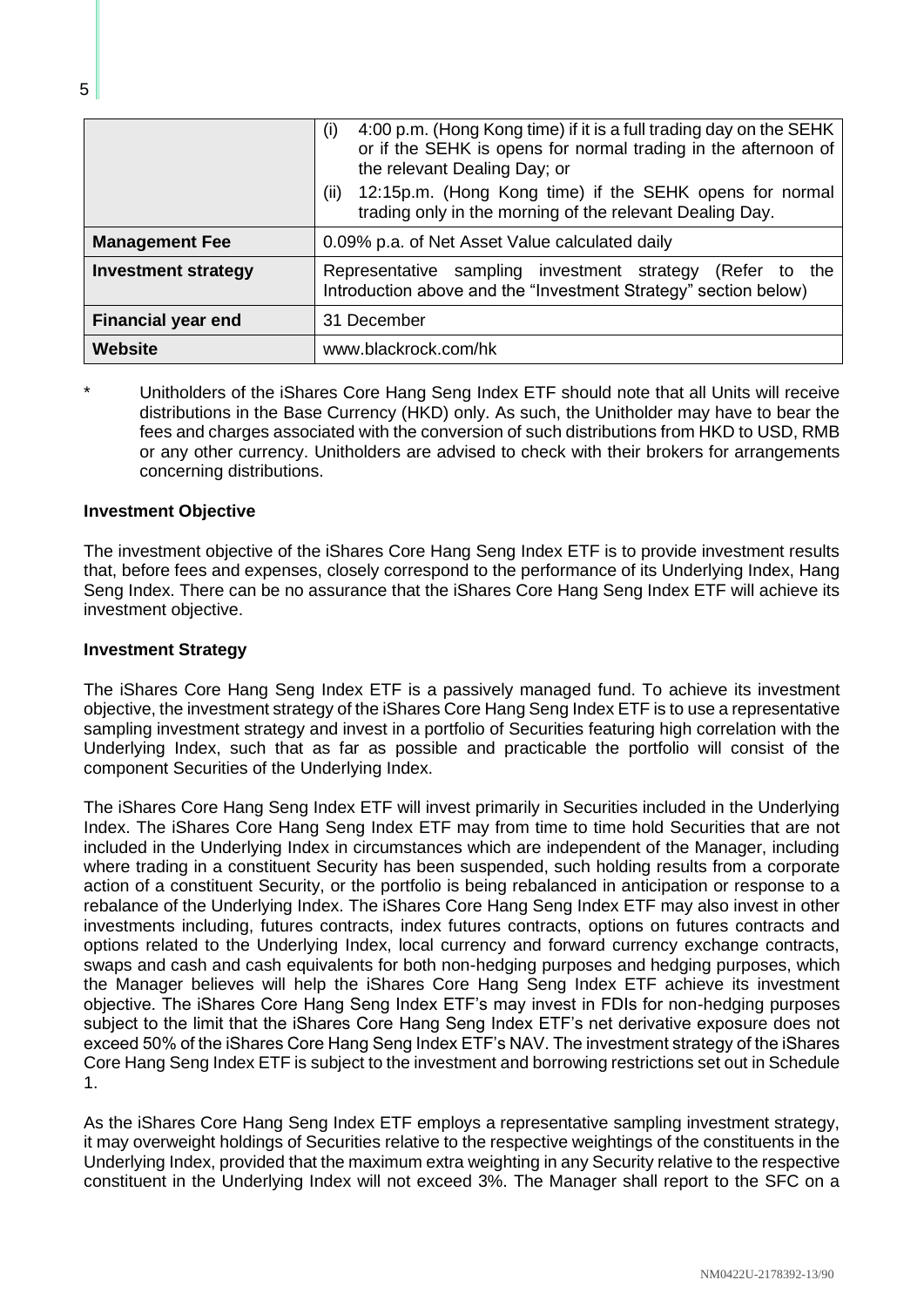timely basis if there is any non-compliance with this limit during such period by the iShares Core Hang Seng Index ETF. The annual and semi-annual reports of the iShares Core Hang Seng Index ETF shall also disclose whether or not such limit has been complied with during such period.

#### *Securities financing transactions*

The iShares Core Hang Seng Index ETF currently does not intend to engage in any securities financing transactions or other similar over the counter transactions. One month's prior notice will be given to Unitholders in the event the Manager intends to engage in such transactions.

### <span id="page-13-0"></span>**Investment and borrowing restrictions**

The iShares Core Hang Seng Index ETF must comply with the investment and borrowing restrictions set out in Schedule 1 of this Prospectus (which includes a summary of the investment restrictions set out in the Trust Deed).

## <span id="page-13-1"></span>**Underlying Index**

The Underlying Index is a net total return index, meaning that the performance of the index is calculated on the basis that dividends net of tax are reinvested. It was launched on 25 February 2009. The base date is 1 August 2008. The Underlying Index is compiled and managed by Hang Seng Indexes Company Limited ("HSIL"), a wholly-owned subsidiary of Hang Seng Bank Limited. The Manager and its connected persons are independent of the index provider of the Underlying Index.

The Underlying Index measures the performance of the largest and most liquid companies listed on the main board of the SEHK. It comprises a representative sample of stocks quoted on the SEHK.

The Underlying Index adopts a freefloat-adjusted market capitalisation weighted methodology with a weight cap on individual securities. Prior to the May 2021 index review date, the universe of securities of the Underlying Index includes securities of Greater China companies that are listed on the Main Board of the SEHK. It includes the primary or secondary listed shares of companies and real estate investment trusts ("REITs"), and excludes stapled securities, foreign companies, biotech companies with stock names end with marker "B" and investment companies listed under Chapter 21 of the Listing Rules. Securities need to meet eligibility requirements based on market value, turnover and listing history. Principles that are applied in assessing potential constituents of the Underlying Index include the market capitalisation and turnover rank of securities, the representation of the relevant sub-sector within the Underlying Index directly reflecting that of the market and the financial performance. The final selection will be decided by the Advisory Committee after the above criteria have been taken into consideration. With effect from the May 2021 index review date, the universe of securities of the Underlying Index includes Hang Seng Composite LargeCap & MidCap Index constituents as of the index review data cut-off date and excludes foreign companies, stapled securities and biotech companies with stock names end with marker "B". The last closing index level, constituents of the Underlying Index together with their respective weightings and other important news can be accessed on<https://www.hsi.com.hk/eng/indexes/all-indexes/hsi> (this website has not been reviewed by the SFC).

The Underlying Index's Bloomberg ticker is HSINH and Reuters ticker is .HSIDVN.

## <span id="page-13-2"></span>**Index Methodology**

Constituent stocks of the Underlying Index are selected by a rigorous process of detailed analysis.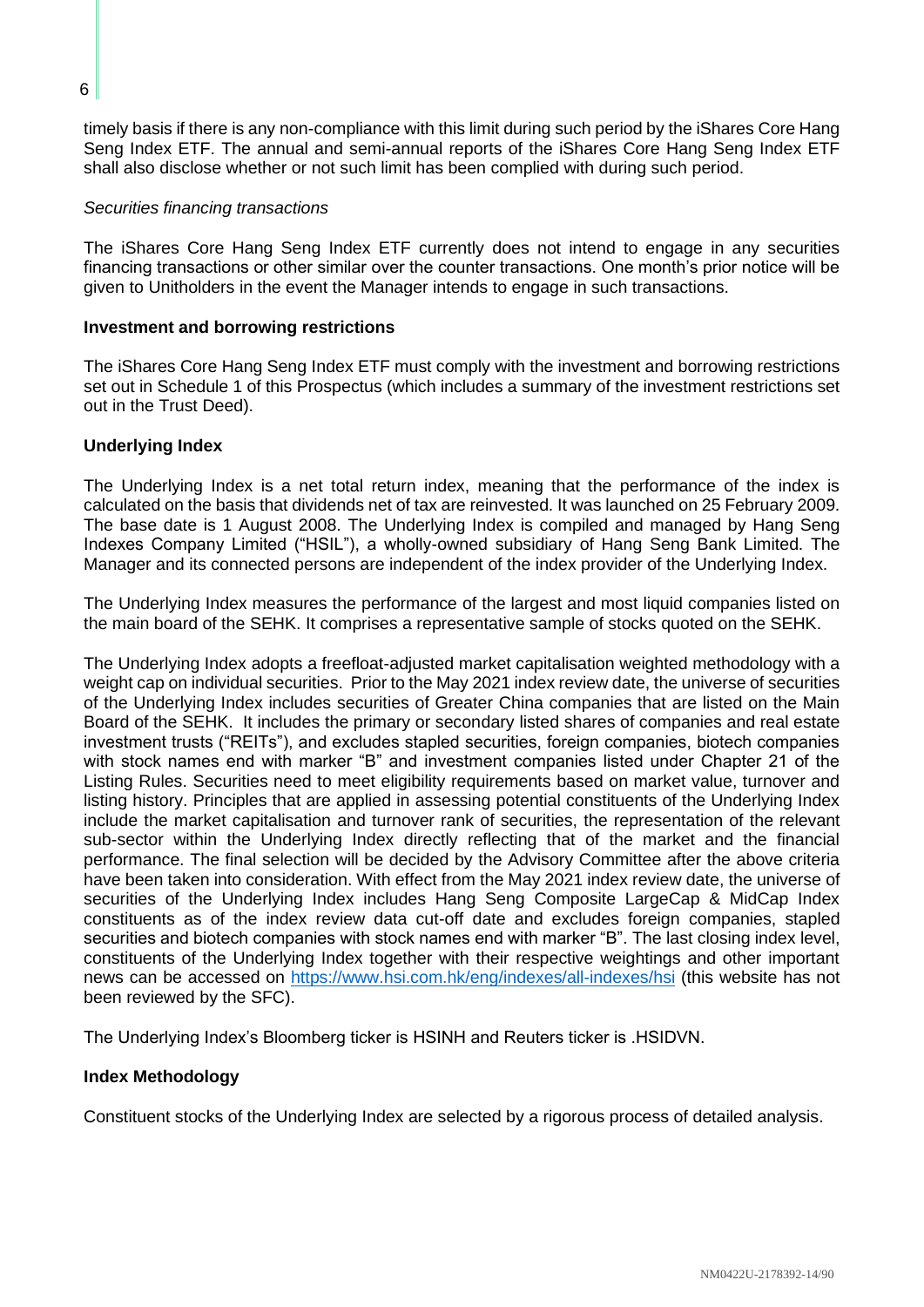## Compilation Methodology

The compilation of the Underlying Index is based on a free float-adjusted market capitalisation weighted formula with a specified cap-level on individual stock weightings. Details are as follows:

- (a) Free float adjustment: A Free float Adjusted Factor ("FAF") is assigned to each constituent in index calculation.
- (b) Capping: with effect from the June 2021 rebalancing, 8%. Prior to the June 2021 rebalancing, the cap-level on individual constituents is as follows:

| Category                                        | Cap level |
|-------------------------------------------------|-----------|
| Secondary-listed constituents                   | .5%       |
| Weighted voting rights<br>constituents ("WVRs") | 5%        |
| Other constituents                              | 10%       |

(c) Re-capping frequency: A re-capping exercise will normally be conducted at quarterly intervals to coincide with the regular update of the FAF.

Shares that carry multiple voting rights will be considered as non-free float shares. For secondarylisted Greater China companies, a company's market capitalisation will be based solely on the Hong Kong registered portion of its shares ("HK Shares"). Any of the HK Shares held by a depositary or its custodian as underlying for overseas depositary receipts will be considered as non-free float shares.

The Underlying Index is reported in the Daily Index Bulletin and the monthly updated Factsheet, both of which are published by HSIL.

#### Constituent Eligibility

Prior to the May 2021 index review date, the universe of stocks (the "Universe") for the Underlying Index includes securities of Greater China companies that are listed on the Main Board of the SEHK only. It includes primary or secondary listed shares of companies and real estate investment trusts ("REITs"). It excludes stapled securities, foreign companies, biotech companies with stock names end with marker "B" and investment companies listed under Chapter 21 of the Listing Rules. If a company has multiple classes of listed shares that are with different stock codes, each class of shares will be considered separately. With effect from the May 2021 index review date, the Universe of the Underlying Index includes Hang Seng Composite LargeCap & MidCap Index constituents as of the index review data cut-off date and excludes foreign companies, stapled securities and biotech companies with stock names end with marker "B".

Prior to the May 2021 index review date, a security is eligible for constituent selection if it fulfils the following eligibility criteria:

#### • *Market capitalisation requirement*

The security must be among those that constitute the top 90th percentile of the total market value (*i.e.* market capitalisation) of the Universe (market value refers to the average of monthend market values for the past 12 months of any review period).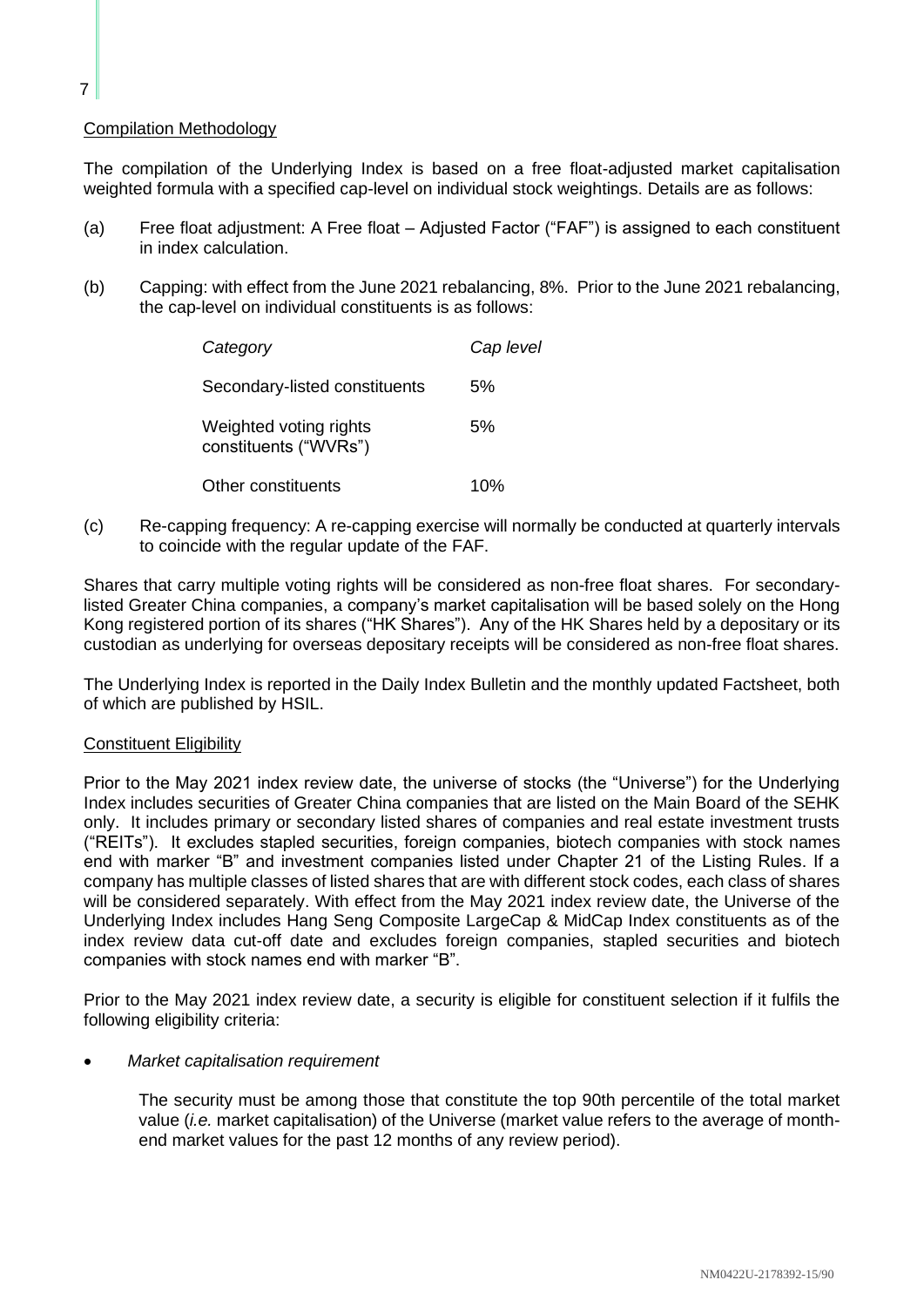Market value is defined as number of issued share times share price. Number of issued shares refers to the number of shares as per that particular security. For secondary listed companies, number of issued shares refers to the number of shares registered in Hong Kong.

• *Turnover requirement*

Each eligible security will also need to meet the turnover requirement where its turnover in the past 24 months is assessed for eight quarterly sub-periods. The turnover requirement adopts a scoring approach and the details are as follows:

- a) for each quarterly sub-period, a security will be regarded as passing the turnover requirement in that period if it is among the top 90th percentile of the aggregate market turnover of the Universe; and
- b) two points will be assigned to each "pass" achieved over the latest four sub-periods, and one point will be assigned for each "pass" attained over the previous four subperiods.

The highest score for turnover requirement is 12 points. Securities should obtain at least 8 points to meet the turnover requirement.

• *Listing history requirement*

A security should normally be listed for at least 24 months before becoming eligible for inclusion. Securities with a very large market value but with a listing history of less than 24 months may be considered for inclusion if it satisfies more stringent market capitalisation requirements.

For a security with a listing history of less than or equal to 12 months, it will pass the turnover requirement if it is among the top 90th percentile of the aggregate market turnover of the Universe for each quarterly sub-period. For a security with a listing history of over 12 months, it will pass the turnover requirement should its score reach the minimum requirement, i.e. 8 points, above.

Companies or REITs meeting all the eligibility requirements will be considered for inclusion in the Underlying Index. The final selection will be decided by the Advisory Committee taking into consideration the following principles:

- 1. market capitalisation and turnover rank of securities;
- 2. representation of the relevant sub-sector within the Underlying Index directly reflecting that of the market; and
- 3. financial performance.

With effect from the May 2021 index review date, a security is eligible for constituent selection if it fulfils the following eligibility criteria:

- The security must be a Hang Seng Composite LargeCap & MidCap Index constituent:
- The security must be defined as a Greater China Company by the Index Provider;
- The security must pass the Velocity Test for Tradable Indexes (minimum velocity of 0.1% on monthly basis); and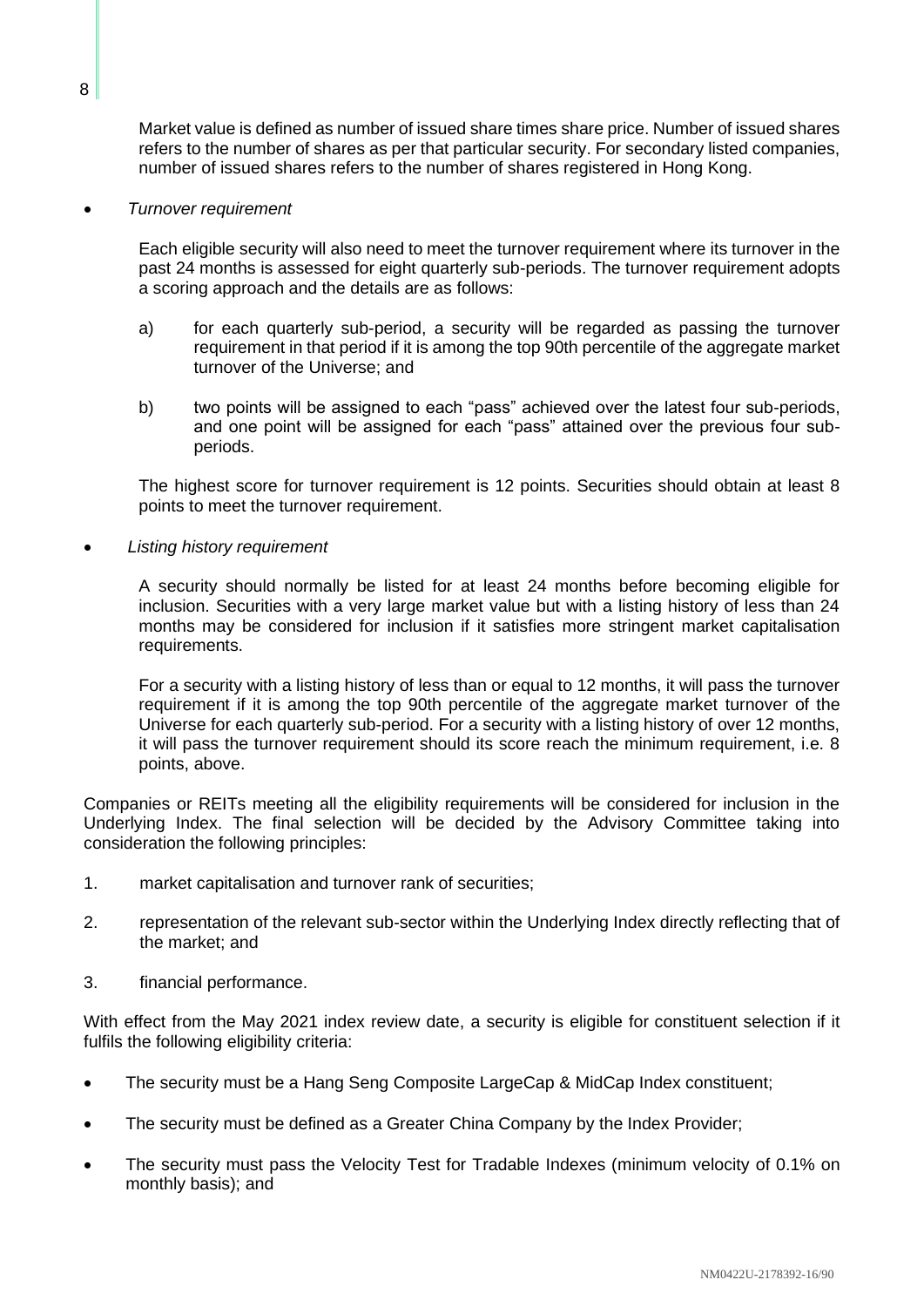The security must have been listed for at least 3 months on the SEHK (counting up to the index review meeting date).

### Constituent Selection

Eligible securities will be assigned to an industry group according to their industry classification of the Hang Seng Industry Classification System (please refer to the index methodology of the Underlying Index for more information on the relevant industry groups).

The number of constituents in each industry group will be decided by the below principles:

- a) Target to cover at least 50%, in terms of market capitalisation, for each industry group;
- b) Characteristics of the industry group which include the distribution of the listed companies in terms of their size and number; and
- c) The industry group weighting in the Underlying Index compared to the market.

The Underlying Index will also maintain 20 to 25 constituents that are classified as "Hong Kong" companies (this number to be reviewed at least every two years). A Hong Kong company is defined as a Hong Kong-listed security with at least 50% of sales revenue derived outside mainland China. Profit or assets will also be taken into consideration where these better reflect the company's business.

In general, eligible securities will be evaluated within each industry group according to the following considerations:

- 1. Representativeness;
- 2. Market capitalisation;
- 3. Turnover; and
- 4. Financial performance.

The final constituent selection will be decided by the HSI Advisory Committee after taking the above into consideration.

#### Index Reviews

HSIL undertakes regular quarterly reviews of the index constituents with data cut-off dates of end of March, June, September and December each year. In each review, there may or may not be constituent additions or deletions.

#### Index Rebalancing

Regular rebalancing is usually implemented after market close on the first Friday in March, June, September and December, and comes into effect on the next trading day.

Ad hoc rebalancing will be conducted if a constituent's issued shares and/or FAF is substantially different from the production data. The Underlying Index will also be recapped in the event of constituent changes if the newly added component has a weighting that is higher than the index cap level. A minimum notice period of two trading days will be given to subscribers of data products issued by HSIL for any ad hoc rebalance.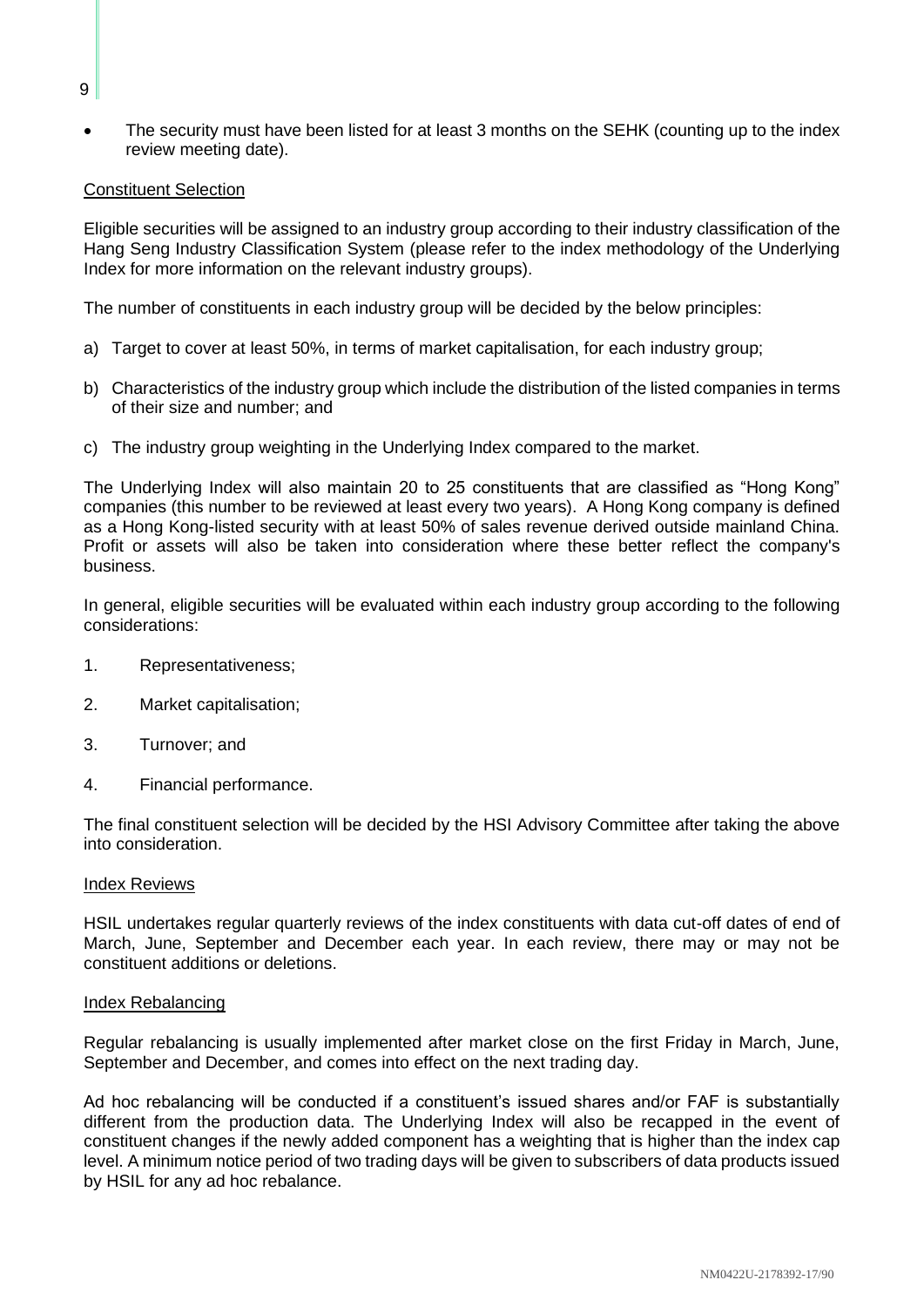Please refer to the Index Operation Guide (available on the website of HSIL) for further details about corporate actions adjustments and index rebalancing.

#### Additional Information

Real-time update of the Underlying Index can be obtained through Thomson Reuters, Bloomberg, ET-Net and Infocast. As for other important news of the Underlying Index, HSIL will make announcement through press release and at website [www.hsi.com.hk.](http://www.hsi.com.hk/)

### Index Disclaimer

The Hang Seng Index is published and compiled by HSIL pursuant to a licence from Hang Seng Data Services Limited ("HSDS"). The mark and name "Hang Seng Index" is proprietary to HSDS. HSIL and HSDS have agreed to the use of, and reference to, the Hang Seng Index by the Manager and the Trustee and their respective duly appointed agents in connection with iShares Core Hang Seng Index ETF, BUT NEITHER HSIL NOR HSDS WARRANTS OR REPRESENTS OR GUARANTEES TO ANY BROKER OR HOLDER OF THE ISHARES CORE HANG SENG INDEX ETF OR ANY OTHER PERSON (i) THE ACCURACY OR COMPLETENESS OF THE HANG SENG INDEX AND ITS COMPUTATION OR ANY INFORMATION RELATED THERETO; OR (ii) THE FITNESS OR SUITABILITY FOR ANY PURPOSE OF THE HANG SENG INDEX OR ANY COMPONENT OR DATA COMPRISED IN IT; OR (iii) THE RESULTS WHICH MAY BE OBTAINED BY ANY PERSON FROM THE USE OF THE HANG SENG INDEX OR ANY COMPONENT OR DATA COMPRISED IN IT FOR ANY PURPOSE, AND NO WARRANTY OR REPRESENTATION OR GUARANTEE OF ANY KIND WHATSOEVER RELATING TO THE HANG SENG INDEX IS GIVEN OR MAY BE IMPLIED. The process and basis of computation and compilation of the Hang Seng Index and any of the related formula or formulae, constituent stocks and factors may at any time be changed or altered by HSIL without notice. TO THE EXTENT PERMITTED BY APPLICABLE LAW, NO RESPONSIBILITY OR LIABILITY IS ACCEPTED BY HSIL OR HSDS (i) IN RESPECT OF THE USE OF AND/OR REFERENCE TO THE HANG SENG INDEX BY THE MANAGER IN CONNECTION WITH ISHARES CORE HANG SENG INDEX ETF; OR (ii) FOR ANY INACCURACIES, OMISSIONS, MISTAKES OR ERRORS OF HSIL IN THE COMPUTATION OF THE HANG SENG INDEX; OR (iii) FOR ANY INACCURACIES, OMISSIONS, MISTAKES, ERRORS OR INCOMPLETENESS OF ANY INFORMATION USED IN CONNECTION WITH THE COMPUTATION OF THE HANG SENG INDEX WHICH IS SUPPLIED BY ANY OTHER PERSON; OR (iv) FOR ANY ECONOMIC OR OTHER LOSS WHICH MAY BE DIRECTLY OR INDIRECTLY SUSTAINED BY ANY BROKER OR HOLDER OF THE ISHARES CORE HANG SENG INDEX ETF OR ANY OTHER PERSON DEALING WITH ISHARES CORE HANG SENG INDEX ETF AS A RESULT OF ANY OF THE AFORESAID, AND NO CLAIMS, ACTIONS OR LEGAL PROCEEDINGS MAY BE BROUGHT AGAINST HSIL AND/OR HSDS in connection with iShares Core Hang Seng Index ETF in any manner whatsoever by any broker, holder or any other person dealing with iShares Core Hang Seng Index ETF. Any broker, holder or other person dealing with iShares Core Hang Seng Index ETF does so therefore in full knowledge of this disclaimer and can place no reliance whatsoever on HSIL and HSDS. For the avoidance of doubt, this disclaimer does not create any contractual or quasi-contractual relationship between any broker, holder or other person and HSIL and/or HSDS and must not be construed to have created such relationship.

#### Index Licence

The initial term of the licence of the Underlying Index commenced on 4 November 2016 and will continue until terminated by either party with at least three months' prior written notice to the other party. The licence agreement may otherwise be terminated in accordance with the provisions of the licence agreement.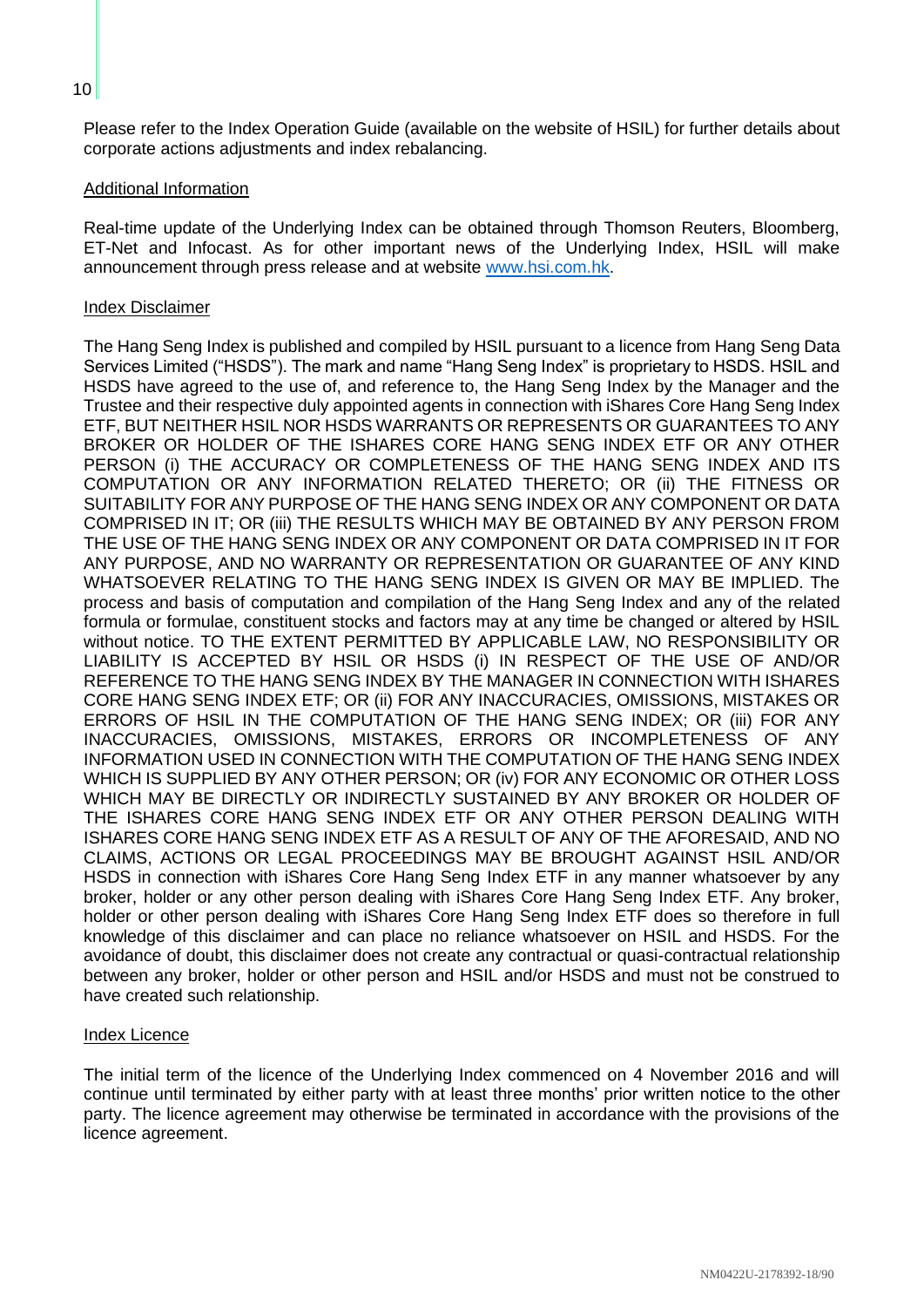# <span id="page-18-0"></span>**Distribution Policy**

Income net of withholding tax earned by the iShares Core Hang Seng Index ETF will, at the discretion of the Manager, be distributed by way of semi-annual cash distribution usually in May/June and November/December (if any) and details of the distribution declaration dates, distribution amounts and ex-distribution payment dates will be published on the iShares website (www.blackrock.com/hk). There can be no assurance that a distribution will be paid. Distributions may be made out of capital or effectively out of capital as well as income at the Manager's discretion. The Manager may amend the policy with respect to distribution out of capital or effectively out of capital subject to the SFC's prior approval and by giving not less than one month's prior notice to investors.

Information relating to the composition of any distributions paid (i.e. the relative amounts paid out of (i) net distributable income and (ii) capital) for the last 12 months will be available from the Manager on request. Investors should also refer to "Information Available on the Internet" for more details. Unitholders are encouraged to refer to the information available on the iShares website on a regular basis. All Units in the iShares Core Hang Seng Index ETF will receive distributions in the Base Currency (HKD) regardless of whether such Units are traded in Units of a different currency counter.

### <span id="page-18-1"></span>**Further Information**

Further information in relation to the iShares Core Hang Seng Index ETF (including details of its Net Asset Value) is available at the iShares website (www.blackrock.com/hk). Investors should refer to "Information Available on the Internet" for more details. Unitholders are encouraged to refer to the information available on the iShares website on a regular basis.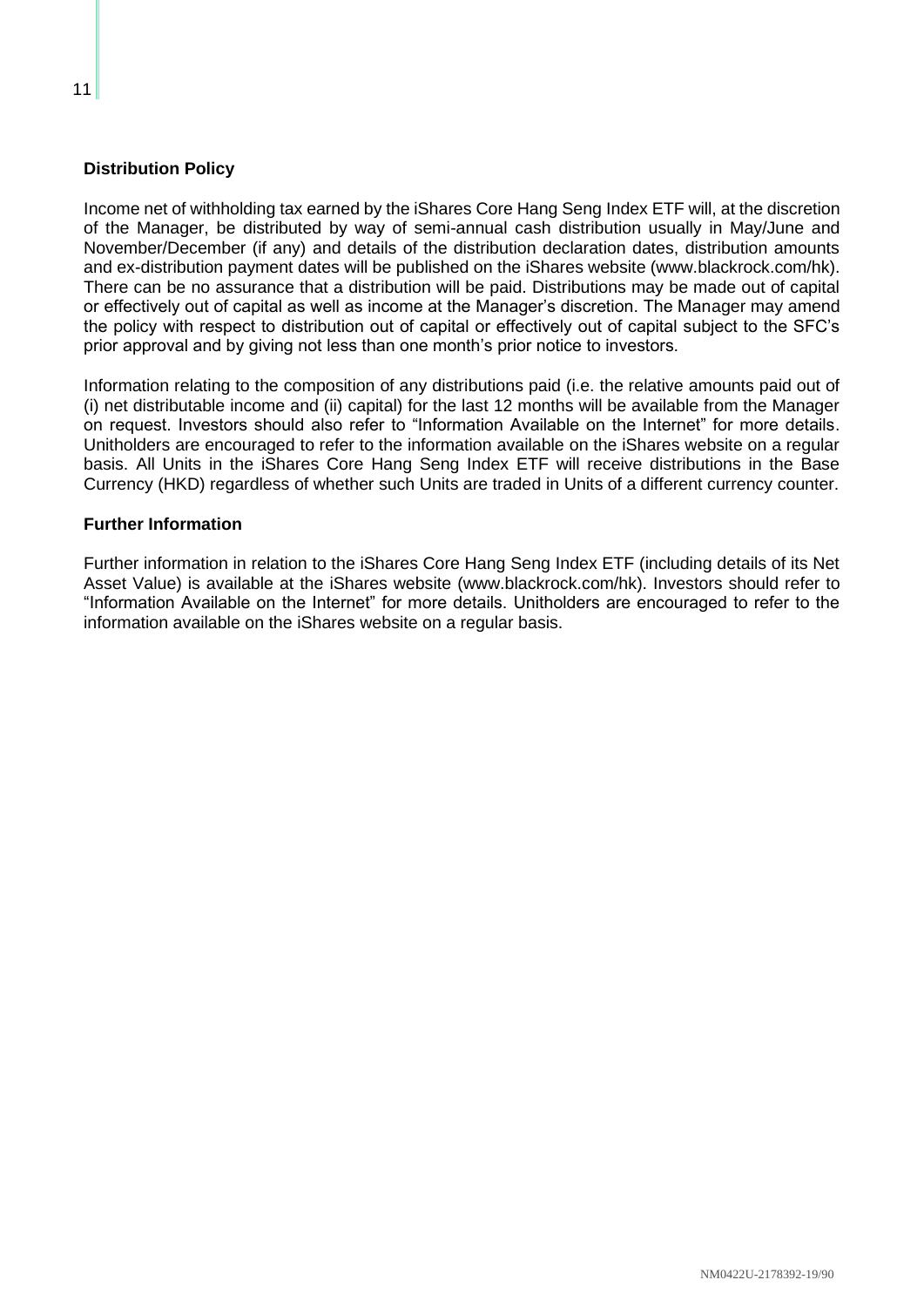# <span id="page-19-0"></span>**DESCRIPTION OF THE ISHARES HANG SENG TECH ETF**

# <span id="page-19-1"></span>**Key Information**

The following table is a summary of key information in respect of the iShares Hang Seng TECH ETF, and should be read in conjunction with the full text of the Prospectus.

| <b>Underlying Index</b>                                             | Index: Hang Seng TECH Index (net total return version)<br>Launch Date: 27 July 2020<br>Number of constituents: 30 stocks (as at 31 March 2022)<br>Total Market Capitalisation (Free Float): HKD 10,562.31 billion<br>(as at 31 March 2022)<br>Base Currency: HK dollars (HKD)                                       |
|---------------------------------------------------------------------|---------------------------------------------------------------------------------------------------------------------------------------------------------------------------------------------------------------------------------------------------------------------------------------------------------------------|
| <b>Type of Underlying Index</b>                                     | The Underlying Index is a net total return index, meaning that the<br>performance of the index is calculated on the basis that dividends<br>net of tax are reinvested. The Underlying Index is denominated in<br>HKD.                                                                                               |
| <b>Listing Date (SEHK)</b>                                          | 17 September 2020                                                                                                                                                                                                                                                                                                   |
| <b>Exchange Listing</b>                                             | <b>SEHK - Main Board</b>                                                                                                                                                                                                                                                                                            |
| <b>Stock Codes</b>                                                  | 09067 - USD counter<br>03067 - HKD counter                                                                                                                                                                                                                                                                          |
| <b>Stock Short Names</b>                                            | ISHARESHSTECH-U - USD counter<br><b>ISHARESHSTECH - HKD counter</b>                                                                                                                                                                                                                                                 |
| <b>ISIN Numbers</b>                                                 | HK0000651221 - USD counter<br>HK0000651213 - HKD counter                                                                                                                                                                                                                                                            |
| <b>Trading Board Lot Size</b>                                       | 100 Units (for each counter)                                                                                                                                                                                                                                                                                        |
| <b>Base Currency</b>                                                | Hong Kong dollars (HKD)                                                                                                                                                                                                                                                                                             |
| <b>Trading Currencies</b>                                           | US dollars (USD) - USD counter<br>Hong Kong dollars (HKD) - HKD counter                                                                                                                                                                                                                                             |
| <b>Distribution Policy</b>                                          | Semi-annually, at the Manager's discretion (usually in May/June and<br>November/December each year) (if any). Distributions may be made<br>out of capital or effectively out of capital as well as income at the<br>Manager's discretion. All Units will receive distributions in the Base<br>Currency (HKD) only.* |
| <b>Application Unit size (only</b><br><b>Participating Dealers)</b> | Minimum 150,000 Units (or multiples thereof)                                                                                                                                                                                                                                                                        |
| <b>Creation/Redemption</b><br><b>Deadline</b>                       | For cash creations/redemptions (in HKD only), 2:00 p.m. (Hong Kong<br>time).                                                                                                                                                                                                                                        |
|                                                                     | For in-specie creations/redemptions:                                                                                                                                                                                                                                                                                |
|                                                                     | 4:00 p.m. (Hong Kong time) if it is a full trading day on the SEHK<br>(i)<br>or if the SEHK is opens for normal trading in the afternoon of<br>the relevant Dealing Day; or                                                                                                                                         |
|                                                                     | 12:15 p.m. (Hong Kong time) if the SEHK opens for normal<br>(ii)<br>trading only in the morning of the relevant Dealing Day.                                                                                                                                                                                        |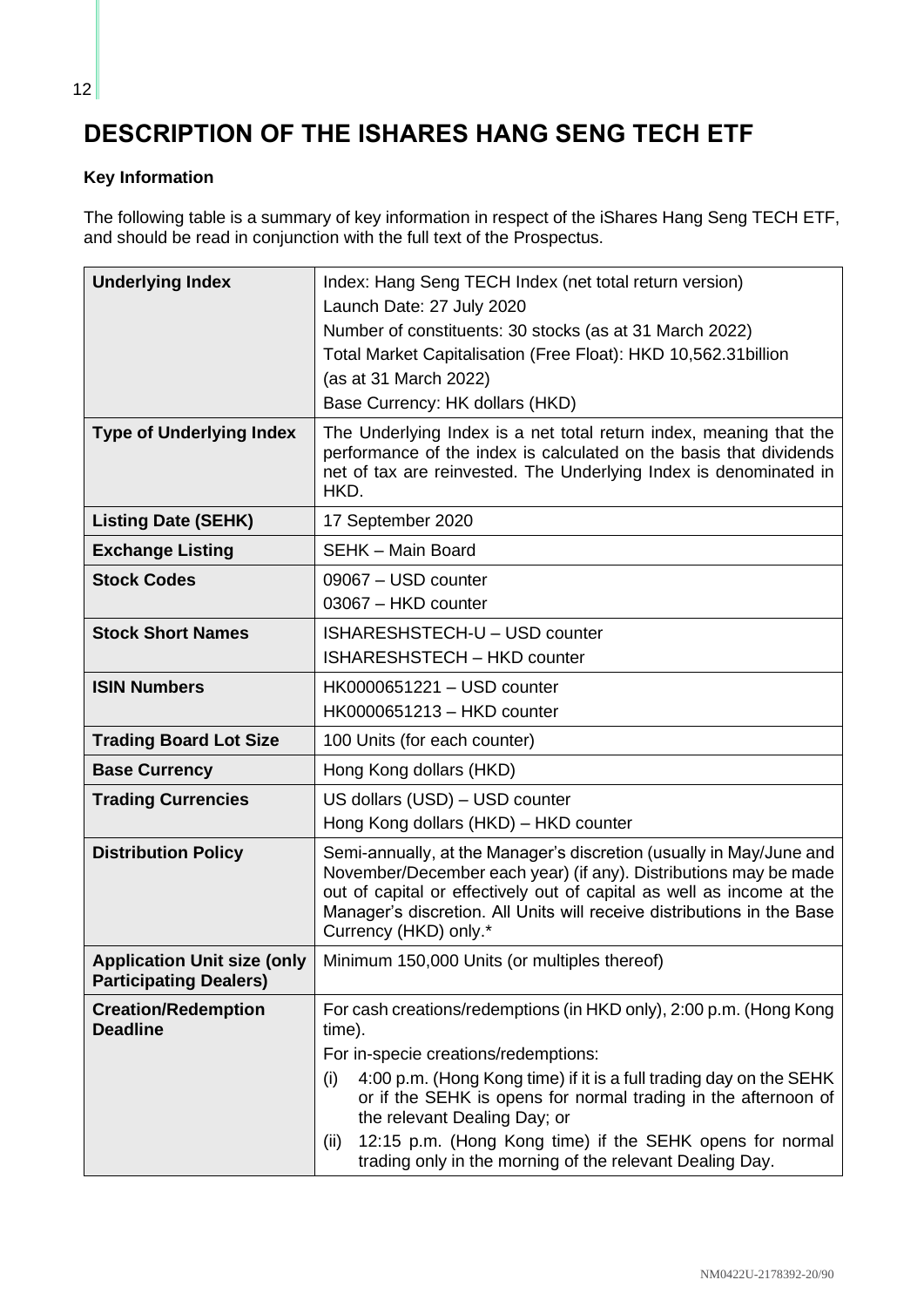| <b>Management Fee</b>      | 0.25% p.a. of Net Asset Value calculated daily                                                                                  |
|----------------------------|---------------------------------------------------------------------------------------------------------------------------------|
| <b>Investment strategy</b> | Representative sampling investment strategy<br>(Refer to the<br>Introduction above and the "Investment Strategy" section below) |
| <b>Financial year end</b>  | 31 December                                                                                                                     |
| <b>Website</b>             | www.blackrock.com/hk                                                                                                            |

Unitholders of the iShares Hang Seng TECH ETF should note that all Units will receive distributions in the Base Currency (HKD) only. As such, the Unitholder may have to bear the fees and charges associated with the conversion of such distributions from HKD to USD or any other currency. Unitholders are advised to check with their brokers for arrangements concerning distributions.

### <span id="page-20-0"></span>**Investment Objective**

The investment objective of the iShares Hang Seng TECH ETF is to provide investment results that, before fees and expenses, closely correspond to the performance of its Underlying Index, Hang Seng TECH Index. There can be no assurance that the iShares Hang Seng TECH ETF will achieve its investment objective.

#### <span id="page-20-1"></span>**Investment Strategy**

The iShares Hang Seng TECH ETF is a passively managed fund. To achieve its investment objective, the investment strategy of the iShares Hang Seng TECH ETF is to primarily use a representative sampling investment strategy and invest in a portfolio of Securities featuring high correlation with the Underlying Index, such that as far as possible and practicable the portfolio will consist of the component Securities of the Underlying Index.

The iShares Hang Seng TECH ETF will invest primarily in Securities included in the Underlying Index. The iShares Hang Seng TECH ETF may from time to time hold Securities that are not included in the Underlying Index in circumstances which are independent of the Manager, including where trading in a constituent Security has been suspended, such holding results from a corporate action of a constituent Security, or the portfolio is being rebalanced in anticipation or response to a rebalance of the Underlying Index. The iShares Hang Seng TECH ETF may also invest in other investments including, futures contracts, index futures contracts, options on futures contracts and options related to the Underlying Index, local currency and forward currency exchange contracts, swaps and cash and cash equivalents for both non-hedging purposes and hedging purposes, which the Manager believes will help the iShares Hang Seng TECH ETF achieve its investment objective. The iShares Hang Seng TECH ETF's may invest in FDIs for non-hedging purposes subject to the limit that the iShares Hang Seng TECH ETF's net derivative exposure does not exceed 50% of the iShares Hang Seng TECH ETF's NAV. The investment strategy of the iShares Hang Seng TECH ETF is subject to the investment and borrowing restrictions set out in Schedule 1.

As the iShares Hang Seng TECH ETF employs a representative sampling investment strategy, it may overweight holdings of Securities relative to the respective weightings of the constituents in the Underlying Index, provided that the maximum extra weighting in any Security relative to the respective constituent in the Underlying Index will not exceed 3%. The Manager shall report to the SFC on a timely basis if there is any non-compliance with this limit during such period by the iShares Hang Seng TECH ETF. The annual and semi-annual reports of the iShares Hang Seng TECH ETF shall also disclose whether or not such limit has been complied with during such period.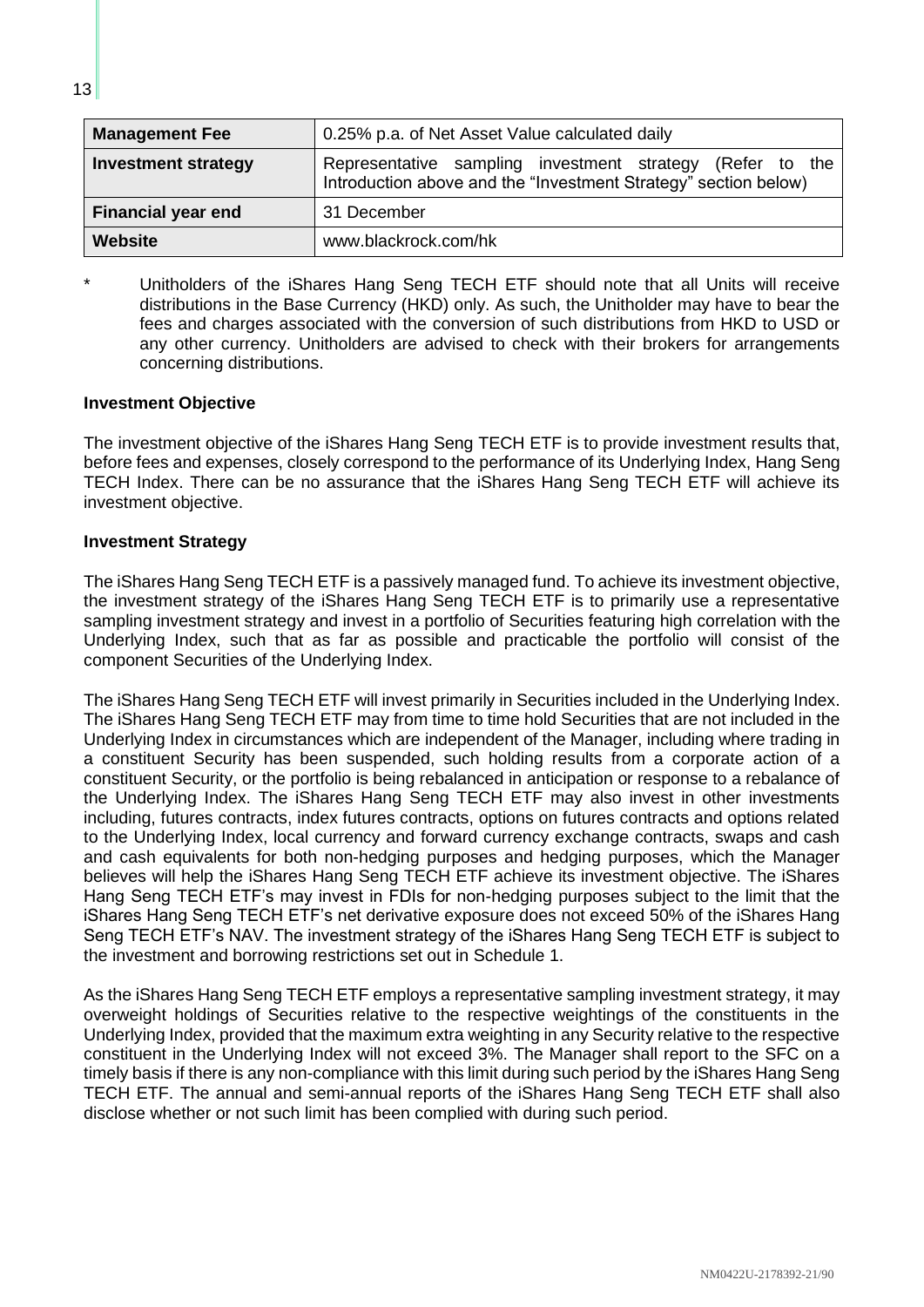#### *Securities financing transactions*

The iShares Hang Seng TECH ETF currently does not intend to engage in any securities financing transactions or other similar over the counter transactions. One month's prior notice will be given to Unitholders in the event the Manager intends to engage in such transactions.

#### <span id="page-21-0"></span>**Investment and borrowing restrictions**

The iShares Hang Seng TECH ETF must comply with the investment and borrowing restrictions set out in Schedule 1 of this Prospectus (which includes a summary of the investment restrictions set out in the Trust Deed).

### <span id="page-21-1"></span>**Underlying Index**

The Underlying Index is a net total return index, meaning that the performance of the index is calculated on the basis that dividends net of tax are reinvested. It was launched on 27 July 2020. The base date is 31 December 2014. The Underlying Index is compiled and managed by Hang Seng Indexes Company Limited ("HSIL"), a wholly-owned subsidiary of Hang Seng Bank Limited. The Manager and its connected persons are independent of the Index Provider of the Underlying Index.

The Underlying Index is a free float adjusted market capitalisation weighted index the objective of which is to represent the 30 largest technology companies listed in Hong Kong which have high business exposure to selected technology themes, including internet (including mobile), fintech, cloud, e-commerce, or digital activities. The technology companies selected have to be Greater China Companies (as defined below) that are listed on the main board of the SEHK.

The Underlying Index adopts a free float-adjusted market capitalisation weighted methodology, with a 8% cap on individual constituent weightings applied on the date of rebalancing. As such, the weighting of a constituent may exceed 8% between rebalancings. The review of the Underlying Index is conducted quarterly.

The last closing index level, constituents of the Underlying Index together with their respective weightings and other important news can be accessed on [https://www.hsi.com.hk/eng/indexes/all](https://www.hsi.com.hk/eng/indexes/all-indexes/hstech)[indexes/hstech](https://www.hsi.com.hk/eng/indexes/all-indexes/hstech) (this website has not been reviewed by the SFC).

The Underlying Index's Bloomberg ticker is HSTECHN. The Underlying Index is calculated on a 2 second basis during trading hours of the SEHK.

#### <span id="page-21-2"></span>**Index Methodology**

Constituent stocks of the Underlying Index are selected by a rigorous process of detailed analysis, supported by extensive external consultation.

#### Constituent Eligibility

The universe of stocks (the "Universe") for the Underlying Index includes securities of Greater China Companies that are listed on the main board of the SEHK. It excludes Foreign Companies and investment companies listed under Chapter 21 of the Listing Rules.

"Foreign Companies" are companies which are incorporated outside Greater China (i.e. Hong Kong, Mainland PRC, Macau and Taiwan) and have the majority of their business presence outside Greater China.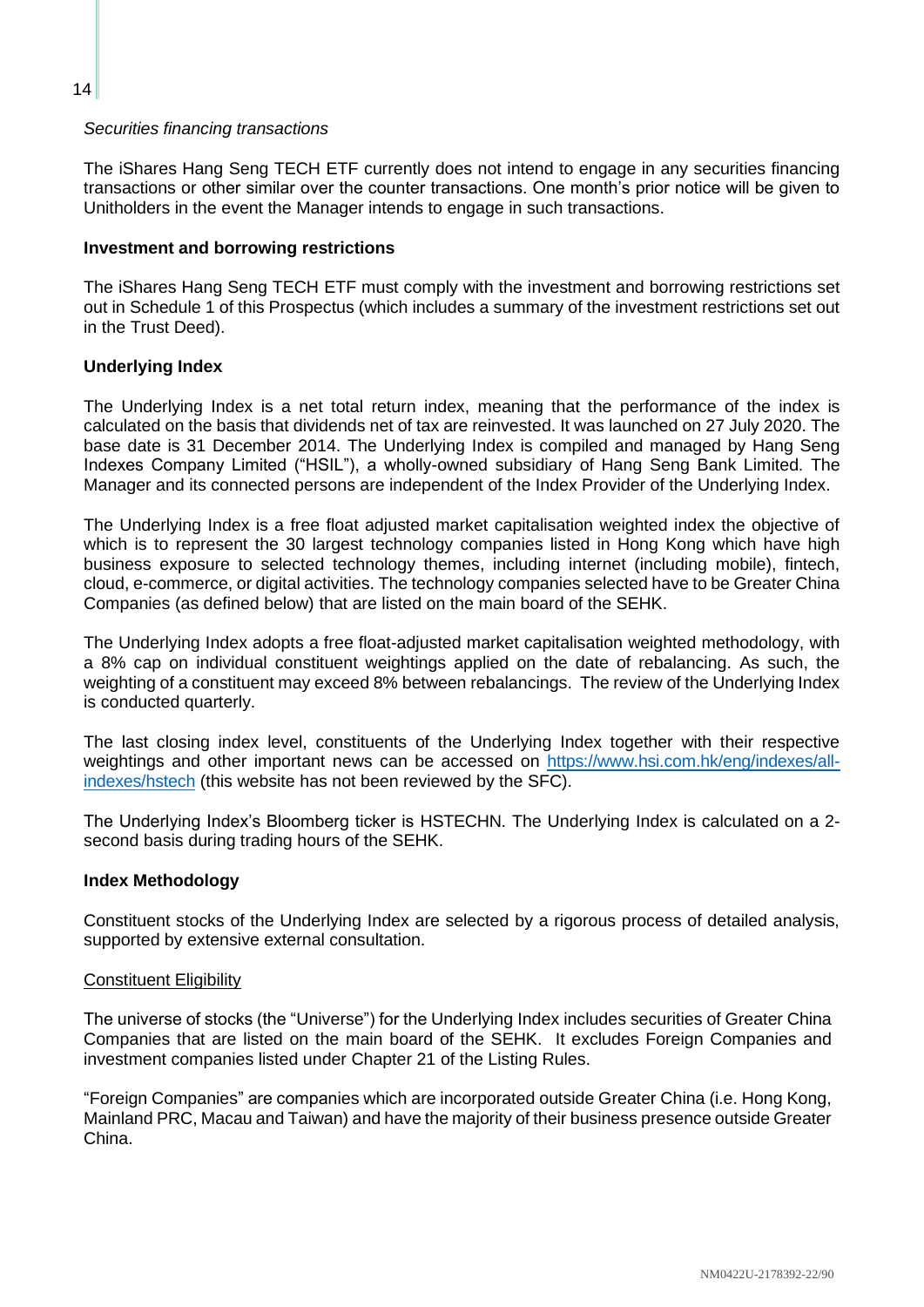"Greater China Companies" are companies not classified as Foreign Companies, as illustrated below.



A security is eligible for constituent selection if it fulfils the following eligibility criteria:

(A) Turnover requirements – Velocity Test for Tradable Indexes

A security is regarded as passing the monthly turnover test if it attains a minimum velocity of 0.1% in that month.

For each security, its turnover velocity in each of the past 12 months is calculated using the following formula:

$$
Velocity = \frac{Median\ of\ Daily\ Trade\ Shares\ in\ Specific\ Calendar\ Month\ -\ Freefloat - adjusted\ Issued\ Shares\ at\ Month-end}
$$

For the denominator used in velocity calculation, free float-adjusted issued shares at the end of each month is used.

- (1) For new constituents, a security should fulfil the following criteria:
	- velocity is a minimum of 0.1% for at least 10 out of the past 12 months, and
	- velocity is a minimum of 0.1% in for the latest three months.
- (2) For existing constituents, a security should fulfil the following criteria:
	- (a) velocity is a minimum of 0.1% for at least 10 out of the past 12 months
	- (b) if a constituent fails to meet the turnover requirement as mentioned in (a), a supplementary turnover test will be applied for those months in which its velocity was less than 0.1%:
		- (i) calculate the monthly aggregate turnover of the constituent;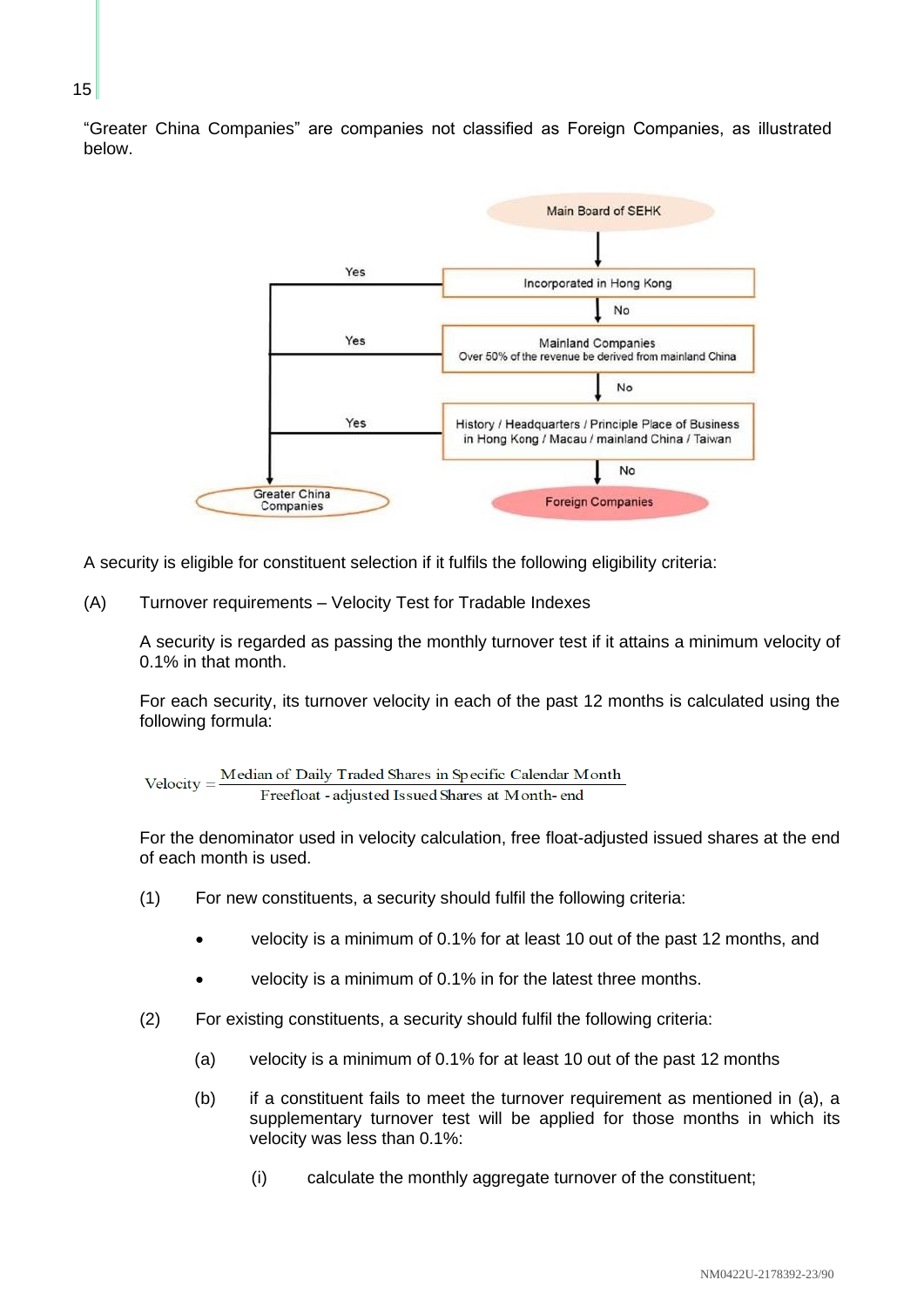(ii) if the monthly aggregate turnover is among the top 90th percentile of the total market\*, the constituent passes the monthly turnover test for

that month.

- (c) the constituent will be regarded as meeting the turnover requirement if (a) is fulfilled after applying (b) as a supplementary test.
- \* Total market includes securities in the universe of the Hang Seng Composite Index.
- (3) For a security with a trading history of less than 12 months, or a security which has been suspended for any complete month(s), or a security that has transferred from the Growth Enterprise Market (GEM) of the SEHK to the main board of the SEHK in the past 12 months before the review data cut-off date, the following requirements replace those in sections (1) and (2):

| <b>Trading Record</b> | Measurements <sup>^</sup>                                                                       |
|-----------------------|-------------------------------------------------------------------------------------------------|
| $< 6$ months          | attain a minimum velocity of 0.1% for all trading<br>months                                     |
| $\geq 6$ months       | 1) no more than one month in which security has<br>failed to attain a velocity of at least 0.1% |
|                       | AND                                                                                             |
|                       | 2) attained 0.1% for the latest three months if it is not                                       |

an existing constituent

^ For existing constituents, the supplementary turnover test as described in section (2)(b) also applies

(B) Sector Requirements

The constituent should be classified in one of the following industries in the Hang Seng Industry Classification System: Industrials, Consumer Discretionary, Healthcare, Financials, Information Technology.

(C) Theme Requirements

The constituent should have high business exposure to at least one of the below Tech Themes: Internet (including Mobile), FinTech, Cloud, E-commerce, or Digital.

(D) Innovation Screening

The constituent should meet at least one of the below criteria:

- Technology-enabled business (e.g. via internet/ mobile platform); or
- Research & Development Expense to Revenue Ratio >=5%; or
- YoY Revenue Growth >=10%

The requirements under (B) to (D) are reviewed at least annually.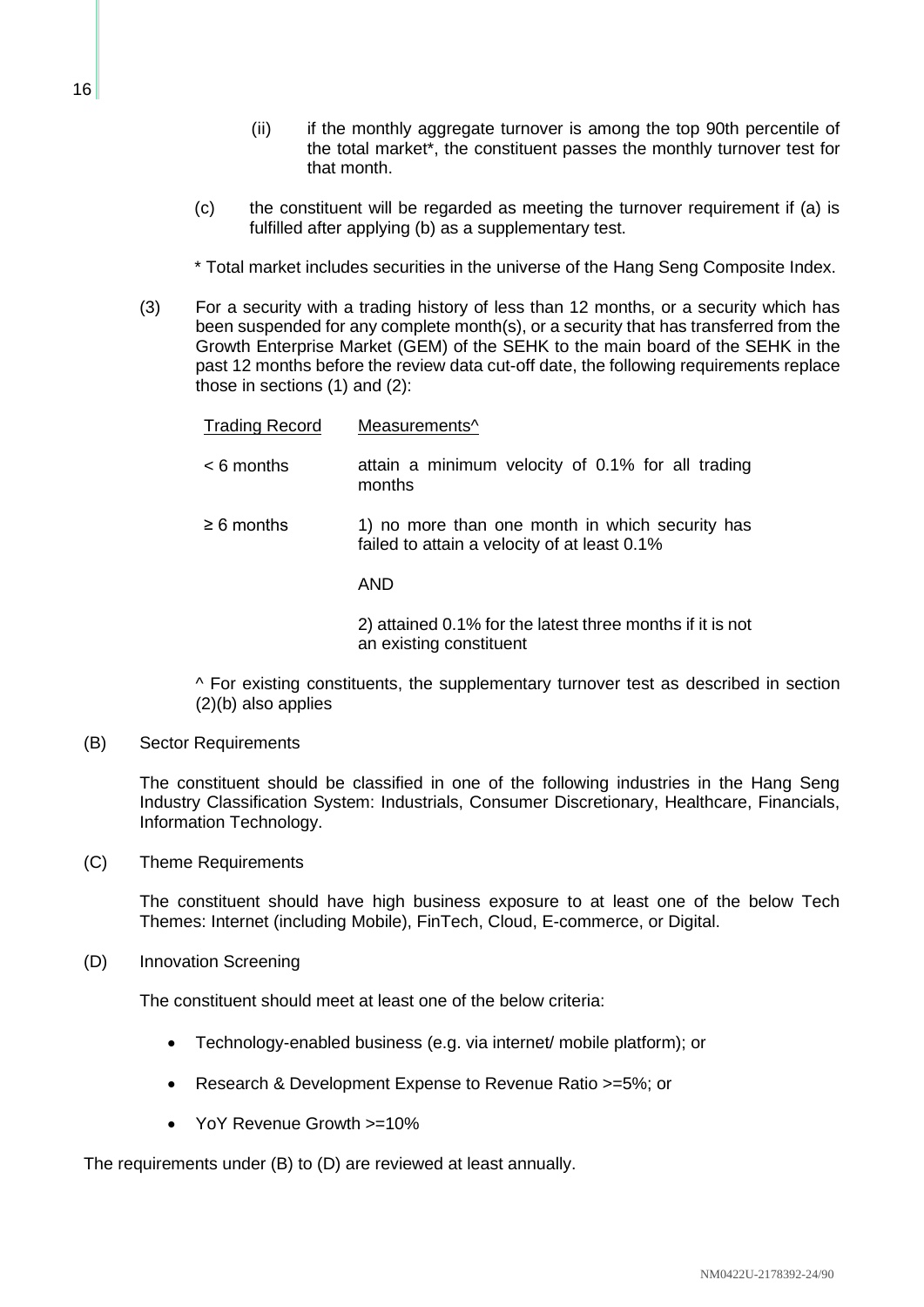### Constituent Selection

*Selection Criteria:* The top 30 securities with the highest MV Rank (as described below) will be selected as constituents.

The market value ("MV") of eligible securities will be used for ranking. It does not include other listed share classes of the same company. For example, MV of an H-shares security is calculated only based on the H-shares.

The MV of a security refers to the average market value of the past 12 month-ends of any review period. For securities with a listing history of less than 12 months, the MV refers to the average of the past month-ends since the securities listed.

The MV will be sorted in descending order to get the MV Rank.

*Buffer Zone:* Existing constituents ranked lower than 36<sup>th</sup> will be removed from the Underlying Index, while non-constituents ranked 24th or above will be included;

Securities will be added or excluded according to their MV Rank to maintain the number of constituents at 30.

#### Compilation Methodology

The formula of net total return indexes ("TRIs") is set out below:

Today's Price Index Market Capitalisation  $Today's TRI = \frac{Totaly's Price Index Market Capitalisation - Cash Dividend Payment} {Testerday's Price Index Market Capitalisation - Cash Dividend Payment} \times Yesterday's TRI$ 

The Cash Dividend Payment refers to after-tax net dividends for the calculation of the net total return indexes.

#### Index Reviews

HSIL undertakes regular quarterly reviews of the Underlying Index constituents with data cut-off dates of end of March, June, September and December each year.

A newly listed security will be added to Index if its full market capitalisation ranks within the top 10 of the existing constituents on its first trading day. For ad-hoc removal, the outgoing constituent will be replaced by the highest ranked candidate from last regular review.

#### Additional Information

Real-time update of the Underlying Index can be obtained through Bloomberg. As for other important news of the Underlying Index, HSIL will make announcement through press release and at website [www.hsi.com.hk.](http://www.hsi.com.hk/)

#### Index Disclaimer

The Hang Seng TECH Index is published and compiled by HSIL pursuant to a licence from Hang Seng Data Services Limited ("HSDS"). The mark and name "Hang Seng TECH Index" is proprietary to HSDS. HSIL and HSDS have agreed to the use of, and reference to, the Hang Seng TECH Index by the Manager and the Trustee and their respective duly appointed agents in connection with iShares Hang Seng TECH ETF, BUT NEITHER HSIL NOR HSDS WARRANTS OR REPRESENTS OR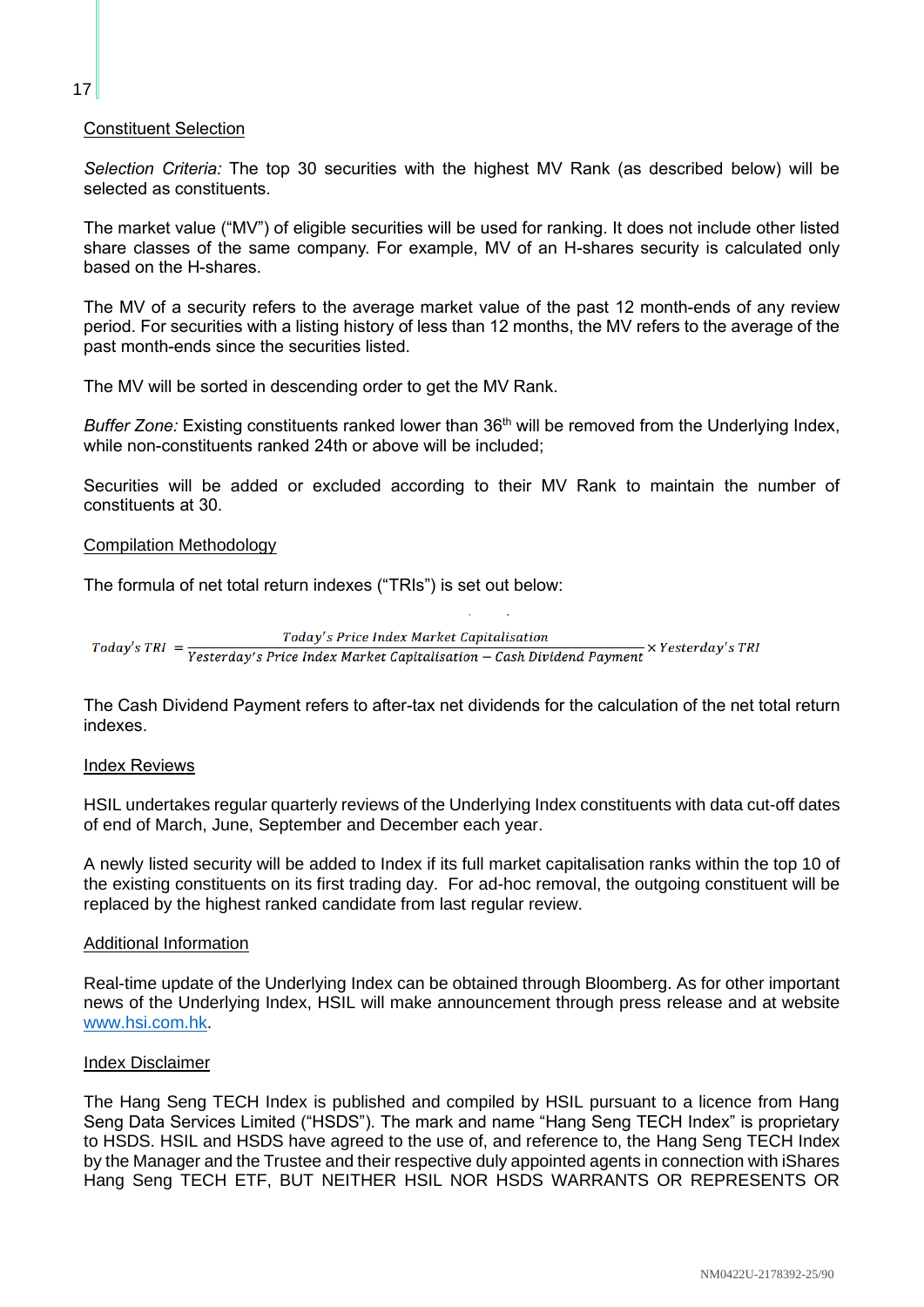GUARANTEES TO ANY BROKER OR HOLDER OF THE ISHARES HANG SENG TECH ETF OR ANY OTHER PERSON (i) THE ACCURACY OR COMPLETENESS OF THE HANG SENG TECH INDEX AND ITS COMPUTATION OR ANY INFORMATION RELATED THERETO; OR (ii) THE FITNESS OR SUITABILITY FOR ANY PURPOSE OF THE HANG SENG TECH INDEX OR ANY COMPONENT OR DATA COMPRISED IN IT; OR (iii) THE RESULTS WHICH MAY BE OBTAINED BY ANY PERSON FROM THE USE OF THE HANG SENG TECH INDEX OR ANY COMPONENT OR DATA COMPRISED IN IT FOR ANY PURPOSE, AND NO WARRANTY OR REPRESENTATION OR GUARANTEE OF ANY KIND WHATSOEVER RELATING TO THE HANG SENG TECH INDEX IS GIVEN OR MAY BE IMPLIED. The process and basis of computation and compilation of the Hang Seng TECH Index and any of the related formula or formulae, constituent stocks and factors may at any time be changed or altered by HSIL without notice. TO THE EXTENT PERMITTED BY APPLICABLE LAW, NO RESPONSIBILITY OR LIABILITY IS ACCEPTED BY HSIL OR HSDS (i) IN RESPECT OF THE USE OF AND/OR REFERENCE TO THE HANG SENG TECH INDEX BY THE MANAGER IN CONNECTION WITH ISHARES HANG SENG TECH ETF; OR (ii) FOR ANY INACCURACIES, OMISSIONS, MISTAKES OR ERRORS OF HSIL IN THE COMPUTATION OF THE HANG SENG TECH INDEX; OR (iii) FOR ANY INACCURACIES, OMISSIONS, MISTAKES, ERRORS OR INCOMPLETENESS OF ANY INFORMATION USED IN CONNECTION WITH THE COMPUTATION OF THE HANG SENG TECH INDEX WHICH IS SUPPLIED BY ANY OTHER PERSON; OR (iv) FOR ANY ECONOMIC OR OTHER LOSS WHICH MAY BE DIRECTLY OR INDIRECTLY SUSTAINED BY ANY BROKER OR HOLDER OF THE ISHARES HANG SENG TECH ETF OR ANY OTHER PERSON DEALING WITH ISHARES HANG SENG TECH ETF AS A RESULT OF ANY OF THE AFORESAID, AND NO CLAIMS, ACTIONS OR LEGAL PROCEEDINGS MAY BE BROUGHT AGAINST HSIL AND/OR HSDS in connection with iShares Hang Seng TECH ETF in any manner whatsoever by any broker, holder or any other person dealing with iShares Hang Seng TECH ETF. Any broker, holder or other person dealing with iShares Hang Seng TECH ETF does so therefore in full knowledge of this disclaimer and can place no reliance whatsoever on HSIL and HSDS. For the avoidance of doubt, this disclaimer does not create any contractual or quasi-contractual relationship between any broker, holder or other person and HSIL and/or HSDS and must not be construed to have created such relationship.

#### Index Licence

The initial term of the licence of the Underlying Index commenced on 11 September 2020 and will continue until terminated by either party with at least three months' prior written notice to the other party. The licence agreement may otherwise be terminated in accordance with the provisions of the licence agreement.

#### <span id="page-25-0"></span>**Distribution Policy**

Income net of withholding tax earned by the iShares Hang Seng TECH ETF will, at the discretion of the Manager, be distributed by way of semi-annual cash distribution usually in May/June and November/December (if any) and details of the distribution declaration dates, distribution amounts and ex-distribution payment dates will be published on the iShares website (www.blackrock.com/hk). There can be no assurance that a distribution will be paid. Distributions may be made out of capital or effectively out of capital as well as income at the Manager's discretion. The Manager may amend the policy with respect to distribution out of capital or effectively out of capital subject to the SFC's prior approval and by giving not less than one month's prior notice to investors.

Information relating to the composition of any distributions paid (i.e. the relative amounts paid out of (i) net distributable income and (ii) capital) for the last 12 months will be available from the Manager on request. Investors should also refer to "Information Available on the Internet" for more details. Unitholders are encouraged to refer to the information available on the iShares website on a regular basis. All Units in the iShares Hang Seng TECH ETF will receive distributions in the Base Currency (HKD) regardless of whether such Units are traded in Units of a different currency counter.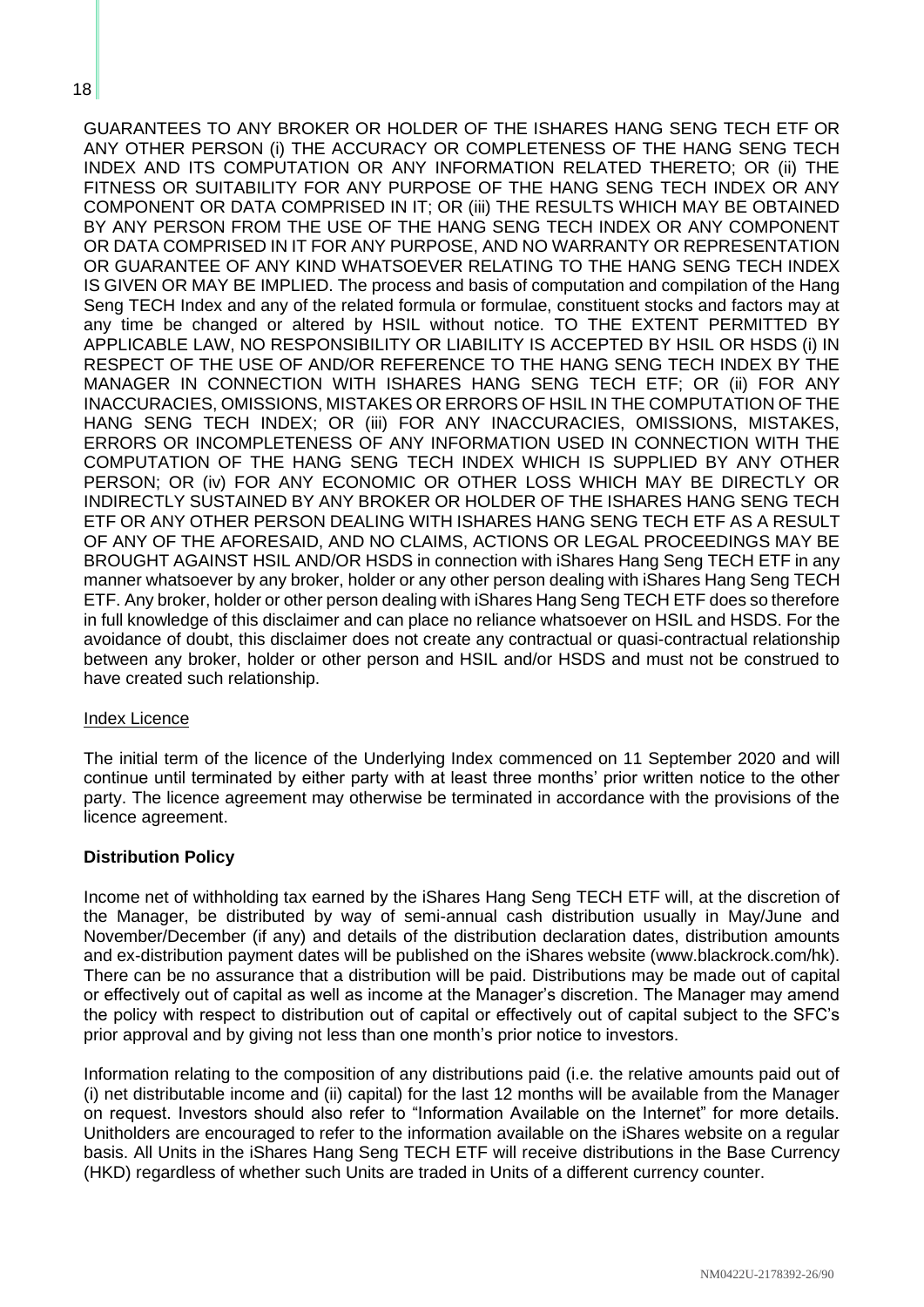## <span id="page-26-0"></span>**Specific Risks**

In addition to the general risks identified in the "Risk Factors" section of this Prospectus, the iShares Hang Seng TECH ETF is subject to the following additional specific risks:

- **New Index Risk.** The Underlying Index is new and has minimal operating history by which investors can evaluate its previous performance. There can be no assurance as to the performance of the Underlying Index. The iShares Hang Seng TECH ETF may be riskier than other exchange traded funds tracking more established indices with longer operating history.
- **Sector Concentration Risk.** Due to the concentration of the Underlying Index in the companies with selected technology themes, which is characterised by relatively higher volatility in price performance when compared to other economic sectors, the performance of the Underlying Index may be more volatile when compared to other broad-based stock indices.
- **Geographical Concentration Risk.** The Underlying Index is subject to concentration risk as a result of tracking the performance of companies incorporated in, or with the majority of revenue derived from, or with a principal place of business in, the Greater China region. The Net Asset Value of the iShares Hang Seng TECH ETF is therefore likely to be more volatile than a more broad-based fund, such as a global or regional fund, as the Underlying Index is more susceptible to fluctuations in value resulting from adverse conditions in a single region and with technology themes.
- **Technology Theme Risks.** Constituents of the Underlying Index have high exposure to at least one of these themes: internet (including mobile), fintech, cloud, e-commerce and digital. Many of the companies with a high business exposure to these technology themes have a relatively short operating history. Rapid changes could render obsolete the products and services offered by the companies in which the iShares Hang Seng TECH ETF invests and cause severe or complete declines in the prices of the securities of those companies. Additionally, companies in these sectors may face dramatic and often unpredictable changes in growth rates and competition for the services of qualified personnel. If the iShares Hang Seng TECH ETF invests in any of these companies, its investment may be adversely affected.

There may be substantial government intervention in the technology industry, including restrictions on investment in internet and technology companies if such companies are deemed sensitive to relevant national interests. Some governments in the world have sought, and may in the future seek, to censor content available through internet, restrict access to products and services offered by companies that the iShares Hang Seng TECH ETF invests in from their country entirely or impose other restrictions that may affect the accessibility of such products and services for an extended period of time or indefinitely. In the event that access to the internet products and services is restricted, in whole or in part, in one or more countries, the ability of such companies to retain or increase their user base and user engagement may be adversely affected, and their operating results may be harmed. This may in turn affect the value of investment of the iShares Hang Seng TECH ETF.

The technology business is subject to complex laws and regulations including privacy, data protection, content regulation, intellectual property, competition, protection of minors, consumer protection and taxation. These laws and regulations are subject to change and uncertain interpretation, and could result in claims, changes to the business practices, monetary penalties, increased cost of operations or declines in user growth, user engagement or advertisement engagement, or otherwise harm the technology business. They may also delay or impede the development of new products and services. Compliance with these existing and new laws and regulations can be costly and may require significant time and attention of management and technical personnel. These companies are also subject to the risks of loss or impairment of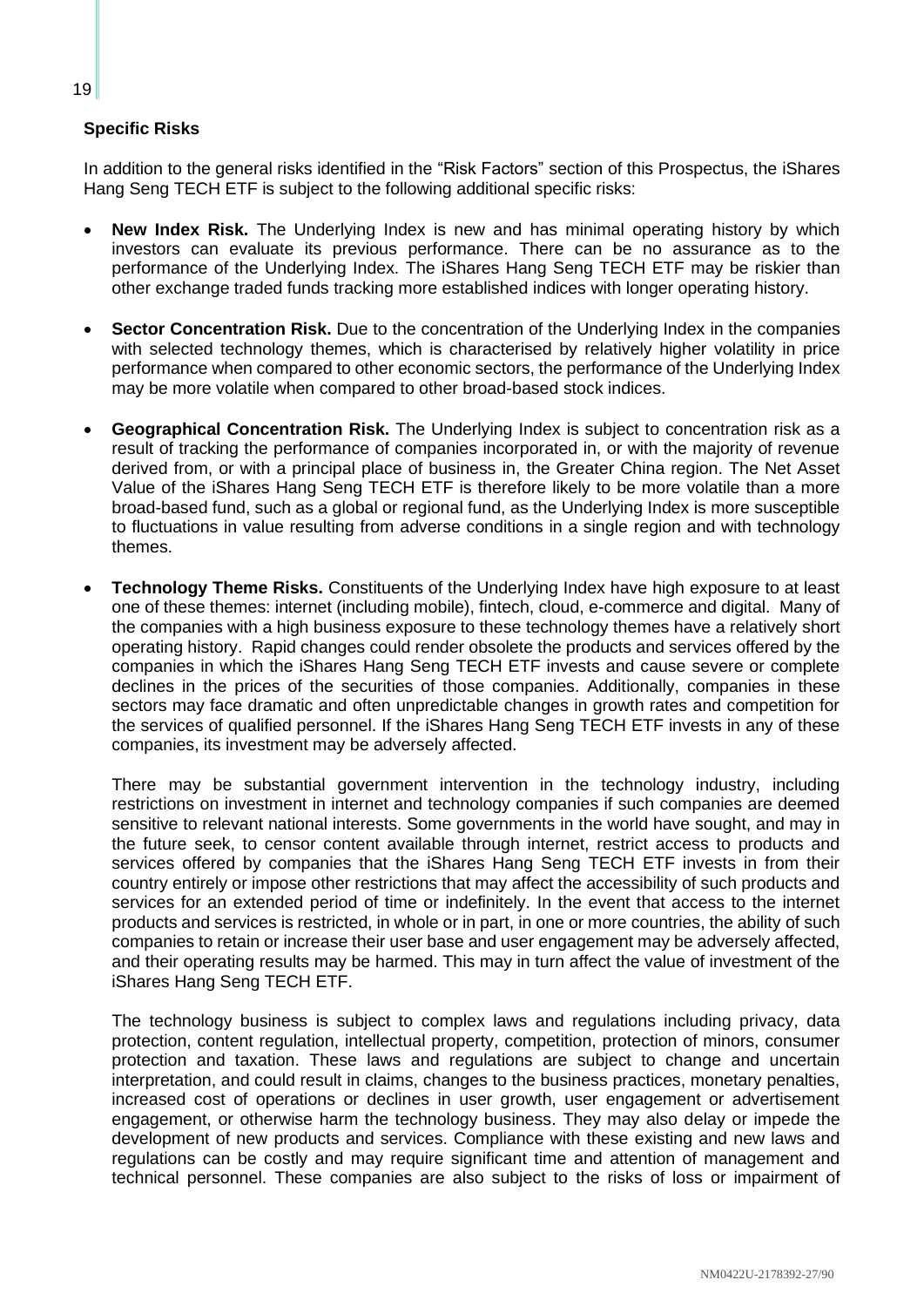intellectual property rights or licences, cyber security risks resulting in undesirable legal, financial, operational and reputational consequences. All these may have impact on the business and/or profitability of the technology companies in which the iShares Hang Seng TECH ETF invests and this may in turn adversely affect the value of investment of the iShares Hang Seng TECH ETF.

- **Risks Related to Companies with Weighted Voting Rights.** The iShares Hang Seng TECH ETF may invest in "new economy" companies including companies with a weighted voting rights (WVR) structure. These are typically emerging and innovative companies, such as pre-revenue biotech startups or technology companies. The WVR structure deviates from the "one share, one vote" principle. This concentrated control limits shareholders' ability to influence corporate matters and, as a result, the company may take actions that shareholders do not view as beneficial. There may be a risk of greater misalignment between the interests of the company's controlling shareholder and those of the rest of the company's shareholders as a whole. This may weaken shareholders' rights and in turn corporate governance in these companies. Performance of these companies could be adversely affected. This may have a negative impact on the iShares Hang Seng TECH ETF where it invests in the ordinary shares of such companies.
- **Industrial Sector Risk.** Industrial companies are affected by supply and demand both for their specific product or service and for industrial sector products in general. Government regulation, world events, exchange rates and economic conditions, technological developments and liabilities for environmental damage and other liabilities will likewise affect the performance of these companies. Performance of these companies may be cyclical with occasional sharp price movements which may result from changes in the economy, fuel prices, labour agreements and insurance costs. This may have a negative impact on the business and/or profitability of the companies in which the iShares Hang Seng TECH ETF invests and therefore may adversely affect the value of investments of the iShares Hang Seng TECH ETF.
- **Consumer Discretionary Sector Risk.** The performance of companies in the consumer discretionary sector are correlated to the growth rate of the consumer market, individual income levels and their impact on levels of domestic consumer spending, which in turn depend on the worldwide economic conditions, which have seen significant deterioration in the past. There are many factors affecting the level of consumer spending, including but not limited to interest rates, currency exchange rates, economic growth rate, inflation, deflation, political uncertainty, taxation, stock market performance, unemployment level and general consumer confidence. Any future slowdowns or declines in the economy or consumer spending in the relevant market may materially and adversely affect the business of the companies in the consumer discretionary sector. This may adversely affect the value of investments of the iShares Hang Seng TECH ETF.
- **Healthcare Sector Risk.** The economic prospects of the health care sector are generally subject to greater influences from governmental policies and regulations than those of many other industries. Certain health care companies may allocate greater than usual financial resources to research and product development and experience above-average price movements associated with the perceived prospects of success of the research and development programs. In addition, certain health care companies may be adversely affected by lack of commercial acceptance of a new product or process or by technological change and obsolescence. In addition, the internet healthcare sector is relatively new and evolving. Interpretation and enforcement of laws and regulations involve significant uncertainty. Under certain circumstances, it may be difficult to determine if certain actions may be deemed in violation of applicable laws and regulations. Internet healthcare companies also process and store a large amount of data, and any improper use or disclosure of such data could have a material adverse impact on their business. Internet healthcare companies may be subject to medical liability claims. These factors may adversely affect the value of investments of the iShares Hang Seng TECH ETF.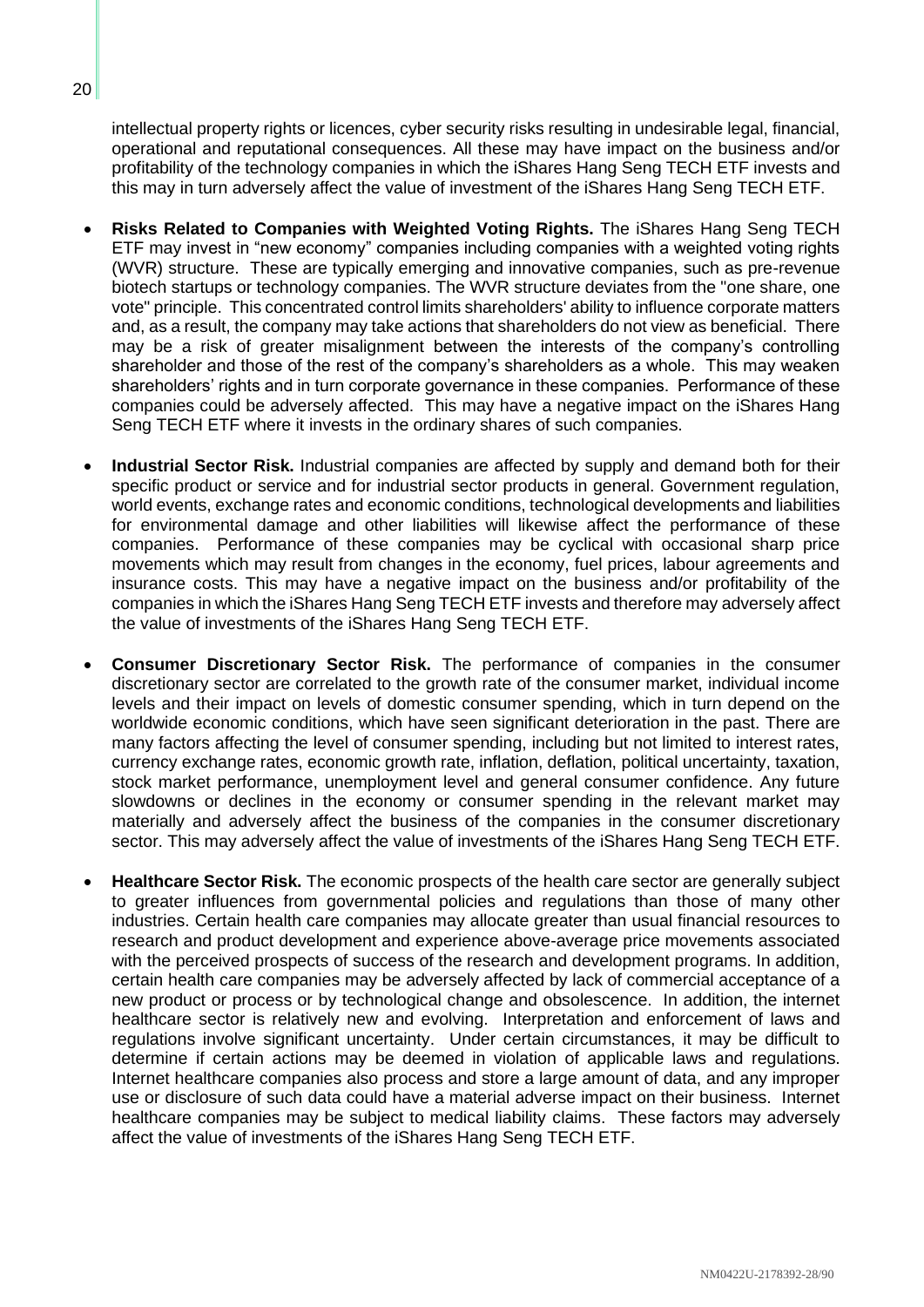#### 21

• **Financial Sector Risk.** Companies in the financial sector are subject to extensive governmental regulation, which may adversely affect the scope of their activities, the prices they can charge and the amount of capital they must maintain. Governmental regulation may change frequently. The financial services sector is exposed to risks that may impact on the value of investments in the financial services sector more severely than investments outside this sector, including operating with substantial financial leverage. The financial services sector may also be adversely affected by increases in interest rates and loan losses, decreases in the availability of money or asset valuations and adverse conditions in other related markets. This may adversely affect the value of investments of the iShares Hang Seng TECH ETF.

#### <span id="page-28-0"></span>**Further Information**

Further information in relation to the iShares Hang Seng TECH ETF (including details of its Net Asset Value) is available at the iShares website (www.blackrock.com/hk). Investors should refer to "Information Available on the Internet" for more details. Unitholders are encouraged to refer to the information available on the iShares website on a regular basis.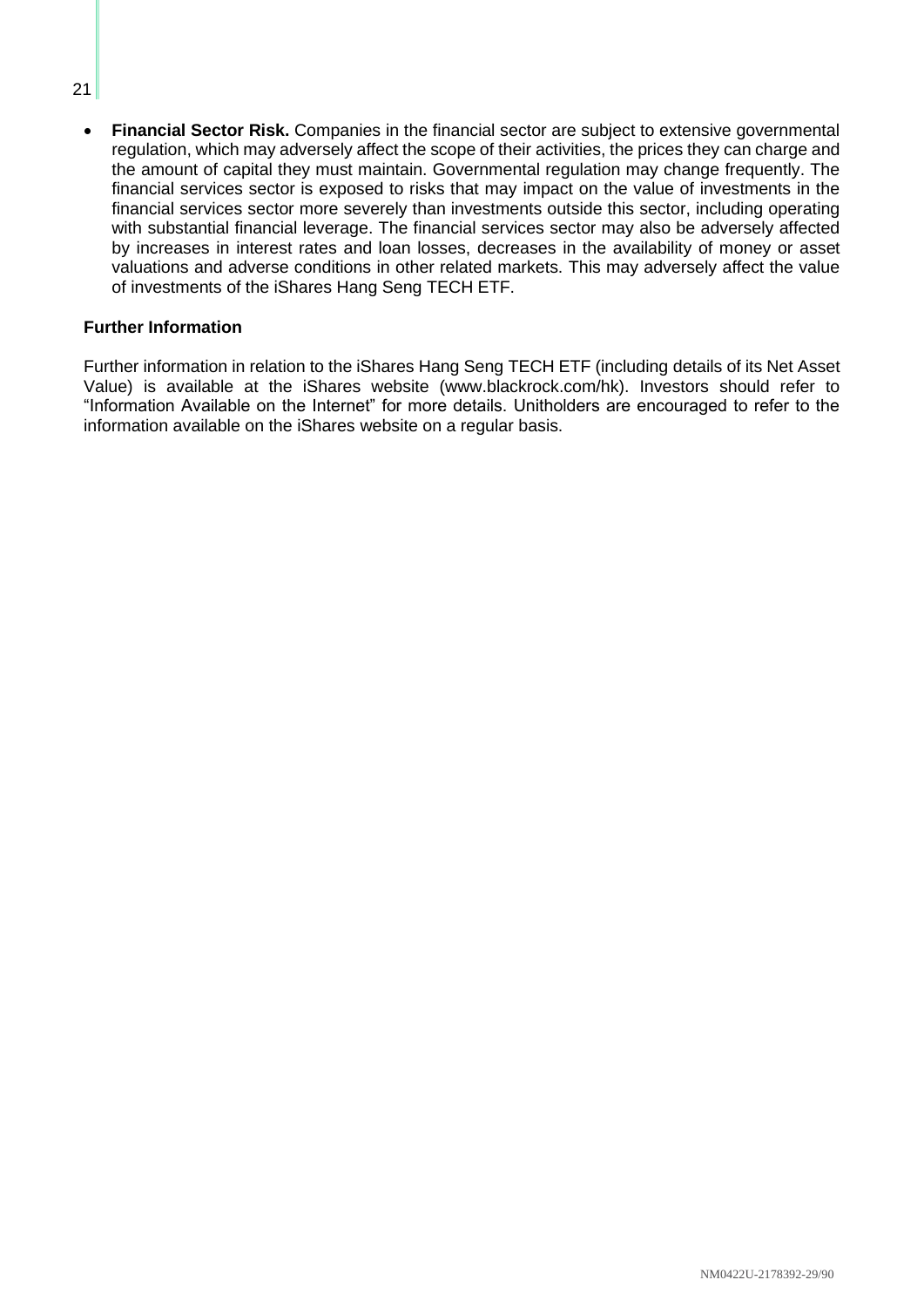# <span id="page-29-0"></span>**CREATIONS AND REDEMPTIONS (PRIMARY MARKET)**

# <span id="page-29-1"></span>**Investment in an Index Fund**

There are two types of investors in an Index Fund, with two corresponding methods of investment in Units and realisation of an investment in Units. The first type of investor is a Participating Dealer, being a licensed dealer that has entered into a Participation Agreement in respect of an Index Fund. Only a Participating Dealer can create and redeem Units directly with the Index Fund. A Participating Dealer may create and redeem Units on their own account or for the account of their clients.

The second type of investor is an investor, other than a Participating Dealer, who buys and sells the Units on the SEHK.

This section relates to the first type of investor: Participating Dealers, and should be read in conjunction with the Operating Guidelines and the Trust Deed. The section titled "Exchange Listing and Trading (Secondary Market)" relates to the second type of investor.

# <span id="page-29-2"></span>**Creation by Participating Dealers**

Only Participating Dealers may apply for Units directly from an Index Fund. Units in an Index Fund are continuously offered to Participating Dealers who may apply for them on any Dealing Day on their own account or for the account of their clients, in the minimum Application Unit size in accordance with Operating Guidelines. The Manager expects that Participating Dealers will generally accept and submit creation requests received from third parties, subject to normal market conditions and their client acceptance procedures. Participating Dealers may impose fees and charges in handling any creation request which would increase the cost of investment. Investors are advised to check with the Participating Dealers as to relevant fees and charges. You should note although the Manager has a duty to closely monitor the operations of the Trust, neither the Manager nor the Trustee is empowered to compel any Participating Dealer to disclose its fees agreed with specific clients or other proprietary or confidential information to the Manager, or to accept any such application requests received from third parties. In addition, neither the Trustee nor the Manager can ensure effective arbitrage by the Participating Dealer.

The Application Unit size for an Index Fund is set out under "Description of the iShares Core Hang Seng Index ETF" and "Description of the iShares Hang Seng TECH ETF". Applications submitted in respect of Units other than in Application Unit size or whole multiples thereof will not be accepted. The minimum holding of an Index Fund is one Application Unit.

Creation Applications may be made in specie or in cash. The Manager shall instruct the Trustee to effect, for the account of the Trust, the creation of Units in Application Unit size in exchange for a transfer of Securities or cash or a combination of Securities and cash in accordance with the Operating Guidelines and the Trust Deed. Whilst it is open to a Participating Dealer to choose the method of creation, in addition to its rights to reject or cancel a Creation Application under the Trust Deed, the Manager reserves the right to reject or cancel a Creation Application if it is unable to invest the cash proceeds of a cash creation or if proposed Securities are not acceptable to the Manager.

Notwithstanding a Multi-Counter being adopted, all cash Creation Applications must be made in the Base Currency of an Index Fund.

The Manager shall instruct the Trustee to effect, for the account of the Trust, the creation of Units in an Index Fund in Application Unit size in accordance with any of (a), (b) or (c) below (or a combination of any or all of the same) as determined by the Manager in its discretion (note that any payments in cash must be made in the Base Currency):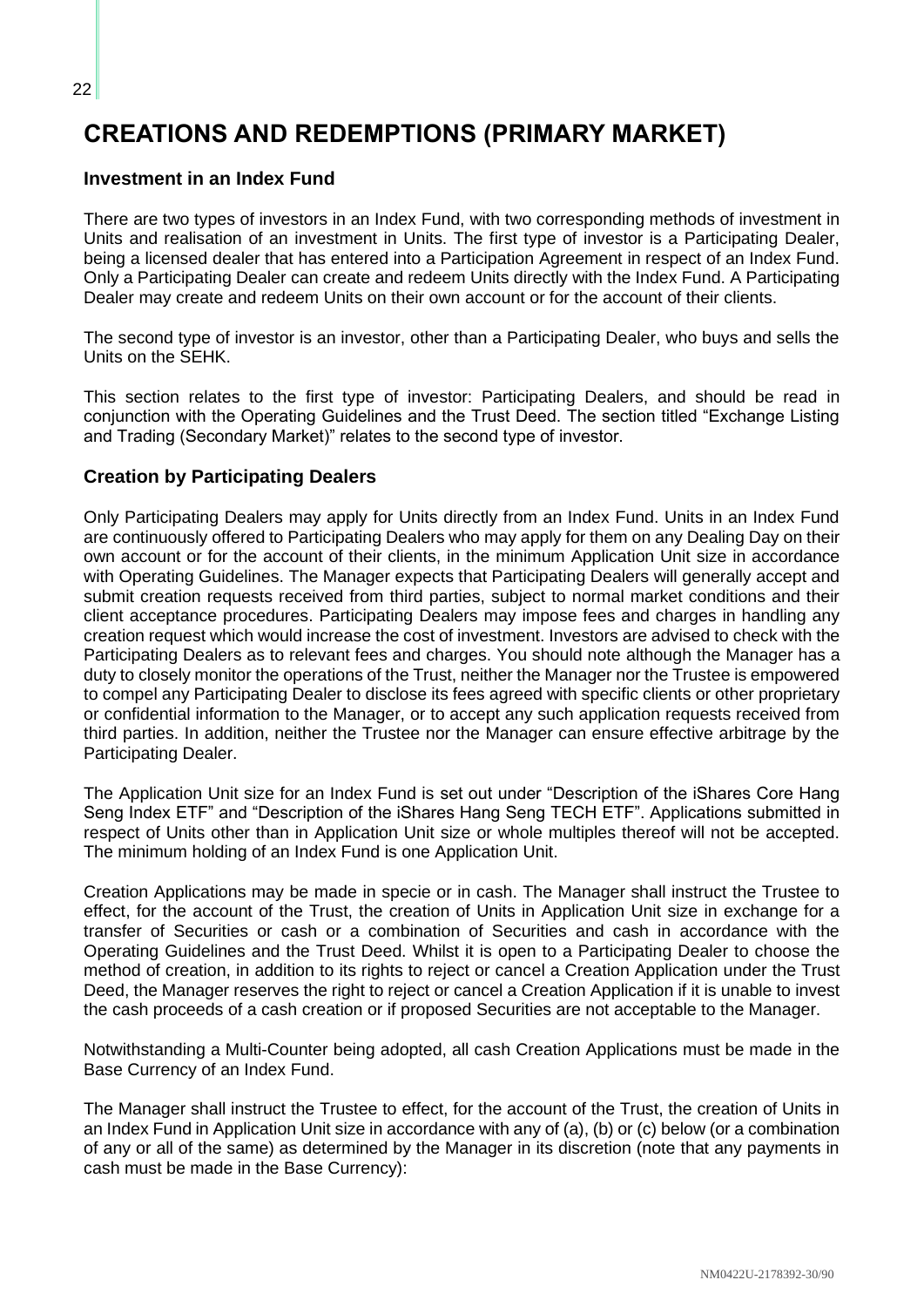- (a) in exchange for a transfer, by the Participating Dealer, to or for the account of the Trustee of Securities constituting an application basket for the relevant Units, a cash amount equivalent to any Duties and Charges payable plus, if the cash component is a positive value, a cash payment equivalent to the amount of the cash component. If the cash component is a negative value, the Trustee shall be required to make a cash payment equivalent to the amount of the cash component (expressed as a positive figure) to the Participating Dealer. In the event that the Index Fund has insufficient cash required to pay any cash component payable by the Index Fund, the Manager may effect sales of the deposited property of the Index Fund, or may borrow moneys in accordance with the Trust Deed, to provide the cash required;
- (b) if permitted by the Manager, in exchange for a cash payment by the Participating Dealer equivalent to the relevant application basket value (which shall be accounted for as deposited property) plus an amount equivalent to any cash component, which the Manager shall use to purchase the Securities comprised in the application basket, provided that the Manager shall be entitled in its discretion to (a) charge (for the account of the Index Fund) to the applicant of any Units for which cash is paid in lieu of delivering any Securities such additional sum as represents the appropriate provision for Duties and Charges and (b) cause to be paid to the Participating Dealer such amount as is determined by the Manager for the purpose of compensating the Participating Dealer up to an amount equal to the positive difference (if any) between the prices used when valuing the Securities of the Index Fund for the purpose of such creation and the purchase prices actually paid or to be paid out of the deposited property in relation to the Index Fund in acquiring such Securities for the Index Fund (after the addition to the relevant purchase prices of any Duties and Charges in respect of such acquisition of Securities); or
- (c) in exchange for a cash payment by the Participating Dealer equivalent to the Issue Price of the relevant Units plus such sum as the Manager in its discretion considers appropriate for the Duties and Charges.

provided that the Manager shall have the right to reject or suspend a Creation Application if (i) in the opinion of the Manager, acceptance of any Security in connection with the Creation Application would have certain adverse tax consequences for the Index Fund; (ii) the Manager reasonably believes that the acceptance of any Security would be unlawful; (iii) the acceptance of any Security would otherwise, in the opinion of the Manager, have an adverse effect on the Index Fund; (iv) circumstances outside control of the Manager make it for all practicable purposes impossible to process the Creation Application; (v) the Manager has suspended the rights of Participating Dealers to redeem Units; or (vi) an insolvency event occurs in respect of the Participating Dealer.

Units will be issued at the Issue Price prevailing on the relevant Dealing Day, provided that the Manager may add to such Issue Price such sum (if any) as represents an appropriate provision for Duties and Charges.

Once the Units are created, the Manager shall effect, for the account of the Trust, the issue of Units to a Participating Dealer in accordance with the Operating Guidelines.

Units of an Index Fund are denominated in the Base Currency of the Index Fund and no fractions of a Unit shall be created or issued by the Trustee.

The creation and issue of Units pursuant to a Creation Application shall be effected on the Dealing Day on which the Creation Application is received (or deemed received) and accepted in accordance with the Operating Guidelines but, for valuation purposes only, Units shall be deemed created and issued after the Valuation Point on the Dealing Day on which the relevant Creation Application was received or deemed received and the register will be updated on Settlement Day or the Dealing Day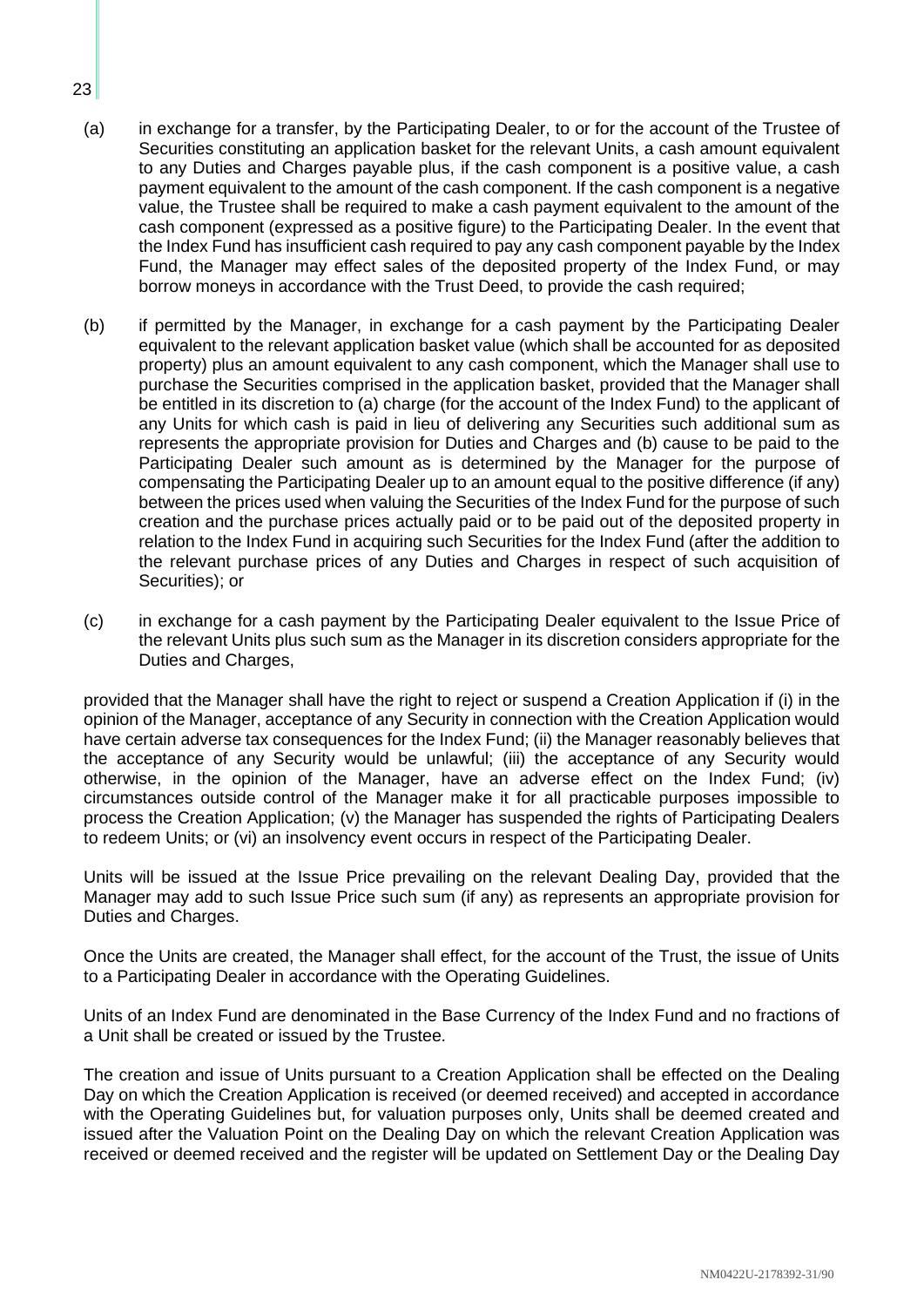immediately following Settlement Day if the settlement period is extended. (An extension fee may be payable in relation to such an extension. See the section on "Fees and Expenses" for further details).

If a Creation Application is received on a day which is not a Dealing Day or is received after the Dealing Deadline (see "Description of the iShares Core Hang Seng Index ETF" and "Description of the iShares Hang Seng TECH ETF") on a Dealing Day, that Creation Application shall be treated as having been received at the opening of business on the next following Dealing Day, which shall be the relevant Dealing Day for the purposes of that Creation Application.

No Units shall be issued to any Participating Dealer unless the application is in a form and substance satisfactory to, and accompanied by such documents as may be required by, the Trustee and the Manager in accordance with the Operating Guidelines.

The Manager may charge a Transaction Fee in respect of Creation Applications and may on any day vary the rate of the Transaction Fee it charges (but not as between different Participating Dealers in respect of the same Index Fund). The Manager may, at its discretion, waive the charging of Transaction Fee and any Duties and Charges in respect of certain Creation Applications on any dividend ex-date, where such Creation Applications directly facilitate the partial or full payment of the pending dividend distribution to Unitholders at that time in accordance with the distribution policy. Such waiver will be offered in respect of Creation Applications on a "first come, first served" basis. The Transaction Fee (if any) shall be paid by or on behalf of the Participating Dealer applying for such Units for the benefit of the Trustee and/or the Service Agent. See the section on "Fees and Expenses" for further details.

Any commission, remuneration or other sum payable by the Manager to any agent or other person in respect of the issue or sale of any Unit shall not be added to the Issue Price of such Unit and shall not be paid from the assets of the Index Fund.

The Trustee shall be entitled to refuse to enter (or allow to be entered) Units in the register if at any time the Trustee is of the opinion that the provisions, in regard to the issue of Units, are being infringed.

## **Evidence of Unitholding**

Units will be deposited, cleared and settled by CCASS. Units are held in registered entry form only, which means that no Unit certificates are issued. HKSCC Nominees Limited is the registered owner (i.e. the sole holder of record) of all outstanding Units deposited with CCASS and is holding such Units for the participants in accordance with the General Rules of CCASS. Furthermore, the Trustee and the Manager acknowledge that pursuant to the General Rules of CCASS neither HKSCC Nominees Limited nor HKSCC has any proprietary interest in the Units. Investors owning Units in CCASS are beneficial owners as shown on the records of the participating brokers or the relevant Participating Dealer(s) (as the case may be).

## **Restrictions on Unitholders**

The Manager has power to impose such restrictions as it may think necessary for the purpose of ensuring that no Units are acquired or held which would result in such holding being:–

• a breach of the law or requirements of any country or governmental authority or any stock exchange on which the Units are listed in circumstances which, in the Manager's opinion, might result in the Trust or the Index Fund being adversely affected which the Trust or the Index Fund might not otherwise have suffered; or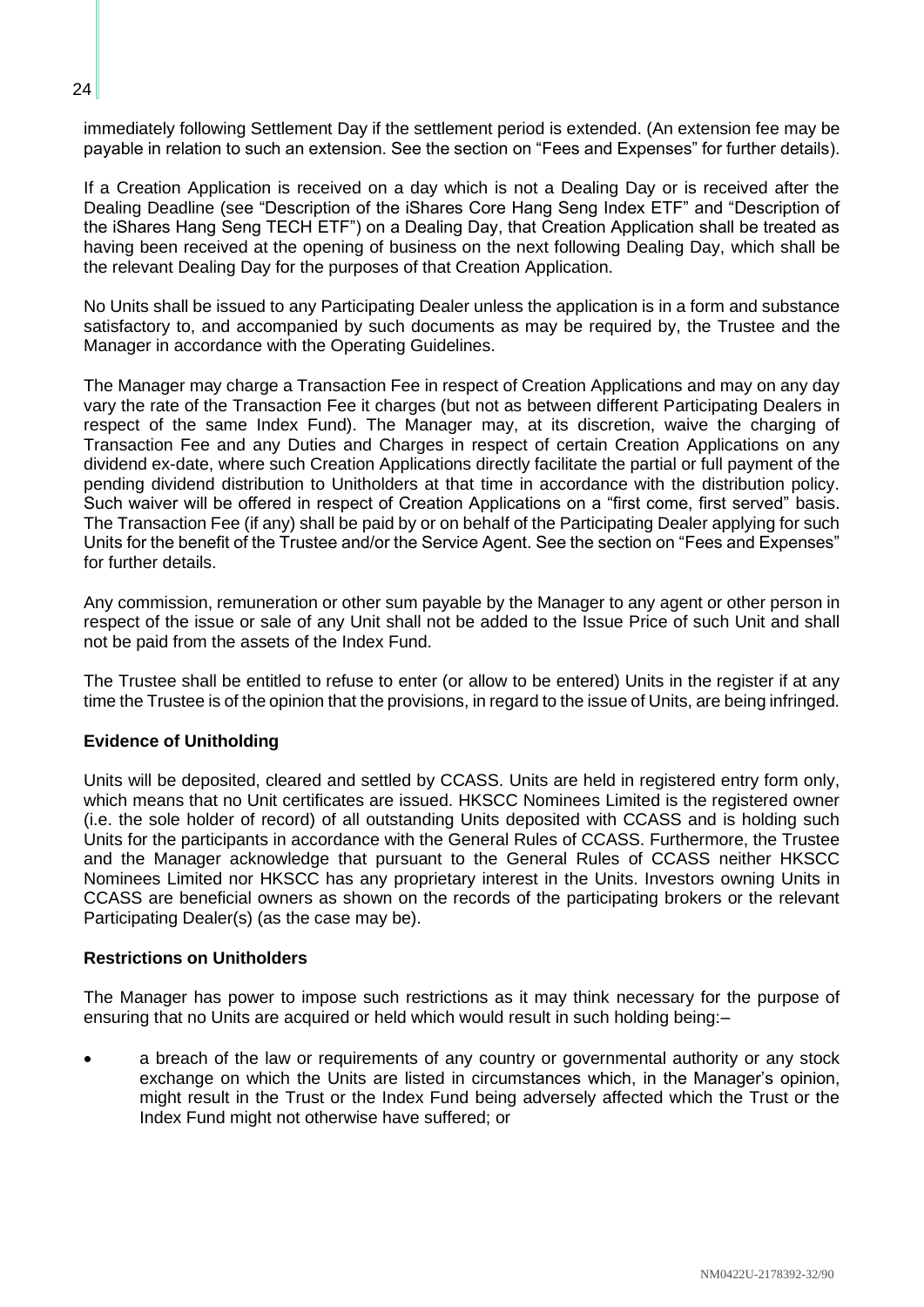• in the circumstances which, in the Manager's opinion, may result in the Trust or the Index Fund incurring any withholding or any tax liability or suffering any other pecuniary disadvantage which the Trust or the Index Fund might not otherwise have incurred or suffered.

Upon notice that any Units are so held, the Manager may require such Unitholders to redeem or transfer such Units in accordance with the provisions of the Trust Deed. A person who becomes aware that he is holding or owning Units in breach of any of the above restrictions is required either to redeem his Units in accordance with the Trust Deed or to transfer his Units to a person whose holding would be permissible under this Prospectus and the Trust Deed in a manner that would result in such Unitholder no longer being in breach of the restrictions above.

## **Cancellation of Units**

The Trustee shall cancel Units created and issued in respect of a Creation Application if it has not received good title to all Securities and/or cash (including Duties and Charges) relating to the Creation Application by the Settlement Day, provided that the Manager may at its discretion, with the approval of the Trustee, (a) extend the settlement period (either for the Creation Application as a whole or for a particular Security) such extension to be on such terms and conditions (including as to the payment of collateral and an Extension Fee to the Manager or the Trustee or their Connected Persons or otherwise) as the Manager may determine or (b) partially settle the Creation Application to the extent to which Securities and/or cash has been vested in the Trustee, on such terms and conditions the Manager may determine including terms as to any extension of the settlement period for the outstanding Securities and/or cash.

Upon the cancellation of any Units as provided for above or if a Participating Dealer otherwise withdraws a Creation Application other than in certain circumstances contemplated in the Trust Deed, any Securities and/or cash received by or on behalf of the Trustee in connection with a Creation Application shall be redelivered to the Participating Dealer (without interest) and the relevant Units shall be deemed for all purposes never to have been created and the applicant therefore shall have no right or claim against the Manager or the Trustee in respect of such cancellation provided that:

- the Manager may charge the Participating Dealer for the account of the Trustee and/or the Registrar an Application Cancellation Fee; see the section on "Fees and Expenses" for further details;
- the Manager may at its discretion require the Participating Dealer to pay to the Trustee for the account of the Index Fund in respect of each Unit so cancelled Cancellation Compensation, being the amount (if any) by which the Issue Price of each such Unit exceeds the Redemption Value which would have applied in relation to each such Unit if a Participating Dealer had, on the date on which such Units are cancelled, made a Redemption Application, plus any charges, expenses and losses incurred by the Index Fund as a result of such cancellation;
- the Trustee and/or the Service Agent shall be entitled to the Transaction Fee payable in respect of a Redemption Application; see the section on "Fees and Expenses" for further details; and
- no previous valuations of the Index Fund shall be re-opened or invalidated as a result of the cancellation of such Units.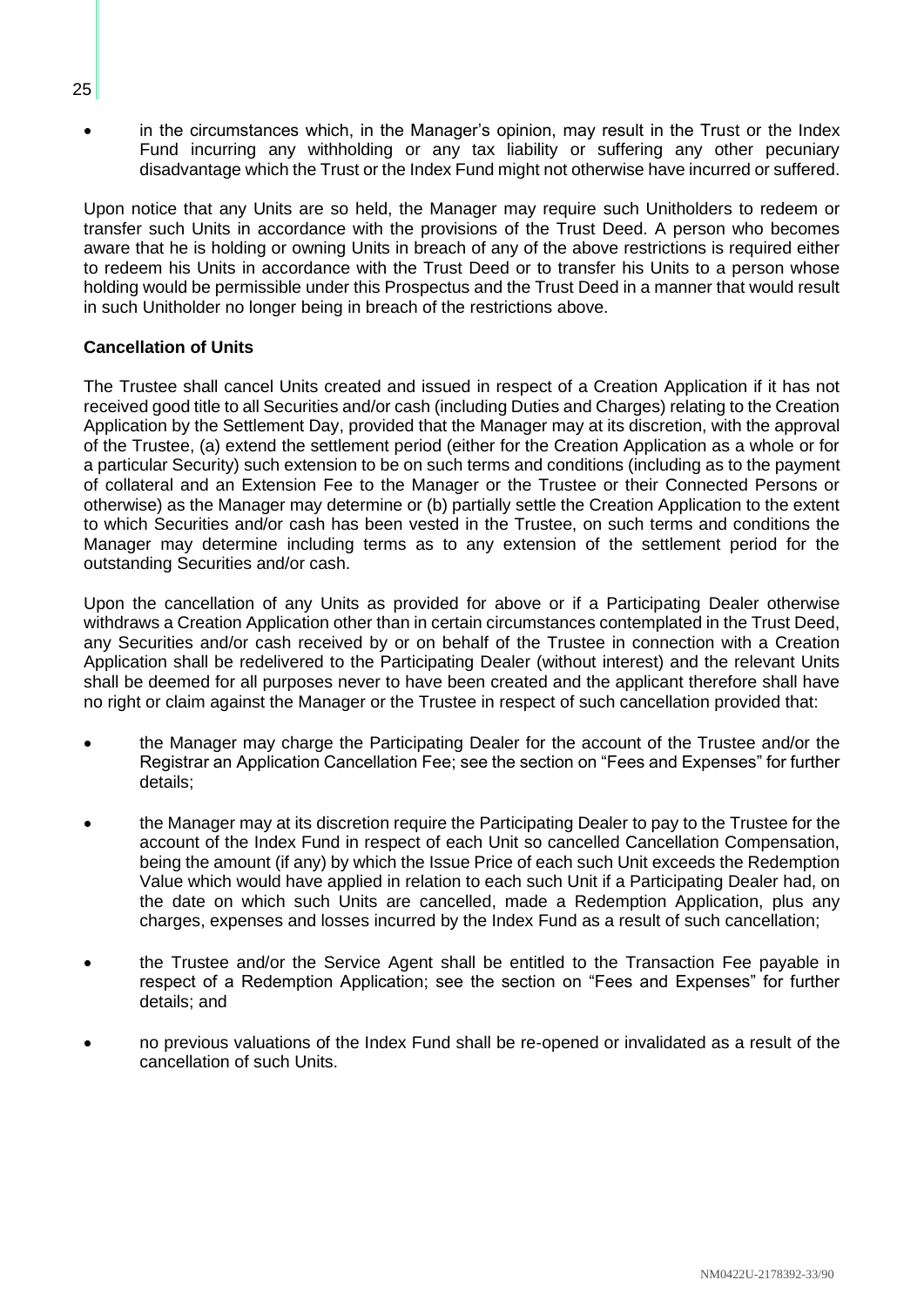# <span id="page-33-0"></span>**Redemption of Units**

Redemption Applications may only be made by a Participating Dealer in respect of an Application Unit size or whole multiples thereof. Participating Dealer may redeem Units on any Dealing Day in accordance with the Operating Guidelines, by submitting a Redemption Application to the Trustee. The Manager may charge a Transaction Fee in respect of Redemption Applications. The Transaction Fee shall be paid by or on behalf of the Participating Dealer submitting the Redemption Application(s) (and may be set off and deducted against any amount due to the Participating Dealer in respect of such Redemption Application(s)) for the benefit of the Trustee and/or the Service Agent. See the section on "Fees and Expenses" for further details.

Investors cannot acquire or redeem Units directly from an Index Fund. Only Participating Dealers may submit redemption applications to the Manager. The Manager expects that Participating Dealers will generally accept and submit redemption requests received from third parties, subject to normal market conditions and their client acceptance procedures. Participating Dealers may impose fees and charges in handling any redemption request which would increase the cost of investment and or reduce the redemption proceeds. Investors are advised to check with the Participating Dealers as to relevant fees and charges. You should note although the Manager has a duty to closely monitor the operations of the Trust, neither the Manager nor the Trustee is empowered to compel any Participating Dealer to disclose its fees agreed with specific clients or other proprietary or confidential information to the Manager, or to accept any such application requests received from third parties. In addition, neither the Trustee nor the Manager can ensure effective arbitrage by the Participating Dealer.

If a Redemption Application is received on a day which is not a Dealing Day or is received after the Dealing Deadline (see the "Description of the iShares Core Hang Seng Index ETF" and "Description of the iShares Hang Seng TECH ETF") on a Dealing Day, the Redemption Application shall be treated as having been received at the opening of business on the next following Dealing Day. For the purpose of valuation, the relevant Valuation Point shall be the Valuation Point for the Dealing Day on which the Redemption Application is treated as having been received.

On a redemption, a Participating Dealer shall have transferred to it Securities or cash or a combination of Securities and cash in accordance with the Operating Guidelines.

The Manager shall, on receipt of an effective Redemption Application for an Index Fund from a Participating Dealer, effect the redemption of the relevant Units in Application Unit size in accordance with any of (a), (b) or (c) below (or a combination of any or all of the same) as determined by the Manager in its discretion (note that any payments in cash will be made in the Base Currency):-

- (a) require the Trustee to transfer to the Participating Dealer, in accordance with the Operating Guidelines, Securities constituting an application basket for the relevant Units plus, if the cash component is a positive value, a cash payment equivalent to the amount of the cash component. If the cash component is a negative value, the Participating Dealer shall be required to make a cash payment equivalent to the amount of the cash component (expressed as a positive figure) to the Trustee. The Participating Dealer shall be required to make a cash payment (if any) in respect of any Redemption Application in accordance with the Operating Guidelines;
- (b) require the Trustee to pay to the Participating Dealer, (i) a cash amount equivalent to the relevant application basket value plus (ii) an amount determined by the Manager for the purpose of compensating the Participating Dealer up to the amount by which the prices used when valuing the Securities of the Index Fund for the purpose of such Redemption Application are less than the sale prices actually received or to be received in selling the Securities for the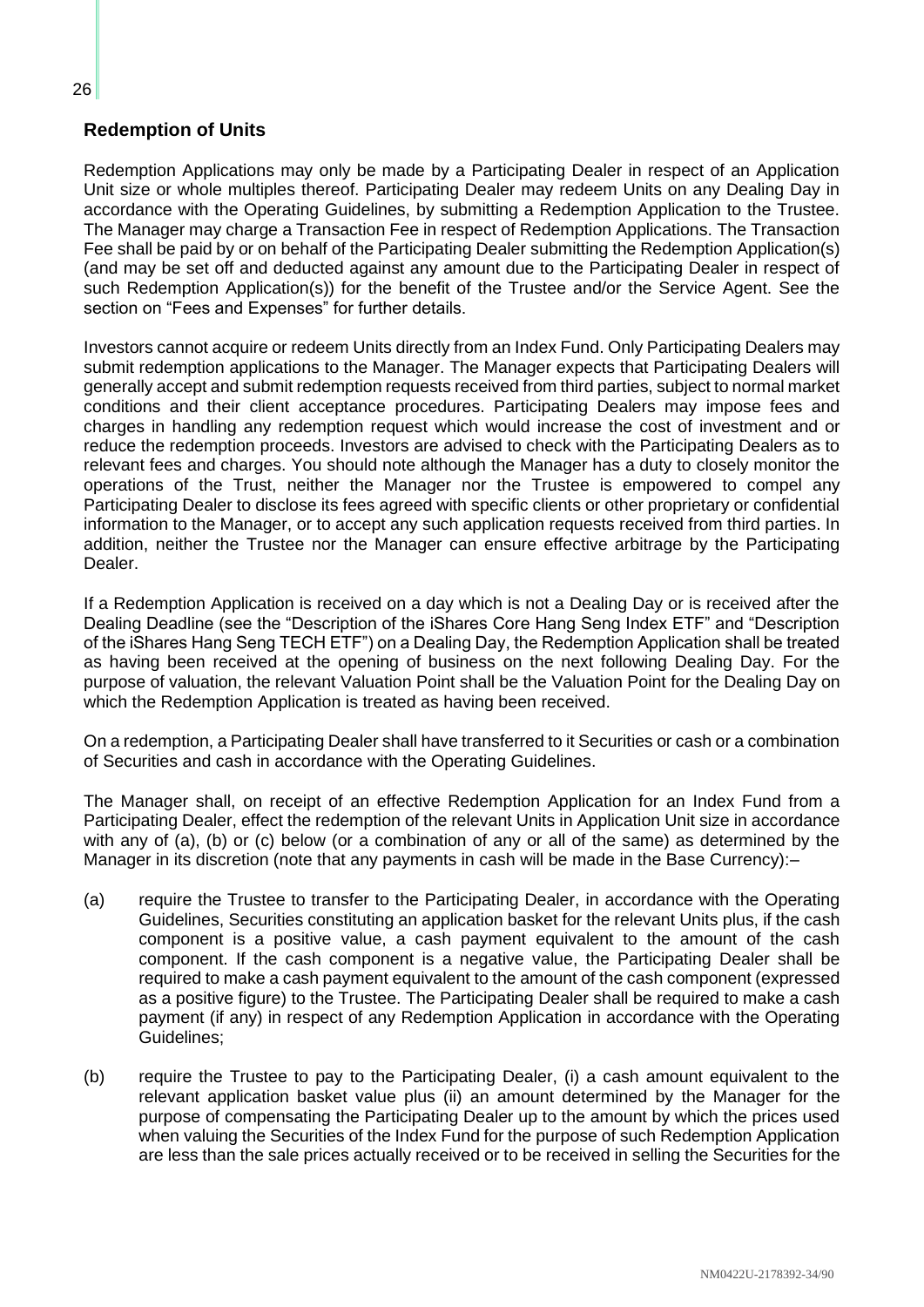Index Fund (after the deduction from the relevant sale prices of any Duties and Charges in respect of such disposal of Securities); or

(c) require the Trustee to pay to the Participating Dealer a cash amount equivalent to the Redemption Value of the relevant Units minus such sum as the Manager in its discretion considers appropriate for the Duties and Charges.

In the event that the Index Fund has insufficient cash to pay any cash amount payable, the Manager may effect sales of the Deposited Property of the Index Fund, or borrow moneys in accordance with the Trust Deed, to provide the cash required.

To be effective, a Redemption Application must:

- be given by a Participating Dealer in accordance with the Operating Guidelines;
- specify the number and class of Units which is the subject of the Redemption Application; and
- include the certifications required in the Operating Guidelines in respect of redemptions of Units, together with such certifications and opinions of counsel as the Trustee and the Manager may consider necessary to ensure compliance with applicable Securities and other laws in relation to the redemption of Units which are the subject of the Redemption Application.

A Redemption Application once given cannot be revoked or withdrawn without the consent of the Manager.

The Redemption Value of Units tendered for redemption and cancellation shall be the Net Asset Value per Unit of the Index Fund rounded to the nearest 4 decimal places.

The Manager may deduct from the redemption proceeds such sum (if any) as the Manager may consider represents an appropriate provision for Duties and Charges and/or the Transaction Fee. To the extent that the cash amount is insufficient to pay such Duties and Charges and/or the Transaction Fee payable on such redemption, the Participating Dealer shall promptly pay the shortfall in the Base Currency of the Index Fund to or to the order of the Trustee. The Trustee shall not be obliged to deliver (and shall have a general lien over) any Security to be transferred in respect of the relevant Redemption Application until such shortfall and any cash amount, Transaction Fee and Extension Fee payable by the Participating Dealer is paid in full in cleared funds to or to the order of the Trustee.

Any accepted Redemption Application will be effected by the transfer or payment of Securities or cash or a combination of Securities and cash (at the discretion of the Participating Dealer) in accordance with the Operating Guidelines and the Trust Deed, on the Settlement Day provided that a Redemption Application duly signed by a Participating Dealer (to the satisfaction of the Manager and, where any amount is to be paid by telegraphic transfer to a bank account in Hong Kong or New York State, verified in such manner as may be required by, and to the satisfaction of, the Trustee) has been received and provided further that the Manager shall have received (unless otherwise provided in the Operating Guidelines) the full amount of any amount payable by the Participating Dealer including any Duties and Charges and the Transaction Fee have been either deducted or otherwise paid in full.

Provided that on the relevant Settlement Day in relation to an effective Redemption Application:–

• the Units, which are the subject of the Redemption Application, shall be redeemed and cancelled;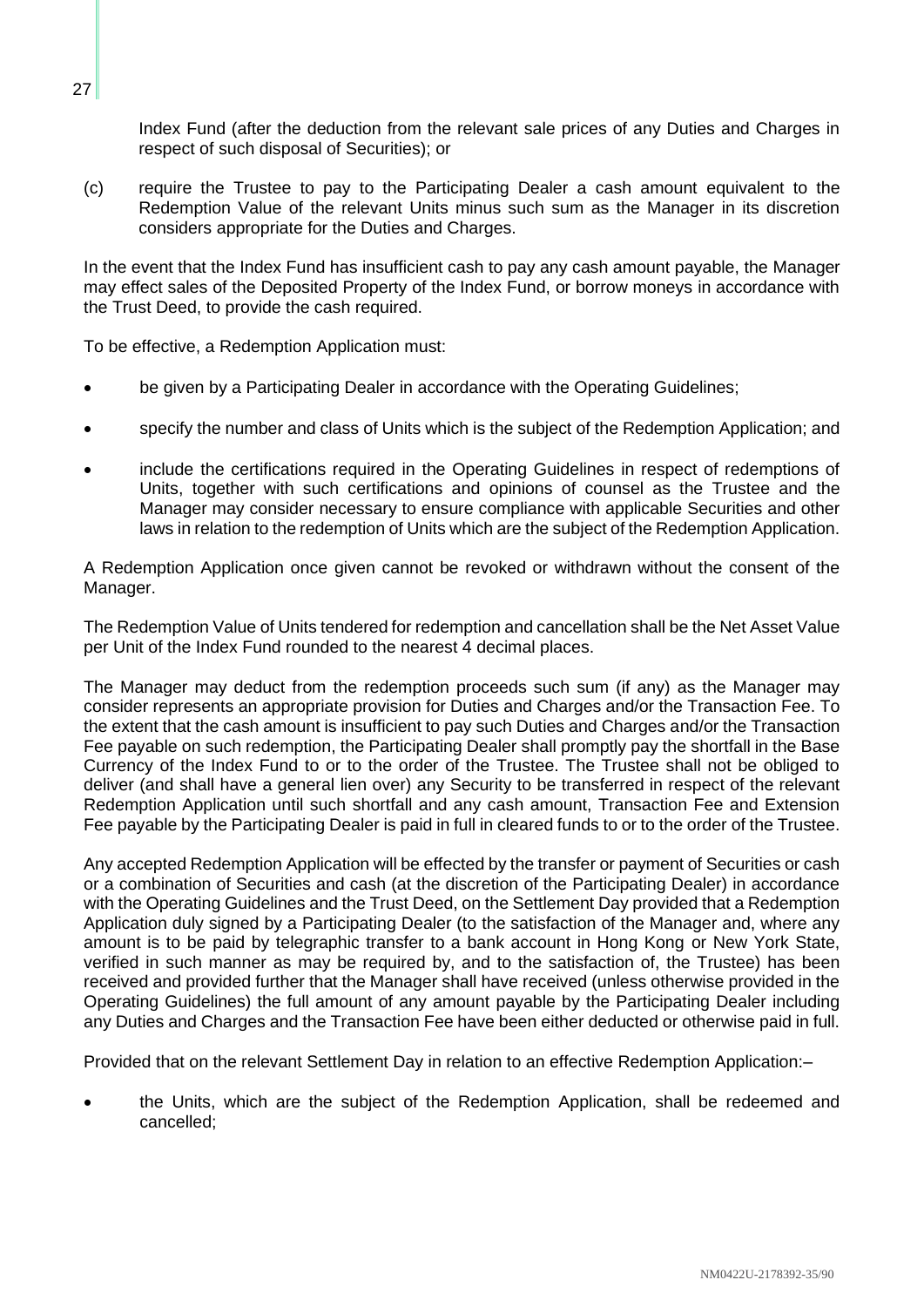- the Index Fund shall be reduced by the cancellation of those Units but, for valuation purposes only, such Units shall be deemed to have been redeemed and cancelled after the Valuation Point as at the Dealing Day on which the Redemption Application was received; and
- the name of the holder of such Units shall be removed from the register in respect of those Units on the relevant Settlement Day,

the Trustee shall transfer Securities and/or cash relevant to the Redemption Application out of the assets of the Index Fund to the Participating Dealer in accordance with the Operating Guidelines.

No Security or cash shall be transferred or paid in respect of any Redemption Application unless Units, which are the subject of the Redemption Application, have been delivered to the Manager for redemption by such time on the Settlement Day as the Trustee and the Manager shall for the time being prescribe for Redemption Applications generally. In the event that Units, which are the subject of a Redemption Application, are not delivered to the Manager for redemption in accordance with the foregoing:

- the Redemption Application shall be deemed never to have been made except that the Transaction Fee in respect of such application shall remain due and payable and once paid, shall be retained by the Trustee and/or the Service Agent;
- the Manager may charge the Participating Dealer for the account of the Trustee and/or the Registrar an Application Cancellation Fee;
- the Manager may at its discretion require the Participating Dealer to pay to the Trustee, for the account of the Index Fund, in respect of each Unit Cancellation Compensation, being (a) the amount (if any) by which the Redemption Value of each such Unit is less than the Issue Price which would have applied in relation to each such Unit if a Participating Dealer had, on the actual date when the Manager is able to repurchase the replacement Securities, made a Creation Application, plus (b) such other amount as the Manager reasonably determines as representing any charges, expenses and losses incurred by the Index Fund as a result of any such cancellation; and
- no previous valuations of the Index Fund shall be re-opened or invalidated as a result of an unsuccessful Redemption Application.

Notwithstanding a Multi-Counter being adopted, any cash proceeds received by a Participating Dealer in a Redemption Application shall be paid only in the Base Currency of the Index Fund.

The Manager, with the approval of the Trustee, may at its discretion extend the settlement period such extension to be on such terms and conditions (including as to the payment of an Extension Fee to the Manager or the Trustee or their Connected Persons or otherwise) as the Manager may determine but, in any event, not later than one month from the receipt of an effective Redemption Application unless the Market(s) in which a substantial portion of investments of the Index Fund is made is subject to legal or regulatory requirements (such as foreign currency controls) thus rendering the payment of redemption proceeds within the aforesaid time period not practicable. In such case, subject to all applicable legal or regulatory requirements, payments may be delayed but the extended time frame for the payment of the redemption proceeds shall reflect the additional time needed in light of the specific circumstances in the relevant Market(s).

The Manager may charge a Transaction Fee in respect of Redemption Applications and may on any day vary the amount of the Transaction Fee it charges (but not as between different Participating Dealers). The Transaction Fee shall be paid by or on behalf of the Participating Dealer submitting the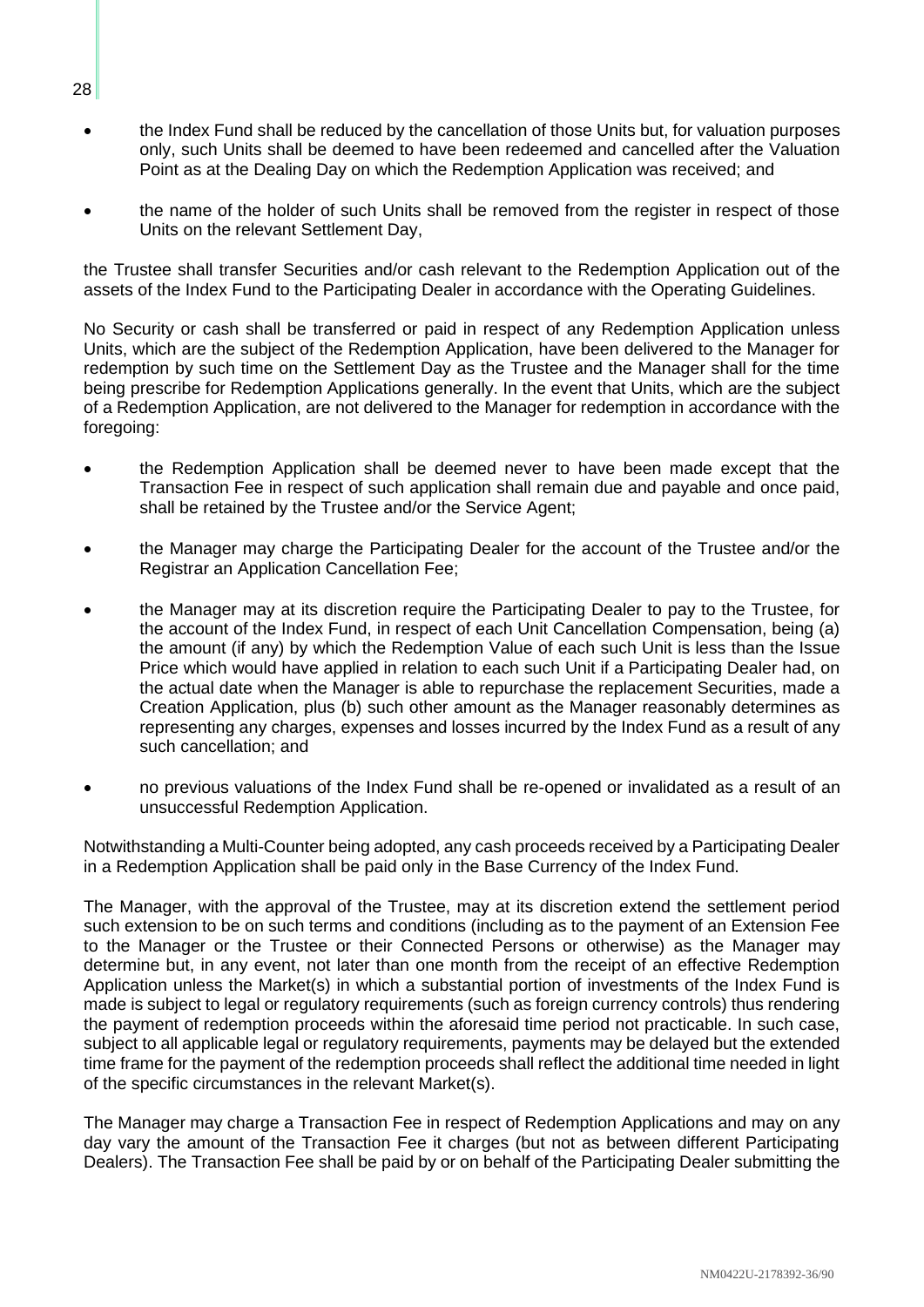Redemption Application(s) (and may be set off and deducted against any cash amount due to the Participating Dealer in respect of such Redemption Application(s)).

The Trustee or the Manager may withhold the whole or any part of any redemption payment to any Unitholder and set it off against any unpaid amounts due from that Unitholder to the Trustee or the Manager, and may also deduct from any redemption proceeds (or any other payment to be made in respect of any Unit) any other amounts that the Trustee or the Manager must or may make by law for any fiscal charges, government charges, stamp and other duties for the Index Fund or other taxes, charges or other assessments of any kind or where, the Index Fund's income or gains are subject to any withholding in consequence of the relevant Unitholder or beneficiary of an interest in the relevant Units being redeemed. Any withholding or set off of redemption payment and any deduction of redemption proceeds above must be conducted by the Trustee or the Manager in good faith with reasonable grounds and in compliance with any applicable law and regulation.

## **Redemption Gate**

The Manager may, in consultation with the Trustee, limit the total number of Units of an Index Fund which Participating Dealers may redeem on any Dealing Day to 10% of the total number of Units then in issue of the Index Fund (disregarding any Units which have been agreed to be issued), such limitation to be applied pro rata to all Participating Dealers who have validly made Redemption Applications for Units on such Dealing Day. Any Units which, by virtue of the powers conferred by the Trust Deed, are not redeemed shall be redeemed (subject to any further application of the provisions of the Trust Deed) on the next succeeding Dealing Day provided that if on such next succeeding Dealing Day the total number of Units to be redeemed, including those carried forward from any earlier Dealing Day, exceeds such limit, the Manager shall be entitled to further carry forward the Redemptions of Units until such time as the total number of Units to be redeemed on a Dealing Day falls within such limit and provided further that any Units which have been carried over as aforesaid shall on any such succeeding Dealing Day be redeemed in priority to any new Units due to be redeemed on that Dealing Day. If redemptions of Units are carried forward as aforesaid, the Manager shall, within 7 Business Days of such carrying forward, give notice to the Participating Dealers affected thereby that such Units have not been redeemed and that (subject as aforesaid) they shall be redeemed on the next succeeding Dealing Day.

#### **Directed Cash Dealing**

Where a Participating Dealer subscribes or redeems in cash, the Manager may at its sole discretion (but shall not be obliged to) transact for Securities with a broker nominated by the Participating Dealer. Should the nominated broker default on, or change the terms for, any part of the transaction, the Participating Dealer shall bear all associated risks and costs. In such circumstances the Manager has the right to transact with another broker and amend the terms of the Creation or Redemption Application to take into account the default and the changes to the terms. Any directed arrangement is subject to the Index Fund being treated fairly.

#### **Suspension of Creations and Redemptions**

Units may not be created during any period when the right of Unitholders to redeem is suspended by the Manager.

The Manager may, at its discretion, at any time after consultation with the Trustee (and where practicable, after consultation with Participating Dealers), having regard to the best interests of the Unitholders, suspend the right of Unitholders to redeem Units of an Index Fund and/or delay the payment of any moneys and transfer of any Securities in respect of any Redemption Application during: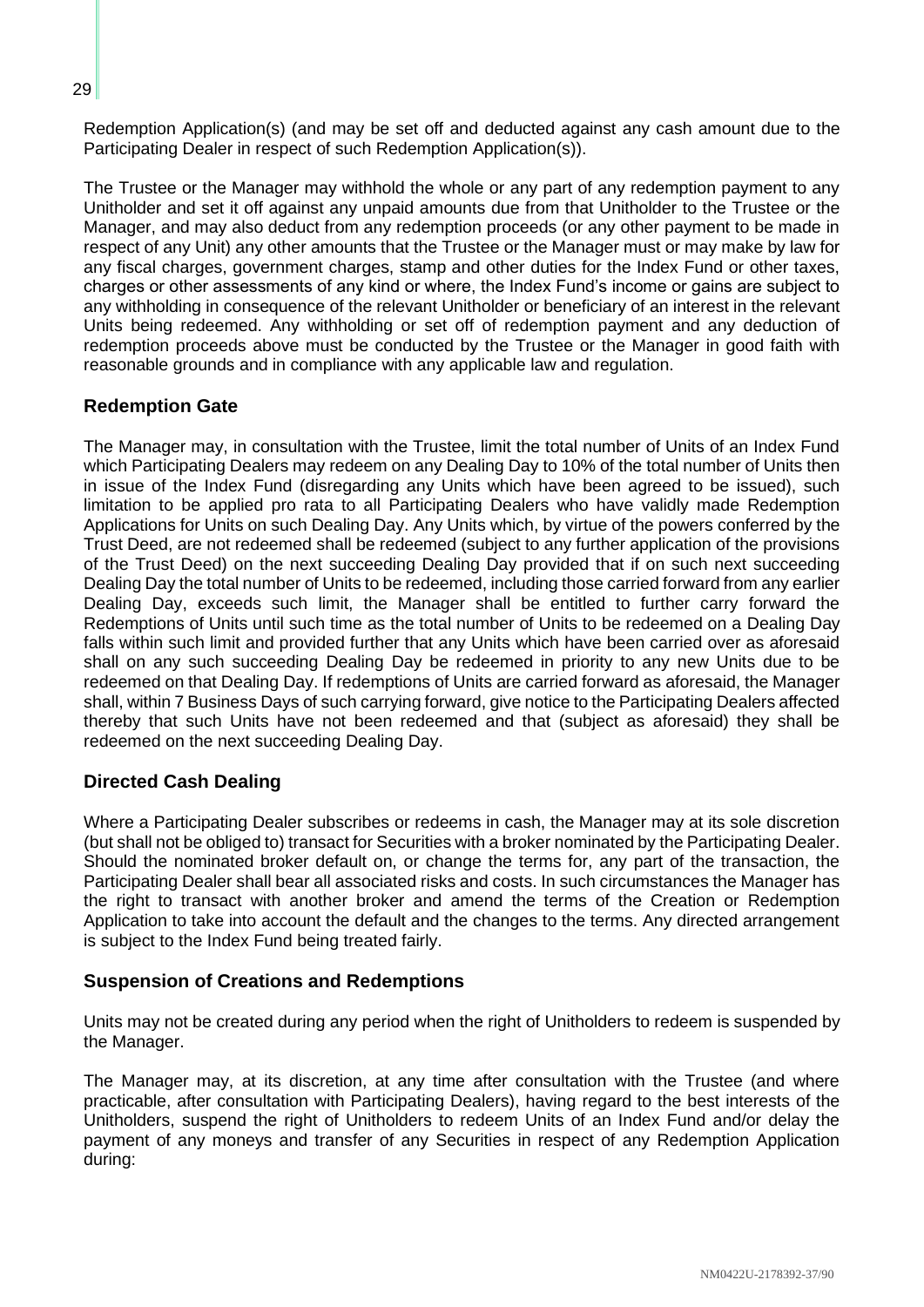- any period when a market on which a Security (being a component of the Underlying Index) has its primary listing, or the official clearing and settlement depositary (if any) of such market, is closed; or
- any period when dealings on a market on which a Security (being a component of the Underlying Index) has its primary listing is restricted or suspended; or
- any period when, in the opinion of the Manager, settlement or clearing of Securities in the official clearing and settlement depositary (if any) of such market is disrupted; or
- the existence of any state of affairs as a result of which delivery or purchase of Securities or disposal of investments for the time being comprised in the Index Fund cannot, in the opinion of the Manager, be effected normally or without prejudicing the interests of Unitholders of the Index Fund; or
- any period when the Underlying Index for the Index Fund is not compiled or published; or
- any breakdown in the means normally employed in determining the Net Asset Value of the Index Fund or when for any other reason the Value of any Securities or other property for the time being comprised in the Index Fund cannot in the opinion of the Manager, reasonably, promptly and fairly be ascertained.

The Manager will, after consultation with the Trustee, having regard to the best interests of the Unitholders, suspend the right to subscribe for or redeem Units or delay the payment of any monies or the transfer of any Securities when dealings in the Units on the SEHK are restricted or suspended.

The Manager will not be liable for any losses, costs or expenses incurred by Unitholders as a result of a suspension of Creation Application or Redemption Application and/or a delay of payment of any monies or transfer of Securities in circumstances set out above.

A suspension shall remain in force until the earlier of (a) declaration by the Manager that the suspension is at an end; or (b) the Business Day following the first Business Day on which (i) the condition giving rise to the suspension shall have ceased to exist and (ii) no other condition under which suspension is authorised exists.

The Manager shall consider any Redemption Application or any Creation Application received during the period of suspension (that has not been otherwise withdrawn) as having been received immediately following the termination of the suspension. The period for settlement of any redemption will be extended by a period equal to the length of the period of suspension.

An applicant may, at any time after a suspension has been declared and before termination of such suspension, withdraw any Creation or Redemption Application by notice in writing to the Manager and the Trustee shall cause the return of any Securities and/or cash received by it in respect of the Application (without interest).

## **Transfer of Units**

A Unitholder may transfer Units using the standard transfer form issued by SEHK or by an instrument in writing in common form signed by (or, in the case of a body corporate, signed on behalf of or sealed by) the transferor and the transferee. The transferor will be deemed to remain the Unitholders of the Units transferred until the name of the transferee is entered in the register of Unitholders in respect of the Units being transferred. Each instrument of transfer must relate to the Index Fund only. No Units may be transferred if, as a result, either the transferor or the transferee would hold Units having a value less than the minimum holding in the Index Fund. HKSCC Nominees Limited will be the sole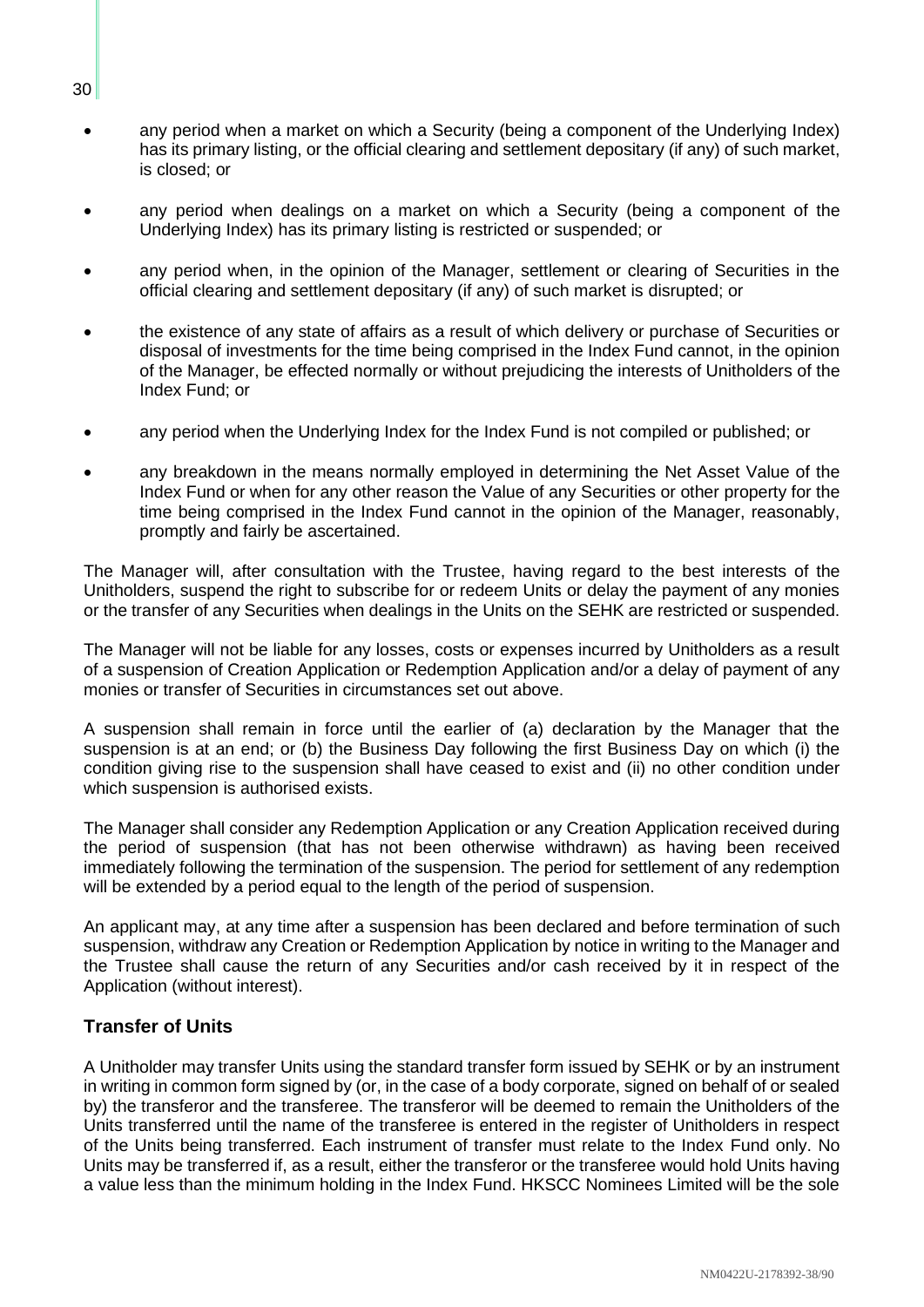Unitholder, holding such Units for the persons admitted by HKSCC as a participant of CCASS and to whose account any Units are for the time being allocated in accordance with the General Rules of CCASS.

## **Multi-Counter**

Units of the iShares Core Hang Seng Index ETF created and issued pursuant to a Creation Application may be deposited in CCASS as HKD traded Units, RMB traded Units or USD traded Units initially. Similarly, Units of the iShares Core Hang Seng Index ETF redeemed pursuant to a Redemption Application may be withdrawn from any trading counter (i.e. USD, HKD or RMB trading counter).

Units of the iShares Hang Seng TECH ETF created and issued pursuant to a Creation Application may be deposited in CCASS as HKD traded Units or USD traded Units initially. Similarly, Units of the iShares Hang Seng TECH ETF redeemed pursuant to a Redemption Application may be withdrawn from any trading counter (i.e. USD or HKD trading counter).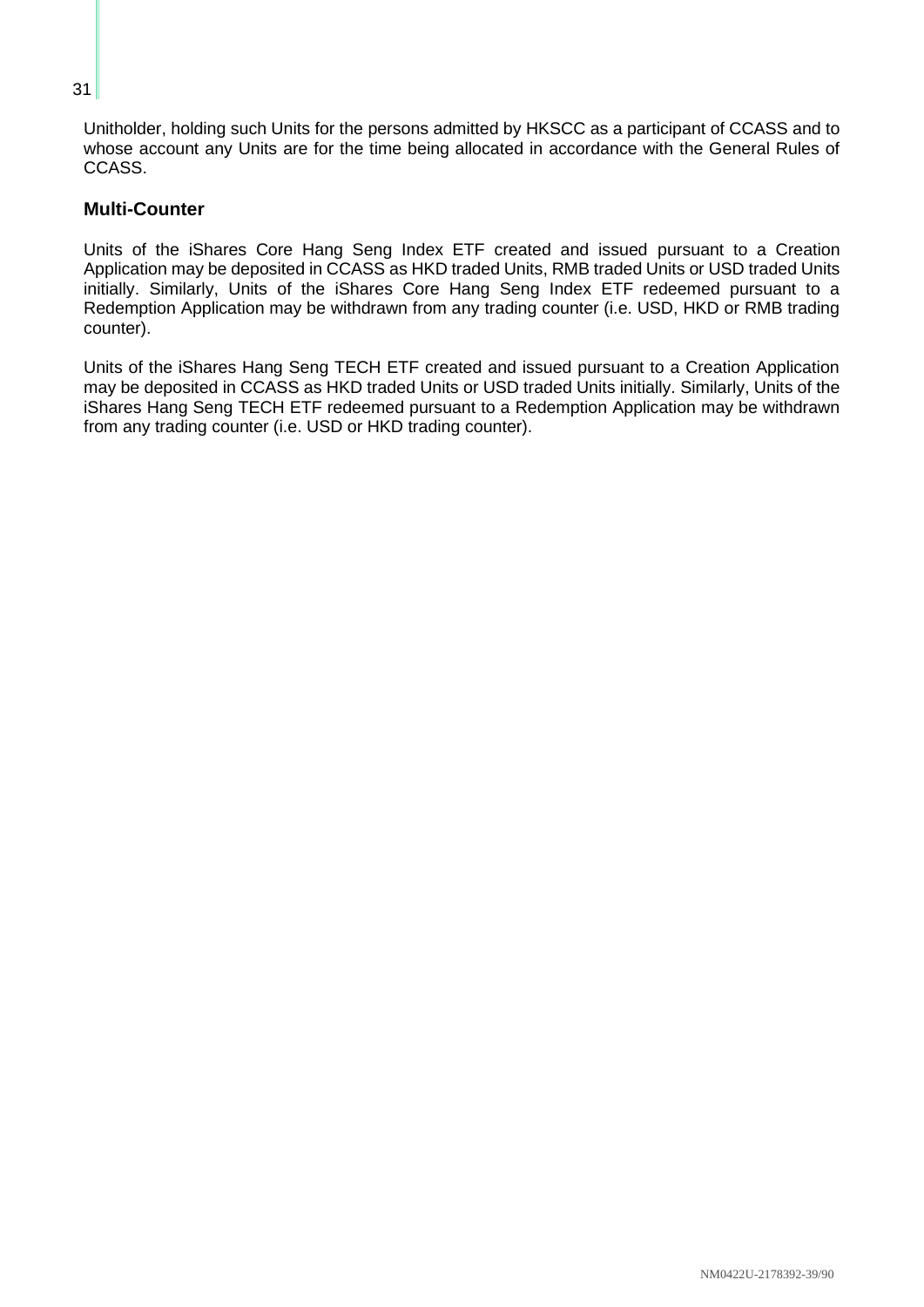## **EXCHANGE LISTING AND TRADING (SECONDARY MARKET)**

Dealings in the Units of the iShares Core Hang Seng Index ETF and iShares Hang Seng TECH ETF have commenced.

Units of the Index Funds are neither listed nor dealt on any other stock exchange and no application for such listing or permission to deal is being sought as at the date of this Prospectus. Application may be made in the future for a listing of Units on one or more other stock exchanges.

Units of the iShares Core Hang Seng Index ETF are trade on the SEHK in board lots of 100 Units and Units of the iShares Hang Seng TECH ETF are traded on the SEHK in board lots of 100 Units.

The purpose of the listing of the Units on the SEHK is to enable investors to buy and sell Units on the secondary market, normally via a broker/dealer in smaller quantities than would be possible if they were to subscribe and/or redeem Units in the primary market.

The market price of a Unit listed or traded on the SEHK may not reflect the Net Asset Value per Unit of the Index Fund. Any transactions in the Units of an Index Fund on the SEHK will be subject to the customary brokerage commissions and/or transfer taxes associated with the trading and settlement through the SEHK. There can be no guarantee that the Units will remain listed on the SEHK.

It is the Manager's expectation that at least one Market Maker will maintain a market for the Units of each Index Fund. The Manager will use its best endeavours to put in place arrangements so that at least one Market Maker will maintain a market for the Units traded in each counter and that at least one Market Maker to each counter gives not less than 3 months' notice prior to termination of the market making arrangement. Broadly, the obligations of a Market Maker will include quoting bid and offer prices on the SEHK with the intention of providing liquidity. Given the nature of the Market Maker's role, the Manager will make available to the Market Maker, the portfolio composition information made available to Participating Dealers.

Units may be purchased from and sold through the Market Maker. However, there is no guarantee or assurance as to the price at which a market will be made. In maintaining a market for Units, the market makers may make or lose money based on the differences between the prices at which they buy and sell Units, which is to a certain extent dependent on the difference between the purchase and sale prices of the underlying Securities comprised within the Underlying Index. Market makers may retain any profits made by them for their own benefit and they are not liable to account to the Index Fund in respect of their profits. For the list of Market Makers for ETFs, please refer to www.hkex.com.hk.

Investors wishing to purchase or sell Units on the secondary market should contact their broker.

Investors cannot acquire or redeem Units directly from an Index Fund. Only Participating Dealers may submit creation or redemption applications to the Manager. The Manager expects that Participating Dealers will generally accept and submit creation or redemption requests received from third parties, subject to normal market conditions and their client acceptance procedures. Participating Dealers may impose fees and charges in handling any creation/redemption request which would increase the cost of investment and/or reduce the redemption proceeds. Investors are advised to check with the Participating Dealers as to relevant fees and charges. You should note although the Manager has a duty to closely monitor the operations of the Trust, neither the Manager nor the Trustee is empowered to compel any Participating Dealer to disclose its fees agreed with specific clients or other proprietary or confidential information to the Manager, or to accept any such application requests received from third parties. In addition, neither the Trustee nor the Manager can ensure effective arbitrage by the Participating Dealer.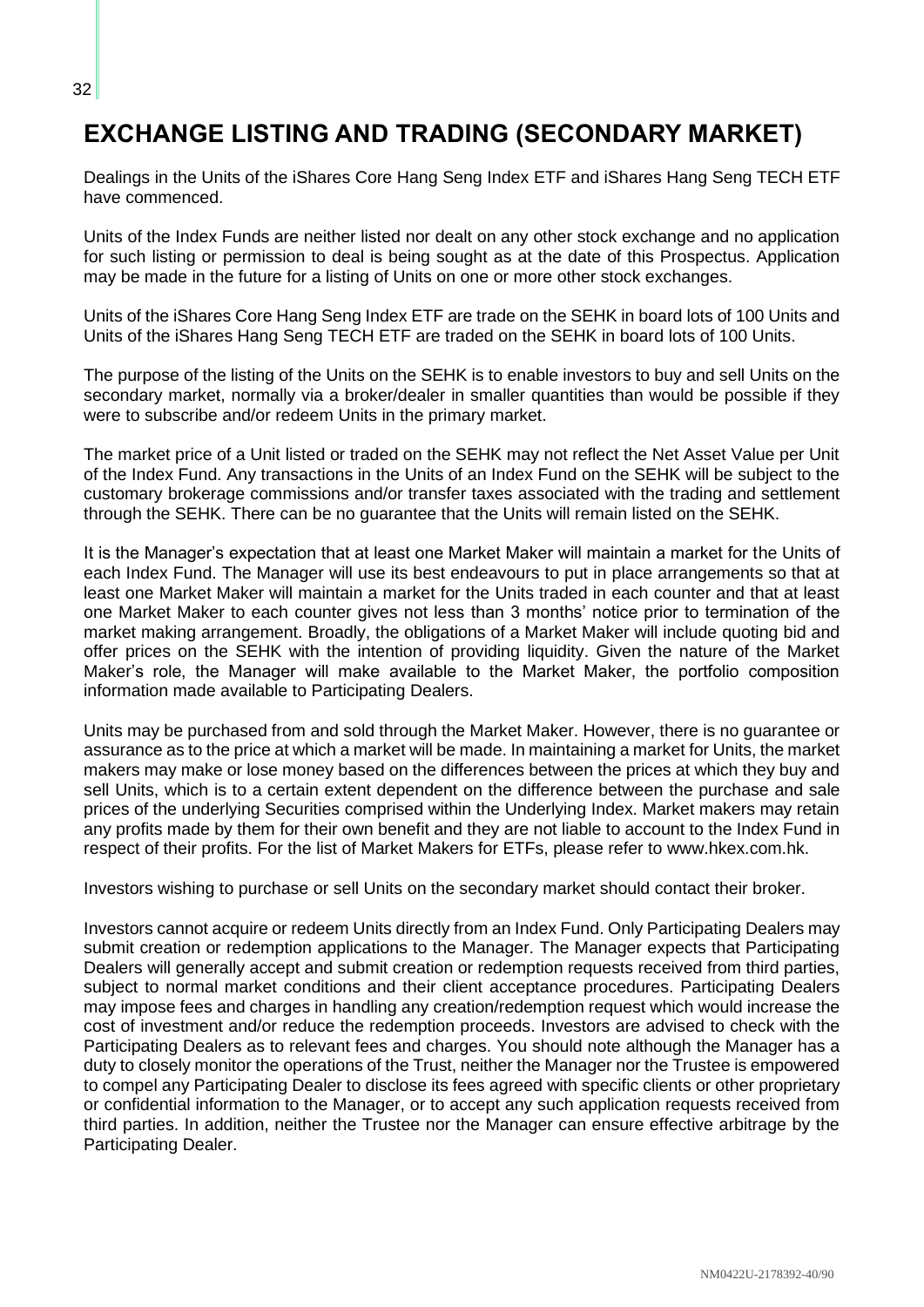The Units of the iShares Core Hang Seng Index ETF and iShares Hang Seng TECH ETF have been accepted as eligible securities by HKSCC for deposit, clearance and settlement in CCASS.

Settlement of transactions between participants of the SEHK is required to take place in CCASS on the second CCASS settlement day after any trading day. All activities under CCASS are subject to the General Rules of CCASS and CCASS Operational Procedures in effect from time to time.

If trading of the Units of an Index Fund on the SEHK is suspended or trading generally on the SEHK is suspended, then there will be no secondary market dealing for those Units.

#### **Multi-Counter**

The Manager has arranged for the Units of each Index Fund to be available for trading on the secondary market on the SEHK under a Multi-Counter arrangement. Units are denominated in the Base Currency of the Index Fund as stated in the "Key Information" section. The creation of new Units and redemption of Units in the primary market are settled in the Base Currency of the Index Fund. The iShares Core Hang Seng Index ETF offers 3 trading counters on the SEHK (i.e. USD counter, RMB counter and HKD counter) to investors for secondary trading purposes. The iShares Hang Seng TECH ETF offers 2 trading counters on the SEHK (i.e. USD counter and HKD counter) to investors for secondary trading purposes. Units traded in USD counter will be settled in USD; Units traded in RMB counter will be settled in RMB and Units traded in HKD counter will be settled in HKD. Apart from settlement in different currencies, the trading prices of Units in different counters may be different as each counter is a distinct and separate market.

Units traded on all counters are of the same class and all Unitholders of all these counters are treated equally. Each counter will have a different stock code, stock short name and ISIN number, as stated in the "Key Information" section.

Normally, investors can buy and sell Units traded in the same counter or alternatively buy in one counter and sell in the other counter provided their brokers provide USD, HKD and/or RMB trading services (as applicable) at the same time and offer inter-counter transfer services to support Multi-Counter trading. Inter-counter buy and sell is permissible even if the trades take place within the same trading day. However, investors should note that the trading price of Units traded in different counters may be different and may not always maintain a close relationship depending on factors such as market demand and supply and liquidity in each counter.

Investors should consult their brokers if they have any questions concerning fees, timing, procedures and the operation of the Multi-Counter, including inter-counter transfers. Investors' attention is also drawn to the risk factor entitled "Multi-Counter Risks".

#### **Renminbi Equity Trading Support Facility**

The Renminbi Equity Trading Support Facility (the "TSF") was launched on 24 October 2011 by HKEx to provide a facility to enable investors who wish to buy RMB-traded shares (RMB shares) in the secondary market with Hong Kong dollars if they do not have sufficient RMB or have difficulty in obtaining RMB from other channels. With effect from 6 August 2012, the coverage of TSF was extended and the iShares Core Hang Seng Index ETF is eligible for the TSF. As such the TSF is currently available to investors who wish to invest in the iShares Core Hang Seng Index ETF by purchasing Units trading in RMB on the SEHK. Investors should consult their financial advisers if they have any questions concerning the TSF. More information with regard to the TSF is available on HKEx's website [http://www.hkex.com.hk/eng/market/sec\\_tradinfra/TSF/TSF.htm.](http://www.hkex.com.hk/eng/market/sec_tradinfra/TSF/TSF.htm)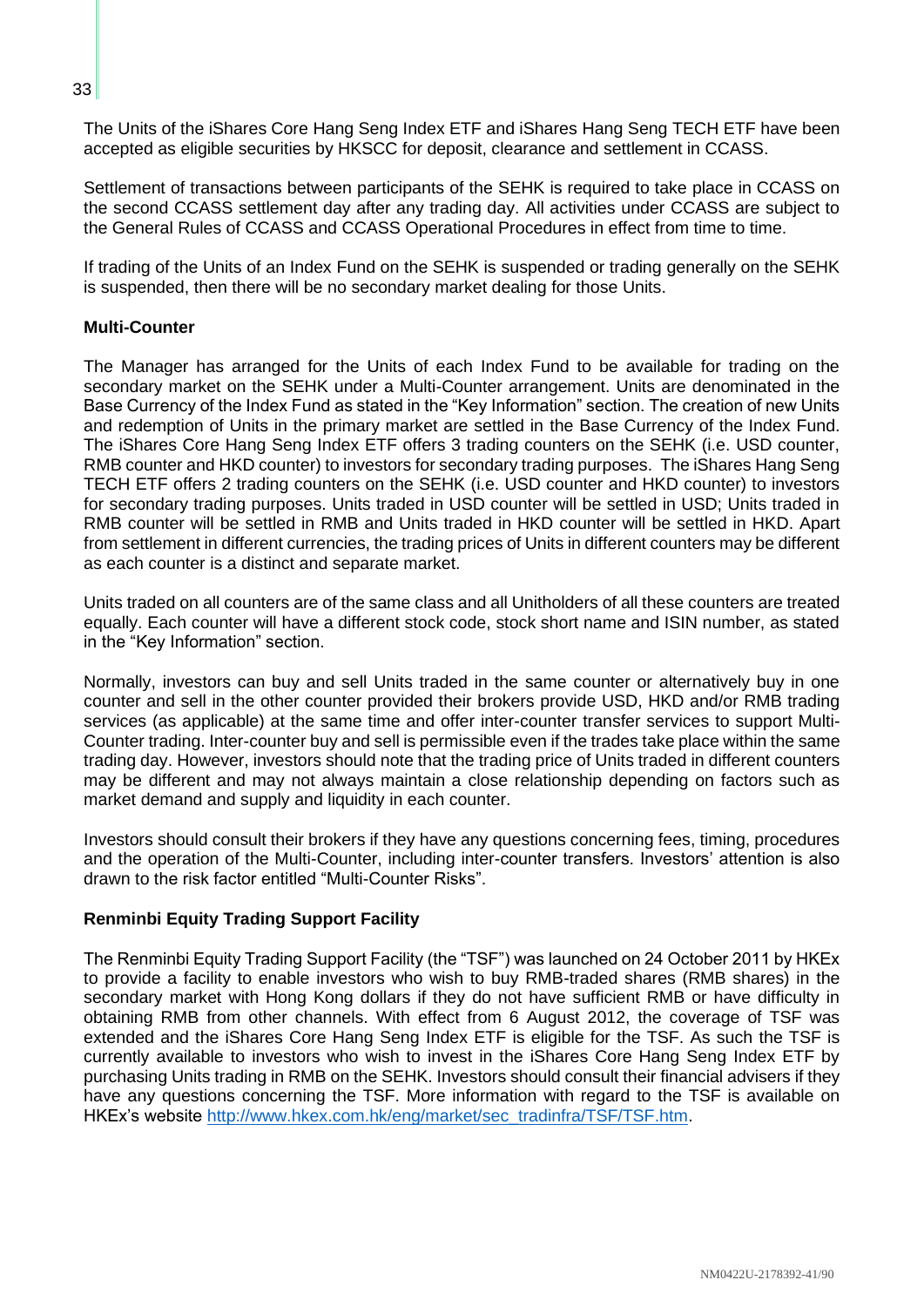## **DETERMINATION OF NET ASSET VALUE**

The Net Asset Value of an Index Fund will be determined as at each Valuation Point applicable to the Index Fund by valuing the assets of the Index Fund and deducting the liabilities of the Index Fund, in accordance with the terms of the Trust Deed.

Set out below is a summary of how various Securities held by an Index Fund are valued:

- (a) Securities that are quoted, listed, traded or dealt in on any Market shall unless the Manager (in consultation with the Trustee) determines that some other method is more appropriate, be valued by reference to the price appearing to the Manager to be the official closing price, or if the Net Asset Value is unavailable, the last traded price on the Market as the Manager may consider in the circumstances to provide fair criterion, provided that (i) if a Security is quoted or listed on more than one Market, the Manager shall adopt the price quoted on the Market which in its opinion provides the principal market for such Security; (ii) if prices on that Market are not available at the relevant time, the value of the Securities shall be certified by such firm or institution making a market in such investment as may be appointed for such purpose by the Manager or, if the Trustee so requires, by the Manager after consultation with the Trustee; (iii) interest accrued on any interest-bearing Securities shall be taken into account, unless such interest is included in the quoted or listed price; and (iv) the Manager and the Trustee shall be entitled to use and rely on electronic price feeds from such source or sources as they may from time to time determine, notwithstanding that the prices so used are not the official closing prices or last traded prices as the case may be;
- (b) the value of each interest in any unlisted mutual fund corporation or unit trust shall be the latest available Net Asset Value per share or unit in such mutual fund corporation or unit trust or if not available or appropriate, the average of the latest available bid and offer prices for the share or unit, unless the Manager considers the latest available bid price is more appropriate;
- (c) futures contracts will be valued based on the formulae set out in the Trust Deed;
- (d) except as provided for in paragraph (b), the value of any investment which is not listed, quoted or ordinarily dealt in on a Market shall be the initial value thereof equal to the amount expended on behalf of the Index Fund in the acquisition of such investment (including, in each case the amount of stamp duties, commissions and other acquisition expenses) provided that the Manager may in consultation with the Trustee and shall at the request of the Trustee cause a revaluation to be made by a professional person approved by the Trustee as qualified to value such investments (which may, if the Trustee agrees, be the Manager);
- (e) cash, deposits and similar investments shall be valued at their face value (together with accrued interest) unless, in the opinion of the Manager, any adjustment should be made to reflect the value thereof; and
- (f) notwithstanding the foregoing, the Manager may adjust the value of any investment or permit some other method of valuation to be used if, having regard to relevant circumstances, the Manager (following consultation with the Trustee) considers that such adjustment is required to fairly reflect the value of the investment.

The Trustee will perform any currency conversion at rates it determines appropriate.

The above summary is, by its nature, limited and does not provide a complete description of how the various assets of an Index Fund are valued. Investors are encouraged to review the specific provisions of the Trust Deed in relation to valuation of assets.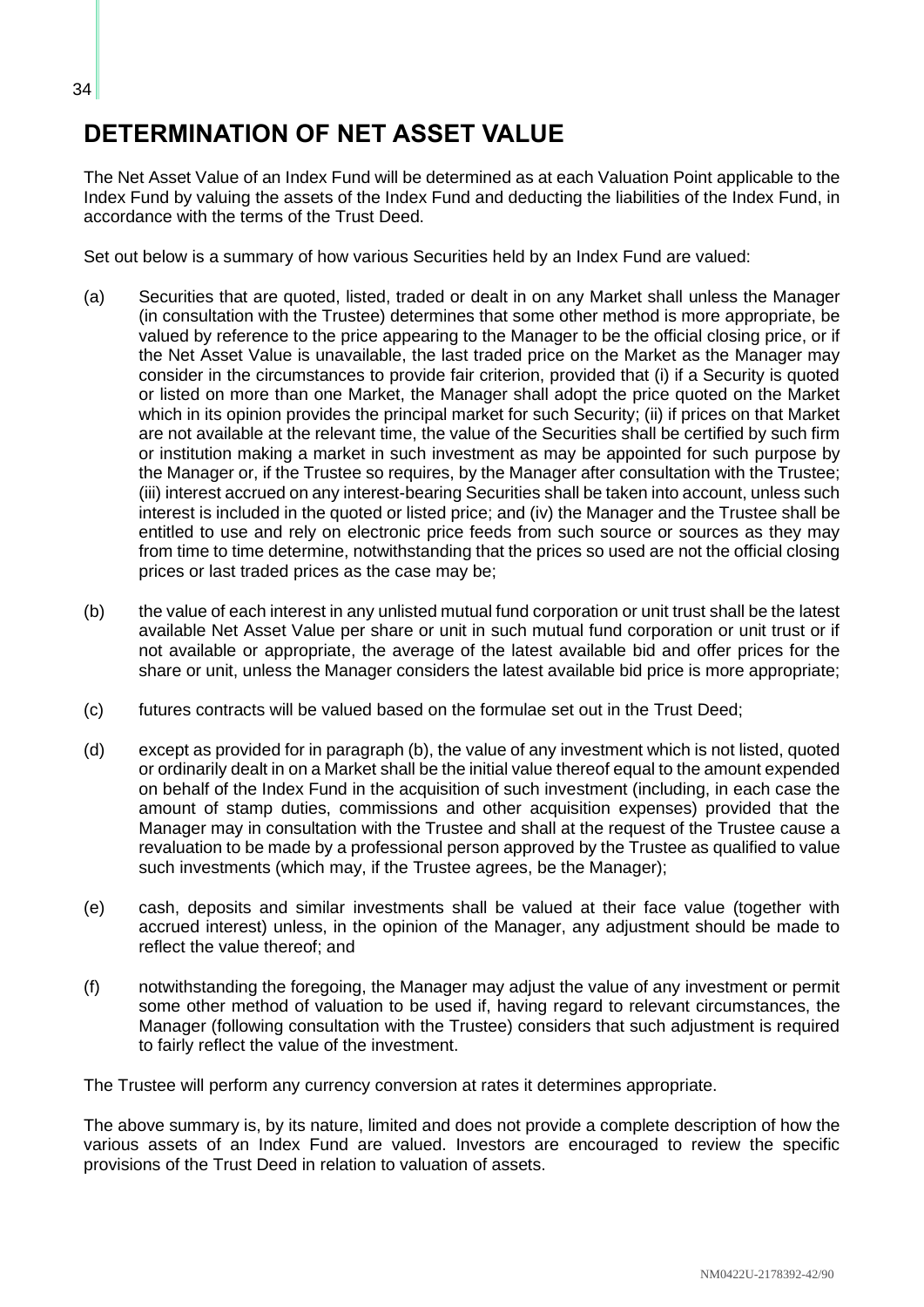## **Suspension of Net Asset Value**

The Manager may, after consultation with the Trustee, declare a suspension of the determination of the Net Asset Value of an Index Fund for the whole or any part of any period during which:

- (a) there exists any state of affairs prohibiting the normal disposal of the Index Fund's investments; or
- (b) there is a breakdown in any of the means normally employed in determining the Net Asset Value of the Index Fund or the Net Asset Value per Unit of the Index Fund, or when for any other reason the value of any Security or other asset in the Index Fund cannot, in the opinion of the Manager, reasonably, promptly and fairly be ascertained; or
- (c) circumstances exist as a result of which, in the opinion of the Manager, it is not reasonably practicable to realise any Securities held or contracted for the account of the Index Fund or it is not possible to do so without seriously prejudicing the interest of Unitholders of the Index Fund; or
- (d) the remittance or repatriation of funds which will or may be involved in the realisation of, or in the payment for, the Securities of the Index Fund or the subscription or realisation of Units of the Index Fund is delayed or cannot, in the opinion of the Manager, be carried out promptly or at normal rates of exchange; or
- (e) the right to redeem Units of the relevant class is suspended.

Any suspension shall take effect upon the declaration thereof and thereafter there shall be no determination of the Net Asset Value of the Index Fund and the Manager shall be under no obligation to rebalance the Index Fund until the suspension is terminated on the earlier of (a) the Manager declaring the suspension at an end and (b) the first Dealing Day on which (i) the condition giving rise to the suspension shall have ceased to exist and (ii) no other condition under which suspension is authorised exists.

The Manager shall notify the SFC and publish a notice of suspension following the suspension, and at least once a month during the suspension, on its website at www.blackrock.com/hk or in such publications as it decides.

No Units will be issued or redeemed during any period of suspension of the Net Asset Value.

#### **Issue Price and Redemption Value**

The Issue Price of Units of an Index Fund, created and issued pursuant to a Creation Application, will be the Net Asset Value of the Index Fund divided by the total number of Units of the Index Fund in issue rounded to the nearest 4 decimal places.

The Redemption Value of a Unit on a Dealing Day shall be the Net Asset Value of the Index Fund divided by the total number of Units in issue for the Index Fund rounded to the nearest 4 decimal places.

The Issue Price and the Redemption Value for the Units (or the last Net Asset Value of the Units) will be available on the Manager's website at www.blackrock.com/hk or published in such publications as the Manager may decide from time to time.

Neither the Issue Price nor Redemption Value takes into account Duties and Charges or fees payable by the Participating Dealer.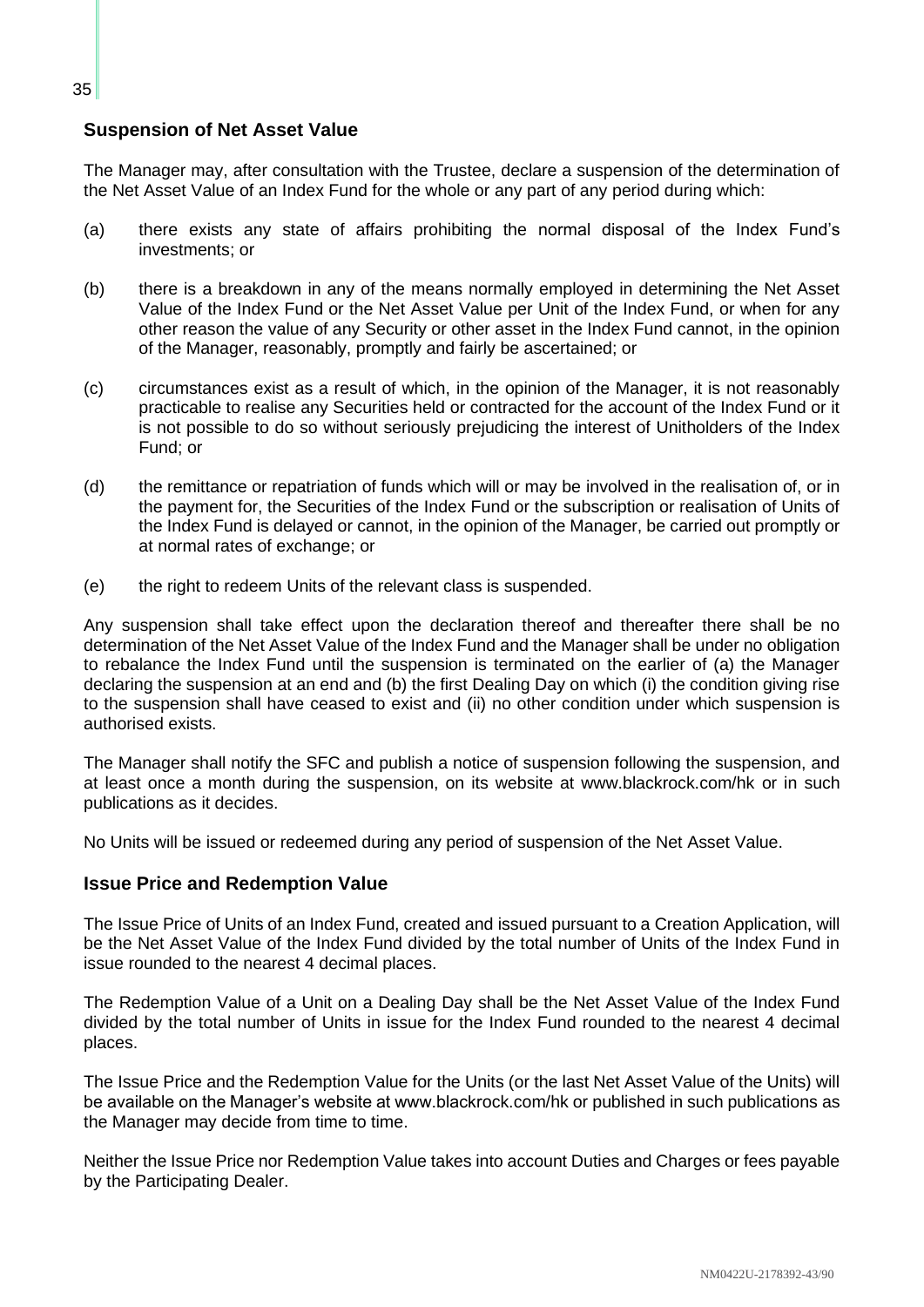## **FEES AND EXPENSES**

There are 3 levels of fees and expenses applicable to investing in iShares Core Hang Seng Index ETF and the iShares Hang Seng TECH ETF as set out in the following table, current as at the date of the Prospectus.

## **Fees and expenses payable by Participating Amount Dealers on creation and redemption of Units (primary market)**

|                                                                                    | <b>iShares Core Hang</b><br><b>Seng Index ETF</b>           | <b>iShares Hang</b><br><b>Seng TECH ETF</b>        |            |
|------------------------------------------------------------------------------------|-------------------------------------------------------------|----------------------------------------------------|------------|
| <b>Transaction Fee</b>                                                             | HK\$15,000 and<br>HK\$1,000 per<br>Application <sup>1</sup> | HK\$4,000<br>HK\$1,000<br>Application <sup>2</sup> | and<br>per |
| <b>Application Cancellation Fee</b>                                                | $HK$10,000^3$ per Application                               |                                                    |            |
| <b>Extension Fee</b>                                                               | $HK$10,0004$ per Application                                |                                                    |            |
| <b>Partial Delivery Request Fee</b>                                                | HK\$10,000 <sup>5</sup> per Application                     |                                                    |            |
| Stamp duty                                                                         | Nil                                                         |                                                    |            |
| Transaction levy and trading fee                                                   | <b>Nil</b>                                                  |                                                    |            |
| Fees and expenses payable by investors on Amount<br><b>SEHK (secondary market)</b> |                                                             |                                                    |            |
| <b>Brokerage</b>                                                                   | Market rates                                                |                                                    |            |
| <b>Transaction levy</b>                                                            | $0.0027\%$ <sup>6</sup> of the trading price                |                                                    |            |
| FRC transaction levy                                                               | $0.00015\%$ of the trading price                            |                                                    |            |
| Trading fee                                                                        | $0.005\%$ <sup>8</sup> of the trading price                 |                                                    |            |
| <b>Stamp Duty</b>                                                                  | Nil                                                         |                                                    |            |
| Inter-counter transfer fee                                                         | HK\$5 per instruction <sup>9</sup>                          |                                                    |            |

No money should be paid to any intermediary in Hong Kong which is not licensed or registered to carry on Type 1 regulated activity under Part V of the SFO.

*<sup>1</sup> HK\$1,000 per book-entry deposit and book-entry withdrawal is payable to the Service Agent.*

*<sup>2</sup> HK\$1,000 per book-entry deposit and book-entry withdrawal is payable to the Service Agent.*

*<sup>3</sup> An Application Cancellation fee is payable to the Trustee and/or Registrar by the Participating Dealer in respect of either a withdrawn or failed Creation Application or Redemption Application. Cancellation compensation may also be payable pursuant to the terms of the Operating Guidelines.*

*<sup>4</sup> An extension fee is payable by the Participating Dealer to the Trustee on each occasion the Manager grants the Participation Dealer's request for extended settlement in respect of a Creation or Redemption Application.*

<sup>&</sup>lt;sup>5</sup> *A partial delivery request fee is payable by the Participating Dealer for the benefit of the Trustee or Registrar on each occasion the Manager grants the Participation Dealer's request for partial settlement.*

*<sup>6</sup> Transaction levy of 0.0027% of the price of the Units, payable by the buyer and the seller.* 7

*FRC transaction levy of 0.00015% of the price of the Units, payable by the buyer and the seller.*<br>Figures for a 2005% of the price of the Unite payable by the buyer and the celler

*<sup>8</sup> Trading fee of 0.005% of the price of the Units, payable by the buyer and the seller.*

*<sup>9</sup> HKSCC will charge each CCASS participant a fee of HK\$5 per instruction for effecting an inter-counter transfer of Units from one counter to another counter. Investors should check with their brokers regarding any additional fees.*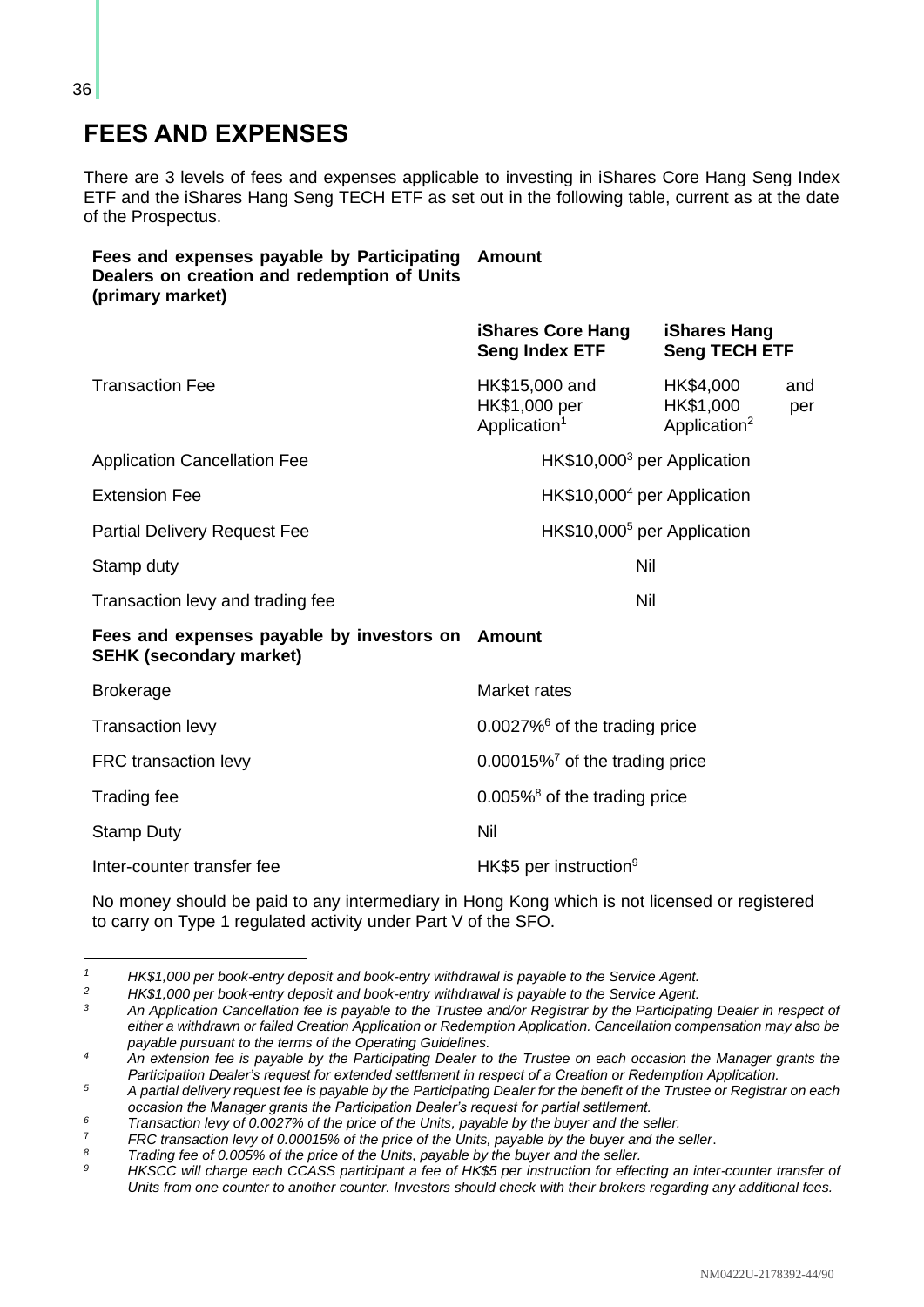**Fees and expenses payable by the iShares Core Hang Seng Index ETF (see further disclosure below)**

Management Fee<sup>10</sup> **D.09% p.a. of Net Asset Value calculated** daily

### **Fees and expenses payable by the iShares Amount Hang Seng TECH ETF (see further disclosure below)**

Management Fee<sup>10</sup> 100 metabolism of the U.25% p.a. of Net Asset Value calculated daily

## **Fees and Expenses Payable by an Index Fund**

Each Index Fund employs a single management fee structure, with the Index Fund paying all of its fees, costs and expenses (and its due proportion of any costs and expenses of the Trust allocated to it) as a single flat fee (the "Management Fee"). Fees and expenses taken into account in determining an Index Fund's Management Fee include, but are not limited to, the Manager's fee, Trustee's fees (which includes fees for registrar and custody and administration transaction handling fees), fees and expenses of the auditor, fees of service agents, ordinary legal and out-of-pocket expenses incurred by the Trustee or Manager, and the costs and expenses of licensing indices used in connection with the Index Fund. The Manager reserves the right in its discretion to share part of the Management Fee (that the Manager is entitled to receive as its own fee) with any distributor or sub-distributor of an Index Fund. A distributor may re-allocate an amount of any distribution fee to the sub-distributors.

**Amount**

The Management Fee does not include brokerage and transaction costs (including but not limited to fees, charges, commissions or spreads relating to the acquisition or disposal of portfolio assets), stamp duty, taxes and extraordinary items such as litigation expenses. The Management Fee is accrued daily, paid monthly in arrears.

In addition, the Manager reserves the right in its sole discretion to pay a fee to investors and market participants who commit to invest a minimum amount of investment capital, and to hold a minimum investment amount, for an agreed time period, to grow an Index Fund if the Manager considers this to be in the best interest of Unitholders. Any fees paid by the Manager will be paid out of the Management Fee and will not be charged to the relevant Index Fund as an extra cost. The Manager believes that putting in place such an arrangement to grow Index Funds will give rise to benefits for other investors in such Index Funds.

If an Index Fund invests in another ETF managed by the Manager, the Manager shall ensure that neither the Index Fund nor its Unitholders suffer an increase in the overall total of initial charges, management fees and other costs and charges payable to the Manager or any Connected Person by investing in the other ETF.

*<sup>10</sup> Accrued daily and payable monthly in arrears.*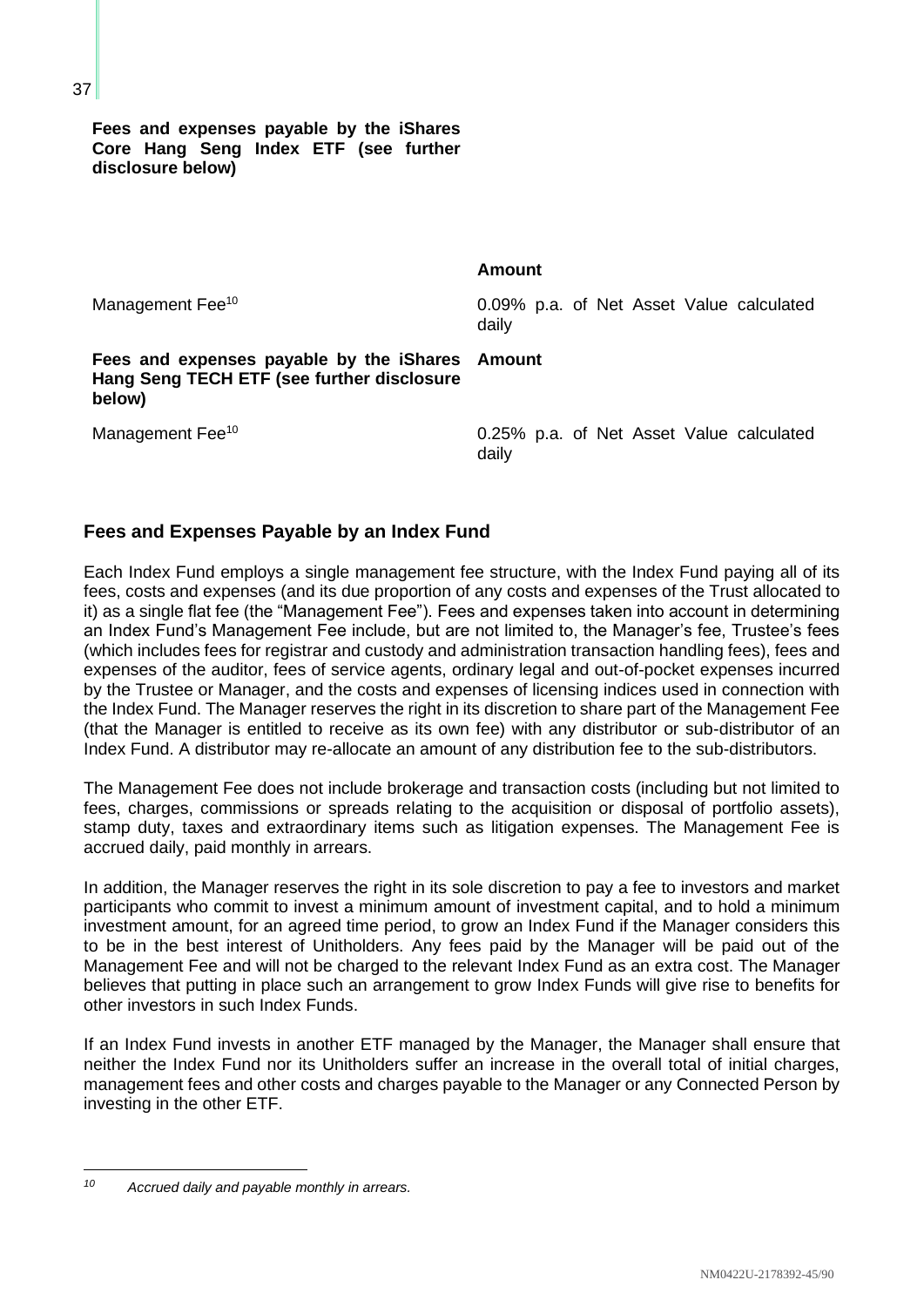An Index Fund will not be charged for any promotional expenses including those incurred by any marketing agents and any fees imposed by such marketing agents on their customers investing in the Index Fund will not be paid (either in whole or in part) out of the Index Fund.

#### **Establishment Costs**

The cost of establishing the Trust and the Index Funds including the preparation of this Prospectus, the costs of seeking and obtaining the listing and all initial legal and printing costs is borne by the Manager. If subsequent Index Funds are launched and incur establishment costs which are specific to them, such expenses may either be allocated to the relevant Index Fund for whose account they were incurred or be paid by the Manager.

#### **Increase in fees**

The fees payable to the Manager and the Trustee (which are included in the calculation of the Management Fee) may be increased on 3 months' notice to Unitholders, subject to (i) a maximum of 2% per annum of the Net Asset Value in case of the fees payable to the Manager and (ii) a maximum of 1% per annum of the Net Asset Value in case of the fees payable to the Trustee.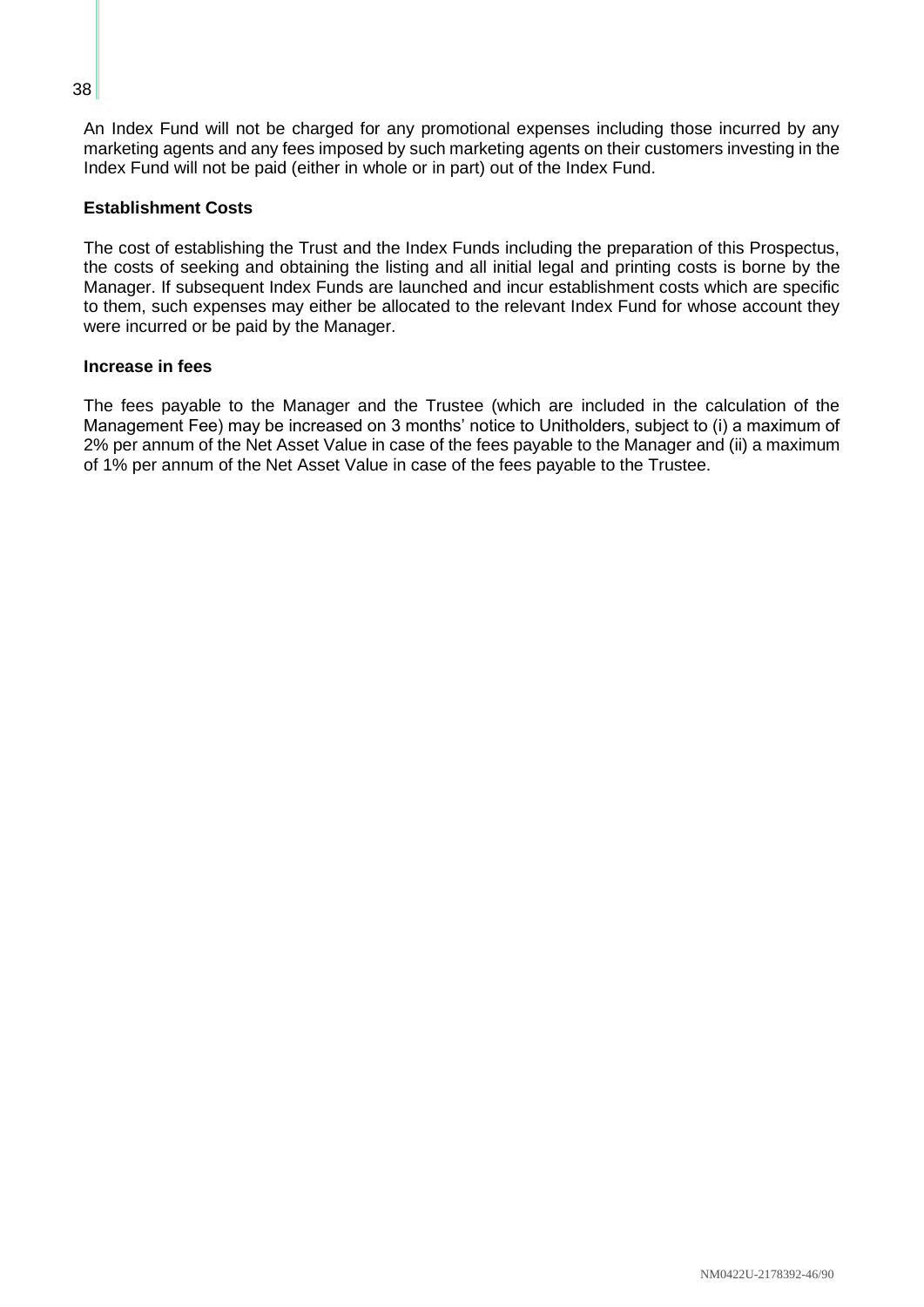## **RISK FACTORS**

**An investment in the Trust carries various risks referred to below. Each of these risks may affect the Net Asset Value, yield, total return and trading price of the Units. There can be no assurance that the investment objective of an Index Fund will be achieved. Prospective investors should carefully evaluate the merits and risks of an investment in an Index Fund in the context of their overall financial circumstances, knowledge and experience as an investor.**

## **Investment Risk**

**Market Risk.** Past performance is not indicative of future performance. The Net Asset Value of an Index Fund will change with changes in the market value of the Securities it holds. The price of Units and the income from them may go down as well as up. There can be no assurance that an Index Fund will achieve its investment objective or that an investor will achieve profits or avoid losses, significant or otherwise. The capital return and income of an Index Fund is based on the capital appreciation and income on the Securities it holds, less expenses incurred. An Index Fund's return may fluctuate in response to changes in such capital appreciation or income. Furthermore, an Index Fund may experience volatility and decline in a manner that broadly corresponds with its Underlying Index. Investors in an Index Fund are exposed to the same risks that investors who invest directly in the underlying Securities would face. These risks include, for example, interest rate risks (risks of falling portfolio values in a rising interest rate market); income risks (risks of falling incomes from a portfolio in a falling interest rate market); and credit risk (risk of a default by the underlying issuer of a Security that forms part of the Underlying Index).

**Asset Class Risk.** Although the Manager is responsible for the continuous supervision of the investment portfolio of an Index Fund, the returns from the types of Securities in which the Index Fund invests may underperform or outperform returns from other Securities markets or from investment in other assets. Different types of securities tend to go through cycles of outperformance and underperformance when compared with other general Securities markets.

**Derivatives Risk.** An Index Fund may invest in stock index future contracts, swaps and other FDIs. Investing in a FDI is not the same as investing directly in an underlying constituent Security which is part of the Underlying Index.

A FDI is a form of contract. Under the terms of a derivative contract an Index Fund and its counterparty (i.e. the person(s) with whom the Index Fund has made the agreement) agree to make certain payments to the other party under particular circumstances or on the occurrence of particular events specified in the contract. The value of the FDI depends on, or is derived from, or determined by reference to, the value of an underlying asset such as a Security or an index. Certain FDIs may give rise to a form of leverage and may expose an Index Fund to greater risk and increase its costs. FDIs may be more sensitive to factors which affect the value of investments. Accordingly FDIs have a high degree of price variability and are subject to occasional rapid and substantial price changes. As a result, a relatively small price movement in a FDI may result in immediate and substantial loss (or gain) to the Index Fund. An Index Fund's losses may be greater and potentially equal to the full value of the FDIs, if it invests in FDIs than if it invests only in conventional Securities.

In addition, many FDIs are not traded on exchanges. This means that it may be difficult for an Index Fund to sell its investments in FDIs in order to raise cash and/or to realise a gain or loss or value such FDIs accurately. The sale and purchase of FDIs, which are not traded on an exchange, are privately negotiated and are generally not subject to central clearing agency guarantees, daily marking-tomarket, settlement, and segregation, minimum capital requirements applicable to intermediaries, or regulation by government authorities and it may be difficult to find a willing buyer/seller because there is no regulatory requirement for a market maker to ensure that there is continuous market for such FDIs.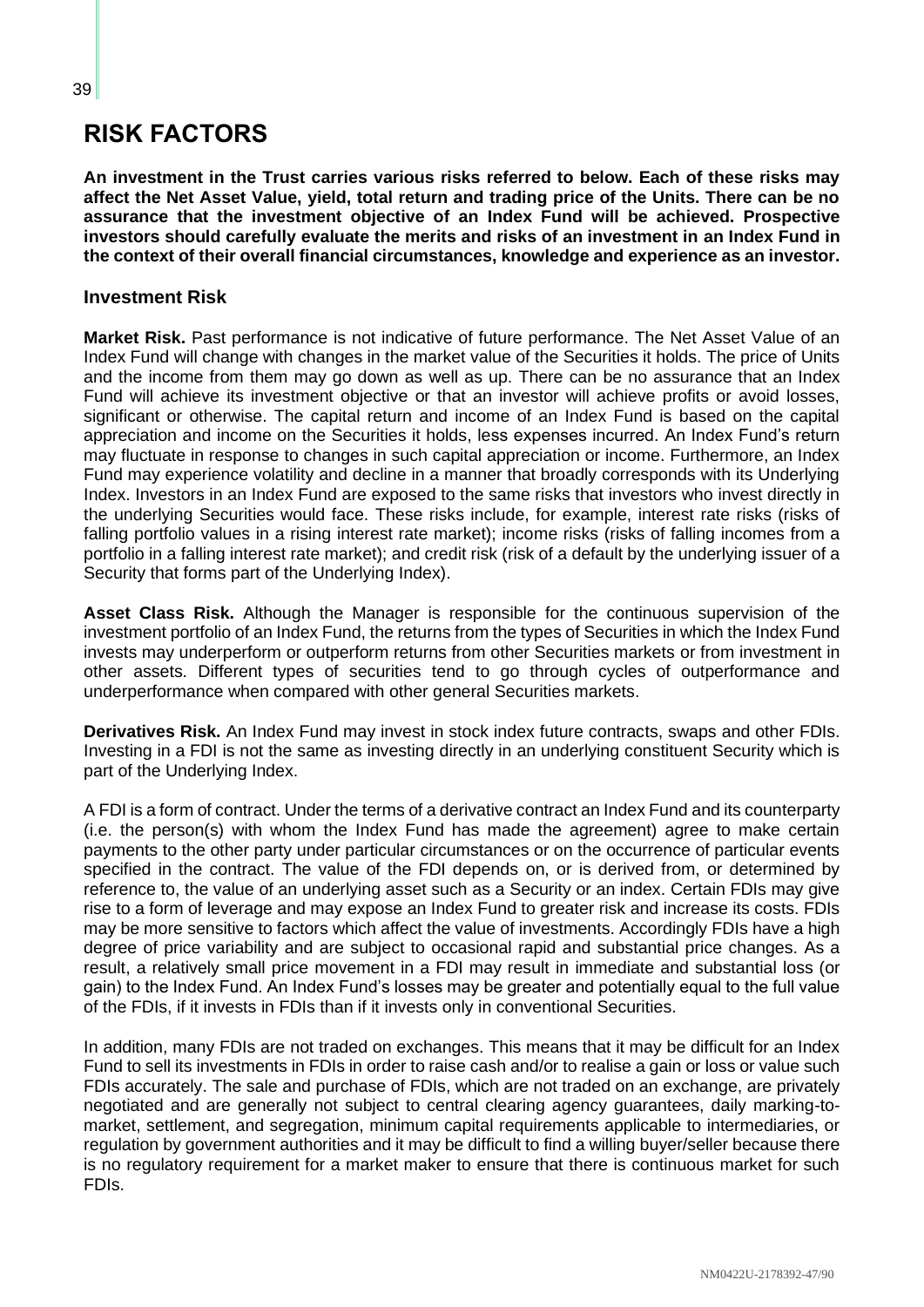**Derivatives Counterparty Risk.** As explained in the section on Derivatives Risk, a FDI is a form of contract. Payments to be made under many derivatives contracts are not made through or guaranteed by a central clearing agency. Accordingly an Index Fund which invests in FDIs is exposed to the risk of its counterparty being unwilling or unable to perform its payment (and other) obligations under the contract. If the counterparty to the FDI is involved in any insolvency event, the value of that FDI may drop substantially or be worth nothing and the Index Fund may experience significant delays in obtaining any recovery. This is because investing in a FDI is not the same as investing directly in an underlying asset which is part of the Underlying Index.

**Futures Trading Risk.** Futures are highly leveraged which means that a relatively small movement in the price of a futures contract may result in a profit or loss which is high in proportion to the amount of funds actually placed as margin and may result in unquantifiable further loss exceeding any margin deposited. Trading in many futures contracts is subject to daily price fluctuation restrictions which prohibit the execution of futures trades on any given day outside a prescribed price range based on the previous day's closing prices. This may create liquidity risk, as it may be costly or impossible for the Manager to liquidate a futures position against which the market is moving.

**Passive Investments Risks.** Each Index Fund is passively managed. The aim of an Index Fund is to track the performance of the Underlying Index. An Index Fund does not try to beat or perform better than the Underlying Index. An Index Fund invests (either directly or indirectly) in the Securities included in or representative of its Underlying Index regardless of their investment merit, except to the extent of any representative sampling investment strategy. The Manager does not attempt to select stocks individually or to take defensive positions in declining markets. Investors should note that the lack of discretion on the part of the Manager to adapt to market changes due to the inherent investment nature of an Index Fund will mean that falls in the Underlying Index are expected to result in corresponding falls in the value of the Index Fund.

**Management Risk.** Because there can be no guarantee that an Index Fund will fully replicate its Underlying Index and may hold non-index stocks, it is subject to management risk. This is the risk that the Manager's strategy, the implementation of which is subject to a number of constraints, may not produce the intended results. In addition, the Manager has absolute discretion to exercise Unitholders' rights with respect to Securities comprising an Index Fund. There can be no guarantee that the exercise of such discretion will result in the investment objective of the Index Fund being achieved. Investors should also note that none of the Unitholders has any voting rights with respect to Securities held by an Index Fund.

**Tracking Error Risk.** The Net Asset Value of an Index Fund may not have exactly the same net asset value of its Underlying Index. Factors such as the fees and expenses of the Index Fund, the investments of the Index Fund not matching exactly the Securities which make up the Underlying Index (e.g. where it uses representative sampling), an inability to rebalance the Index Fund's holdings of Securities in response to changes in the constituents of the Underlying Index, the Index Fund holding uninvested cash, differences in timing of the accrual of dividends or interest, tax (including gains or losses and / or withholding), rounding of Security prices, changes to the Underlying Index and regulatory policies may affect the Manager's ability to achieve close correlation with the Underlying Index. This may cause the Index Fund's returns to deviate from its Underlying Index. The Manager will monitor and seek to manage such risk in minimising tracking error. There can be no assurance of exact or identical replication at any time of the performance of the Underlying Index.

**BlackRock's Index Inclusion Surveillance Program.** The Manager may apply its surveillance program ("Surveillance Program") to the Index Funds and the Underlying Index. The Surveillance Program involves conducting analysis and screening securities for outlier high risk behavior (such as rapid or unusual price growth, significant short interest or lending activity, suspended trading or liquidity issues), making recommendations on whether to restrict such securities from fund portfolios and alerting index providers as to any identified issues. If the Index Provider includes a security in the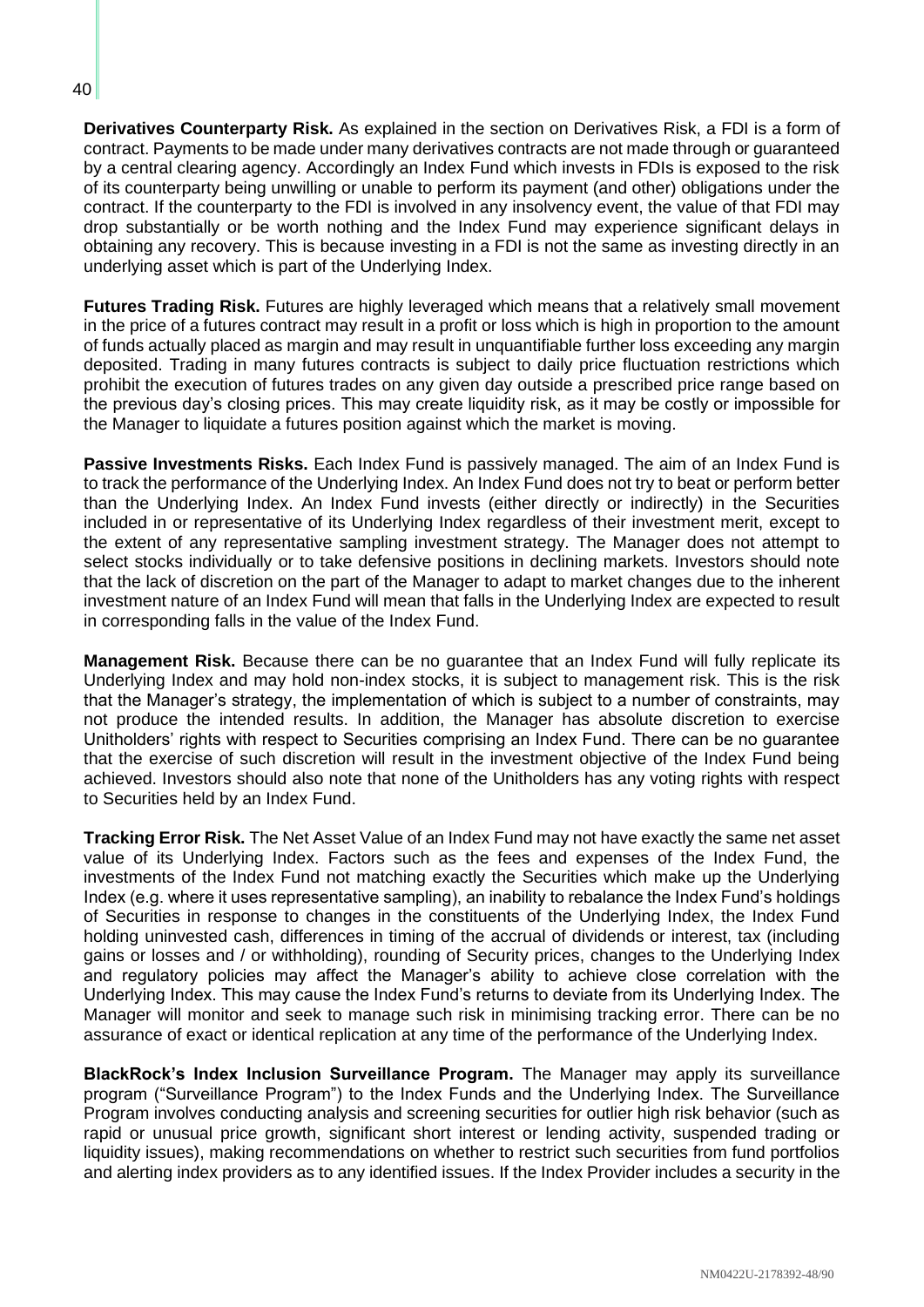Underlying Index that has been restricted from an Index Fund's portfolio, the relevant Index Fund will be subject to increased tracking error due to the divergence in the securities included in the Underlying Index and the relevant Index Fund. The application of the Surveillance Program to the Index Funds and the Underlying Index is in the sole discretion of the Manager and its affiliates, and the Manager and its affiliates in no way guarantee that application of the Surveillance Program will result in the exclusion of any or all high risk securities from the Underlying Index or the Index Funds.

**Concentration Risk.** To the extent that the Underlying Index is concentrated in a particular Security, group of Securities, market, industry, group of industries, sectors, asset class or geographical region, an Index Fund may be adversely affected by the performance of those Securities. It may be subject to price volatility and may be more susceptible to adverse economic, market, political or regulatory event affecting that Security, group of Securities, market, industry, group of industries, sector, asset class or geographical region.

**Investments Associated with the PRC Risk.** An Index Fund tracks the Underlying Index and its investments include shares of companies which have substantial business exposure to growth opportunities in the PRC and listed on the SEHK (including H-shares and red chips shares). However, investors should be aware that the economy of the PRC differs from the economies of most developed countries in many respects, including with respect to government involvement in its economy, level of development, growth rate and control of foreign exchange. The regulatory and legal framework for capital markets and companies in the PRC is not well developed when compared with those of developed countries. By investing in H-shares and red chips shares, an Index Fund is subject to the risks of investing in emerging markets generally and the risks specific to the PRC market in particular, which are not typically associated with investing in those of developed countries. General risks of investing in emerging markets include but are not limited to: generally less liquid and less efficient securities markets; generally greater price volatility; exchange rate fluctuations and foreign exchange control; less publicly available information about issuers; the imposition of taxes; difficulties in enforcing contracts; less liquidity and smaller market capitalisations; less well regulated markets resulting in more volatile stock prices; different accounting and disclosure standards; governmental interference; higher inflation; social, economic and political uncertainties.

**RMB Currency Risk.** Under the Multi-Counter model, Units of the iShares Core Hang Seng Index ETF are traded in RMB (in addition to USD and HKD). RMB is currently not freely convertible and is subject to exchange controls and restrictions. Investors in the secondary market who buy and sell Units traded in RMB are also exposed to foreign exchange currency risk arising from the fluctuations between the iShares Core Hang Seng Index ETF's Base Currency and RMB.

The Units in the RMB counter are RMB denominated securities traded on the SEHK and settled in CCASS. Not all stockbrokers or custodians may be ready and able to carry out trading and settlement of the RMB traded Units. The limited availability of RMB outside the PRC may also affect the liquidity and trading price of the RMB traded Units.

**Taxation in the PRC Risk.** The PRC Government has implemented a number of tax reform policies in recent years. There can be no assurance that the current tax laws and regulations will not be revised or amended in the future. Any revision or amendment in tax laws and regulations may affect the after-taxation profit of PRC companies and foreign investors in such companies. Please refer to the section "Taxes – PRC" for further information about PRC taxation.

**Asia Regional Economic Risks.** Adverse economic developments in Hong Kong or elsewhere in the Asia region, and in particular, the PRC (given the economic inter-dependence between the PRC and Hong Kong and the inclusion of H-share constituents within the Underlying Index), could have a material adverse effect on the financial conditions and results of operations of the constituent companies of the Underlying Index. From the latter half of 1997 to the first half of 1998, many Asian countries experienced significant adverse changes in economic conditions. Hong Kong also suffered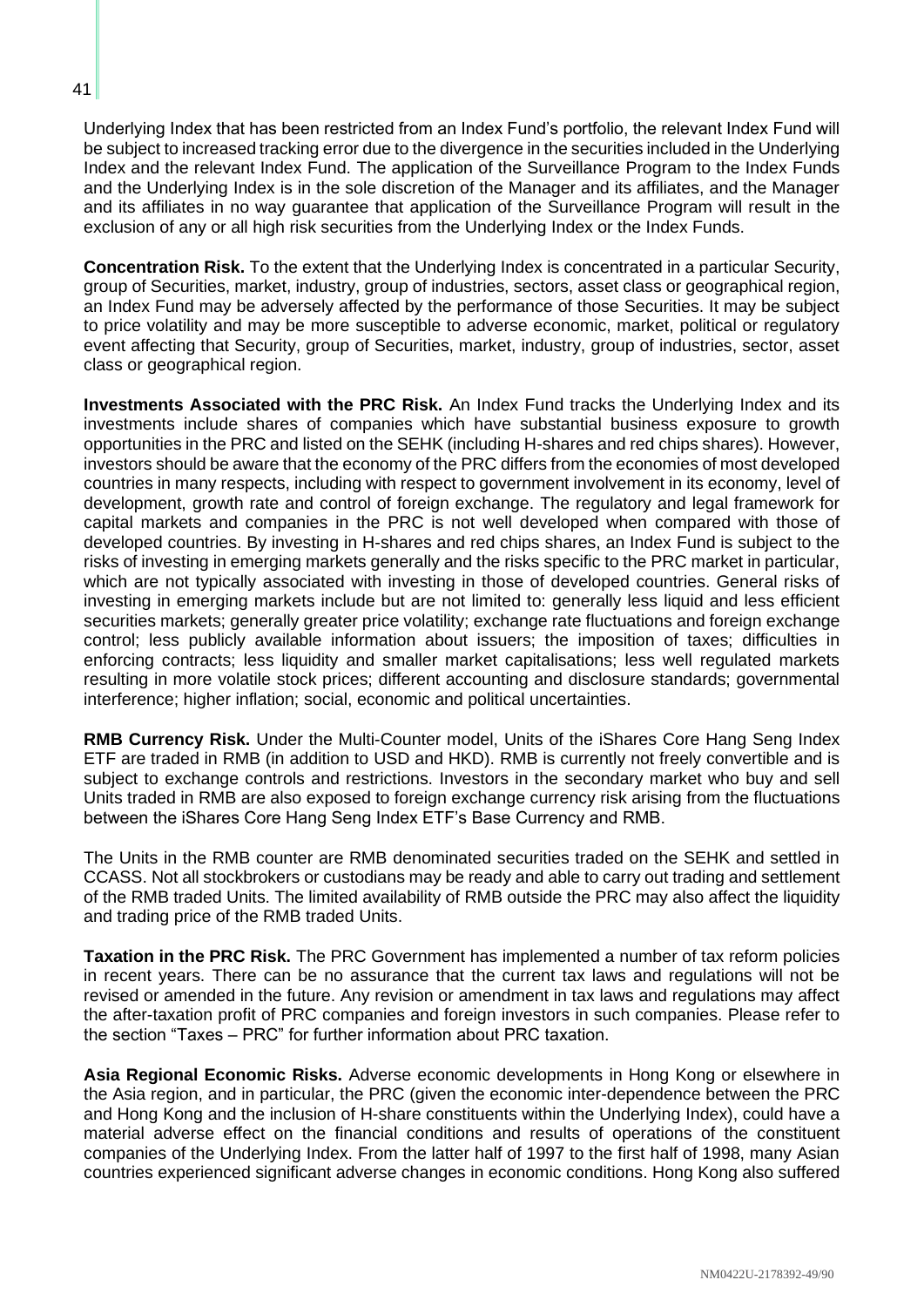adverse economic developments during this period. The outbreak of the Severe Acute Respiratory Syndrome (SARS) in 2003 also had a marked adverse impact on the economy of Hong Kong. The market turmoil triggered by the U.S. housing crisis in 2007 and 2008 caused a material contraction of the economy of Hong Kong and other countries. The performance of the constituent companies of the Underlying Index may have been and may continue to be adversely affected by these events.

**Operational Risk.** Trading errors are an intrinsic factor in any complex investment process, and will occur, notwithstanding the execution of due care and special procedures designed to prevent such errors. Such trade errors may have adverse consequences (for example, due to an inability to correct effectively such an error when detected). The Manager and an Index Fund's service providers may experience disruptions or operating errors that could negatively impact the Index Fund. While service providers are required to have appropriate operational risk management policies and procedures, their methods of operational risk management may differ from the Index Fund's in the setting of priorities, the personnel and resources available or the effectiveness of relevant controls. The Manager, through its monitoring and oversight of service providers, seeks to ensure that service providers take appropriate precautions to avoid and mitigate risks that could lead to disruptions and operating errors. However, it is not possible for the Manager or the other service providers to identify all of the operational risks that may affect the Index Fund or to develop processes and controls to completely eliminate or mitigate their occurrence or effects.

**Distributions May Not Be Paid Risk.** Whether an Index Fund will pay distributions on Units is subject to the Manager's distribution policy and also depends on distributions declared and paid in respect of the Securities of the Underlying Index. Distribution payment rates in respect of such Securities will depend on factors beyond the control of the Manager or Trustee including, general economic conditions, and the financial position and distribution policies of the relevant underlying entities. There can be no assurance that such entities will declare or pay distributions or distributions.

**Distributions Payable Out of Capital or Effectively Out of Capital Risk.** The Manager may at its discretion pay distributions out of the capital of an Index Fund. The Manager may also, at its discretion, pay distribution out of gross income while all or part of the fees and expenses of the Index Fund are charged to/paid out of the capital of the Index Fund, resulting in an increase in distributable income for the payment of distributions by the Index Fund and therefore, the Index Fund may effectively pay distribution out of capital. Payment of distributions out of capital or effectively out of capital amounts to a return or withdrawal of part of an investor's original investment or from any capital gains attributable to that original investment. Any distributions involving payment of distributions out of or effectively out of an Index Fund's capital may result in an immediate reduction of the Net Asset Value per Unit.

**All Investments Risk Loss of Capital.** There is no guarantee that an Index Fund's investments will be successful. In addition, trading errors are an intrinsic factor in any complex investment process, and will occur, notwithstanding the execution of due care and special procedures designed to prevent such errors. Such trade errors may have adverse consequences of a magnitude that they would not have in the case of securities trading (for example, due to an inability to efficiently correct such an error when detected).

**No Trading Market in the Units.** Although the Units are listed on the SEHK and one or more Market Makers have been appointed in respect of each counter, investors should be aware that there may be no liquid trading market for the Units or that such Market Maker(s) may cease to fulfil that role. Further, there can be no assurance that Units will experience trading or pricing patterns similar to those of exchange traded funds which are issued by investment companies in other jurisdictions or those traded on the SEHK which are based upon indices other than the Underlying Index.

**Counterparty to the Executing Broker Risk.** Institutions, such as brokerage firms, banks, and broker-dealers, may enter into transactions with the Trustee in relation to the sale and purchase of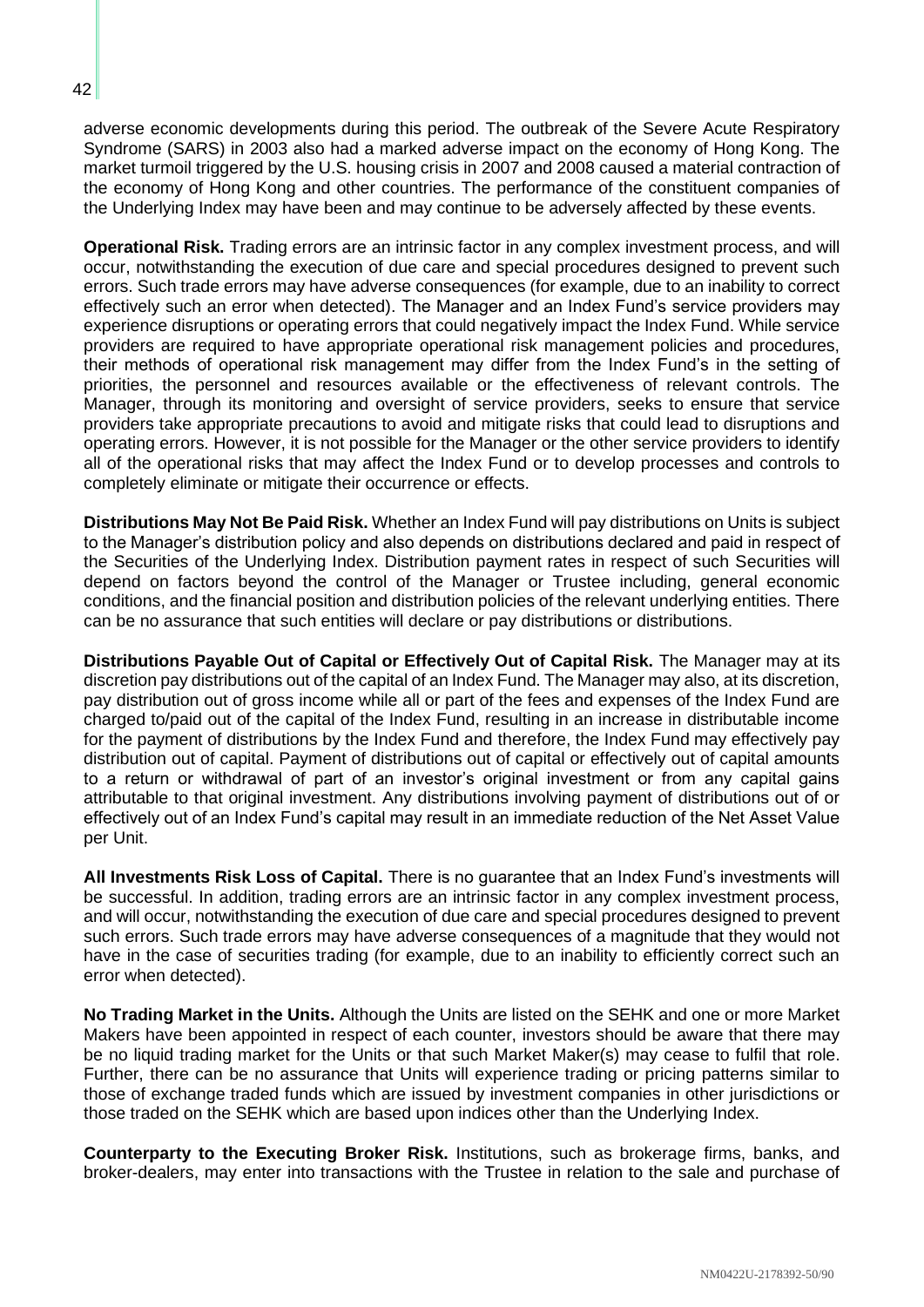assets or Securities. Bankruptcy, fraud, regulatory sanction or a refusal to complete a transaction at one of these institutions could significantly impair the operational capabilities or the capital position of the Trust or an Index Fund. The Manager intends to attempt to limit each Index Fund's investment transactions to well-capitalised and established banks and brokerage firms in an effort to mitigate such risks. There can be no guarantee that transactions between such counterparties will always be completed in the manner contemplated by, and favourable to, an Index Fund. Furthermore, the Manager is permitted to borrow for the account of an Index Fund in order to carry out its functions under the Trust Deed. Borrowings may be secured by the Securities or other assets of the Index Fund

that are pledged to counterparties as collateral.

**Counterparty to the Custodian Risk.** Each Index Fund will be exposed to the credit risk of any custodian or any depository used by the custodian where cash is held by the custodian or other depositaries. Where the custodial and/ or settlement systems in a market the Index Fund invests in are not fully developed, the assets of the Index Fund may be exposed to custodial risk. In the event of the liquidation, bankruptcy or insolvency of the custodian or other depositaries, the Index Fund may take a longer time to recover its assets. In extreme circumstances such as the retroactive application of legislation and fraud or improper registration of title, the Index Fund may even be unable to recover all of its assets. The costs borne by the Index Fund in investing and holding investments in such market, if applicable, will be generally higher than in organised securities markets. Further, in the event of the insolvency the custodian or other depositaries, an Index Fund will be treated as a general creditor of the custodian or other depositaries in relation to cash holdings of the Index Fund. An Index Fund's Securities are however maintained by the custodian or other depositaries in segregated accounts and should be protected in the event of insolvency of the custodian or other depositaries.

**Indemnity Risk.** Under the Trust Deed, the Trustee and the Manager have the right to be indemnified for any liability or expense incurred by them in performing their respective duties except as a result of their own negligence, fraud, default or breach of duty or trust. Any reliance by the Trustee or the Manager on the right of indemnity would reduce the assets of an Index Fund or the Trust and the value of the Units.

**Operating Cost Risk.** There is no assurance that the performance of an Index Fund will achieve their investment objective. The level of fees and expenses payable by an Index Fund will fluctuate in relation to the Net Asset Value. Although the amounts of certain ordinary expenses of an Index Fund can be estimated, the growth rate of the Index Fund, and hence its Net Asset Value, cannot be anticipated. Accordingly, no assurance can be given as to the performance of an Index Fund or the actual level of its expenses.

**Epidemic and Pandemic Risks.** The impact of epidemics, pandemics or outbreaks of contagious diseases (such as the avian flu, swine flu, African swine fever, Severe Acute Respiratory Syndrome (SARS), Middle East Respiratory Syndrome (MERS), Ebola virus disease and COVID-19) could affect the economies of many nations, individual companies and the market in general in ways that cannot necessarily be foreseen at the present time. The impact could include wide spread and severe interruption of economic activities, national holidays being extended and personnel being placed in quarantine and/or leave of absence, the closure of transport links for affected regions, and the implementation and enforcement of quarantine and lockdowns of affected regions. An effective vaccine may not be discovered in time to protect against such epidemic or pandemic, or to mitigate the impact of the contagious disease.

Such health crisis may exacerbate other pre-existing political, social and economic risks in certain countries. It is possible that the impact of any such outbreak of a disease will affect certain countries or regions in a more severe manner, relative to other parts of the world.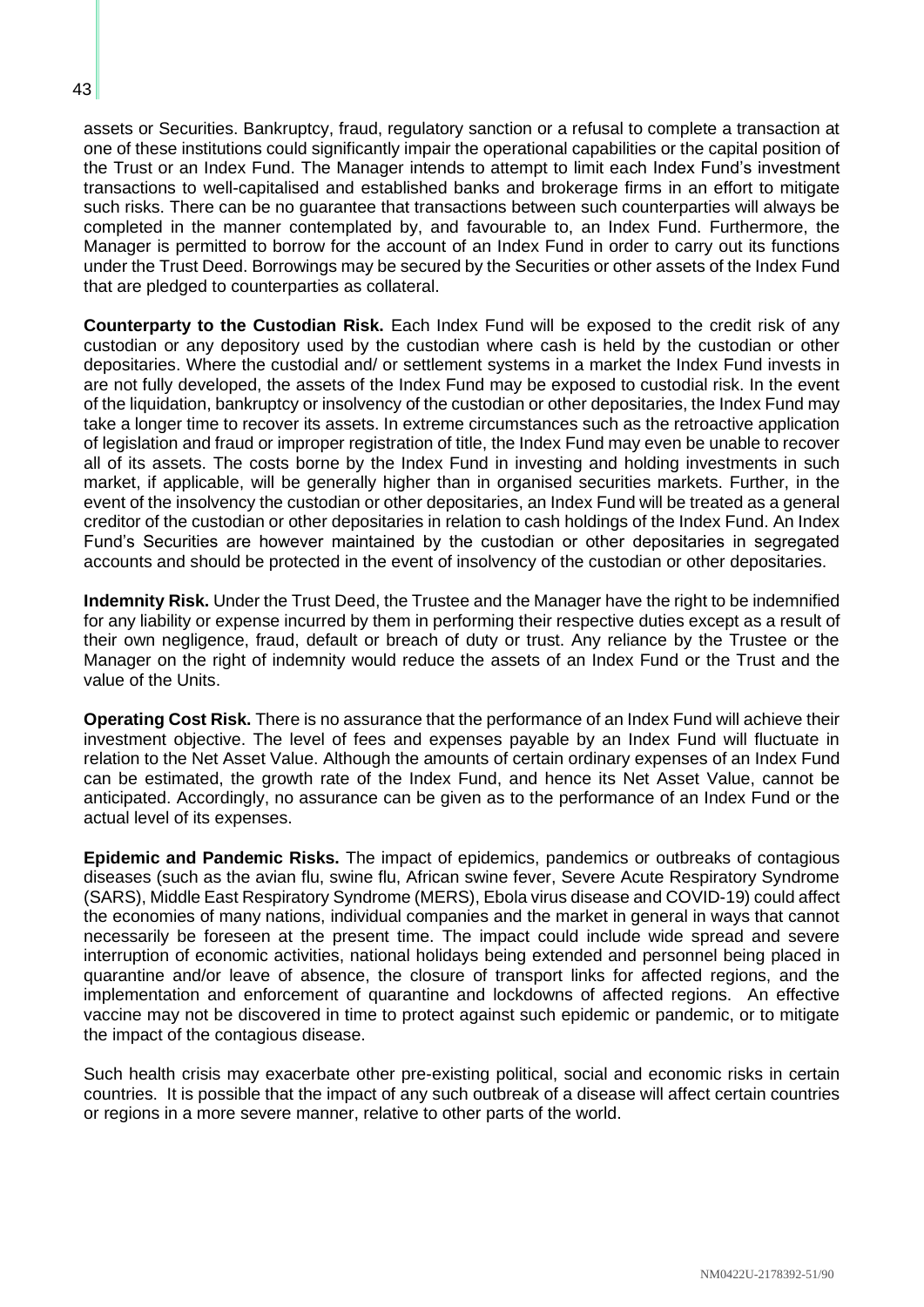## **Market Trading Risks Associated with each Index Fund**

**Dependence upon Trading Market for Index Shares.** The existence of a liquid trading market for an Index Fund's investments will depend on whether there is supply of, and demand for, such investments. There can be no assurance that there will be active trading in any of the Index Fund's investments (including for example where there is a suspension of trading of the Index Fund's investments). The price at which the Index Fund's investments may be purchased or sold by the Index Fund upon any rebalancing activities or otherwise and the net asset value of the Index Fund may be adversely affected if trading markets for the Index Fund's investments are limited or absent.

**Absence of Active Market and Liquidity Risks.** Although Units of an Index Fund are listed for trading on the SEHK, there can be no assurance that an active trading market for such Units will develop or be maintained. In addition, if the underlying Securities which comprise the Index Fund themselves have limited trading markets, or if the spreads are wide, this may adversely affect the price of the Units and the ability of an investor to dispose of its Units at the desired price. If a Unitholder needs to sell its Units at a time when no active market for them exists, the price it receives for its Units — assuming it is able to sell them — is likely to be lower than the price received if an active market did exist.

**Liquidity Risk.** Liquidity risk exists when particular investments are difficult to purchase or sell. Any investor buying Units in small numbers may not necessarily be able to find other buyers should that investor wish to sell. To help address this risk, one or more Market Makers have been appointed.

In addition, to the extent an Index Fund invests in illiquid Securities or Securities that become less liquid, such investments may have a negative effect on the returns of the Index Fund because the Index Fund may be unable to sell the illiquid Securities at an advantageous time or price. Liquid investments may become illiquid or less liquid after purchase by an Index Fund, particularly during periods of market turmoil or economic uncertainty. Illiquid and relatively less liquid investments may be harder to value, especially in changing markets. If the Index Fund is forced to sell underlying Securities at reduced prices or under unfavorable conditions to meet redemption requests or for other cash needs, the Index Fund may suffer a loss.

**Reliance on Market Makers Risk.** Investors should note that liquidity in the market for the Units may be adversely affected if there is no Market Maker for any of the counters. It is the Manager's intention that there will always be at least one Market Maker in respect of the Units traded in each counter and the Manager use its best endeavours to put in place arrangements so that at least one Market Maker for the Units traded in each counter (where there is a Multi-Counter) gives not less than 3 months notice prior to termination of the market making arrangement. There may be less interest by potential Market Makers in making a market in Units denominated or traded in currencies other than HKD. Furthermore, any disruption to the availability of RMB may adversely affect the capability of Market Makers in providing liquidity for RMB traded Units of the iShares Core Hang Seng Index ETF. It is possible that there is only one Market Maker to a counter of an Index Fund and therefore it may not be practical for the Index Fund to remove the only Market Maker to a counter even if the Market Maker fails to discharge its duties as the sole Market Maker.

**Reliance on Participating Dealers Risk.** The creation and redemption of Units may only be effected through Participating Dealers. A Participating Dealer may charge a fee for providing this service. Participating Dealers will not be able to create or redeem Units during any period when, amongst other things, dealings on the SEHK are restricted or suspended, settlement or clearing of securities through the CCASS is disrupted or the Underlying Index is not compiled or published. In addition, Participating Dealers will not be able to create or redeem Units if some other event occurs that impedes the calculation of the NAV of the Index Fund or disposal of the Index Fund's Securities cannot be effected. Where a Participating Dealer appoints an agent (who is a CCASS participant) to perform certain CCASS-related functions, if the appointment is terminated and the Participating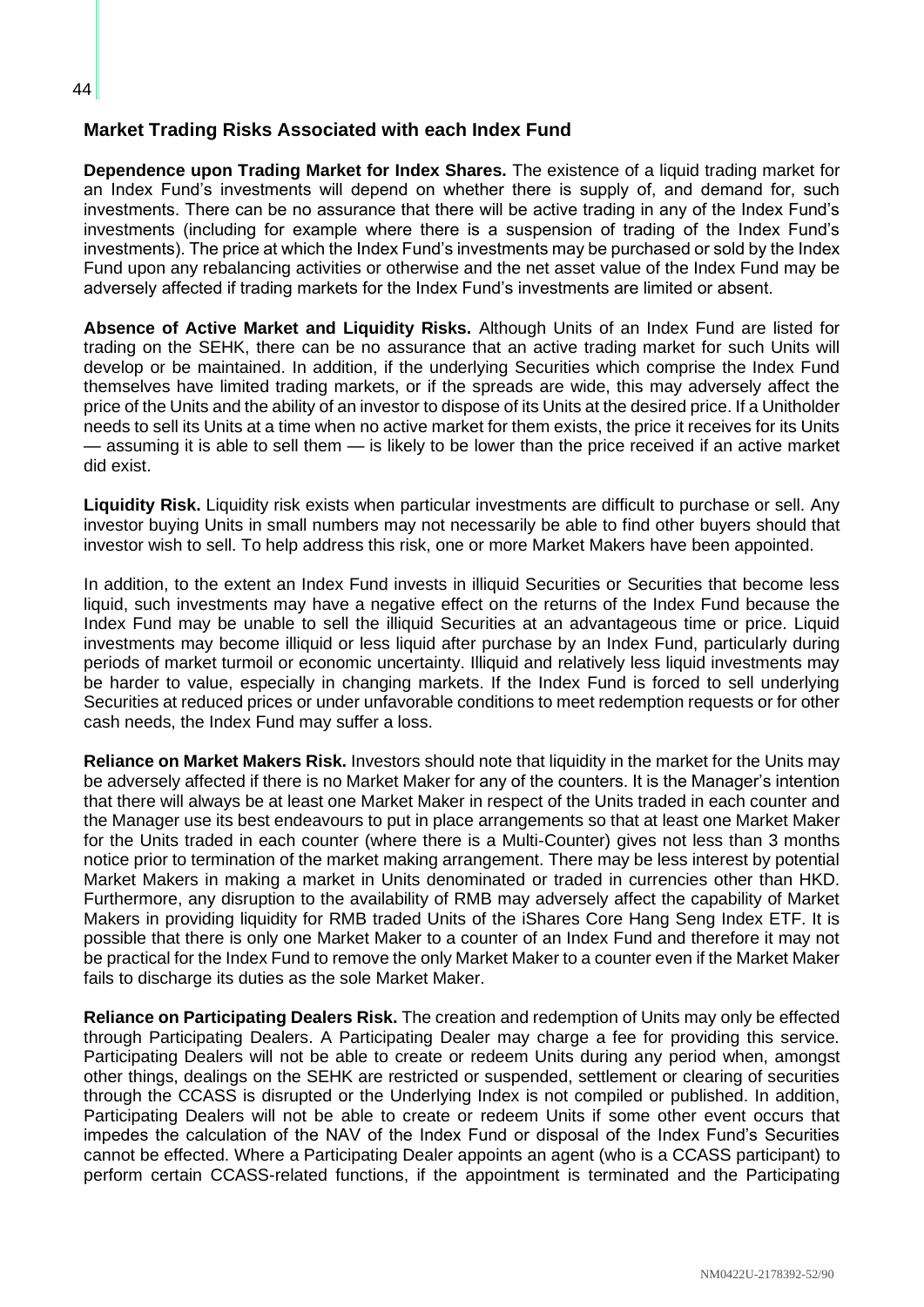Dealer fails to appoint an alternative agent, or if the agent ceases to be a CCASS participant, the creation or redemption of Units by such Participating Dealer may also be affected. Since the number of Participating Dealers at any given time will be limited, and there may even be only one Participating Dealer at any given time, there is a risk that investors may not always be able to create or redeem Units freely.

**Units May Trade at Prices Other than Net Asset Value Risk.** Units of an Index Fund trade on the SEHK at prices above or below the most recent Net Asset Value. The Net Asset Value per Unit of an Index Fund is calculated at the end of each Business Day and fluctuates with changes in the market value of the Index Fund's holdings and changes in the exchange rate between the Hong Kong dollar and, where Securities are denominated in another currency, the subject foreign currency. The trading prices of an Index Fund's Units fluctuate continuously throughout the trading hours based on market supply and demand rather than Net Asset Value. The trading price of an Index Fund's Units may deviate significantly from Net Asset Value particularly during periods of market volatility. Any of these factors may lead to the Units of an Index Fund trading at a premium or discount to the Net Asset Value in the secondary market. On the basis that Units can be created and redeemed in Application Unit sizes at Net Asset Value, the Manager believes that large discounts or premiums to Net Asset Value are not likely to be sustained over the long-term. While the creation/redemption feature is designed to make it likely that an Index Fund's Units will normally trade at prices close to the Index Fund's next calculated Net Asset Value, trading prices are not expected to correlate exactly with the Index Fund's Net Asset Value due to reasons relating to timing as well as market supply and demand factors. In addition, disruptions to creations and redemptions or the existence of extreme market volatility may result in trading prices that differ significantly from Net Asset Value. In particular, if an investor purchases Units at a time when the market price is at a premium to Net Asset Value or sells when the market price is at a discount to Net Asset Value, then the investor may sustain losses.

**Investors Buying at a Premium and Early Termination Risk.** An Index Fund may be terminated early under certain circumstances as set out in the section "Termination". Upon an Index Fund being terminated, the Trustee will distribute the net cash proceeds (if any) derived from the realisation of the investments comprised in the Index Fund to the Unitholders in accordance with the Trust Deed. Any such amount distributed may be less than the capital invested by the Unitholder. In that event, a Unitholder may suffer a loss. A Unitholder who purchases Units at a time when the market price is at a premium to Net Asset Value may therefore be unable to recover the premium in the event the Index Fund is terminated.

**Trading in Secondary Market during Primary Market Trading Suspension Risk.** Units of an Index Fund may trade on the SEHK even when the Index Fund does not accept orders to create or redeem Units (for example, where the Manager in accordance with the Trust Deed has determined that primary market creations and redemptions should be suspended). On such days, Units may trade in the secondary market with more significant premiums or discounts than might be experienced on days when the Index Fund accepts creation and redemption orders.

**Cost of Trading Units Risk.** Buying or selling Units on the SEHK involves various types of costs that apply to all Securities transactions. When trading Units through a broker investors will incur a brokerage commission or other charges imposed by the broker. In addition, investors on the secondary market, will also incur the cost of the trading spread, which is the difference between what investors are willing to pay for the Units (bid price) and the price they are willing to sell Units (ask price). Accordingly, investors may pay more than the NAV per Unit when buying Units on the SEHK and may receive less than the NAV per Unit when selling Units on the SEHK. Frequent trading may detract significantly from investment results and an investment in Units may not be advisable particularly for investors who anticipate regularly making small investments.

**Suspension of Trading Risk.** Investors and potential investors will not be able to buy, nor will investors be able to sell, Units on the SEHK during any period in which trading of the Units is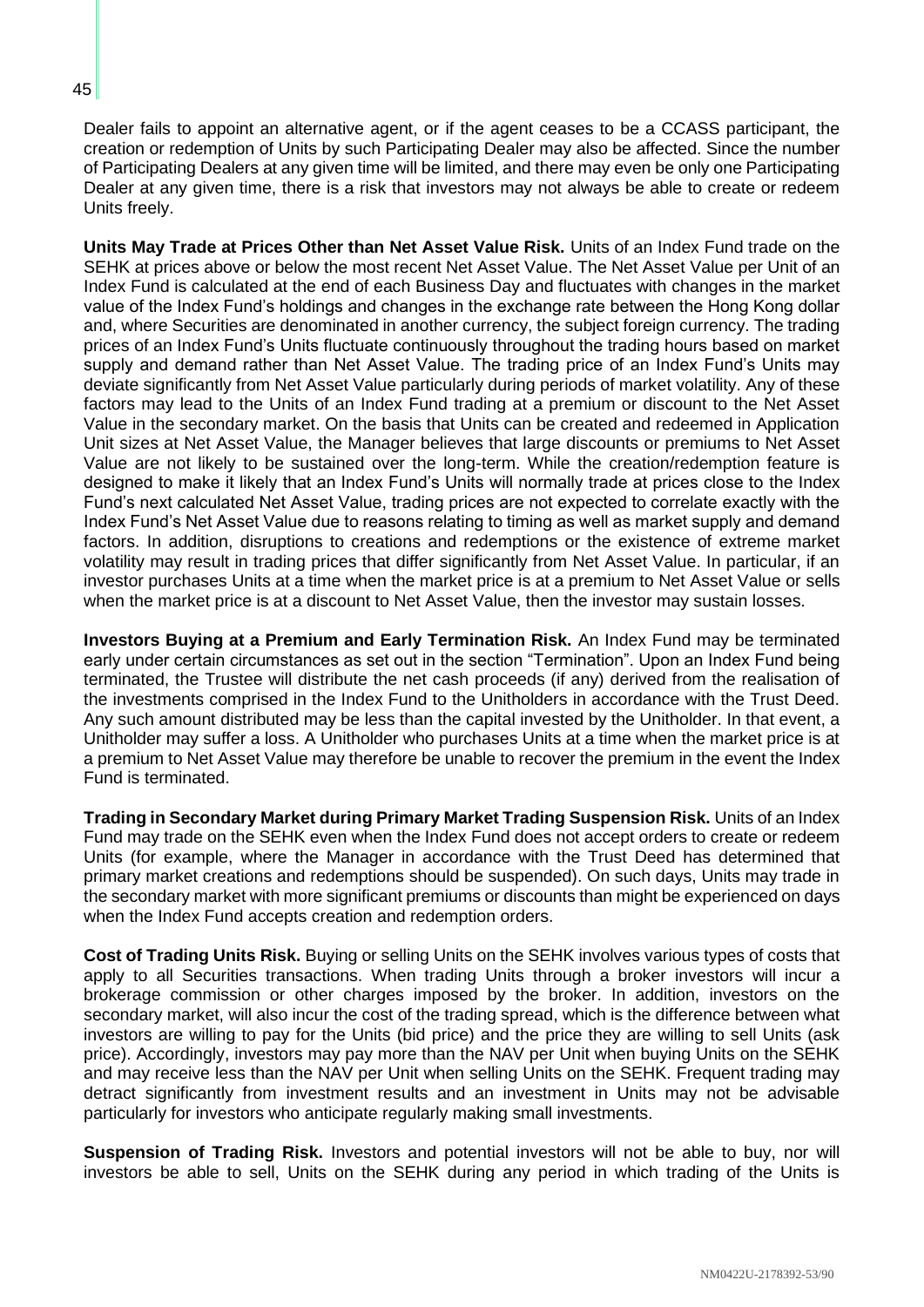suspended. The SEHK may suspend the trading of Units whenever the SEHK determines that it is appropriate in the interests of a fair and orderly market to protect investors. The Manager may, in accordance with The Rules Governing the Listing of Securities on the SEHK, request for the trading of Units to be suspended. Any such suspension would depend on the SEHK's agreement to the suspension. The subscription and redemption of Units may also be suspended if the trading of Units is suspended.

**Multi-Counter Risks.** The Multi-Counter arrangement for exchange traded funds listed on the SEHK is relatively new. The novelty may bring additional risks for investment in such ETF for example where for some reason there is a settlement failure on an inter-counter transfer if the Units of one counter are delivered to CCASS at the last batch settlement run on a trading day, leaving not enough time to transfer the Units to the other counter for settlement on the same day.

In addition, where there is a suspension of the inter-counter transfer of Units between different counters for any reasons, for example, operational or systems interruption, Unitholders will only be able to trade their Units in the currency of the relevant counter. Accordingly it should be noted that inter-counter transfers may not always be available.

There is a risk that the market price on the SEHK of Units traded in one counter may deviate significantly from the market price on the SEHK of Units traded in another counter due to different factors such as market liquidity, supply or demand in each counter and exchange rate fluctuations. The trading price of Units in each counter is determined by market forces and so will not be the same as the trading price of Units multiplied by the prevailing rate of foreign exchange. Accordingly when selling Units or buying Units traded in one counter, an investor may receive less or pay more than the equivalent amount in the currency of another counter if the trade of the relevant Units took place on another counter. There can be no assurance that the price of Units in each counter will be equivalent. Investors without RMB or USD accounts (as applicable) may not be able to buy or sell RMB or USD traded Units (as applicable).

It is possible that some brokers and CCASS participants may not be familiar with and may not be able to (i) buy Units in one counter and to sell Units in the other, (ii) carry out inter-counter transfers of Units, or (iii) trade Units in different counters at the same time. In such a case another broker or CCASS participant may need to be used. Accordingly investors may only be able to trade their Units in one currency, investors are recommended to check the readiness of their brokers in respect of the Multi-Counter trading and inter-counter transfer and should fully understand the services which the relevant broker is able to provide (as well as any associated fees).

**Exchange Rates Movement between the Base Currency and Other Currencies Risk.** Investors whose assets and liabilities are predominantly in currencies other than the Base Currency of an Index Fund should take into account the potential risk of loss arising from fluctuations in value between the Base Currency of the Index Fund and the currency of the Units traded. There is no guarantee that the Base Currency will appreciate in value against any other currency, or that the strength of the Base Currency may not weaken. Accordingly, it is possible for an investor may enjoy a gain in terms of the Base Currency but suffer a loss when converting funds from the Base Currency back into any other currency.

## **Risks Associated with the Underlying Index**

**The Underlying Index is Subject to Fluctuations Risk.** The performance of the Units should, before expenses, correspond closely with the performance of the Underlying Index. If the Underlying Index experiences volatility or declines, the price of the Units will vary or decline accordingly.

**Composition of and Weightings in the Underlying Index May Change Risk.** The companies which comprise the Underlying Index are changed by the Index Provider from time to time. The price of the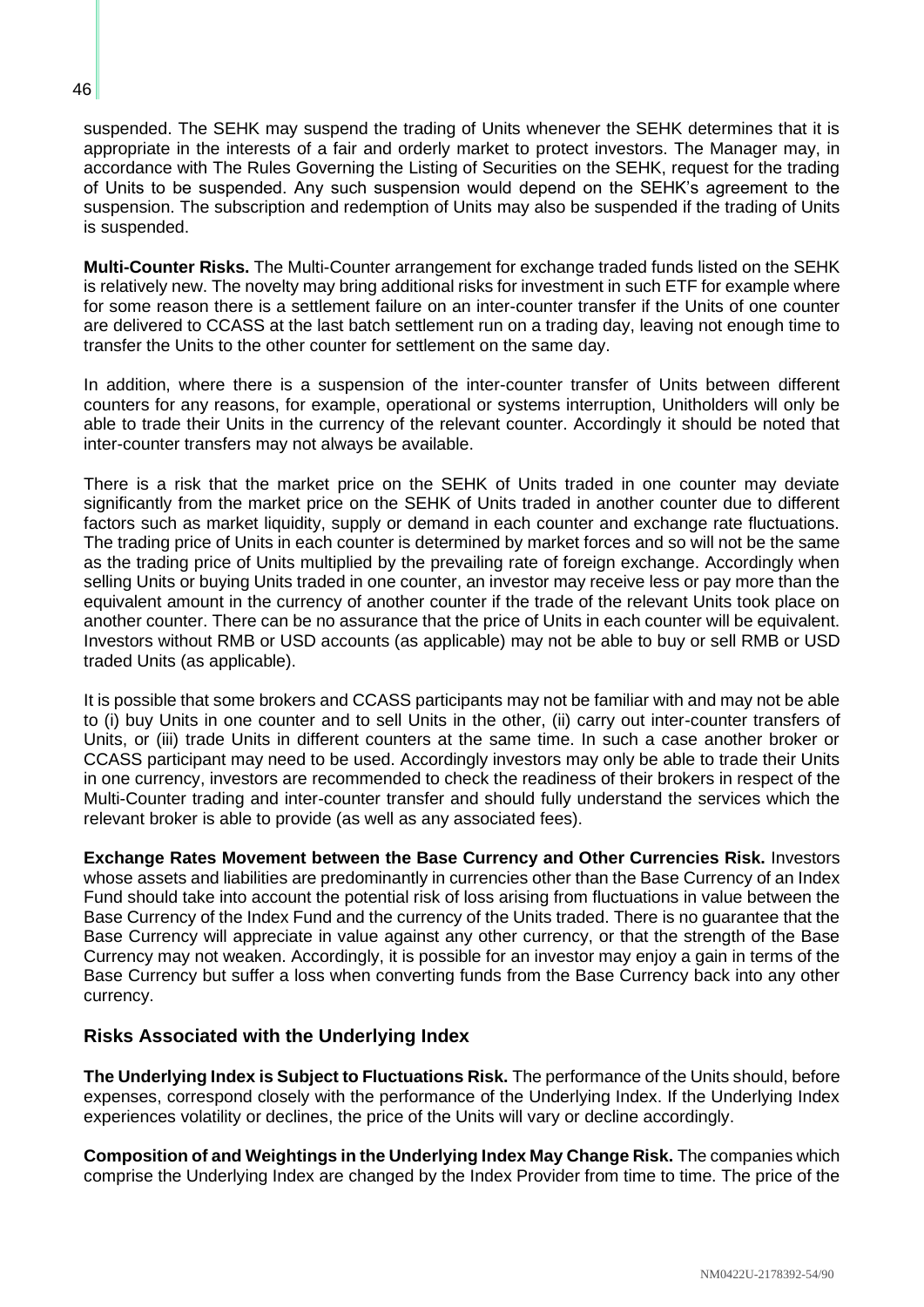Units may rise or fall as a result of such changes. The composition of the Underlying Index may also change if one of the constituent companies were to delist its shares or if a new eligible company were to list its shares and be added to the Underlying Index. If this happens, the weighting or composition of the Securities owned by the Index Fund would be changed as considered appropriate by the Manager to achieve the Investment Objective. Thus, an investment in Units will generally reflect the Underlying Index as its constituents change from time to time, and not necessarily the way it is comprised at the time of an investment in the Units. However, there can be no guarantee that the Index Fund will, at any given time, accurately reflect the composition of the Underlying Index (refer to "Tracking Error Risk").

**Licence to Use Underlying Index may be Terminated Risk.** The Manager is granted a licence by each Index Provider to use the relevant Underlying Index to create each Index Fund based on the Underlying Index and to use certain trade marks and any copyright in the Underlying Index. An Index Fund may not be able to fulfil its objective and may be terminated if the relevant licence agreement is terminated. An Index Fund may also be terminated if the Underlying Index ceases to be compiled or published and there is no replacement Underlying Index using the same or substantially similar formula for the method of calculation as used in calculating the Underlying Index. The Index Provider and the Manager (and its Connected Persons) are independent of one another.

**Underlying Index Related Risk.** As prescribed by this Prospectus, in order to meet its investment objective, an Index Fund seeks to achieve a return which corresponds generally to the performance, before fees and expenses, of the Underlying Index as published by the Index Provider. There is no assurance that the Index Provider will compile the Underlying Index accurately, or that the Underlying Index will be determined, composed or calculated accurately. While the Index Provider does provide descriptions of what the Underlying Index is designed to achieve, the Index Provider does not provide any warranty or accept any liability in relation to the quality, accuracy or completeness of data in respect of their indices, and does not guarantee that the Underlying Index will be in line with its described index methodology. The Manager's mandate as described in this Prospectus is to manage an Index Fund consistently with the Underlying Index provided to the Manager. Consequently, the Manager does not provide any warranty or guarantee for Index Provider errors. Errors in respect of the quality, accuracy and completeness of the data may occur from time to time and may not be identified and corrected for a period of time, particularly where the indices are less commonly used. Therefore gains, losses or costs associated with Index Provider errors will be borne by the Index Fund and its Unitholders. For example, during a period where the Underlying Index contains incorrect constituents, the Index Fund tracking such published Underlying Index would have market exposure to such constituents and would be underexposed to the Underlying Index's other constituents. As such, errors may result in a negative or positive performance impact to the Index Fund and its Unitholders. Unitholders should understand that any gains from Index Provider errors will be kept by the Index Fund and its Unitholders and any losses resulting from Index Provider errors will be borne by the Index Fund and its Unitholders.

Apart from scheduled rebalances, the Index Provider may carry out additional ad hoc rebalances to the Underlying Index in order, for example, to correct an error in the selection of index constituents. Where an Underlying Index is rebalanced and the Index Fund in turn rebalances its portfolio to bring it in line with its Underlying Index, any transaction costs and market exposure arising from such portfolio rebalancing will be borne directly by the Index Fund and its Unitholders. Unscheduled rebalances to the Underlying Index may also expose the Index Fund to tracking error risk, which is the risk that its returns may not track exactly those of the Underlying Index. Therefore, errors and additional ad hoc rebalances carried out by the Index Provider to the Underlying Index may increase the costs and market exposure risk of the Index Fund.

The past performance of the Underlying Index is not a guide to future performance. The Manager does not guarantee the accuracy or the completeness of the Underlying Index or any data included therein and the Manager shall have no liability for any errors, omissions or interruptions therein. The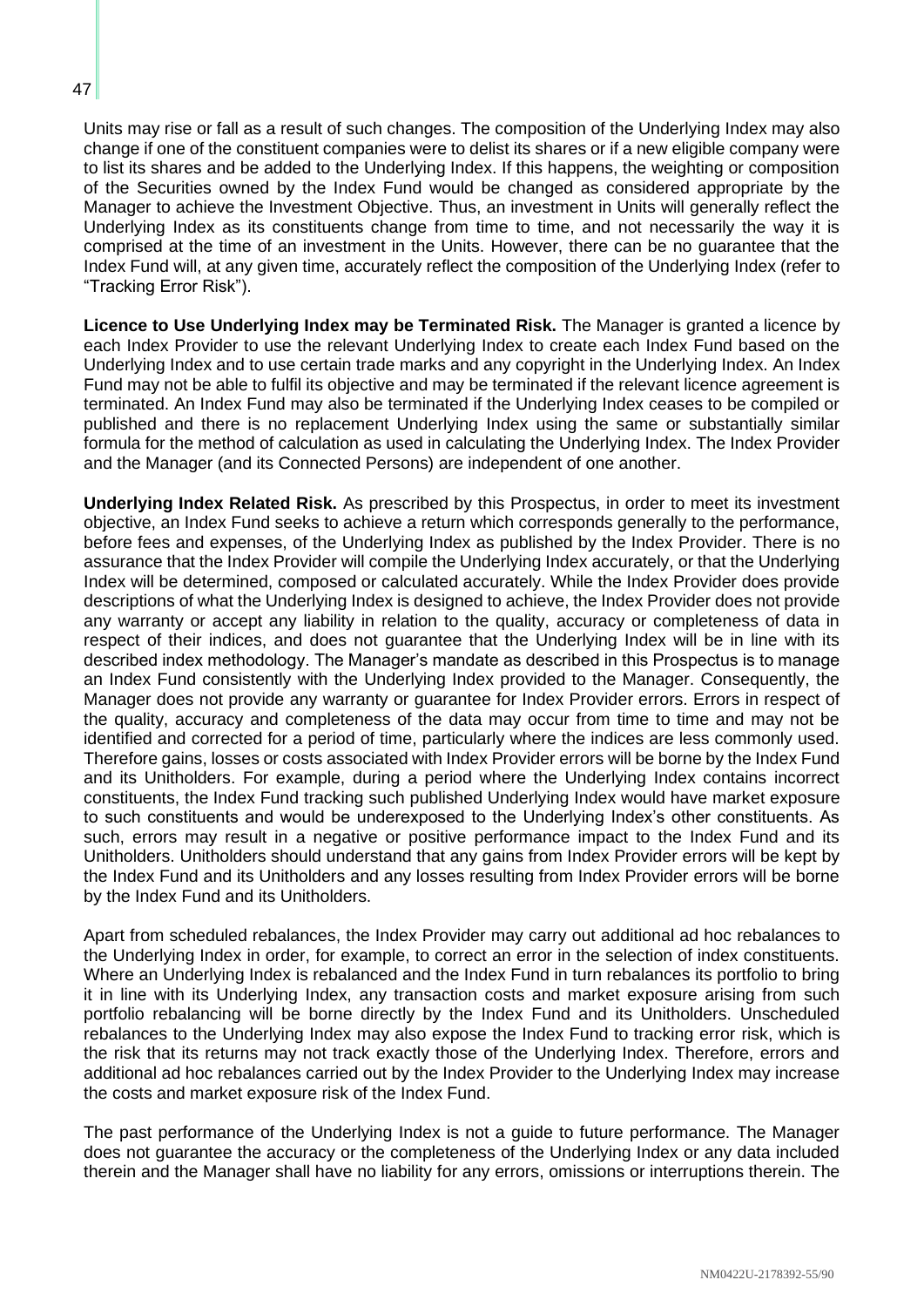Manager makes no warranty, express or implied, to the Unitholders of an Index Fund or to any other person or entity, as to results to be obtained by the Index Fund from the use of the Underlying Index or any data included therein. Without limiting any of the foregoing, in no event shall the Manager have any liability for any special, punitive, direct, indirect or consequential damages (including lost profits), even if notified of the possibility of such damages.

## **Regulatory Risks**

**Withdrawal of SFC Authorisation Risk.** Each Index Fund has been authorised as a collective investment scheme under the Code by the SFC pursuant to section 104 of the Securities and Futures Ordinance. Authorisation by the SFC is not a recommendation or endorsement of an Index Fund nor does it guarantee the commercial merits of the Index Fund or its performance. It does not mean the Index Fund is suitable for all investors nor is it an endorsement of its suitability for any particular investor or class of investors. The SFC reserves the right to withdraw the authorisation of an Index Fund or impose such conditions as it considers appropriate. Without limiting the foregoing, the SFC may withdraw authorisation where the SFC no longer considers the Underlying Index acceptable. If the Manager does not wish an Index Fund to continue to be authorised by the SFC, the Manager will give Unitholders at least 3 months' notice of the intention to seek SFC's withdrawal of such authorisation. In addition, any authorisation granted by the SFC may be subject to certain waivers which may be withdrawn or varied by the SFC. If as a result of such withdrawal or variation of waivers it becomes illegal, impractical or inadvisable to continue the Index Fund, the Index Fund will be terminated.

**Units May be Delisted from the SEHK Risk.** The SEHK imposes certain requirements for the continued listing of Securities, including the Units, on the SEHK. Investors cannot be assured that an Index Fund will continue to meet the requirements necessary to maintain the listing of Units on the SEHK or that the SEHK will not change the listing requirements. If the Units of an Index Fund are delisted from the SEHK, Unitholders will have the option to redeem their Units by reference to the Net Asset Value of the Index Fund. Where the Index Fund remains authorised by the SFC, such procedures required by the Code will be observed by the Manager.

**Legal and Regulatory Risk.** Each Index Fund must comply with regulatory constraints or changes in the laws affecting it or its investment restrictions which might require a change in the investment policy and objectives followed by the Index Fund. Furthermore, such change in the laws may have an impact on the market sentiment which may in turn affect the performance of the Underlying Index and as a result the performance of the Index Fund. It is impossible to predict whether such an impact caused by any change of law will be positive or negative for the Index Fund. In the worst case scenario, a Unitholder may lose all its investments in the Index Fund.

**Sanctions Risk**. The governments or the regulators from various countries may impose economic sanctions which may impact an Index Fund's ability to invest in companies from a certain country, sector and/or industry. Such sanctions may be introduced suddenly and may be subject to change. To the extent that any such change in regulations, rules or policies adversely impact an Index Fund and/or affect its ability to achieve its investment objective, investors may suffer accordingly. Further, the inability of an Index Fund to invest in constituent securities that are subject to sanctions may also result in a greater tracking error.

In particular, the United States government issued an Executive Order on 12 November 2020 titled "Addressing the Threat from Securities Investments that Finance Communist Chinese Military Companies" (the "Executive Order") which imposes sanctions targeting certain Chinese companies deemed to be affiliated with or supporting the Chinese military (each a "sanctioned entity") and prohibits any transaction by any United States person in publicly traded securities, or any securities that are derivative of, or are designed to provide investment exposure to such securities, of sanctioned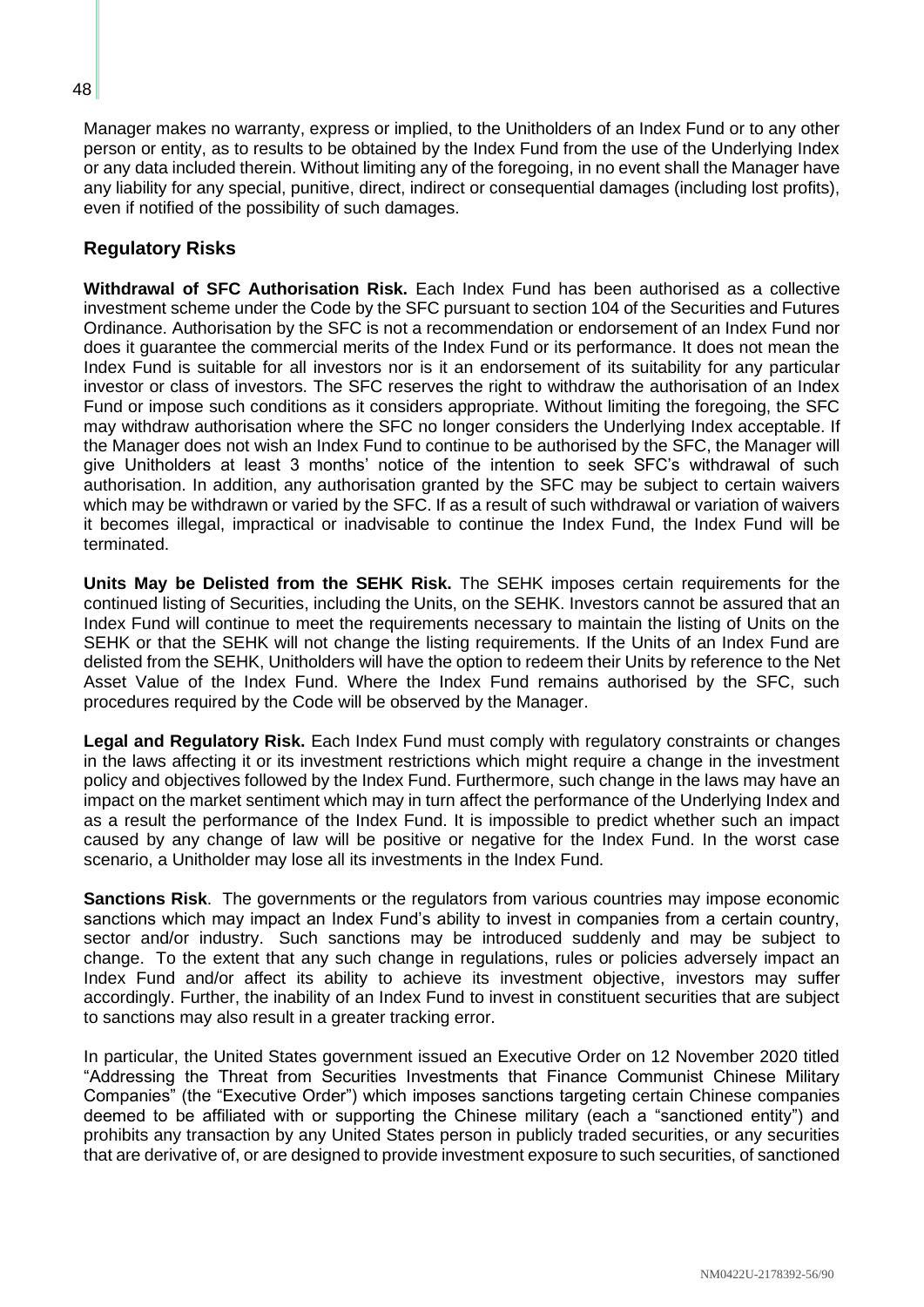entities. The Underlying Index of an Index Fund may contain securities of entities that are identified by the United States government as sanctioned entities under the Executive Order.

Investors should note that the Manager has absolute discretion to manage each Index Fund in a manner in which it believes is appropriate to comply with any applicable sanctions regulations. The Manager will assess the impact and applicability of the relevant regulations and may take certain actions, including without limitation, ceasing any new investments in any sanctioned entity, selling its holding of any sanctioned entity, continuing investments in sanctioned entities (if the Manager considers that the relevant sanctions regulations is not applicable to the Index Fund) and/or imposing restrictions to ensure that the Index Fund is not held by any persons which would result in such holding being a breach of the law or requirements of any country or governmental authority in circumstances which, in the Manager's opinion, might result in the Index Fund being adversely affected, or which may result in the Index Fund suffering any pecuniary disadvantages, which the Index Fund might not otherwise have suffered. Investors should consider whether an Index Fund is an appropriate investment, in particular based on their interpretation and applicability of the Executive Order. If in doubt, please seek professional advice.

**Changes in Tax Legislation.** Tax legislation, the tax status of an Index Fund, the taxation of investors and any tax relief, and the consequences of such tax status and tax relief, may change from time to time. Any change in the taxation legislation in any jurisdiction where an Index Fund is registered, cross-listed, marketed or invested could affect the tax status of the Index Fund, the value of the Index Fund's investments in the affected jurisdiction, and/or the Index Fund's ability to achieve its investment objective, and/or alter the post tax returns to Unitholders.

**Foreign Account Tax Compliance Act ("FATCA") Risk.** Although the Manager will attempt to satisfy any obligations imposed on it and to avoid the imposition of any FATCA withholding tax, no assurance can be given that the Trust or an Index Fund will be able to achieve this and/or satisfy such FATCA obligations. If an Index Fund becomes subject to a 30% FATCA penalty withholding on most types of income from US investments (further described under the sub-section headed "FATCA" in the section headed "Taxes" on page [66\)](#page-73-0) as a result of the FATCA regime, the value of the Units held by Unitholders may suffer material loss. Any withholding will be conducted by the Manager acting in good faith and on reasonable grounds, as permitted by applicable laws and regulations.

**Taxation.** Investing in an Index Fund may have tax implications for a Unitholder depending on the particular circumstances of each Unitholder. Prospective investors are strongly urged to consult their own tax advisers and counsel with respect to the possible tax consequences to them of an investment in the Units. Such tax consequences may differ in respect of different investors.

**Termination of the Trust or an Index Fund.** Under the terms of the Trust Deed and as summarised under the section headed "Statutory and General Information – Termination" of this Prospectus, the Manager or Trustee may terminate the Trust (or in the case of the Manager, an Index Fund in addition to the Trust). All Index Funds will terminate upon the termination of the Trust. Notice of any termination of an Index Fund or the Trust will be given to the Unitholders after the SFC has approved release of the notice. The notice will contain the reasons for the termination, the consequences to Unitholders of terminating the Index Fund or the Trust and the alternatives available to them, and any other information required by the Code. Upon the Trust or an Index Fund being terminated, the Trustee will distribute the net cash proceeds (if any) derived from the realisation of the investments comprised in the Trust or the Index Fund to the Unitholders in accordance with the Trust Deed. Any such amount distributed may be less than the capital invested by the Unitholder. In that event, a Unitholder may suffer a loss.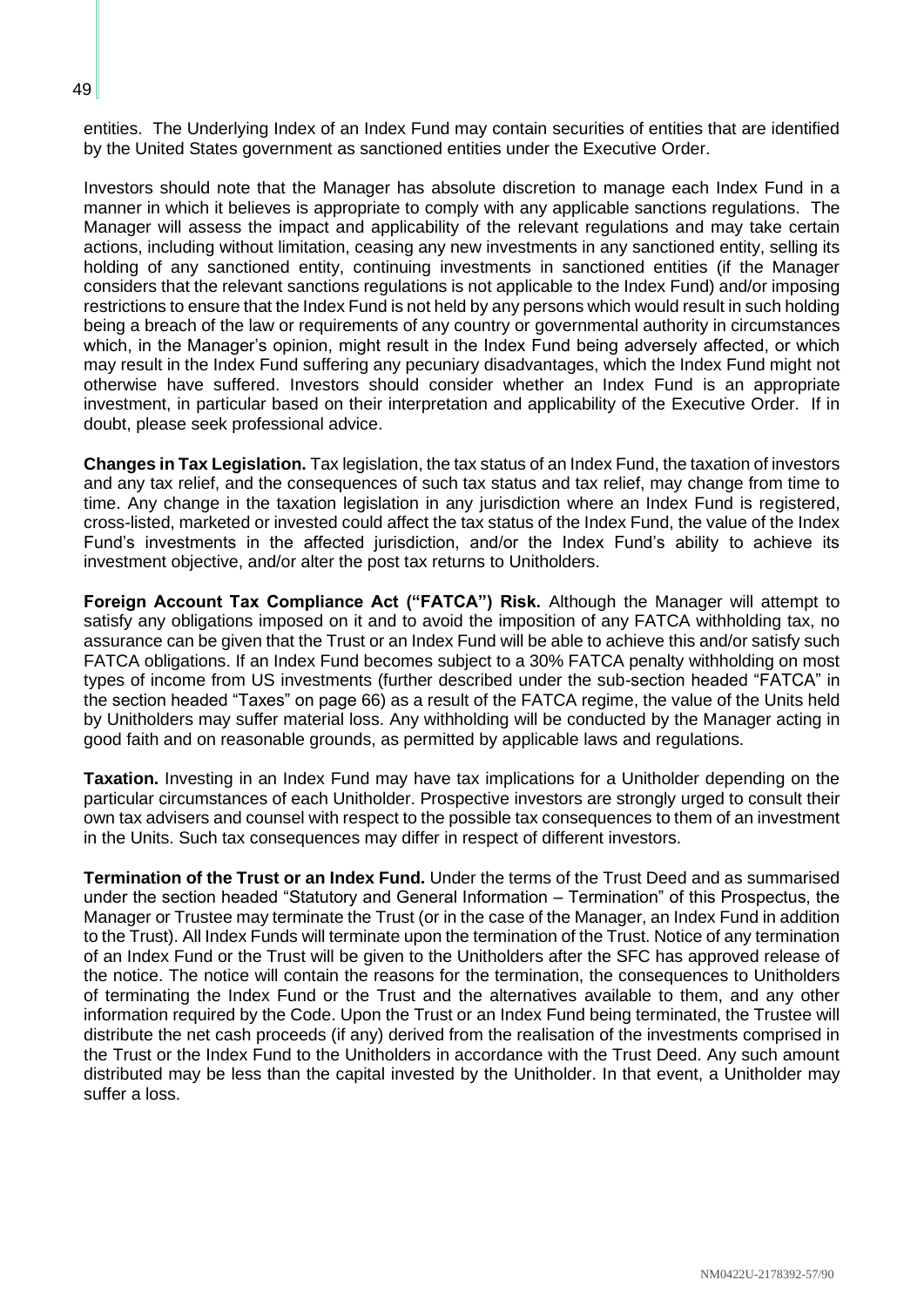## **MANAGEMENT OF THE TRUST**

## **The Manager**

The Manager is BlackRock Asset Management North Asia Limited (the "Manager"). The Manager is part of the BlackRock group of companies, the ultimate holding company of which is BlackRock, Inc., which provides investment management services internationally for institutional, retail and private clients.

The Manager was incorporated in Hong Kong with limited liability on 10 August 1998 and is licensed by the SFC to conduct type 1 (dealing in securities), type 2 (dealing in futures contracts), type 4 (advising on securities), type 6 (advising on corporate finance) and type 9 (asset management) regulated activities under the Securities and Futures Ordinance.

Under the Trust Deed, the monies forming part of each Index Fund are invested, at the direction of the Manager, in accordance with the Trust Deed. The Manager is responsible for placing purchase and sale orders and providing continuous supervision of the investment portfolio of each Index Fund. The Manager is also the Listing Agent for the Index Funds.

Without limiting the other powers mentioned in this Prospectus, the Manager may purchase and sell investments for the account of any Index Fund and subject to the provisions of the Trust Deed and enter into such contracts including sale and purchase agreements, loans, stock lending arrangements and broker and trading agreements in accordance with the Trust Deed, as it deems appropriate in the performance of its role as Manager.

The Manager has sufficient human and technical resources and capability plus adequate infrastructure systems, operating processes, controls and procedures in place for the management of the Index Funds, including cross border money flow, creation and redemptions, general operations, cash management, procedures for handling corporate/ other special events, portfolio composition file generation and checking, reference underlying portfolio value or indicative NAV checking and monitoring and tracking error management.

#### **The Directors of the Manager**

**Belinda Boa,** CFA, Managing Director, is Head of Active Investments for Asia Pacific & CIO of Emerging Markets, Fundamental Active Equity, where she is responsible for delivering investment excellence and investment success in the region both internally and externally. The role will encompass all areas of the Active Investment business including Fundamental Equity, Fixed Income, Scientific Active Equity and Multi-Asset. In addition, Ms Boa will oversee regionally regulated activities of investors. Ms. Boa is a member of the Asia Pacific Executive Committee. Prior to assuming her current role in 2015, Ms. Boa was head of Risk and Quantitative Analysis for APAC where she was responsible for all areas of risk across the region, including investment risk, credit and counterparty risk and corporate and operational risk. Ms. Boa has worked in quantitative finance for over 15 years in London and South Africa. Prior to moving to Asia, she was a senior risk manager, leading the Risk and Quantitative Research team in London, where she was focused on the equity business. She started her career in equity research working for RMB Asset Management. Ms. Boa is a qualified Chartered Financial Analyst and a member of the London Quant Group. Ms Boa earned her degree with honours in Finance and Statistics from the University of the Witwatersrand, South Africa in 1995.

**Susan Wai-lan Chan,** Managing Director, is the Head of ETF and Index Investment (EII) and Trading and Liquidity Strategies (TLS) Asia Pacific at BlackRock. She also leads BlackRock's Asia Pacific product innovation and strategy efforts to deepen connectivity with counterparties and clients. Ms. Chan is a member of the BlackRock Asia-Pacific Executive Committee, EII Global Management Committee, TLS Global Executive Committee, Global Human Capital Committee and Global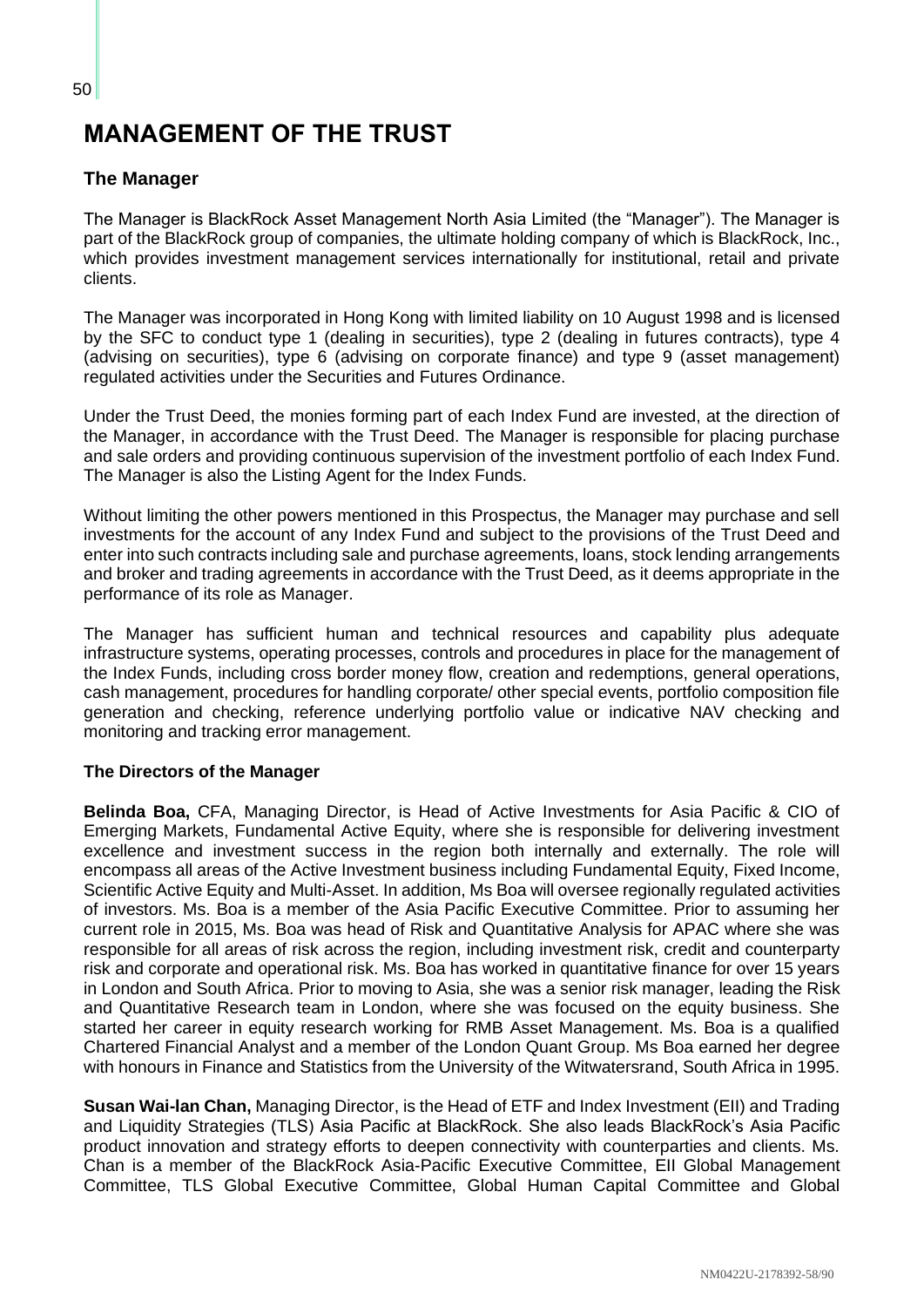51

Operating Committee. Ms. Chan joined BlackRock in July 2013 as head of Asia Pacific iShares Capital Markets and Products. Prior to joining BlackRock, she was a Managing Director at Deutsche Bank AG, Hong Kong where she was Head of Equity Structuring, Strategic Equity Transactions and DBx Asia Pacific. Before Deutsche Bank, she was Managing Director at Barclays Capital Asia Limited where she held various positions in equity derivatives with the most recent as Head of Equity and Funds Structured, Asia Pacific. She was also a member of the Global EFS Executive Committee, the Asia Pacific Structuring Executive Committee, Founder and Executive Sponsor for the Women's Internal Network, Asia Pacific and a Board Member of Barclays Capital Hong Kong Limited. Ms. Chan is a graduate of Boston University, Boston, MA.

**Rachel Lord**, Senior Managing Director, is the Manager's Chair and Head of Asia Pacific, as well as a member of BlackRock's Global Executive Committee. She also chairs BlackRock's APAC Steering and Executive Committees. Ms. Lord oversees all business activities in the region, which includes Australasia, Greater China, India, Japan, Southeast Asia and South Korea. Before assuming her current role, Ms. Lord served as BlackRock's Head of Europe, Middle East & Africa (EMEA) from September 2017. She led the EMEA business to serve clients across individual markets by bringing to bear a wealth of local expertise and insight. Ms. Lord was previously EMEA Head of iShares and Head of Global Clients, ETF and Index Investments. Ms. Lord joined BlackRock in November 2013 from Citigroup where she was Global Head of Corporate Equity Derivatives. She joined Citigroup in 2009 after 13 years at Morgan Stanley, where she played a variety of senior roles in the equities and capital markets businesses in EMEA and Asia. Ms. Lord qualified as a Chartered Accountant in 1990, following which she worked in structured finance for five years before moving into equity derivatives. Ms. Lord graduated from the University of Leeds with a BA (Hons) First Class in International History & Politics.

**Graham Douglas Turl,** Managing Director, is the General Counsel, Asia-Pacific region. He is a member of BlackRock's Asia Pacific Executive Committee. Prior to joining BlackRock in April 2007, Mr. Turl was head of the Hong Kong investment management group at international law firm Linklaters, where he was responsible for advising clients on the corporate, regulatory and tax aspects of structuring, creating, organising and marketing investment funds of all types, onshore and offshore, domestic and international, public and private, retail and institutional. Mr. Turl is qualified to practice law in England and Hong Kong. Mr. Turl serves on a number of finance industry bodies in the Asia Pacific region, including the Investment Funds Association of Hong Kong and the Asset Management Group of the Asia Securities Industry & Financial Markets Association. Mr. Turl earned a BA degree in history from the University of Nottingham and postgraduate legal qualifications from the Guildford College of Law, England.

#### **Trustee and Registrar**

The Trustee of the Trust is HSBC Institutional Trust Services (Asia) Limited. The Trustee was incorporated with limited liability in Hong Kong in 1974 and is registered as a trust company under the Trustee Ordinance (Cap.29 of the Laws of Hong Kong) and approved by the Mandatory Provident Fund Schemes Authority as trustee of registered mandatory provident fund schemes under the Mandatory Provident Fund Schemes Ordinance (Cap.485 of the Laws of Hong Kong). The Trustee is an indirectly wholly owned subsidiary of HSBC Holdings plc, a public company incorporated in England and Wales.

Under the Trust Deed, the Trustee is responsible for the safekeeping of the assets of the Trust. The Trustee may, however, appoint any person or persons (including a Connected Person) or have such person(s) appointed, to hold, as agent, nominee, delegate, custodian, joint custodian, co-custodian or sub-custodian, all of any investments, cash, assets or other property comprised in a fund and may empower any such person to appoint, with the prior consent in writing of the Trustee, additional cocustodians and/or sub-custodians (each such agent, nominee, delegate, custodian, joint custodian, co-custodian or sub-custodian, a "Correspondent"). The Trustee is required to exercise reasonable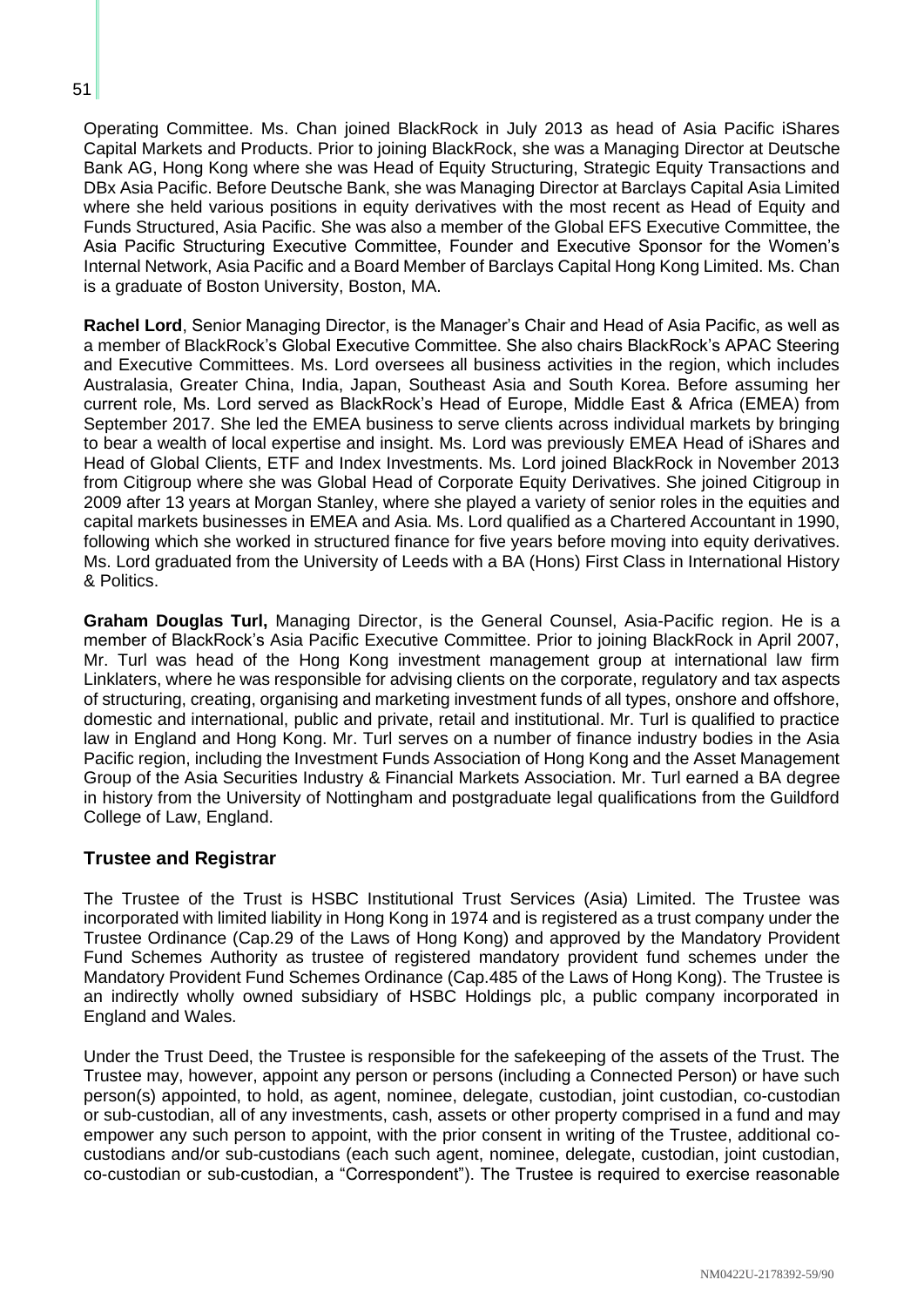skill, care and diligence in the selection, appointment and ongoing monitoring of such Correspondents and, during the term of their appointment, must satisfy itself that such Correspondents remains suitably qualified and competent on an ongoing basis to provide the relevant services to the Trust or any Index Fund, having regard to the market or markets for which such Correspondents are appointed to act as custodian. The Trustee will remain responsible for the acts or omissions of such Correspondents (except those appointed in respect of markets which the Trustee may determine and notify to the Manager from time to time as being emerging markets unless such Correspondents are Connected Persons of the Trustee) in the same manner as if such acts or omissions were those of the Trustee. Notwithstanding the above, the Trustee will remain responsible for the acts or omissions of any Connected Person appointed in respect of an emerging market. In the event any appointment of emerging market custodian is proposed, the Trustee will notify the Manager and the SFC will be notified by the Manager accordingly. Prior approval of the SFC has to be obtained in the event such emerging market custodian proposed to be appointed is not a Connected Person of the Trustee.

The Trustee will also act as the Registrar of the Index Funds. In addition to the amount paid by the Manager out of the Management Fee, the Trustee will be entitled to other fees described in the section headed "Fees and Expenses".

The Trustee in no way acts as guarantor or offeror of the Units or any underlying investment. The Trustee has no responsibility or authority to make investment decisions, or render investment advice with respect to the Trust or the Index Funds, which is the sole responsibility of the Manager.

The Trustee will not participate in transactions and activities, or make any payments denominated in US dollars, which, if carried out by a US person, would be subject to sanctions by The Office of Foreign Assets Control (the "OFAC") of the US Department of the Treasury. The OFAC administers and enforces economic sanction programs primarily against countries and groups of individuals, such as terrorists and narcotics traffickers by using the blocking of assets and trade restrictions to accomplish foreign policy and national security goals. In enforcing economic sanctions, OFAC acts to prevent "prohibited transactions," which are described by OFAC as trade or financial transactions and other dealings in which US persons may not engage unless authorized by OFAC or expressly exempted by statute. OFAC has the authority to grant exemptions to prohibitions on such transactions, either by issuing a general licence for certain categories of transactions, or by specific licences issued on a case-by-case basis. HSBC Group has adopted a policy of compliance with the sanctions issued by OFAC. As part of its policy, the Trustee may request for additional information if deemed necessary.

The appointment of the Trustee may be terminated in the circumstances set out in the Trust Deed.

The Manager has sole responsibility for making investment decisions in relation to the Trust and/or the Index Funds and provided that the Trustee has taken reasonable care (to the extent as required by the Trust Deed, and any applicable law and regulation, including the Code) to ensure that the investment and borrowing limitations set out in the Trust Deed and the conditions under which the Trust and the Index Funds were authorised are complied with, the Trustee (including its delegate) is not responsible or has no liability for any investment decision made by the Manager, or for monitoring the investment performance (with respect to investment decisions) of the Manager or any delegate or agent appointed by the Manager. Except as provided in the Trust Deed or expressly stated in this Prospectus and/ or required by the Code, neither the Trustee nor any of its employees, service providers or agents are or will be involved in the business affairs, organisation, sponsorship or investment management of the Trust or the Index Funds. Neither the Trustee nor its delegate is responsible for the preparation or issue of this Prospectus and therefore they accept no responsibility for any information contained in this Prospectus other than information relating to themselves and the HSBC Group under this section headed "Trustee and Registrar".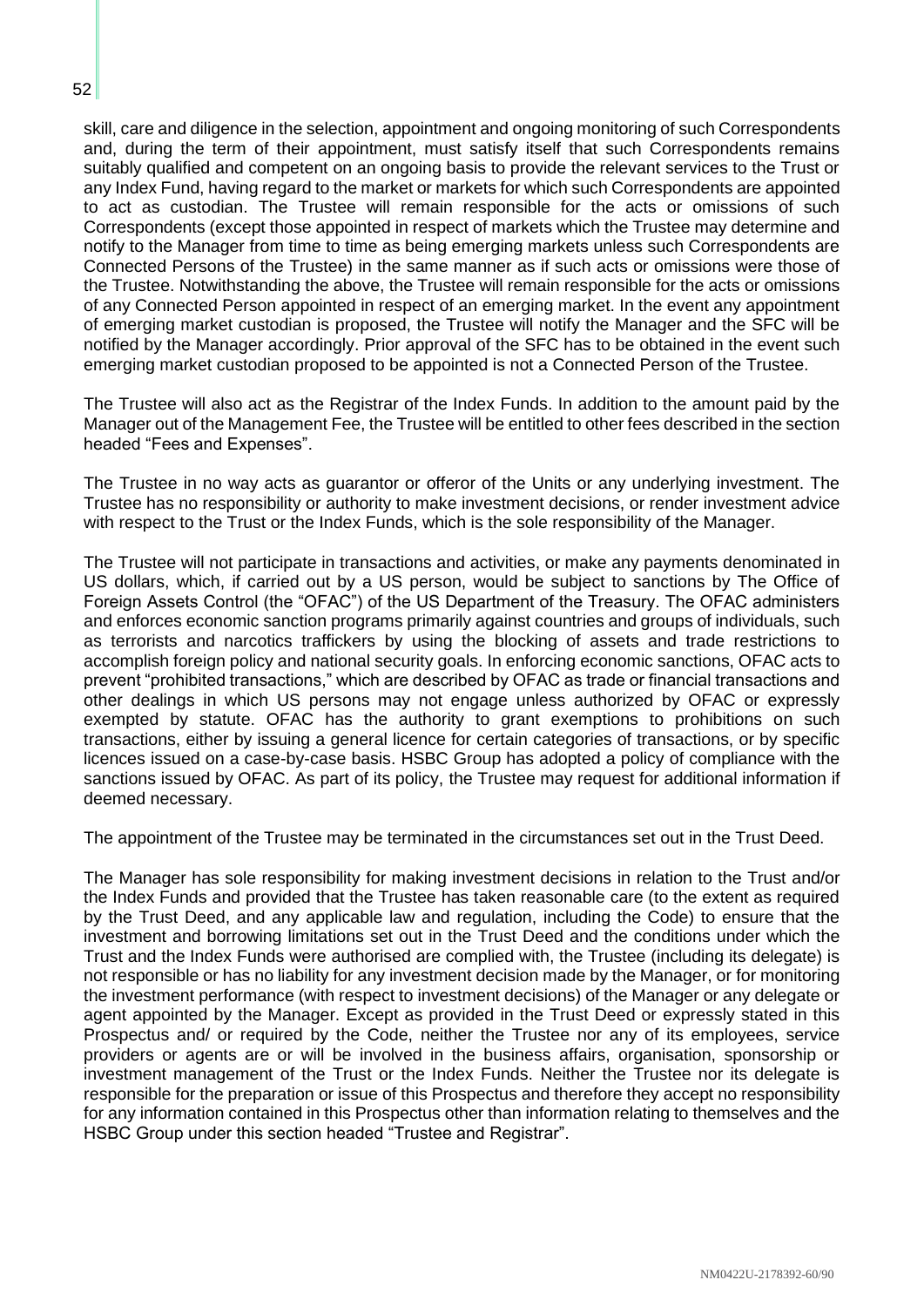## **Indemnities of the Trustee and Manager**

The Trustee and the Manager benefit from various indemnities in the Trust Deed. Except as provided under the Trust Deed, the Trustee and the Manager shall be entitled to be indemnified out of, and have recourse to, an Index Fund or the Trust generally, in respect of any liabilities, costs, claims or demands arising directly or indirectly from the proper performance of the Trust. Nothing in any of the provisions of the Trust Deed shall exempt either the Trustee or the Manager (as the case may be) from or indemnify them against any liability for breach of trust or any liability which by virtue of any rule of law would otherwise attach to them in respect of any negligence, fraud, default, breach of duty or trust of which they may be guilty in relation to their duties.

The indemnities summarised above will not be available to the Trustee or Manager in respect of any liability which by virtue of any rule of law would otherwise attach to them in respect of any negligence, fraud, default or breach of duty or trust.

#### **Service Agent**

HK Conversion Agency Services Limited acts as Service Agent under the terms of the Service Agreement entered into among the Manager, the Trustee (also acting in its capacity as the Registrar), the Participating Dealers, (where relevant) the Participating Dealers' agents, the Service Agent and HKSCC. The Service Agent performs, through HKSCC, certain of its services in connection with the creation and redemption of Units in the Index Funds by Participating Dealers.

## **Auditor**

The Manager has appointed PricewaterhouseCoopers to act as the auditor of the Trust and the Index Funds ("Auditor"). The Auditor is independent of the Manager and the Trustee.

#### **Conflicts of Interest**

The Manager and other BlackRock Group companies undertake business for other clients. BlackRock Group companies, their employees and their other clients face conflicts with the interests of the Manager and its clients. BlackRock maintains a Conflicts of Interest Policy. It is not always possible for the risk of detriment to a client's interests to be entirely mitigated such that, on every transaction when acting for clients, a risk of detriment to their interests does not remain.

The types of conflict scenario giving rise to risks which BlackRock considers it cannot with reasonable confidence mitigate are disclosed below. This document, and the disclosable conflict scenarios, may be updated from time to time.

#### **Conflicts of interest from relationships within the BlackRock Group**

#### *Personal Accounts Dealing*

BlackRock Group employees may be exposed to clients' investment information while also being able to trade through personal accounts. There is a risk that, if an employee could place a trade of sufficient size, this would affect the value of a client's transaction. BlackRock Group has implemented a Personal Trading Policy designed to ensure that employee trading is pre-approved.

#### *Employee Relationships*

BlackRock Group employees may have relationships with the employees of BlackRock's clients or with other individuals whose interests conflict with those of a client. Such an employee's relationship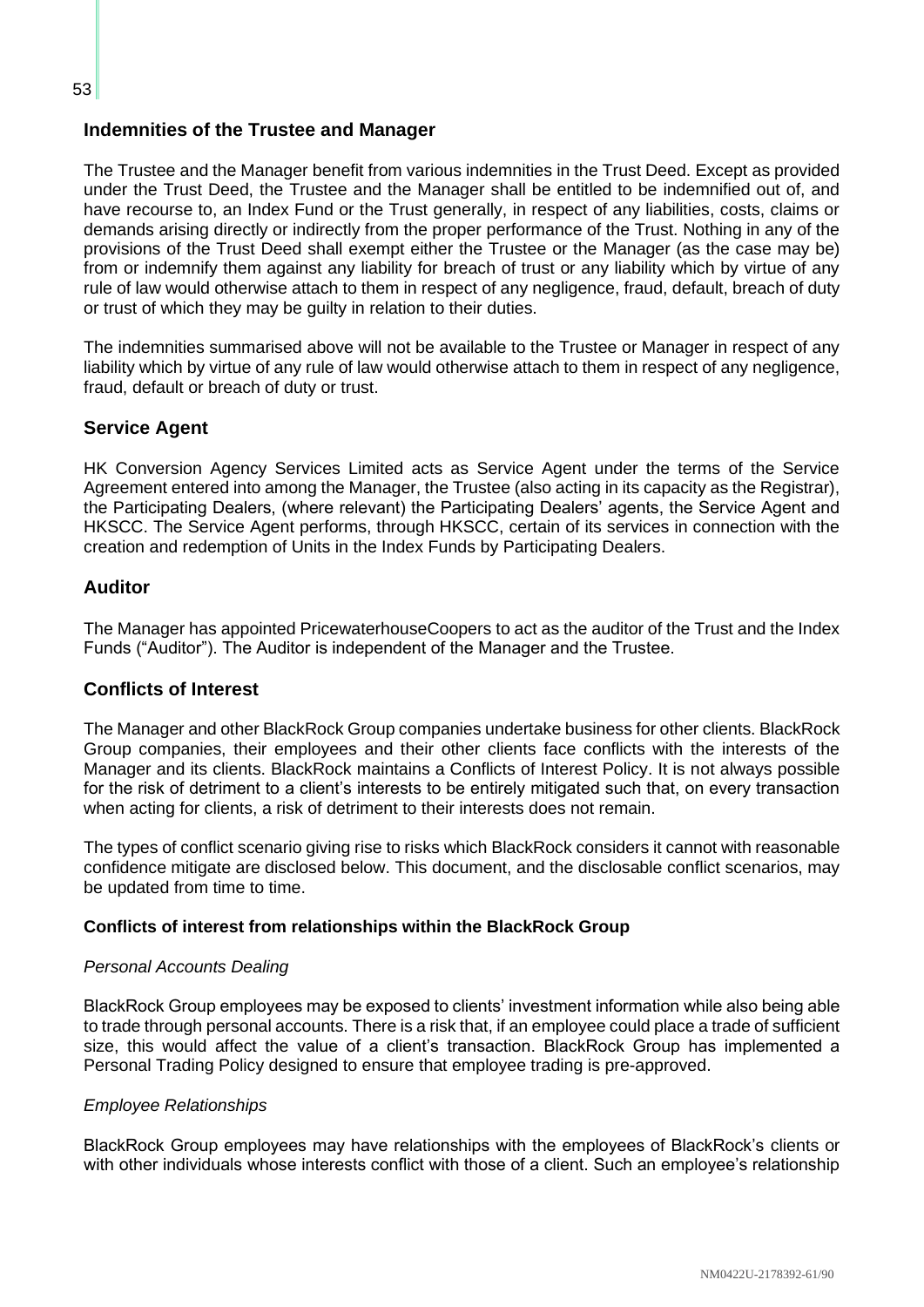could influence the employee's decision-making at the expense of clients' interests. BlackRock Group has a Conflicts of Interest Policy under which employees must declare all potential conflicts.

#### **Conflicts of interest of the Manager**

#### *Provider Aladdin*

BlackRock Group uses Aladdin software as a single technology platform across its investment management business. Custodial and fund administration service providers may use Provider Aladdin, a form of Aladdin software, to access data used by the BlackRock Group. Each service provider remunerates BlackRock Group for the use of Provider Aladdin. A potential conflict arises whereby an agreement by a service provider to use Provider Aladdin incentivises the BlackRock Group to appoint or renew appointment of such service provider. To mitigate the risk, such contracts are entered on an 'arm's length' basis.

#### *Distribution Relationships*

The Manager may pay third parties for distribution and related services. Such payments could incentivise third parties to promote the Trust and the Index Funds to investors against that client's best interests. BlackRock Group companies comply with all legal and regulatory requirements in the jurisdictions in which such payments are made.

#### *Commissions & Research*

The Manager (as well as any of its Connected Persons) will not receive or enter into any soft dollar commissions or arrangements in respect of the management of the Index Funds. The Manager (as well any of its Connected Persons) will not retain any cash rebates from any broker or dealer. Notwithstanding this, where permitted by applicable regulation, certain BlackRock Group companies acting as investment manager to certain funds may use commissions generated when trading equities with certain brokers in certain jurisdictions to pay for external research. Such arrangements may benefit one fund over another because research can be used for a broader range of clients than just those whose trading funded it. BlackRock Group has a Use of Commissions Policy designed to ensure compliance with applicable regulation and market practice in each region.

#### *Timing of Competing Orders*

When handling multiple orders for the same security in the same direction raised at or about the same time, the Manager seeks to achieve the best overall result for each order equitably on a consistent basis taking into account the characteristics of the orders, regulatory constraints or prevailing market conditions. Typically, this is achieved through the aggregation of competing orders. Conflicts of interest may appear if a trader does not aggregate competing orders that meet eligibility requirements, or does aggregate orders that do not meet eligibility requirements; it may appear as if one order received preferential execution over another. For a specific trade instruction of the Index Fund, there may be a risk that better execution terms will be achieved for a different client. For example, if the order was not included in an aggregation. BlackRock Group has Order Handling Procedures and an Investment and Trading Allocation Policy which govern sequencing and the aggregation of orders.

#### *Concurrent Long and Short Positions*

The Manager may establish, hold or unwind opposite positions (i.e. long and short) in the same security at the same time for different clients. This may prejudice the interests of the Manager's clients on one side or the other. Additionally, investment management teams across the BlackRock Group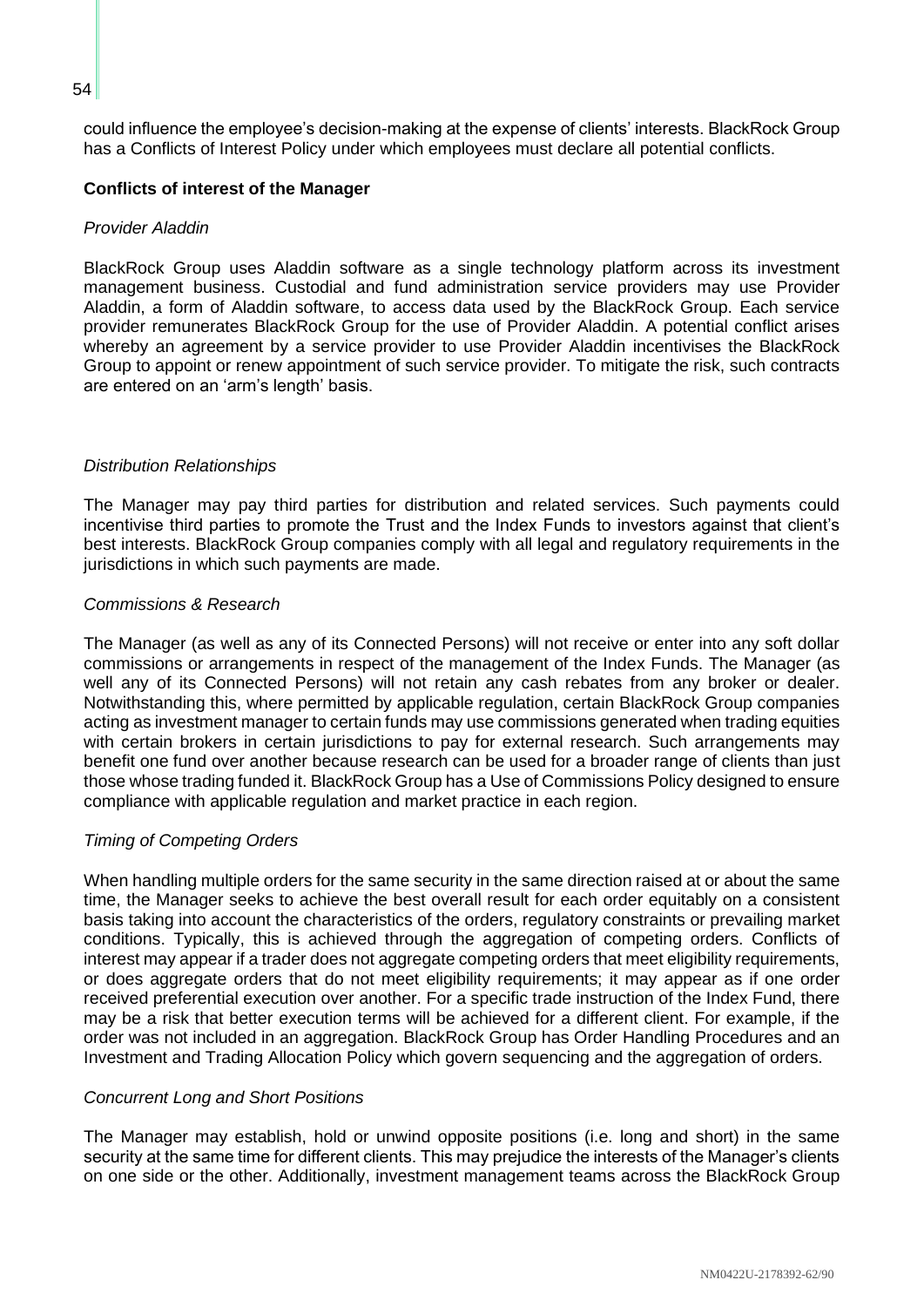#### 55

may have long only mandates and long-short mandates; they may short a security in some portfolios that are held long in other portfolios. Investment decisions to take short positions in one account may also impact the price, liquidity or valuation of long positions in another client account, or vice versa. BlackRock Group operates a Long Short (side by side) Policy with a view to treating accounts fairly.

#### *MNPI*

BlackRock Group companies receive Material Non-Public Information (MNPI) in relation to listed securities in which BlackRock Group companies invest on behalf of clients. To prevent wrongful trading, BlackRock Group erects information barriers and restricts trading by one or more investment team(s) concerned in the security concerned. Such restrictions may negatively impact the investment performance of client accounts. BlackRock has implemented a Material Non-Public Information Barrier Policy.

#### *BlackRock's Investment Constraints or Limitations and its Related Parties*

The Trust may be restricted in its investment activities due to ownership threshold limits and reporting obligations in certain jurisdictions applying in aggregate to the accounts of clients of the BlackRock Group. Such restrictions may adversely impact clients through missed investment opportunities. BlackRock Group manages the conflict by following an Investment and Trading Allocation Policy, designed to allocate limited investment opportunities among affected accounts fairly and equitably over time.

#### *Investment in Related Party Products*

While providing investment management services for a client, the Manager may invest in products serviced by BlackRock Group companies on behalf of other clients. BlackRock may also recommend services provided by BlackRock or its affiliates. Such activities could increase BlackRock's revenue. In managing this conflict, BlackRock seeks to follow investment guidelines and has a Code of Business Conduct and Ethics. In addition, where an Index Fund invests in any ETF managed by the Manager or its affiliates, neither such Index Fund nor its Unitholders will suffer any increase in the overall total of initial charges, management fee, or any other costs and charges payable to the Manager and/or its affiliate as a result of the investment in such ETF.

#### *Investment Allocation and Order Priority*

When executing a transaction in a security on behalf of a client, it can be aggregated and the aggregated transaction fulfilled with multiple trades. Trades executed with other client orders result in the need to allocate those trades. The ease with which the Manager can allocate trades to a certain client's account can be limited by the sizes and prices of those trades relative to the sizes of the clients' instructed transactions. A process of allocation can result in a client not receiving the whole benefit of the best priced trade. The Manager manages this conflict by following an Investment and Trading Allocation Policy, which is designed to ensure the fair treatment of all clients' accounts over time.

#### *Side-by-Side Management: Performance fee*

The Manager manages multiple client accounts with differing fee structures. There is a risk that such differences lead to inconsistent performances levels across client accounts with similar mandates by incentivising employees to favour accounts delivering performance fees over flat or non-fee accounts. BlackRock Group companies manage this risk through a commitment to a Code of Business Conduct and Ethics Policy.

#### **General**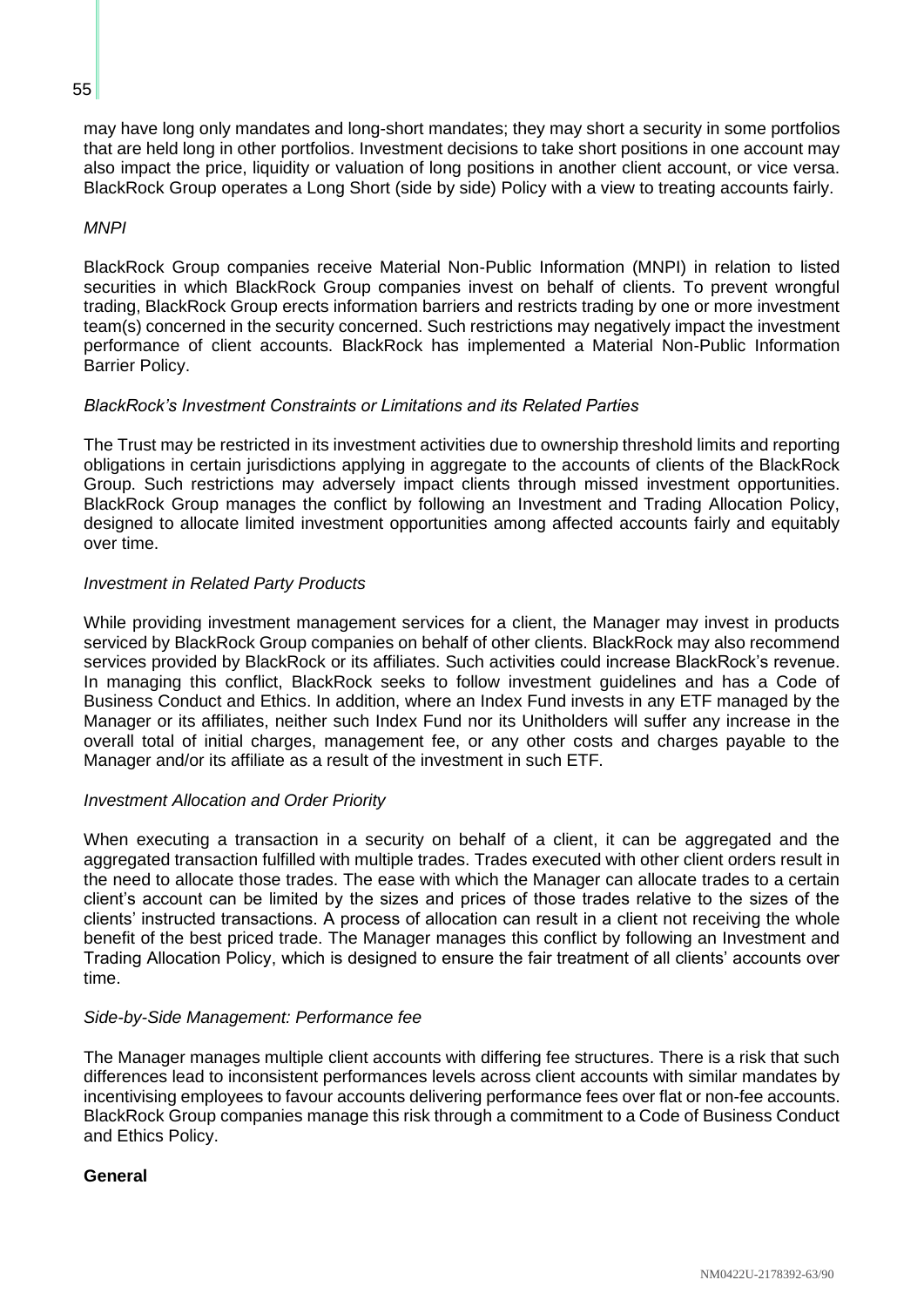The Manager and the Trustee may from time to time act as trustee, administrator, registrar, secretary, manager, custodian, investment manager or investment adviser or perform other functions in relation to, or be otherwise involved in or with, other funds and clients which have similar investment objectives to those of the Trust or the Index Funds.

In addition:-

- the Manager, its delegate or any Connected Persons may enter into investments for the Trust and may, with the consent of the Trustee and deal with the Trust as principal provided that such transactions are executed at arm's length and in the best interests of the Unitholders, are executed on the best available terms;
- the Trustee, the Manager or the Registrar or any of their Connected Persons may have banking or other financial relationships with any company or party which is the issuer of Securities, financial instruments or investment products held by the Trust;
- the Trustee, the Manager or the Registrar or any of their Connected Persons may hold and deal in Units or in investments held by the Trust either for their own account or for the account of their customers; and
- the monies of the Trust may be deposited with the Manager, the Trustee or any of their Connected Persons or invested in certificates of deposit or banking instruments issued by any of them.

The Trustee, the Manager or the Registrar or their Connected Persons may, in the course of business, and in providing services to the Trust, have potential conflicts of interest with the Trust or an Index Fund. Each will, at all times, have regard to its obligations to the Trust and to Unitholders and will endeavour to ensure that any such conflicts are resolved fairly.

Conflicts of interest may arise due to the widespread business operations of the Trustee, the Manager, the Registrar and the Service Agent and their respective holding companies, subsidiaries and affiliates. The foregoing parties may effect transactions where those conflicts arise and shall not, subject to the terms of the Trust Deed, be liable to account for any profit, commission or other remuneration arising. However, all transactions carried out by or on behalf of the Trust (or an Index Fund) will be on arm's length terms. No more than 50% in aggregate of an Index Fund's transactions in any one financial period shall be carried out with or through a broker or dealer connected to the Manager or any Connected Person of the Manager.

## **Soft Dollars**

The Manager and any investment delegate (as well as any of their Connected Persons) will not receive or enter into any soft dollar commissions or arrangements in respect of the management of the Index Funds. The Manager and any investment delegate (as well as any of their Connected Persons) will not retain any cash rebates from any broker or dealer.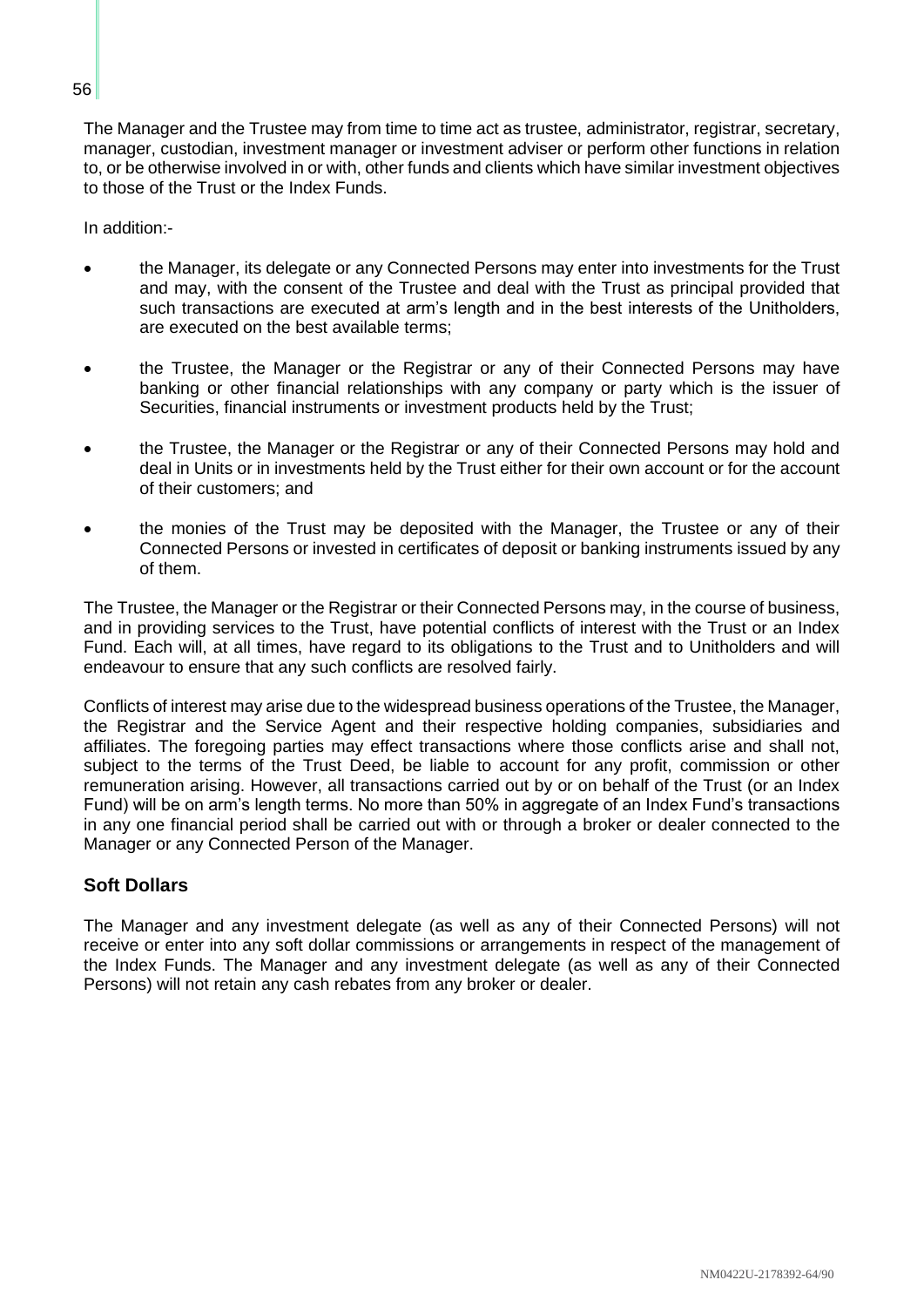## **STATUTORY AND GENERAL INFORMATION**

## **Reports and Accounts**

The financial year-end of the Trust and the Index Funds is 31 December every year. Audited financial reports are to be prepared according to International Financial Reporting Standards and half-yearly unaudited financial reports are also to be prepared up to the last Dealing Day in June of each year.

The reports provide details of the assets of the Trust and the Manager's statement on transactions during the period under review (including a list of any constituent Securities of the Underlying Index, if any, that each accounts for more than 10% of the weighting of the Underlying Index as at the end of the relevant period and their respective weighting showing any limits adopted by each Index Fund have been complied with). The reports shall also provide a comparison of each Index Fund's performance and the actual Underlying Index performance over the relevant period and such other information as is required under the Code.

Audited financial reports in English and Chinese will be available from the Manager's website at www.blackrock.com/hk within four months of the end of each financial year-end and unaudited financial reports will be available from the same website within two months of the end of the semifinancial year-end. Hard copies of these financial reports may also be obtained from the Manager free of charge. Unitholders will be notified of the means of getting access to the financial reports as and when the financial reports are issued and available.

Unitholders will be given at least one month's prior notice of any change to the mode of delivery of these financial reports.

## **Trust Deed**

The Trust was established under Hong Kong law by a trust deed made between the Manager and the Trustee. All Unitholders are entitled to the benefit of, are bound by and are deemed to have notice of, the provisions of the Trust Deed. The Trust Deed contains provisions for the indemnification of the Trustee and the Manager out of the assets of the Trust and their relief from liability in certain circumstances (summarised above in "Indemnities of the Trustee and Manager"). Unitholders and intending applicants are advised to consult the terms of the Trust Deed.

## **Modification of Trust Deed**

The Trustee and the Manager may agree to modify the Trust Deed by supplemental deed provided that in the opinion of the Trustee such modification (i) does not materially prejudice to the interests of Unitholders, does not operate to release to any material extent the Trustee or the Manager from any responsibility to the Unitholders and (with the exception of the costs incurred in connection with the relevant supplemental deed) does not increase the costs and charges payable out of the assets of any Index Fund or (ii) is necessary in order to make possible compliance with any fiscal, statutory, regulatory or official requirement (whether or not having the force of law) or (iii) is made to correct a manifest error. In all other cases modifications, alterations and additions involving any material changes require the sanction of an extraordinary resolution of the Unitholders affected.

Except in respect of amendments sanctioned by extraordinary resolution or necessary for the Trust to comply with relevant legal requirements, the Manager will notify affected Unitholders of amendments as soon as practicable after they are made. No such notice will be given if the Trustee is of the opinion that the amendment is not of material significance or is made to correct a manifest error.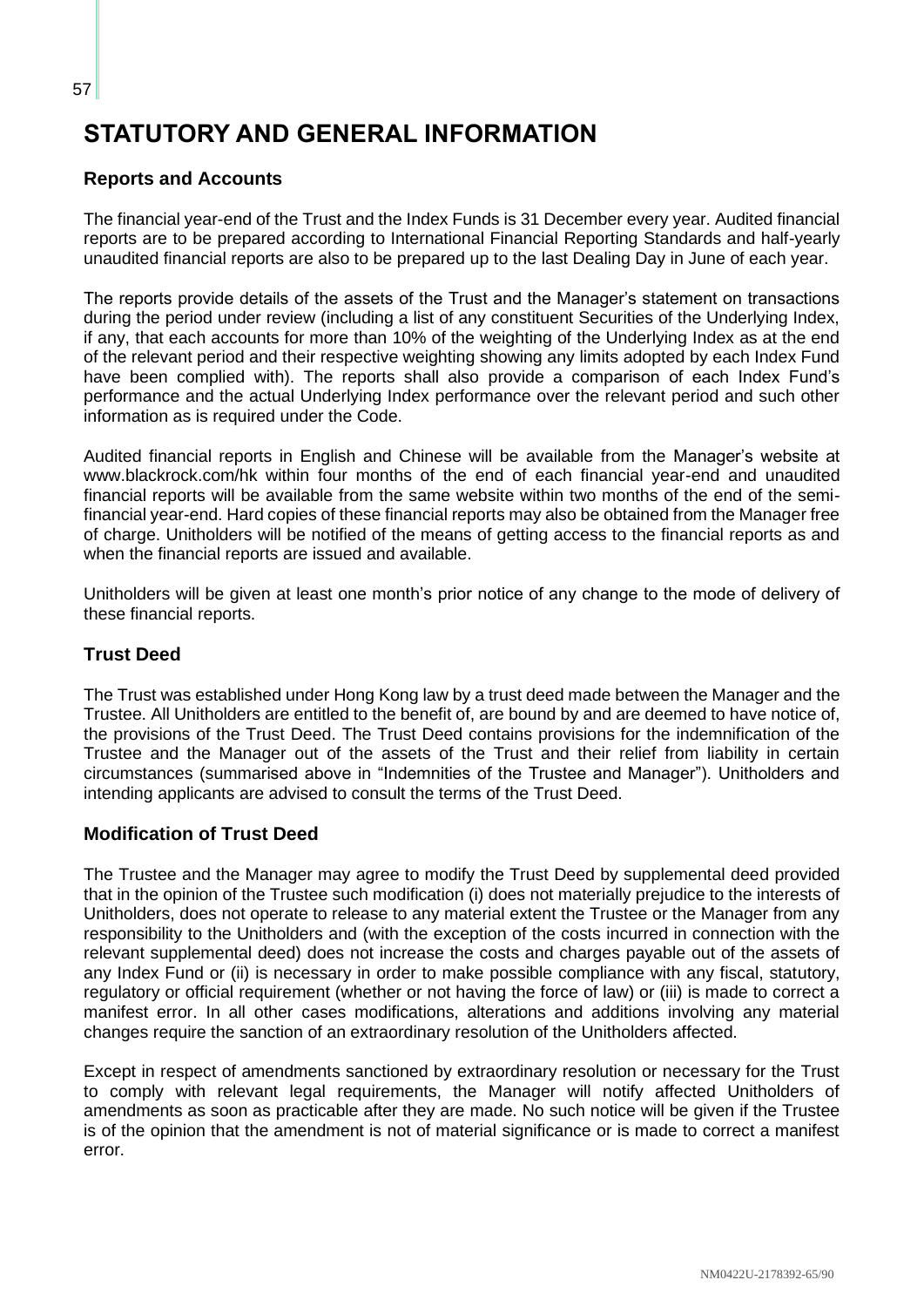## **Provision of Information**

Subject to all applicable laws/regulations and to the extent legally permissible, the Manager or the Trustee may, if requested by a regulatory body or department of any government or administration in any jurisdiction, provide such regulatory body or department in any jurisdiction with any information regarding the Trust Fund, the Unitholders and/or beneficial owners of Units, the investments and income of the Trust Fund and/or the provisions of the Trust Deed. Neither the Trustee nor the Manager shall incur any liability to the Unitholders and/or beneficial owners of Units or any of them or to any other person as a result of or in connection with such compliance to the extent the Trustee or the Manager is legally required to do so.

## **Voting Rights**

Unitholders' meetings may be convened by the Manager, by the Trustee or by Unitholders representing one-tenth or more of the current Units in issue. These meetings may be used to modify the terms of the Trust Deed, including increasing the maximum fees payable to the service providers, removing the Trustee or terminating the Trust at any time. Such amendments to the Trust Deed must be considered by Unitholders of at least 25% of the Units in issue and passed by a 75% majority of the votes cast. Unitholders will be given not less than 21 days' notice of such meeting.

## **Termination**

The Trust may be terminated by the Trustee if: (i) the Manager goes into liquidation or a receiver is appointed and not discharged within 60 days; (ii) in the opinion of the Trustee, the Manager is incapable of performing its duties satisfactorily; (iii) the Manager has failed to perform its duties satisfactorily or has, in the opinion of the Trustee, done something calculated to bring the Trust into disrepute or that is harmful to the interests of Unitholders; (iv) a law is passed that renders it illegal, or in the opinion of the Trustee, impracticable or inadvisable to continue the Trust; (v) the Trustee is unable to find an acceptable person to replace the Manager within 30 days after the removal of the Manager, or the person nominated shall fail to be approved by Extraordinary Resolution; or (vi) 30 days after the Trustee notifies the Manager of its intention to retire, no new person willing to act as trustee has been identified.

The Manager may terminate the Trust (or in the case of (iii) any Index Fund) if: (i) after 3 years from the date of the Trust Deed, the aggregate Net Asset Value of all the Units in each Index Fund is less than HK\$150 million; (ii) any law is passed or amended or regulatory directive or order is imposed which renders it illegal or in the opinion of the Manager, impracticable or inadvisable to continue the Trust; (iii) any law or regulation is passed or amended or any regulatory directive or order is imposed that affects an Index Fund and which renders such Index Fund illegal or in the good faith opinion of the Manager, makes it impracticable or inadvisable to continue such Index Fund; or (iv) within a reasonable time and using commercially reasonable endeavours, the Manager is unable to find a person acceptable to act as the new trustee after deciding to remove the Trustee in accordance with the Trust Deed.

The Manager may, in its absolute discretion, by notice in writing to the Trustee, terminate any Index Fund if: (i) after 1 year from the date of the creation of such Index Fund, the Net Asset Value of such Index Fund is less than HK\$150 million; (ii) at any time the Net Asset Value of such Index Fund is less than the Hong Kong dollar equivalent of US\$10 million; (iii) its Underlying Index is no longer available for benchmarking or if the Units of the relevant Index Fund are no longer listed on the SEHK or any other Recognised Stock Exchange; (iv) at any time, the Index Fund ceases to have any Participating Dealer; or (v) if, the Manager is unable to implement its investment strategy. In such circumstances, unless the Manager and the Trustee agree that another strategy is: (a) possible, feasible as well as practicable; and (b) in the best interests of the Unitholders, the Units then in issue shall be compulsorily redeemed at the Net Asset Value of the Index Fund. The Manager shall, in such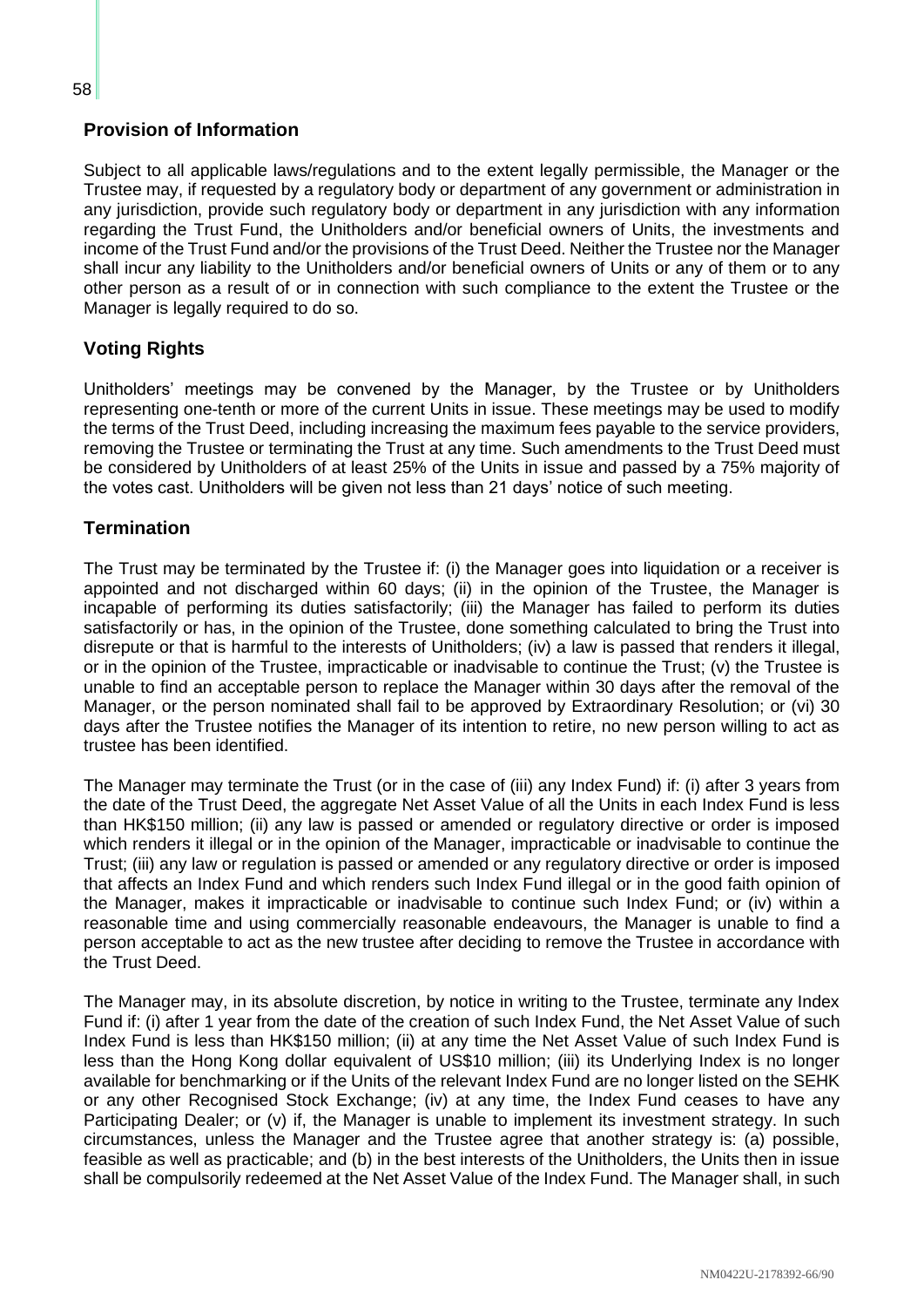event, notify the SFC in advance in such circumstance and agree with the SFC appropriate methods of notification of Unitholders in the Index Fund prior to such redemption and termination. Further, the Unitholders may at any time authorise termination of the Trust or any Index Fund by extraordinary resolution.

Upon the Manager giving notice to the Trustee to terminate the Trust or an Index Fund pursuant to the Trust Deed, where the assets of the relevant Index Fund include Securities that cannot be traded on exchange or otherwise be disposed of, the Manager may, upon consultation with the Trustee, compulsorily redeem at NAV of all the Units then in issue of the relevant Index Fund, following which the relevant Index Fund may be terminated in accordance with the provisions of the Trust Deed.

Unless previously terminated as described above or under another provision in the Trust Deed, the Trust shall in any event terminate at the expiry of 80 years from the date of the Trust Deed.

Notice of any termination of an Index Fund will be given to the Unitholders after the SFC has approved release of the notice. The notice will contain the reasons for the termination, the consequences to Unitholders of terminating the Index Fund and the alternatives available to them, and any other information required by the Code.

Any unclaimed proceeds or other monies held by the Trustee under the provisions of the Trust Deed may at the expiration of twelve Months from the date upon which the same became payable be paid into court subject to the right of the Trustee to deduct therefrom any expenses it may incur in making such payment.

Unless previously terminated, the Trust will terminate on 16 November 2081.

### **Inspection of Documents**

Copies of the constitutive documents are available for inspection free of charge at the offices of the Manager and copies thereof may be obtained from the Manager at a cost of HK\$150 per set.

#### **Part XV of the Securities and Futures Ordinance**

Part XV of the Securities and Futures Ordinance sets out the Hong Kong disclosure of interests' regime applicable to Hong Kong listed companies. The regime does not apply to unit trusts that are listed on the SEHK like the Index Funds. Consequently, Unitholders are not obliged to disclose their interest in an Index Fund. Further, pursuant to section 323(1)(c)(i) of the Securities and Futures Ordinance, Unitholders are not considered to hold an interest in the underlying shares of a Hong Kong listed company held by an Index Fund.

#### **Anti-Money Laundering Regulations**

As part of the Manager's and the Trustee's responsibility for the prevention of money laundering and to comply with all applicable laws to which the Manager, the Trustee or the Trust is subject, the Manager, the Registrar or the Trustee may require a detailed verification of an investor's identity and the source of payment of any subscriptions. Depending on the circumstances of each application, a detailed verification might not be required where:

- the investor makes the payment from an account held in the investor's name at a recognised financial institution; or
- the application is made through a recognised intermediary.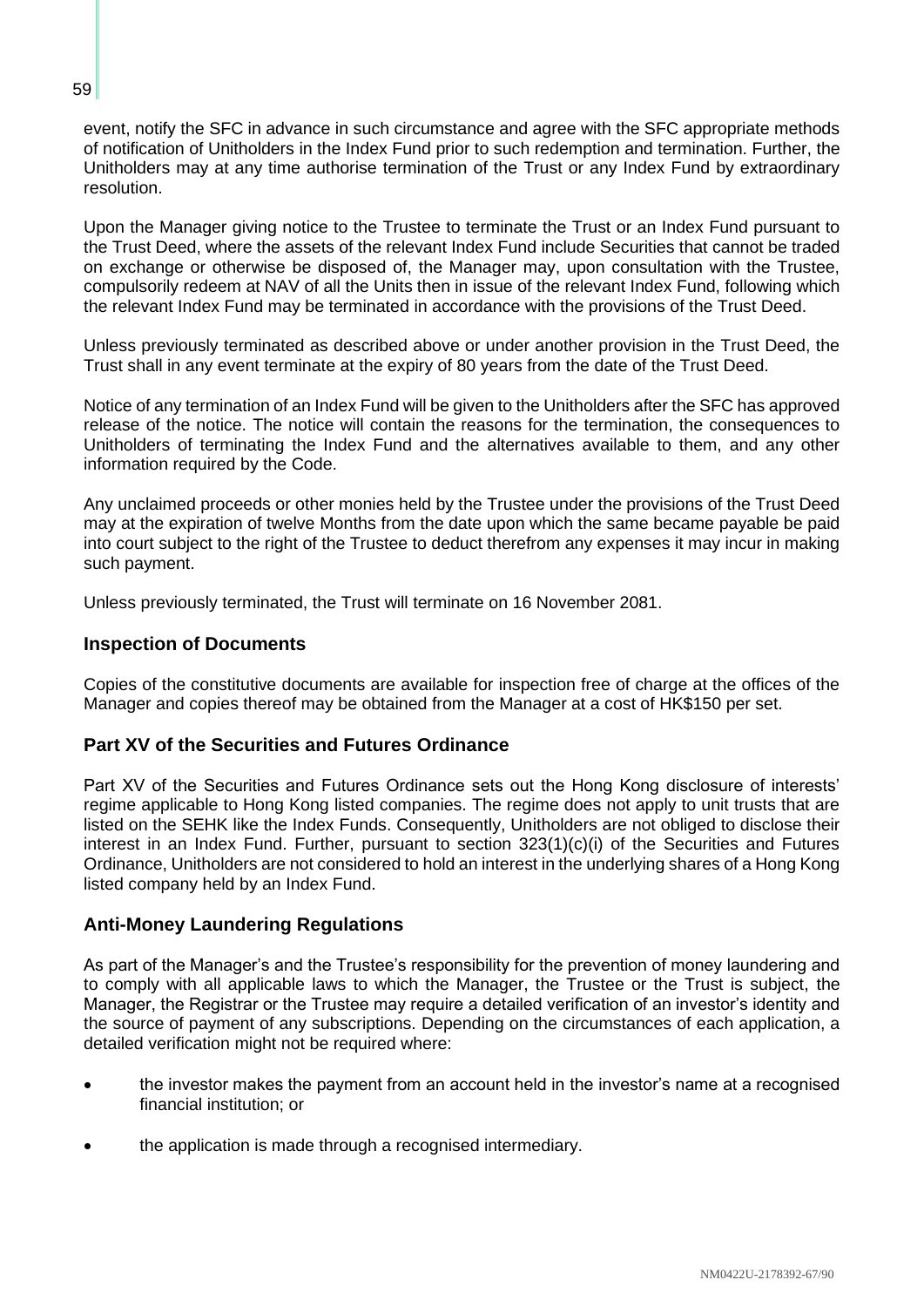These exceptions apply only if the financial institution or intermediary is within a country recognised by the Trustee and the Manager as having sufficient anti-money laundering regulations.

## **Liquidity Risk Management**

At the level of an Index Fund and primary market trading in the relevant Units, liquidity risk is the risk that (i) a particular position cannot be easily unwound or offset due to insufficient market depth or market disruption; or (ii) the Index Fund's financial obligations arising from investment activity (such as margin calls) or investor redemptions will not be able to be met. An inability to sell a particular underlying security or portion of the Index Fund's assets may have a negative impact to the value of the Index Fund and may have negative implications for investors being able to redeem, on the primary market, in a timely fashion. Additionally, investors who remain invested in an Index Fund may also be adversely affected.

The Manager has established a Liquidity Risk Management Policy (the "**LRM Policy**") which enables it to identify, monitor and manage certain liquidity risks associated with each Index Fund. The LRM Policy, combined with the liquidity management tools available and an oversight committee comprising senior representatives of the Manager, seeks to achieve fair treatment of Unitholders and safeguard the interests of remaining Unitholders against the redemption behaviour of other investors from a liquidity perspective.

## **Tools to Manage Liquidity Risk**

Under the LRM Policy, tools available to an Index Fund to manage liquidity risk include some or all of the following:

- In respect of any Redemption Application, the Manager may deduct from and set off against any amount payable to a Participating Dealer on the Redemption Value such sum (if any) as the Manager may consider represents an appropriate provision for Duties and Charges.
- The Index Fund may borrow up to 10% of its total Net Asset Value.
- The Manager may, in consultation with the Trustee, limit the total number of Units of the Index Fund which Participating Dealers may redeem on any Dealing Day to 10% of the total number of Units then in issue of the Index Fund.
- In respect of the Index Fund, the Manager shall, on receipt of an effective Redemption Application from a Participating Dealer, effect the redemption of the relevant Units in Application Unit size in cash or in-specie (or a combination of both) as determined by the Manager at its discretion.
- The Manager, with the approval of the Trustee, may at its discretion extend the settlement period beyond the Settlement Day, such extension to be on such terms and conditions as the Manager may determine but, in any event, not later than one month from the receipt of an effective Redemption Application unless the Market(s) in which a substantial portion of investments of the Index Fund is made is subject to legal or regulatory requirements (such as foreign currency controls) thus rendering the payment of redemption proceeds within the aforesaid time period not practicable.
- The Manager may, at its discretion, at any time after consultation with the Trustee (and where practicable, after consultation with Participating Dealers) suspend the right of Unitholders to redeem Units of the Index Fund and/or delay the payment of any moneys and transfer of any Securities in respect of any Redemption Application in certain circumstances. Please refer to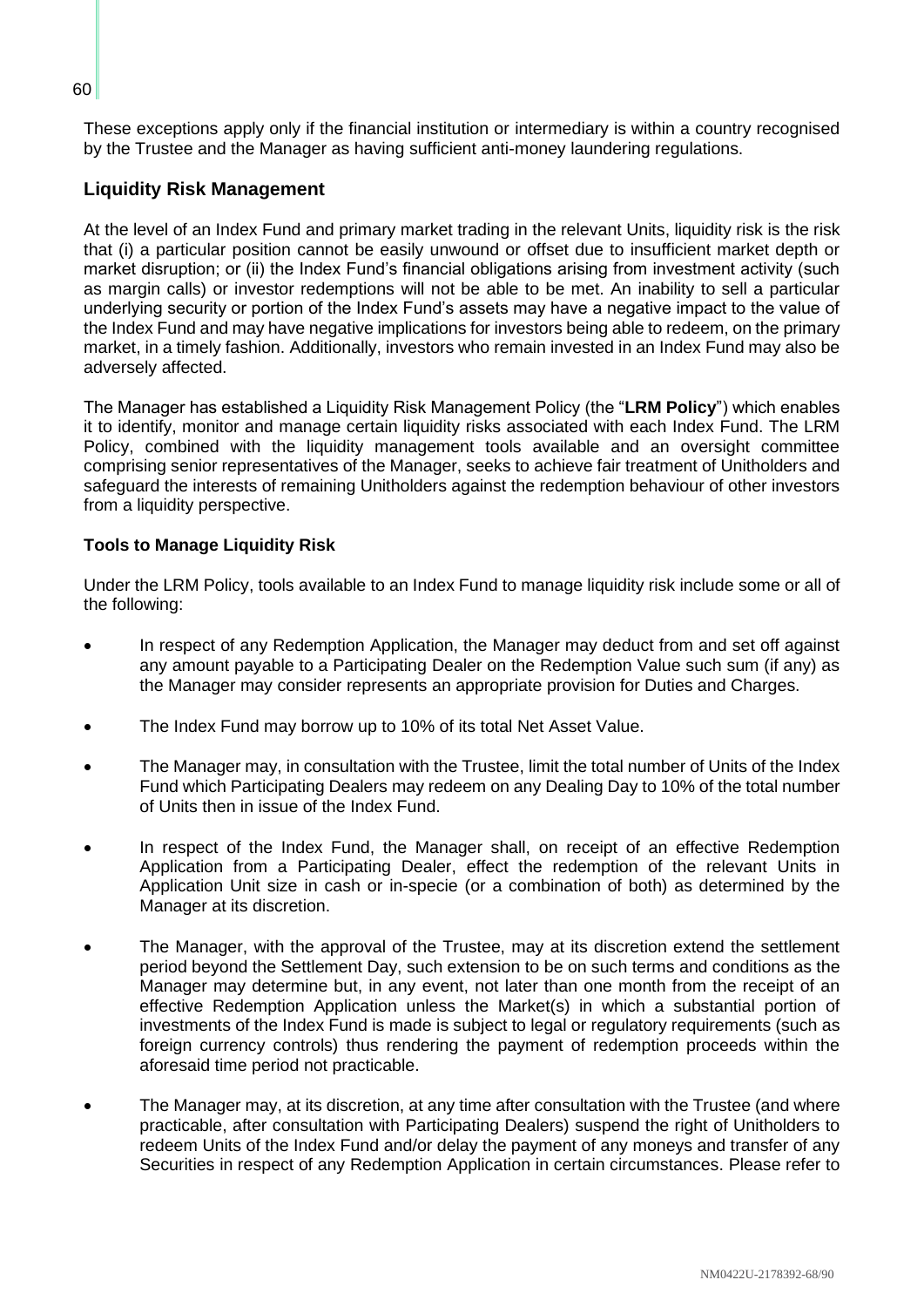the section "Suspension of Creations and Redemptions" under "Creations and Redemptions (Primary Market)" for further details.

- The Manager may, after consultation with the Trustee, declare a suspension of the determination of Net Asset Value of the Index Fund in certain circumstances. No Units will be issued or redeemed during any period of suspension of the Net Asset Value. Please refer to the section "Suspension of Net Asset Value" under "Determination of Net Asset Value" for further details.
- The Manager may, in its absolute discretion, by notice in writing to the Trustee, terminate the Index Fund in certain circumstances, including where after 1 year from the date of creation of the Index Fund, the Net Asset Value of the Index Fund is less than HK\$150 million.
- The Manager may adjust the value of any investment or permit some other method of valuation to be used if, having regard to relevant circumstances, the Manager (following consultation with the Trustee) considers that such adjustment is required to fairly reflect the value of the investment.

Investors should note that there is a risk that the tools available may be ineffective to manage liquidity and redemption risk.

#### **Takeovers Code**

Unitholders are advised that any shareholding resulting from redemption of Units will normally be subject to the Takeovers Code. If a Unitholder receives shares of a constituent company of the Underlying Index from redemption of Units and the relevant company is under the application of the Takeovers Code at the relevant time (such as during an offer period), the Takeovers Code may be applicable to such Unitholder. In these circumstances, the Unitholder should consult a solicitor or financial adviser to ensure compliance with the Takeovers Code.

#### **Change of Underlying Index**

The Manager reserves the right with the prior approval of the SFC and provided that in its opinion the interests of the Unitholders would not be adversely affected, to replace the Underlying Index with another underlying index. The circumstances under which any such replacement might occur include but are not limited to the following events:

- (a) the Underlying Index ceasing to exist;
- (b) the licence to use the Underlying Index being terminated;
- (c) a new index becoming available that supersedes the existing Underlying Index;
- (d) a new index becoming available that is regarded as the market standard for investors in the particular market and/or would be regarded as more beneficial to the Unitholders than the existing Underlying Index;
- (e) investing in the Securities comprised within the Underlying Index becomes difficult;
- (f) the Index Provider increasing its licence fees to a level considered too high by the Manager;
- (g) the quality (including accuracy and availability of the data) of the Underlying Index having in the opinion of the Manager, deteriorated;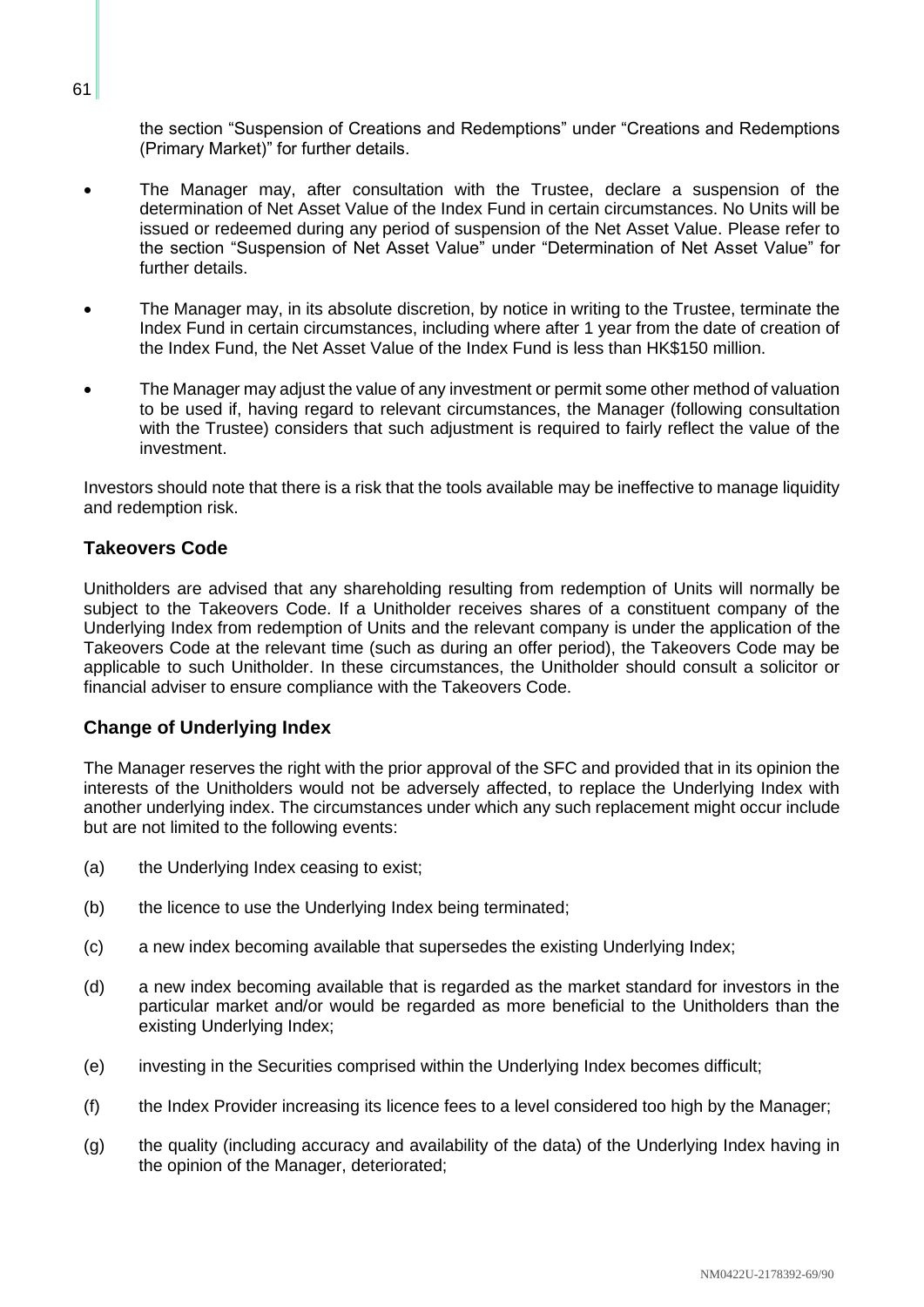- (h) a significant modification of the formula or calculation method of the Underlying Index rendering that index unacceptable in the opinion of the Manager; and
- (i) the instruments and techniques used for efficient portfolio management not being available.

The Manager may change the name of an Index Fund if the Underlying Index changes or for any other reasons including if licence to use the Underlying Index is terminated. Any change to the Underlying Index and or the name of an Index Fund will be notified to investors.

#### **Information Available on the Internet**

The Manager will publish important news and information with respect to each Index Fund, both in the English and in the Chinese languages, on the Manager's website at [www.blackrock.com/hk](http://www.blackrock.com/hk) including:

- This Prospectus and the product key facts statement (as revised from time to time);
- Latest annual audited financial report and interim half yearly unaudited financial report;
- Last Net Asset Value (in the Index Fund's Base Currency only) and last NAV per unit (in each of the Index Fund's trading currencies i.e. USD, HKD and RMB for the iShares Core Hang Seng Index ETF; USD and HKD for the iShares Hang Seng TECH ETF);
- Near real time indicative Net Asset Value per unit updated every 15 seconds during trading hours on each dealing day (in each of the Index Fund's trading currencies i.e. USD, HKD and RMB for the iShares Core Hang Seng Index ETF; USD and HKD for the iShares Hang Seng TECH ETF);
- The Index Fund's holdings (updated on a daily basis);
- Public notices and announcements made by the Index Fund;
- Latest list of Participating Dealers and Market Makers;
- The past performance of the Index Fund;
- The tracking difference and tracking error of the Index Fund; and
- Composition of any distributions paid by the Index Fund (i.e. the relative amounts paid out of (i) net distributable income and (ii) capital) for the last 12 months.

For the iShares Core Hang Seng Index ETF, please note that the near real time indicative NAV per Unit (in each of the trading currencies i.e. USD, HKD and RMB) and the last NAV per Unit in USD and RMB are for reference only. The near real time indicative NAV per Unit in USD and RMB does not use a real time exchange rate between the Base Currency (i.e. HKD) and each of the trading currencies (i.e. USD and RMB). It is calculated using the indicative NAV per Unit in HKD multiplied by the WM Reuters 4:00p.m (London time)\* rate for USD and RMB (CNH) respectively for the previous Dealing Day. The last NAV per Unit in USD and RMB is calculated using the last NAV per Unit in the Base Currency (i.e. HKD) multiplied by the WM Reuters 4:00p.m (London time)\* rate for USD and RMB (CNH) respectively for that Dealing Day.

For the iShares Hang Seng TECH ETF, please note that the near real time indicative NAV per Unit (in each of the trading currencies i.e. USD and HKD) and the last NAV per Unit in USD are for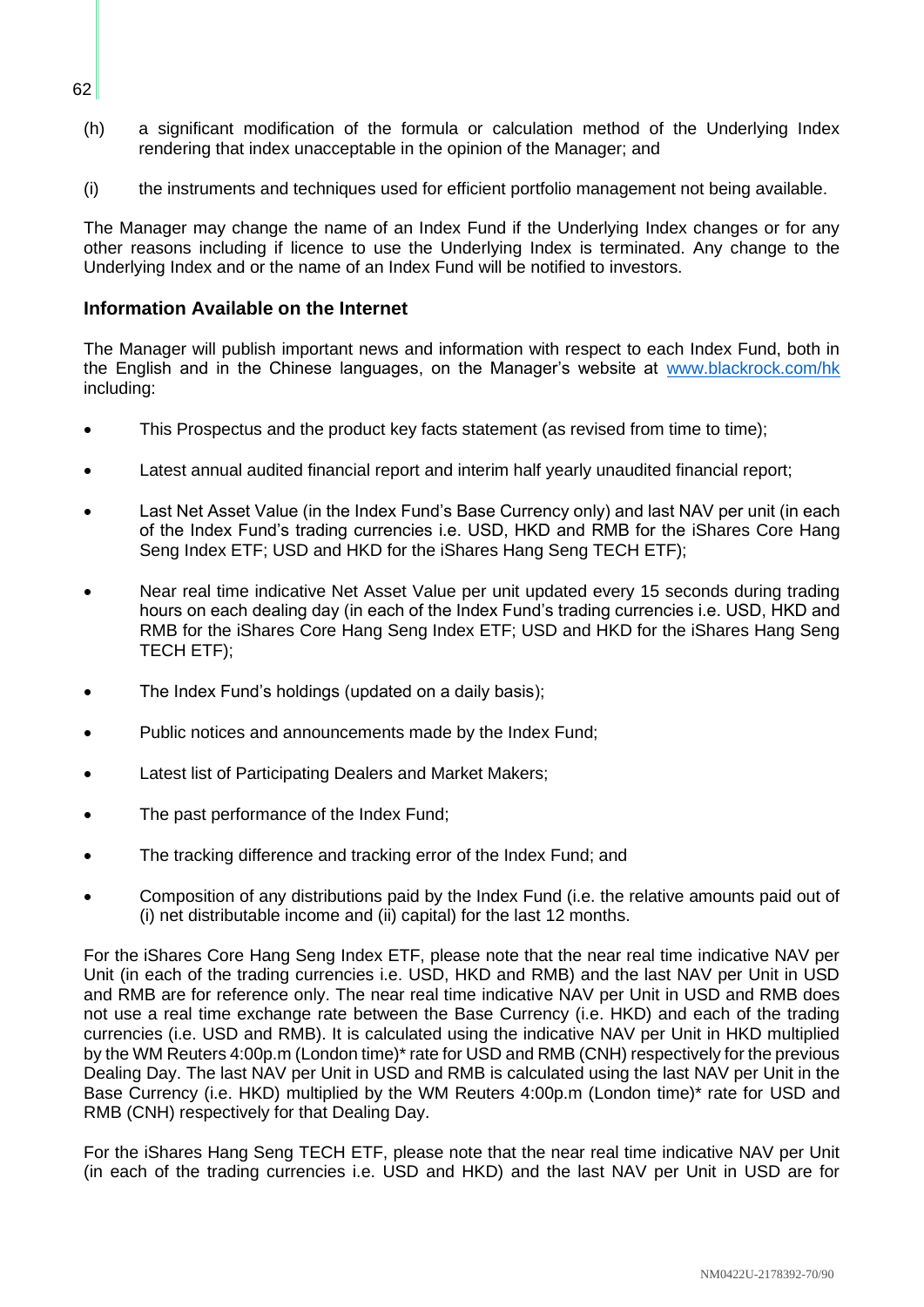reference only. The near real time indicative NAV per Unit in USD does not use a real time exchange rate between the Base Currency (i.e. HKD) and USD. It is calculated using the indicative NAV per Unit in HKD multiplied by the WM Reuters 4:00p.m (London time)\* rate for USD for the previous Dealing Day. The last NAV per Unit in USD is calculated using the last NAV per Unit in the Base Currency (i.e. HKD) multiplied by the WM Reuters 4:00p.m (London time)\* rate for USD for that Dealing Day.

*\*Please note 4:00p.m (London time) (i) during British Summer Time is equivalent to 11:00p.m Hong Kong Time and (ii) otherwise is equivalent to 12:00a.m. Hong Kong Time*

All of the information outlined above can be found on the product webpage of each Index Fund. The product webpage of an Index Fund can be located by using the search function and inserting the stock codes of the iShares Core Hang Seng Index ETF (i.e. 03115, 83115 or 09115) and the iShares Hang Seng TECH ETF (i.e. 03067 or 09067) at www.blackrock.com/hk. This website has not been reviewed by the SFC. Each product webpage also provides a link to the announcements and notices section of the website where public announcements and notices can be found.

## **Notices**

All notices and communications to the Manager and Trustee should be made in writing and sent to the following addresses:

| <b>Manager</b>                                                                                                                                     | <b>Trustee</b>                                           |
|----------------------------------------------------------------------------------------------------------------------------------------------------|----------------------------------------------------------|
| BlackRock Asset Management North Asia HSBC Institutional Trust Services<br>Limited<br>16/F Champion Tower<br>3 Garden Road<br>Central<br>Hong Kong | (Asia)<br>Limited<br>1 Queen's Road Central<br>Hong Kong |

#### **Queries and Complaints**

Investors may contact the Manager at its address as set out above, or by phone at its telephone number: (852) 3903 2823 or by email: iSharesAsiaEnquiry@blackrock.com to seek any clarification regarding the Trust or the Index Funds or to file a complaint. If a query or complaint is received by phone, the Manager will respond orally. If a query or complaint is received in writing, the Manager will respond in writing. Under normal circumstances the Manager will respond to any query or complaint as soon as practicable and in any event within 21 days.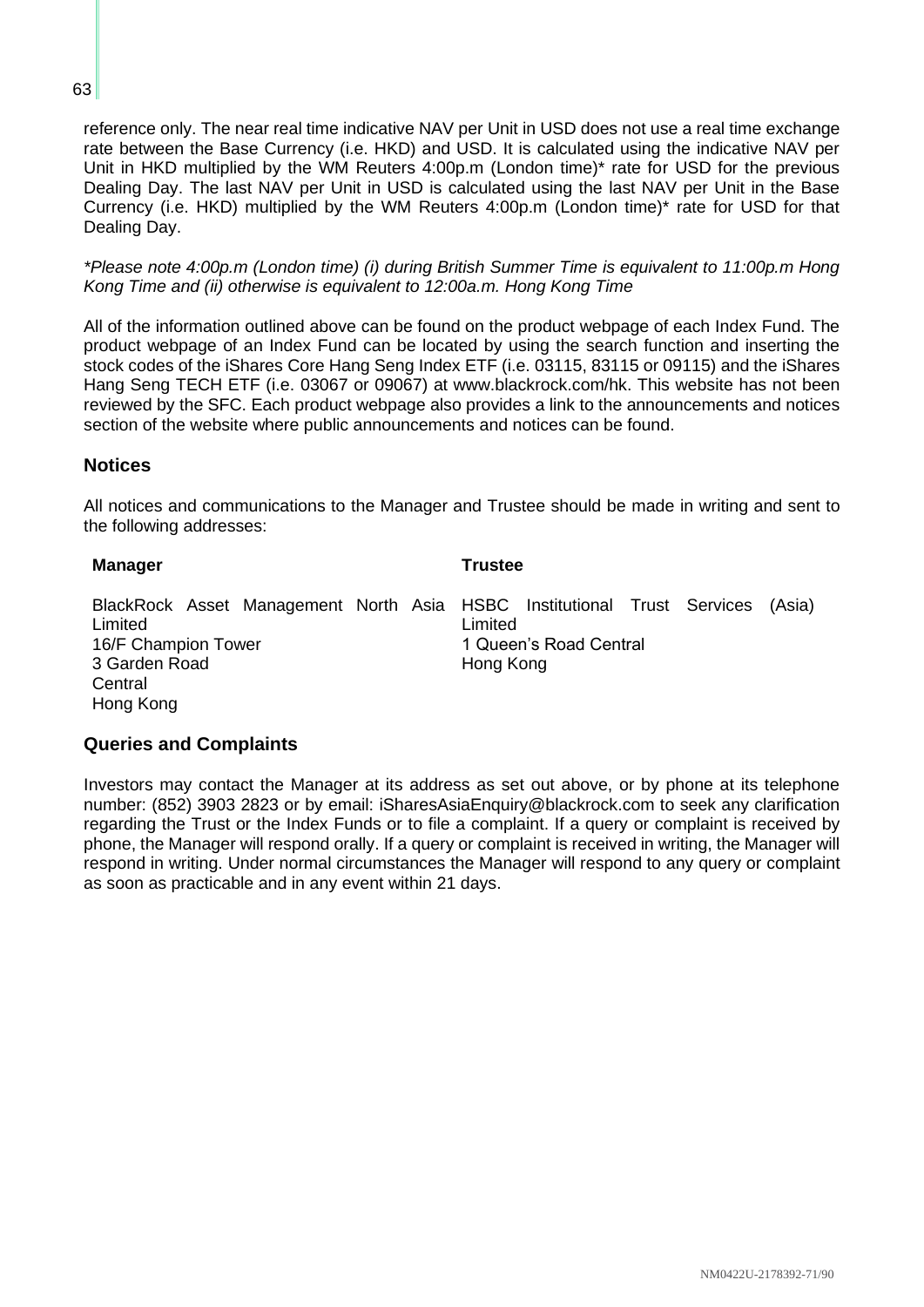# **TAXES**

The following summary of taxation is of a general nature, for information purposes only, and is not intended to be an exhaustive list of all of the tax considerations that may be relevant to a decision to purchase, own, redeem or otherwise dispose of Units. This summary does not constitute legal or tax advice and does not purport to deal with the tax consequences applicable to all categories of investors. Prospective investors should consult their own professional advisers as to the implications of their subscribing for, purchasing, holding, redeeming or disposing of Units both under the laws and practice of Hong Kong and the PRC, and the laws and practice of their respective jurisdictions. The information below is based on the law and practice in force in Hong Kong and the PRC at the date of this Prospectus. The relevant laws, rules and practice relating to tax are subject to change and amendment (and such changes may be made on a retrospective basis). As such, there can be no guarantee that the summary provided below will continue to be applicable after the date of this Prospectus.

## **Hong Kong**

| The Index Funds | Profits Tax: As each Index Fund has been authorised as a collective<br>investment scheme by the SFC pursuant to section 104 of the Securities<br>and Futures Ordinance, profits of each Index Fund arising from the sale<br>or disposal of securities, net investment income received by or accruing<br>to each Index Fund and other profits of each Index Fund are exempt<br>from Hong Kong profits tax.                                                                                                                                               |
|-----------------|---------------------------------------------------------------------------------------------------------------------------------------------------------------------------------------------------------------------------------------------------------------------------------------------------------------------------------------------------------------------------------------------------------------------------------------------------------------------------------------------------------------------------------------------------------|
|                 | Stamp Duty: Pursuant to a remission order issued by the Secretary for<br>the Treasury on 20 October 1999, any Hong Kong stamp duty on the<br>transfer of Securities to an Index Fund by an investor pursuant to an<br>application in specie will be remitted or refunded. Similarly, Hong Kong<br>stamp duty on the transfer of Securities by an Index Fund to an investor<br>upon redemption of Units will also be remitted or refunded.                                                                                                               |
|                 | No Hong Kong stamp duty is payable by an Index Fund on an issue or<br>redemption of Units.                                                                                                                                                                                                                                                                                                                                                                                                                                                              |
|                 | The sale and purchase of Hong Kong stocks by an Index Fund will be<br>subject to stamp duty in Hong Kong at the current rate of 0.26% of the<br>price of the shares being sold and purchased. Each Index Fund will be<br>liable to one half of such Hong Kong stamp duty.                                                                                                                                                                                                                                                                               |
| The Unitholders | Profits Tax: Hong Kong profits tax will not be payable by the Unitholder<br>(other than Unitholders carrying on a trade, profession or business of<br>investing in securities in Hong Kong) on any gains or profits made on<br>the sale, redemption or other disposal of the Units and on any<br>distributions made by an Index Fund. In accordance with the practice of<br>the Inland Revenue Department of Hong Kong (as at the date of this<br>Prospectus) tax should not be payable in Hong Kong in respect of<br>dividends payable to Unitholders. |
|                 | Stamp Duty: Pursuant to the Stamp Duty (Amendment) Ordinance<br>2015, with effect from 13 February 2015, no stamp duty is payable on<br>the transfer (purchase or sale) of units of all exchange traded funds on<br>the SEHK. No stamp duty is therefore payable on the transfer of Units<br>of an Index Fund.                                                                                                                                                                                                                                          |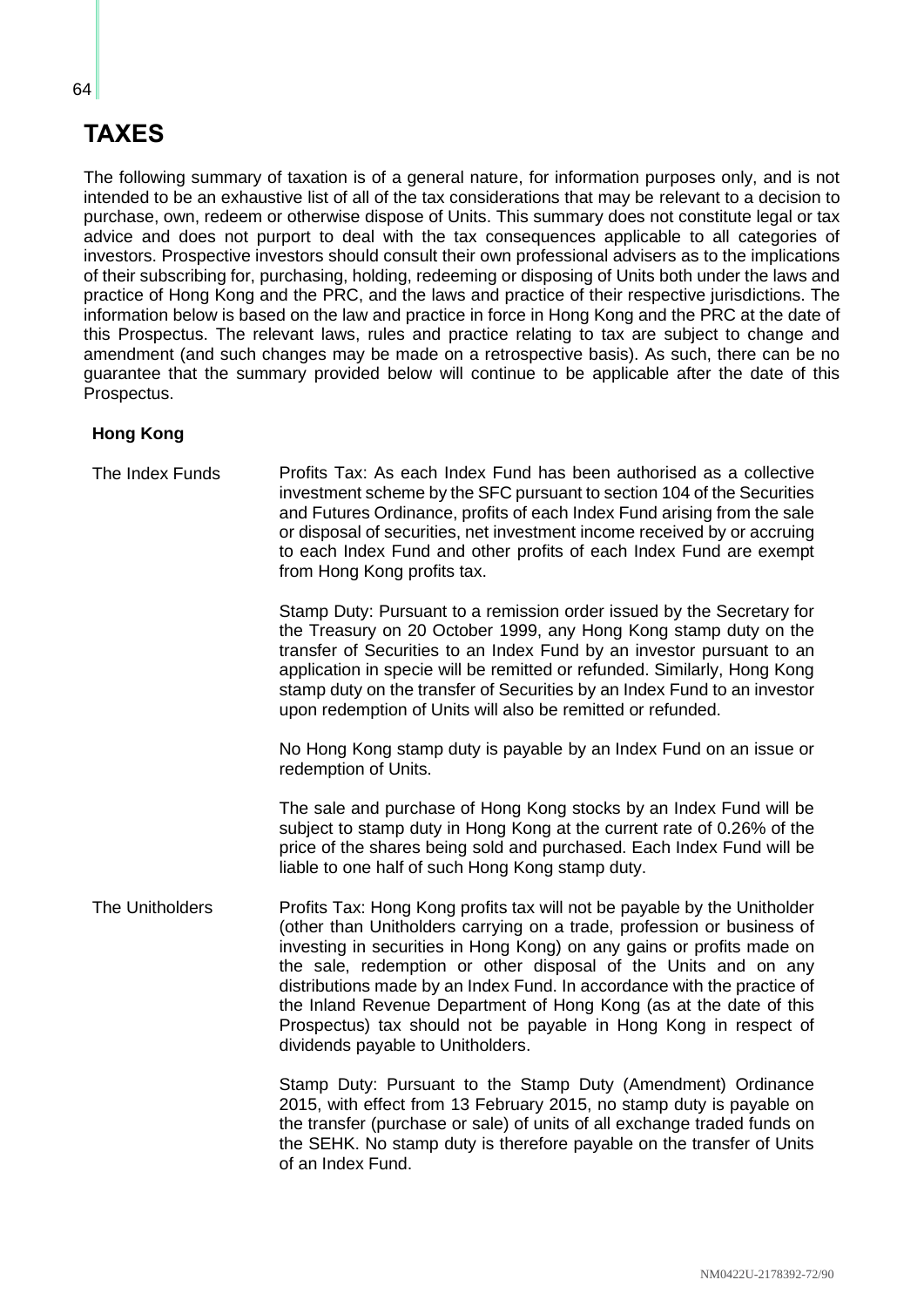# **PRC**

The Index Funds Corporate Income Tax: Under the general taxing provision of the PRC Corporate Income Tax Law ("CIT"), which became effective on 1 January 2008, a PRC non-resident enterprise is subject to 10% withholding tax on passive income (including dividends, interest, capital gains on disposals of PRC equity interests, etc.) derived from the PRC, provided that such non-resident enterprise is not considered to be a tax resident in the PRC by virtue of central management and control or by having a PRC tax establishment. Although it is intended that each Index Fund will be managed and operated such that it would not be considered a tax resident in the PRC or to have a PRC tax establishment, an Index Fund's investing in PRC securities, e.g., H shares, may give rise to PRC taxes to the Index Fund in the form of withholding on dividends, interest, capital gains, and/ or other business, stamp, and indirect taxes, the tax extent of which will depend on a number of factors, including but not limited to the specific investment type, legislative clarifications provided to-date by the PRC tax authorities pertaining to the specific investment, and current tax practice in the PRC.

> H shares: H shares are PRC securities listed on the Hong Kong Stock Exchange. It is intended that with respect to an Index Fund's direct investment in H shares, dividends to be distributed by the PRC resident enterprise will be subject to withholding tax at 10% according to Circular Guoshuihan [2008] No 897. To-date, there is uncertainty as to whether and how capital gains on H shares will be taxed, and there has been no official clarification from the PRC tax authorities in this regard, nor has the PRC tax authorities actively enforced taxation on capital gains arising from sales of H shares by PRC non-resident enterprises.

> Stamp Tax: Stamp duty under the PRC laws generally applies to the execution and receipt of all taxable documents listed in the PRC's Provisional Rules on Stamp Duty. Stamp duty is levied on the execution or receipt in the PRC of certain documents, including contracts for the sale of PRC shares traded on the PRC stock exchanges. From 19 September 2008 onwards, only the seller, not the buyer of PRC listed shares is taxable for stamp duty at the rate of 0.1% on the sale.

## **Automatic Exchange of Financial Account Information**

The Inland Revenue (Amendment) (No.3) Ordinance (the "**Ordinance**") came into force on 30 June 2016. This is the legislative framework for the implementation in Hong Kong of the Standard for Automatic Exchange of Financial Account Information ("**AEOI**"). The AEOI requires financial institutions ("**FIs**") in Hong Kong to collect certain required information relating to non-Hong Kong tax residents holding financial accounts with the FIs, and report such information to the Hong Kong Inland Revenue Department ("**IRD**") for the purpose of AEOI exchange. Generally, the information will be reported and automatically exchanged in respect of account holders that are tax residents in an AEOI partner jurisdiction(s) with which Hong Kong has a Competent Authority Agreement ("**CAA**") in force; however, each Index Fund and/or its agents may further collect information relating to residents of other jurisdictions.

Each Index Fund is required to comply with the requirements of the Ordinance, which means that an Index Fund and/or its agents shall collect and provide to the IRD the required information relating to Unitholders and prospective investors.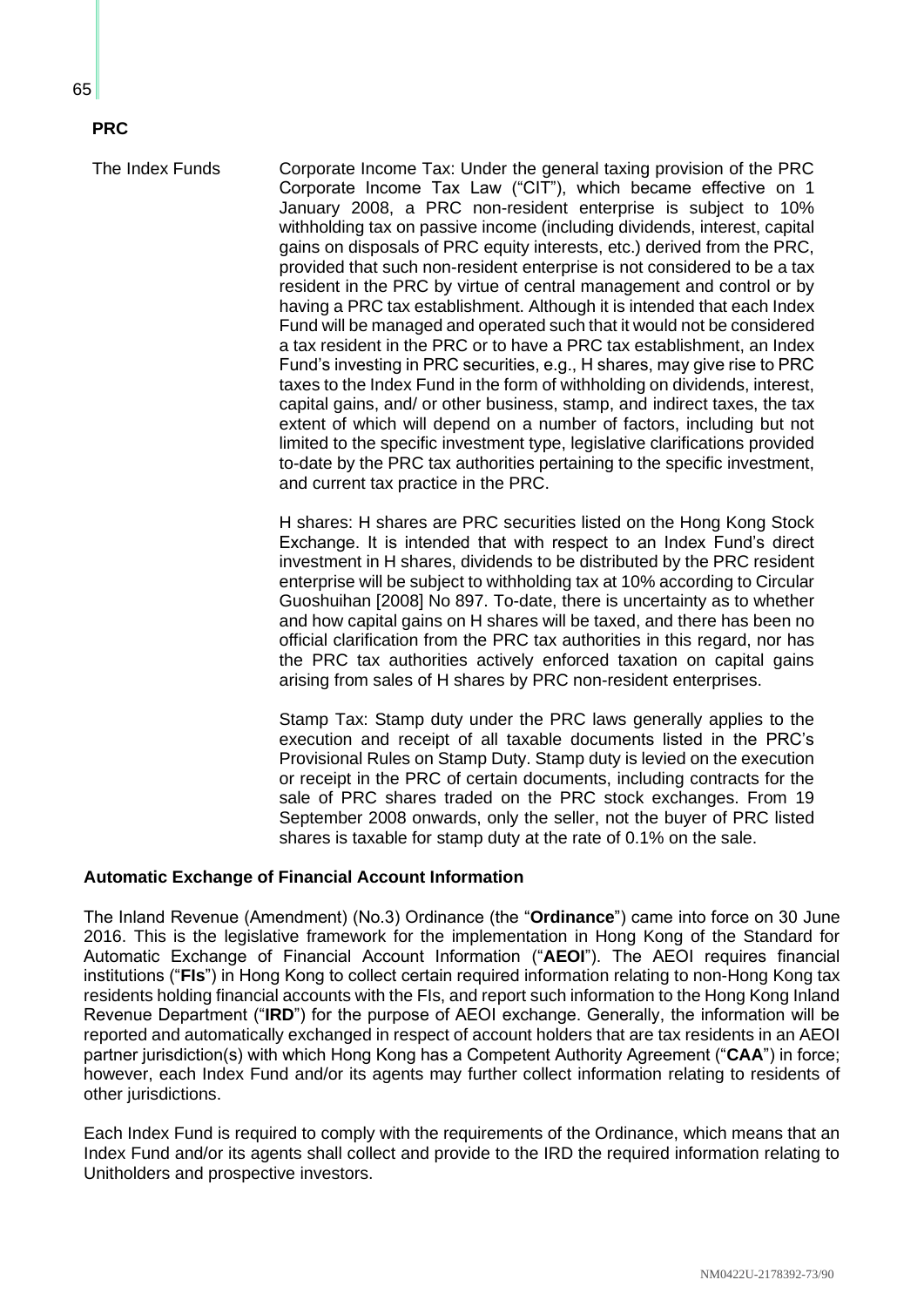#### 66

The Ordinance as implemented by Hong Kong requires each Index Fund to, amongst other things: (i) register the Index Fund as a "Reporting Financial Institution" with the IRD (when there are reportable accounts); (ii) conduct due diligence on its accounts (i.e. Unitholders) to identify whether any such accounts are considered "Reportable Accounts" under the Ordinance; and (iii) report to the IRD the required information on such Reportable Accounts. The IRD is expected on an annual basis to transmit the required information reported to it to the government authorities of the jurisdictions with which Hong Kong has a CAA in force. Broadly, AEOI contemplates that Hong Kong FIs should report on: (i) individuals or entities that are tax residents in a jurisdiction with which Hong Kong has a CAA in force; and (ii) certain entities controlled by individuals who are tax residents in such jurisdictions. Under the Ordinance, details of Unitholders, including but not limited to their name, place of birth, address, tax residence, tax identification number (if any), account number, account balance/value, and income or sale or redemption proceeds, may be reported to the IRD and subsequently exchanged with government authorities in the relevant jurisdictions.

By investing in an Index Fund and/or continuing to invest in an Index Fund, Unitholders acknowledge that they may be required to provide additional information to the Index Fund, the Manager and/or the Index Fund's agents in order for the Index Fund to comply with the Ordinance. The Unitholder's information (and information on controlling persons including beneficial owners, beneficiaries, direct or indirect shareholders or other persons associated with such Unitholders that are passive nonfinancial entities), may be transmitted by the IRD to authorities in other jurisdictions.

Each Unitholder and prospective investor should consult its own professional advisor(s) on the administrative and substantive implications of AEOI on its current or proposed investment in an Index Fund.

## **FATCA**

General Information The Foreign Account Tax Compliance Act ("FATCA") is a US tax law enacted in March 2010 with the withholding requirements for new accounts which became effective on 1 July 2014. FATCA attempts to minimise tax avoidance by US persons investing in foreign assets both through their own accounts and through their investments in foreign entities. Unless an intergovernmental agreement (an "IGA") is in place, FATCA requires foreign financial institutions ("FFIs") to provide information to the US tax authority, the Internal Revenue Service (the "IRS"), regarding their US account holders including substantial US owners of certain non-financial foreign entities ("NFFEs"). FFIs who fail to commit to meeting certain due diligence, withholding and reporting requirements and certain NFFEs who fail to provide required information on their substantial US owners will be subject to 30% FATCA withholding on most types of income from US investments (as further described below).

> Payments of U.S. source fixed, determinable, annual, or periodic income ("FDAP"), such as dividends and interest, are subject to withholding beginning on 1 July 2014 when paid to nonparticipating FFIs ("NPFFIs"), non-compliant NFFEs, recalcitrant account holders at participating FFIs ("PFFIs"), and electing PFFIs. Payments made in the ordinary course of business for nonfinancial services are excluded from withholding.

> U.S. tax law has detailed rules for determining the source of income. Different rules apply for each type of income. Interest and dividends, two of the most important types of income for investors, are generally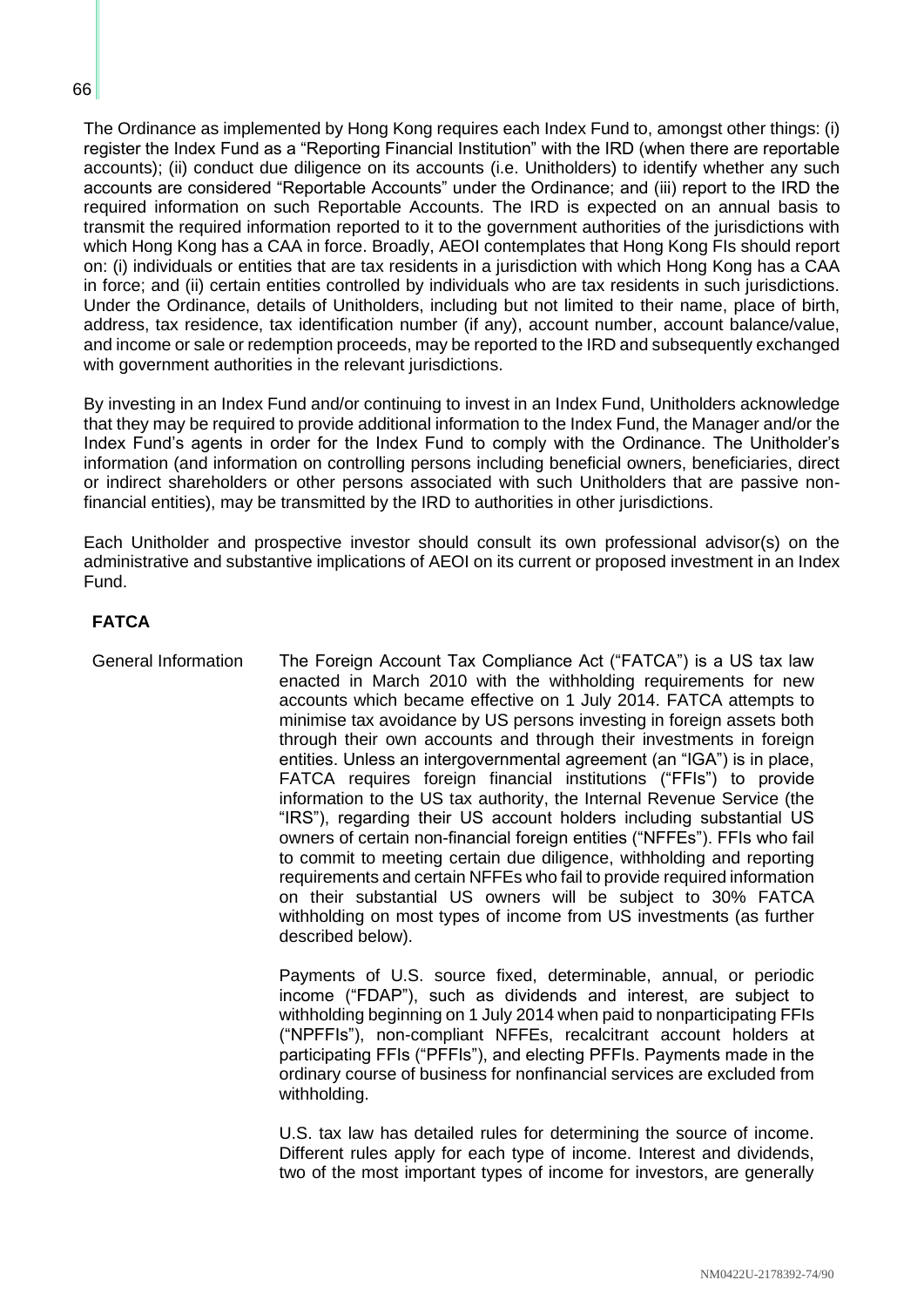sourced by reference to the residence of the obligor. Specifically, dividends are generally treated as U.S. source income when paid by a U.S. corporation with respect to its stock, and interest is generally treated as U.S. source income when paid by a U.S. borrower of money.

If an IGA is in place between the US and the country where the FFI is domiciled, then the terms of the IGA replace FATCA, meaning that all FFIs in the IGA country will generally be able to apply simpler, less burdensome due diligence and tax information sharing requirements, with generally no FATCA tax withholding. The United States Department of the Treasury and Hong Kong has on 13 November 2014 entered into an IGA based on the Model 2 type ("Model 2 IGA"). The Model 2 IGA modifies the foregoing requirements but generally requires similar information to be disclosed to the IRS.

- FATCA Registration **Status** The Trust and/or each Index Fund are classified as "Qualifying Institutions" under the Model 2 IGA. As such they are a non-reporting Hong Kong Financial Institutions and are certified deemed compliant. No registration is required with the IRS.
- Impact to the Index Funds and the **Unitholders** In the event that an Index Fund holds US securities and is not FATCA compliant, the Index Funds may become subject to a 30% FATCA withholding as a result of the FATCA regime, and the value of the Units held by Unitholders may suffer material losses.

The Manager does not support US tax evasion or any request to help investors avoid detection under FATCA. The Manager is not able to provide tax advice and cannot determine the impact or compliance obligations of FATCA or an applicable IGA for investors' business activities. The Manager strongly encourages Unitholders and prospective holders to seek the advice of an experienced tax adviser to determine what actions Unitholders may need to take and on FATCA.

Certification for Compliance with FATCA or Other Applicable Laws

Each investor (i) shall be required to, upon demand by the Trustee or the Manager, provide any form, certification or other information reasonably requested by and acceptable to the Trustee or the Manager that is necessary for the Index Fund (a) to prevent withholding (including, without limitation, any withholding taxes required under FATCA) or qualify for a reduced rate of withholding or backup withholding in any jurisdiction from or through which the Index Fund receives payments and/or (b) to satisfy reporting or other obligations under the IRS Code and the United States Treasury Regulations promulgated under the IRS Code, or to satisfy any obligations relating to any applicable law, regulation or any agreement with any tax or fiscal authority in any jurisdiction, (ii) will update or replace such form, certification or other information in accordance with its terms or subsequent amendments or when such form, certificate or other information is no longer accurate, and (iii) will otherwise comply with any reporting obligations imposed by the United States, Hong Kong or any other jurisdiction (including any law, rule and requirement relating to AEOI) and reporting obligations that may be imposed by future legislation.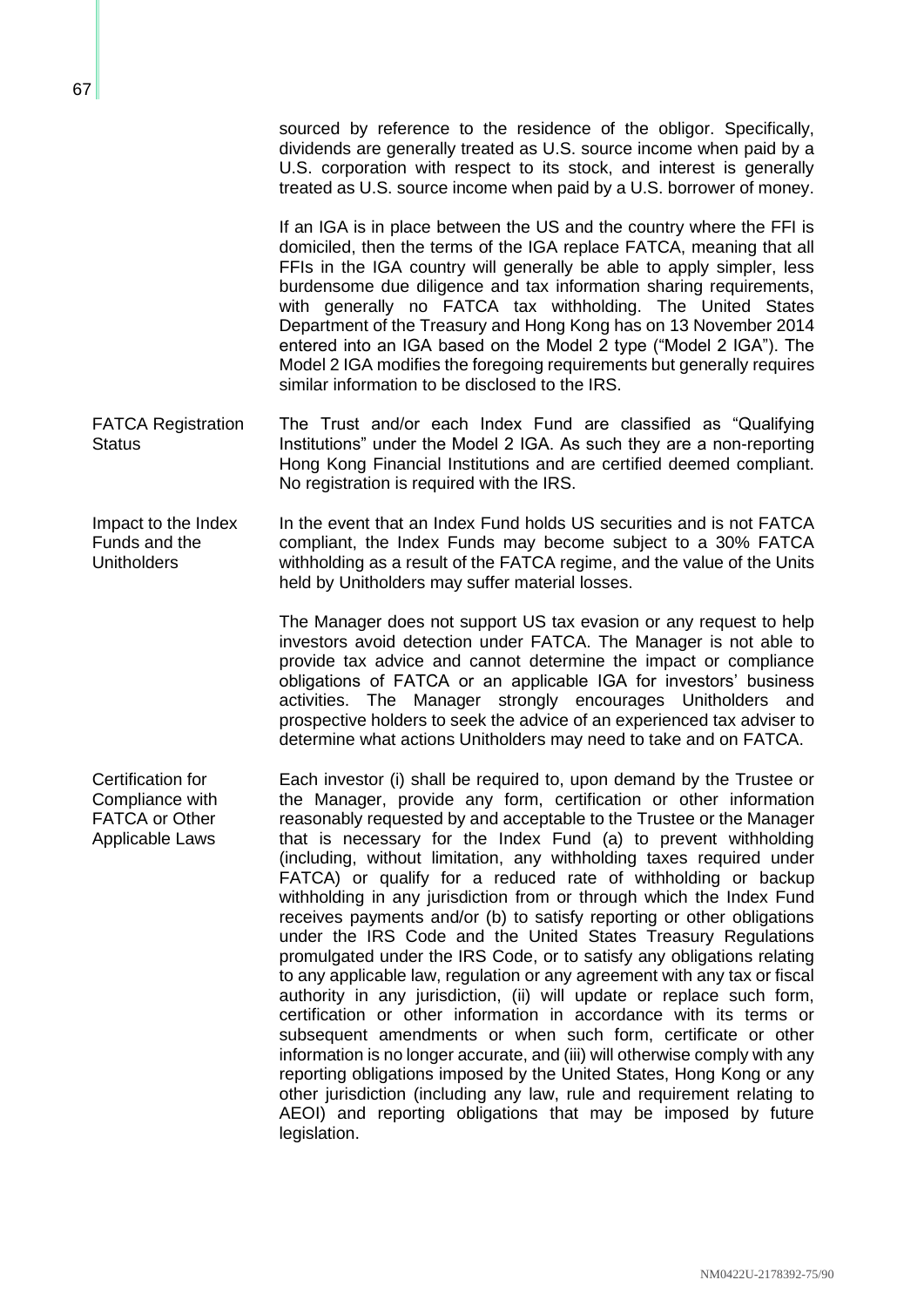Power to Disclose Information to **Authorities** 

Subject to applicable laws and regulations in Hong Kong, the Manager, the Trustee or any of their authorised person (as permissible under applicable law or regulation) may be required to report or disclose to any government agency, regulatory authority or tax or fiscal authority in any jurisdictions (including but not limited to the IRS and the IRD), certain information in relation to a Unitholder, including but not limited to the Unitholder's name, address, jurisdiction of birth, tax residence, tax identification number (if any), social security number (if any) and certain information relating to the Unitholder's holdings, account balance/value, and income or sale or redemption proceeds, to enable an Index Fund to comply with any applicable law or regulation or any agreement with a tax authority (including, but not limited to, any law, rule, requirement, regulation or agreement relating to AEOI and FATCA).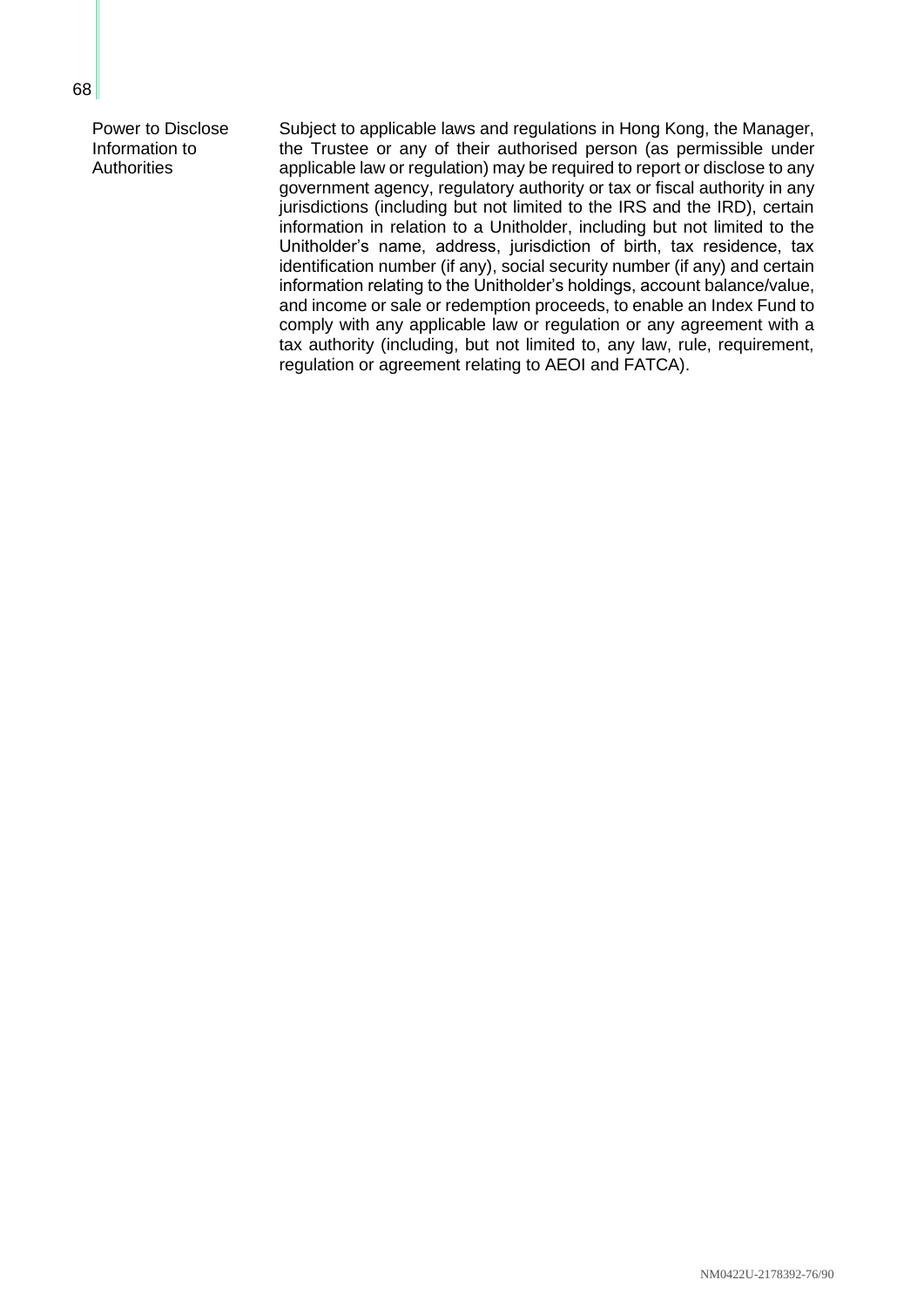# **DEFINITIONS**

In this Prospectus, unless the context requires otherwise, the following expressions have the meanings set out below. Other capitalised terms used, but not defined, have the meaning given to those terms in the Trust Deed.

"Application Unit" means, in relation to an Index Fund, such number of Units of a class or whole multiples thereof as specified in this Prospectus for the Index Fund or such other multiple of Units of a class from time to time determined by the Manager, approved by the Trustee and notified to Participating Dealers, either generally or for a particular class or classes of Units.

"Base Currency" means the specified base currency for an Index Fund which the Manager may determine from time to time in its discretion.

"BlackRock Group" means the BlackRock group of companies, the ultimate holding company of which is BlackRock, Inc.

"Business Day" means a day (other than a Saturday) on which the SEHK is open for normal trading provided that, where as a result of a Number 8 Typhoon Signal, Black Rainstorm warning or other similar event, the period during which banks in Hong Kong are open on any day is reduced, such day shall not be a Business Day unless the Manager and the Trustee otherwise determine.

"CCASS" means the Central Clearing and Settlement System established and operated by HKSCC or any successor system operated by HKSCC or its successors.

"Code" means the Code on Unit Trusts and Mutual Funds issued by the SFC (as amended, or replaced, from time to time).

"Connected Person" has the meaning as set out in the Code which at the date of the Prospectus means in relation to a company:

- (a) any person or company beneficially owning, directly or indirectly, 20% or more of the ordinary share capital of that company or able to exercise directly or indirectly, 20% or more of the total votes in that company; or
- (b) any person or company controlled by a person who or which meets one or both of the descriptions given in (a); or
- (c) any member of the group of which that company forms part; or
- (d) any director or officer of that company or of any of its connected persons as defined in (a), (b) or  $(c)$ .

"Creation Application" means an application by a Participating Dealer for the creation and issue of Units of an Index Fund in an Application Unit size (or whole multiples thereof) in accordance with the Operating Guidelines and terms of the Trust Deed.

"Dealing Day" means each Business Day during the continuance of the Trust, and/or such other day or days as the Manager may from time to time determine with the approval of the Trustee either generally or for an Index Fund.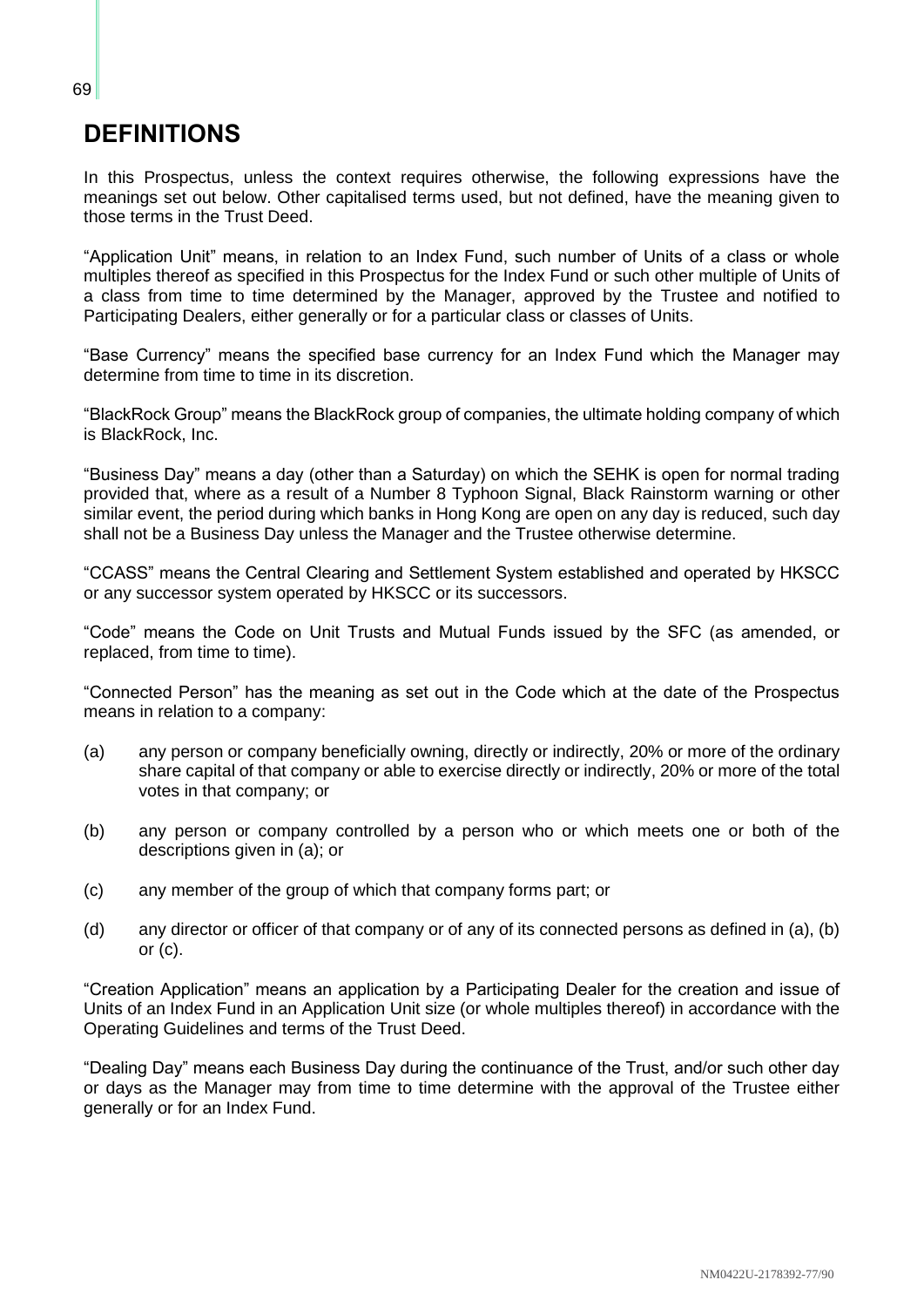"Dealing Deadline" in relation to any particular place and any particular Dealing Day, means the time on each Dealing Day specified in the "Description of the iShares Core Hang Seng Index ETF" and "Description of the iShares Hang Seng TECH ETF" sections of this Prospectus.

"Duties and Charges" in relation to an Index Fund means, for any of its particular transaction or dealing, all stamp and other duties, taxes, government charges, brokerage, bank charges, transfer fees, registration fees, transaction levies and other duties and charges whether in connection with the constitution of the deposited property (as that term is defined in the Trust Deed) or the increase or decrease of the deposited property or the creation, issue, transfer, cancellation or redemption of Units or the acquisition or disposal of Securities or otherwise which may have become or may be payable in respect of, and whether prior to, upon or after the occasion of, any transaction or dealing and including but not limited to, in relation to an issue of Units or redemption of Units, a charge (if any) of such amount or at such rate as is determined by the Manager to be made for the purpose of compensating or reimbursing the Index Fund for the difference between (a) the prices used when valuing the Securities of the Index Fund for the purpose of such issue or redemption of Units and (b) (in the case of an issue of Units) the prices which would be used when acquiring the same Securities if they were acquired by the Index Fund with the amount of cash received by the Index Fund upon such issue of Units and (in the case of a redemption of Units) the prices which would be used when selling the same Securities if they were sold by the Index Fund in order to realise the amount of cash required to be paid out of the Index Fund upon such redemption of Units.

"entities within the same group" means entities which are included in the same group for the purposes of consolidated financial statements prepared in accordance with internationally recognised accounting standards.

"FDI" means financial derivative instrument.

"FRC" means the Financial Reporting Council or its successors.

"Government and other Public Securities" has the meaning as set out in the Code.

"HKSCC" means the Hong Kong Securities Clearing Company Limited or its successors.

"Index Fund" means one segregated pool of assets and liabilities into which the Trust Fund is divided in accordance with the Trust Deed and where the context requires, only the iShares Core Hang Seng Index ETF and the iShares Hang Seng TECH ETF. The relevant Index Fund to which this Prospectus relates are listed in the section headed "Introduction".

"Index Provider" means the person responsible for compiling the Underlying Index against which an Index Fund benchmarks its investments and who holds the right to licence the use of such Underlying Index to the Index Fund.

"Issue Price" means the price at which Units in an Index Fund may be issued, determined in accordance with the Trust Deed.

"Listing Date" means the date specified in the "Description of the iShares Core Hang Seng Index ETF" and "Description of the iShares Hang Seng TECH ETF" sections of this Prospectus.

"Market" means the following, in any part of the world:–

- (a) in relation to any Security: the SEHK or a Recognised Stock Exchange; and
- (b) in relation to any futures contract: the Hong Kong Futures Exchange or any international futures exchange recognised by the SFC or approved by the Manager and the Trustee.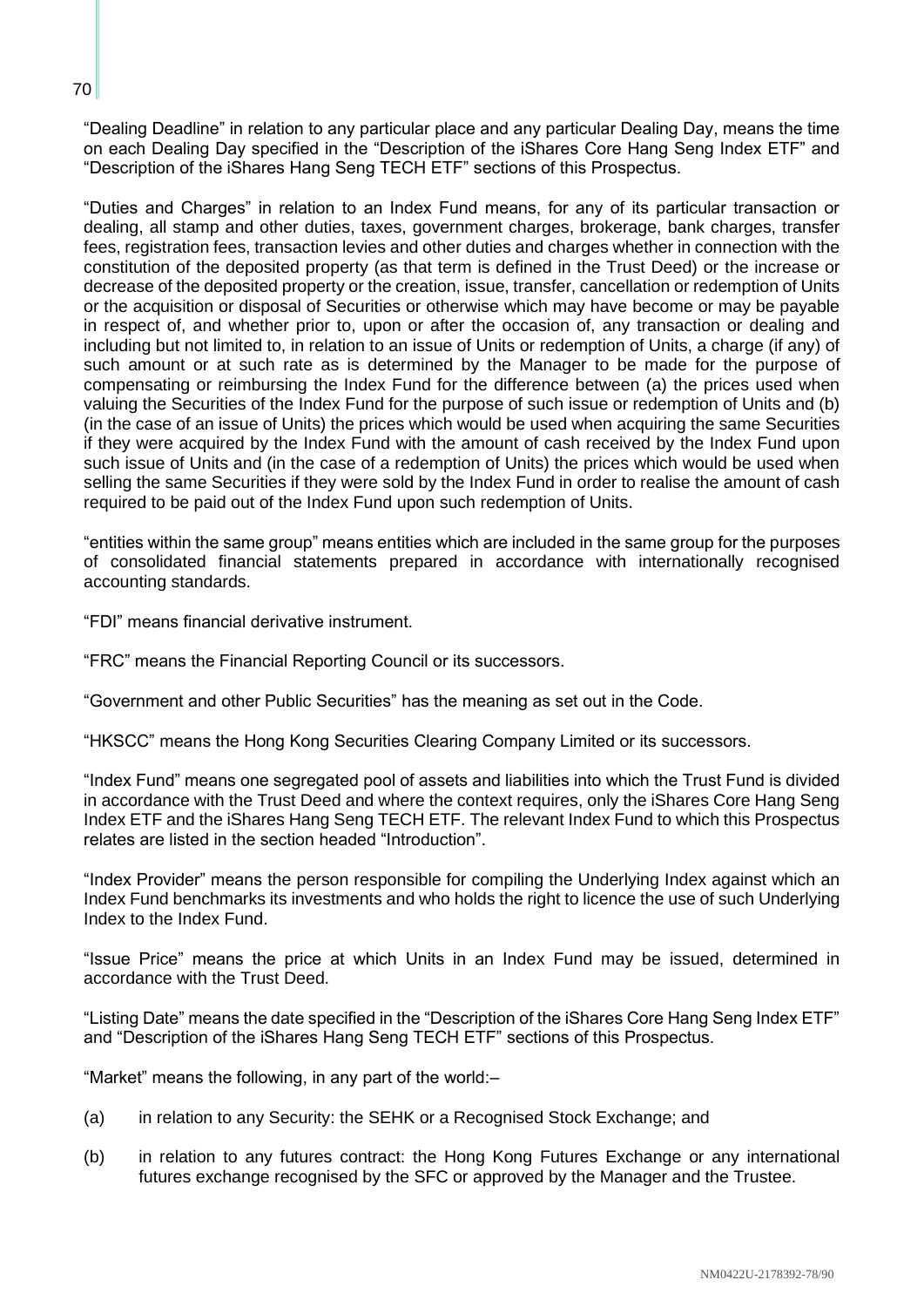"Market Maker" means a broker or dealer permitted by the SEHK to act as such by making a market for the Units in the secondary market on the SEHK.

"Multi-Counter" means the facility by which the Units traded in USD, HKD and/or RMB (as the case may be) are each assigned separate stock codes on the SEHK and are accepted for deposit, clearing and settlement in CCASS in more than one eligible currency (USD or RMB or HKD) as described in this Prospectus.

"Net Asset Value" or "NAV" means the net asset value of an Index Fund or, as the context may require, of a Unit calculated pursuant to the Trust Deed.

"Operating Guidelines" means in relation to an Index Fund, the guidelines for the creation and redemption of Units of the relevant class set out in the schedule to the Participation Agreement as amended from time to time by the Manager with the approval of the Trustee and following consultation, to the extent reasonably practicable, with the Participating Dealers and as notified in writing to the Participating Dealers (for the avoidance of doubt, different Operating Guidelines may be established for different Index Funds). Unless otherwise specified, references to the Operating Guidelines shall be to the Operating Guidelines for the Index Fund applicable at the time of the relevant Application.

"Participating Dealer" means any licensed broker or dealer who is (or who has appointed an agent who is) admitted by HKSCC as either a Direct Clearing Participant or a General Clearing Participant (as defined in the General Rules of CCASS) in CCASS and who has entered into a Participation Agreement, and any reference in this Prospectus to "Participating Dealer" shall, where the context requires, include a reference to any agent so appointed by the Participating Dealer.

"Participation Agreement" means an agreement entered into between the Trustee, the Manager, a Participating Dealer and (where relevant) a Participating Dealer's agent, setting out, (amongst other things), the arrangements in respect of the issue of Units and the redemption and cancellation of Units.

"PRC" means The People's Republic of China excluding, for the purposes of interpretation of this Prospectus only, the Hong Kong Special Administrative Region and the Macau Special Administrative Region.

"Recognised Stock Exchange" means an international stock exchange which is recognised by the SFC or which is approved by the Trustee and the Manager.

"Redemption Application" means an application by a Participating Dealer for the redemption of Units of an Index Fund in Application Unit size (or whole multiples thereof) in accordance with the Operating Guidelines and terms of the Trust Deed.

"Redemption Value" means, in respect of a Unit of an Index Fund, the price per Unit at which such Unit is redeemed, calculated in accordance with the Trust Deed.

"reverse repurchase transactions" has the meaning as set out in the Code. "sale and repurchase transactions" has the meaning as set out in the Code. "securities financing transactions" has the meaning as set out in the Code. "securities lending transactions" has the meaning as set out in the Code.

"Security" means any share, stock, debenture, loan stock, bond, security, commercial paper, acceptance, trade bill, treasury bill, instrument or note of, or issued by or under the guarantee of, any body, whether incorporated or unincorporated, or of any government or local government authority or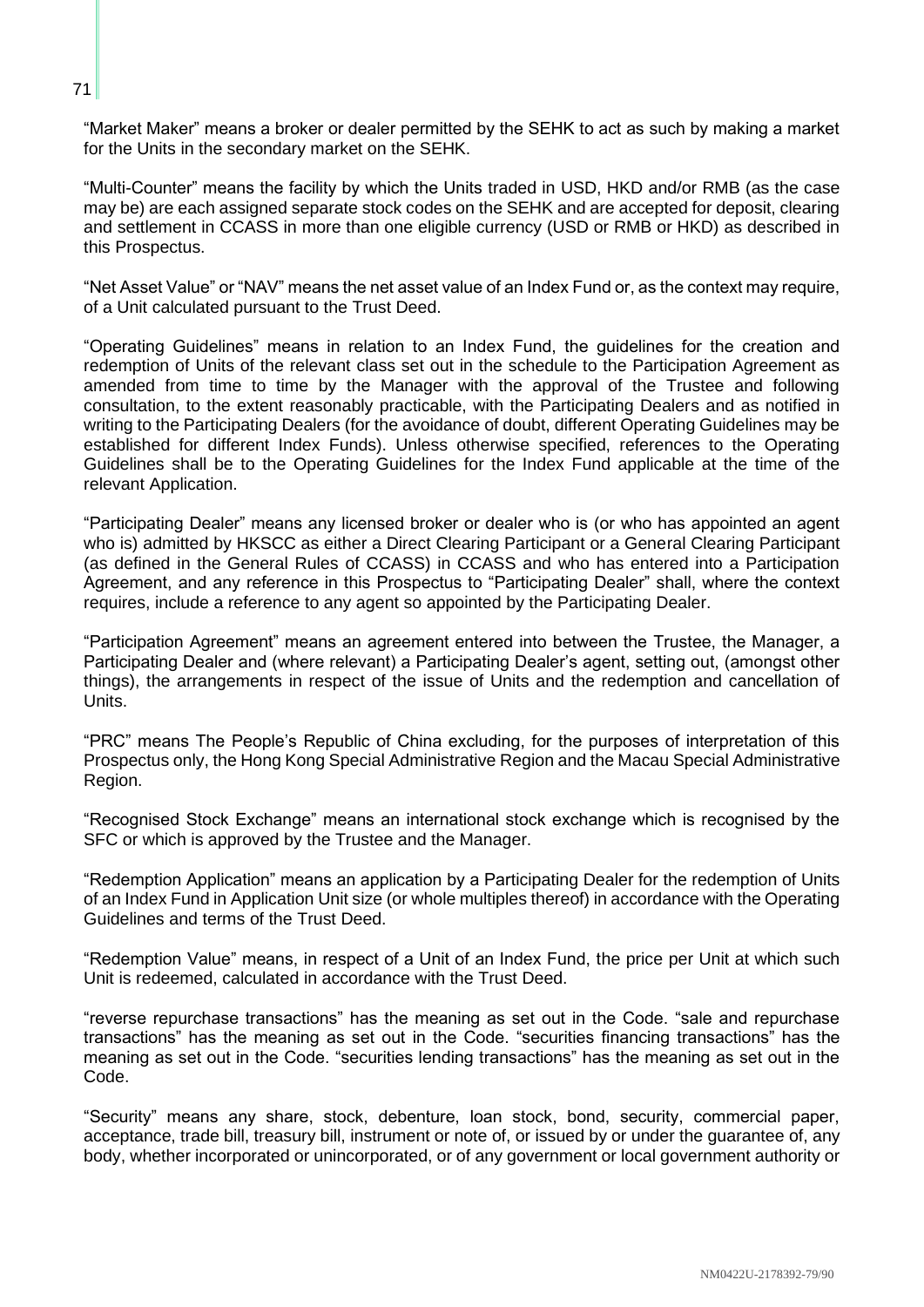supranational body, whether paying interest or dividends or not and whether fully-paid, partly paid or nil paid and includes (without prejudice to the generality of the foregoing):–

- (a) any right, option or interest (howsoever described) in or in respect of any of the foregoing, including units in any Unit Trust (as defined in the Trust Deed);
- (b) any certificate of interest or participation in, or temporary or interim certificate for, receipt for or warrant to subscribe or purchase, any of the foregoing;
- (c) any instrument commonly known or recognised as a security;
- (d) any receipt or other certificate or document evidencing the deposit of a sum of money, or any rights or interests arising under any such receipt, certificate or document; and
- (e) any bill of exchange and any promissory note.

"Securities and Futures Ordinance" or "SFO" means the Securities and Futures Ordinance (Cap. 571) of Hong Kong.

"SEHK" means The Stock Exchange of Hong Kong Limited or its successors.

"Settlement Day" means the number of Business Days after the relevant Dealing Day specified for an Index Fund pursuant to the Operating Guidelines or such other number of Business Days after the relevant Dealing Day as the Manager and the Trustee may from time to time agree and notify to the relevant Participating Dealers, either generally or for the Index Fund.

"SFC" means the Securities and Futures Commission of Hong Kong or its successors.

"substantial financial institution" has the meaning as set out in the Code.

"Takeovers Code" means The Code on Takeovers and Mergers issued by the SFC (as amended, or replaced, from time to time).

"Trust" means the umbrella unit trust constituted by the Trust Deed and called iShares Asia Trust or such other name as the Trustee and the Manager may from time to time determine.

"Trust Fund" means all the property held by the Trust, including all Deposited Property and Income Property (as defined in the Trust Deed), except for amounts to be distributed, in each case in accordance with the terms and provisions of the Trust Deed.

"Underlying Index" means, in respect of an Index Fund, the index against which the relevant Index Fund is benchmarked.

"Unit" means one undivided share in an Index Fund to which it relates.

"Unitholder" means a person entered on the register of holders as the holder of Units including, where the context so admits, persons jointly registered.

"Valuation Point" means the official close of trading on the Market on which Securities in question are listed on each Dealing Day and, in the case of an Index Fund investing in Securities trading on more than one Market, the official close of trading on the last relevant Market to close or such other time or times as determined by the Manager and the Trustee from time to time provided that there shall always be a Valuation Point on each Dealing Day other than where there is a suspension of the creation and redemption of Units.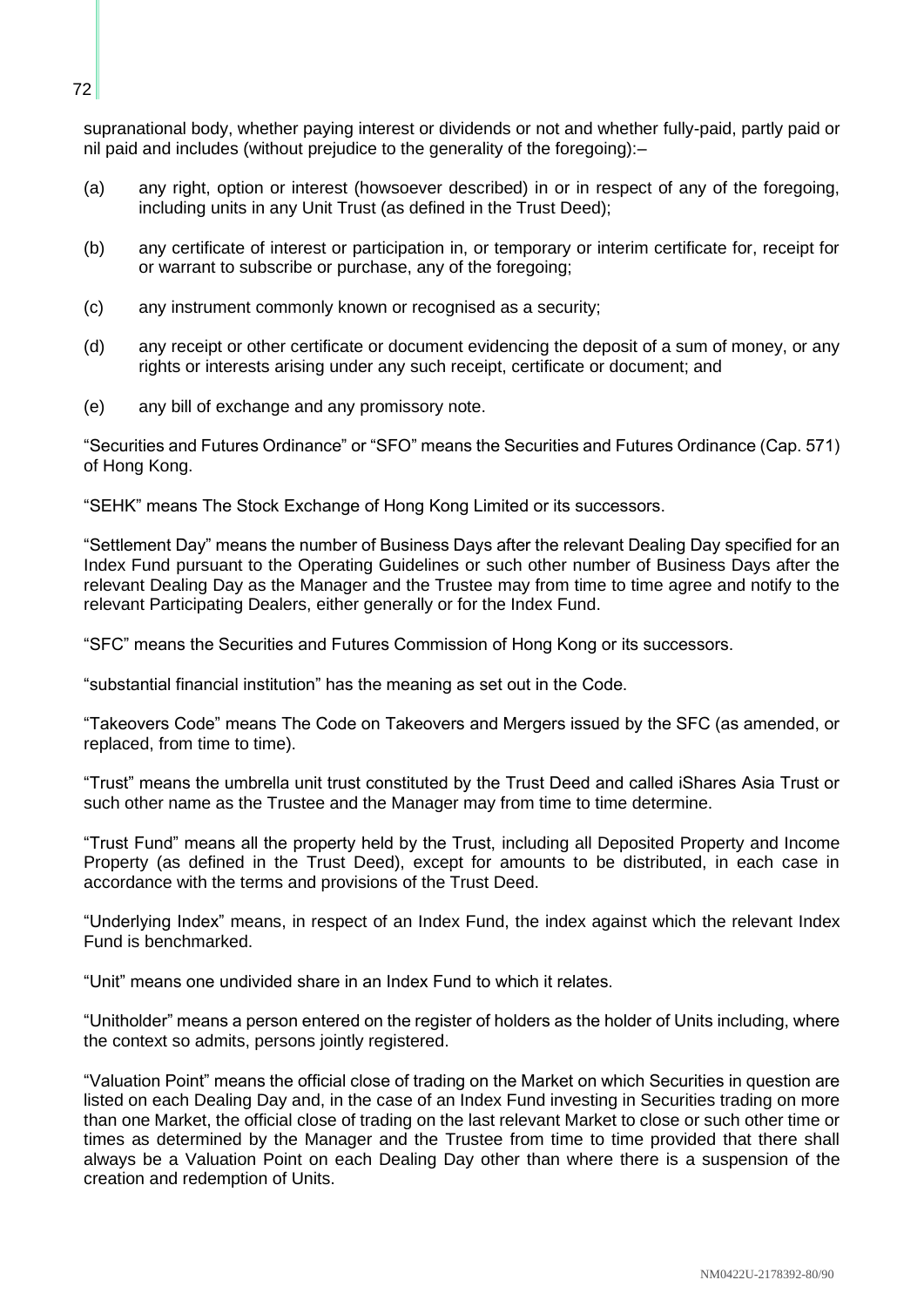# **SCHEDULE 1**

If any of the restrictions or limitations set out in this Schedule 1 is breached, the Manager will make it a priority objective to take all necessary steps within a reasonable period to remedy such breach, taking due account of the interests of the Unitholders.

The Trustee will take reasonable care to ensure compliance with the investment and borrowing limitations set out in the constitutive documents and the conditions under which the scheme was authorised.

# **PART A – INVESTMENT AND BORROWING RESTRICTIONS APPLICABLE TO EACH INDEX FUND**

# **1. Investment Restrictions**

The investment restrictions applicable to each Index Fund that are included in the Trust Deed are summarised below (as may be modified by any applicable waivers or exemptions granted by the SFC):-

- (a) the aggregate value of an Index Fund's investments in, or exposure to, any single entity (other than Government and other Public Securities) through the following may not exceed 10% of the Net Asset Value of such Index Fund, save as permitted by Chapter 8.6(h) and as varied by Chapter 8.6(h)(a) of the Code:
	- (1) investments in Securities issued by such entity;
	- (2) exposure to such entity through underlying assets of FDIs; and
	- (3) net counterparty exposure to such entity arising from transactions of over-the-counter FDIs;
- (b) subject to (a) above and Chapter 7.28(c) of the Code and unless otherwise approved by the SFC, the aggregate value of an Index Fund's investments in, or exposure to, entities within the same group through the following may not exceed 20% of the Net Asset Value of the Index Fund:
	- (1) investments in Securities issued by such entities;
	- (2) exposure to such entities through underlying assets of FDIs; and
	- (3) net counterparty exposure to such entities arising from transactions of over-the-counter FDIs;
- (c) unless otherwise approved by the SFC, the value of an Index Fund's cash deposits made with the same entity or entities within the same group may not exceed 20% of the Net Asset Value of the Index Fund, unless:
	- (1) the cash is held before the launch of the Index Fund and for a reasonable period thereafter prior to the initial subscription proceeds being fully invested; or
	- (2) the cash is proceeds from liquidation of investments prior to the merger or termination of the Index Fund, whereby the placing of cash deposits with various financial institutions may not be in the best interest of investors; or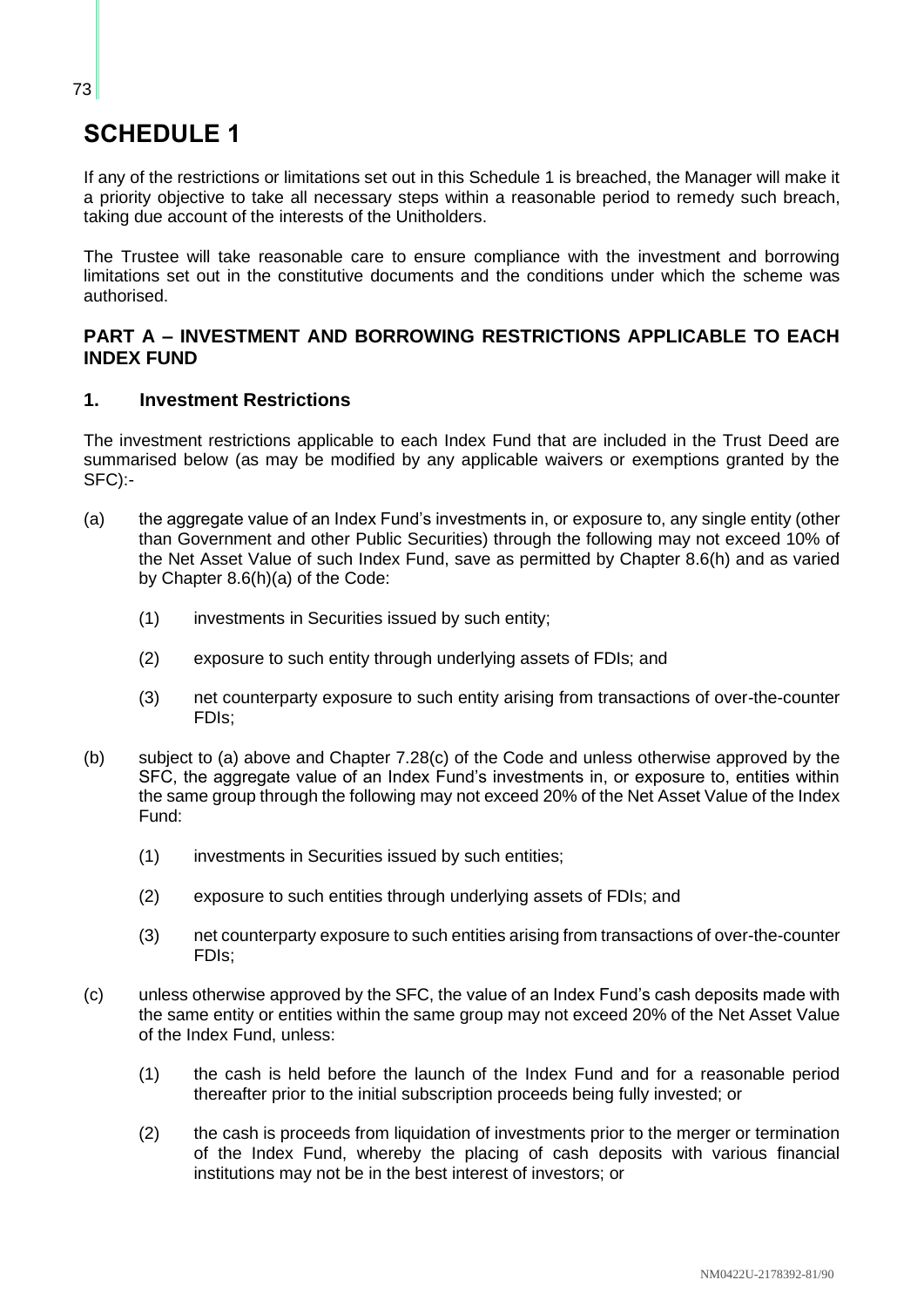(3) the cash is proceeds received from subscriptions pending investments and held for the settlement of redemption and other payment obligations, whereby the placing of cash deposits with various financial institutions is unduly burdensome and the cash deposits arrangement would not compromise investors' interests;

for the purposes of this paragraph (c), cash deposits generally refer to those that are repayable on demand or have the right to be withdrawn by the Index Fund and not referable to provision of property or services;

- (d) ordinary shares issued by any single entity (other than Government and other Public Securities) held for the account of an Index Fund, when aggregated with other ordinary shares of the same entity held for the account of all other Index Funds under the Trust collectively may not exceed 10% of the nominal amount of the ordinary shares issued by a single entity;
- (e) not more than 15% of the Net Asset Value of an Index Fund may be invested in Securities and other financial products or instruments that are neither listed, quoted nor dealt in on a stock exchange, over-the-counter market or other organised securities market which is open to the international public and on which such Securities are regularly traded;
- (f) notwithstanding (a), (b), (d) and (e), where direct investment by an Index Fund in a market is not in the best interests of investors, an Index Fund may invest through a wholly-owned subsidiary company established solely for the purpose of making direct investments in such market. In this case, the underlying investments of the subsidiary, together with the direct investments made by the Index Fund, must in aggregate comply with the requirements of Chapter 7 of the Code;
- (g) notwithstanding (a), (b) and (d), not more than 30% of the Net Asset Value of an Index Fund may be invested in Government and other Public Securities of the same issue;
- (h) subject to (g), an Index Fund may fully invest in Government and other Public Securities in at least six different issues. Subject to the approval of the SFC, an Index Fund which has been authorised by the SFC as an index fund may exceed the 30% limit in (g) and may invest all of its assets in Government and other Public Securities in any number of different issues;
- (i) unless otherwise approved by the SFC, an Index Fund may not invest in physical commodities;
- (j) for the authorised of doubt, exchange traded funds that are:
	- (1) authorised by the SFC under Chapter 8.6 or 8.10 of the Code; or
	- (2) listed and regularly traded on internationally recognised stock exchanges open to the public (nominal listing not accepted) and (i) the principal objective of which is to track, replicate or correspond to a financial index or benchmark, which complies with the applicable requirements under Chapter 8.6 of the Code; or (ii) the investment objective, policy, underlying investments and product features of which are substantially in line with or comparable with those set out under Chapter 8.10 of the Code,

may either be considered and treated as (x) listed Securities for the purposes of and subject to the requirements in paragraphs (a), (b) and (d) above; or (y) collective investment schemes for the purposes of and subject to the requirements in paragraph (k) below. However, the investments in exchange traded funds shall be subject to paragraph (e) above and the relevant investment limits in exchange traded funds by an Index Fund should be consistently applied and clearly disclosed in this Prospectus. The Manager intends to treat such underlying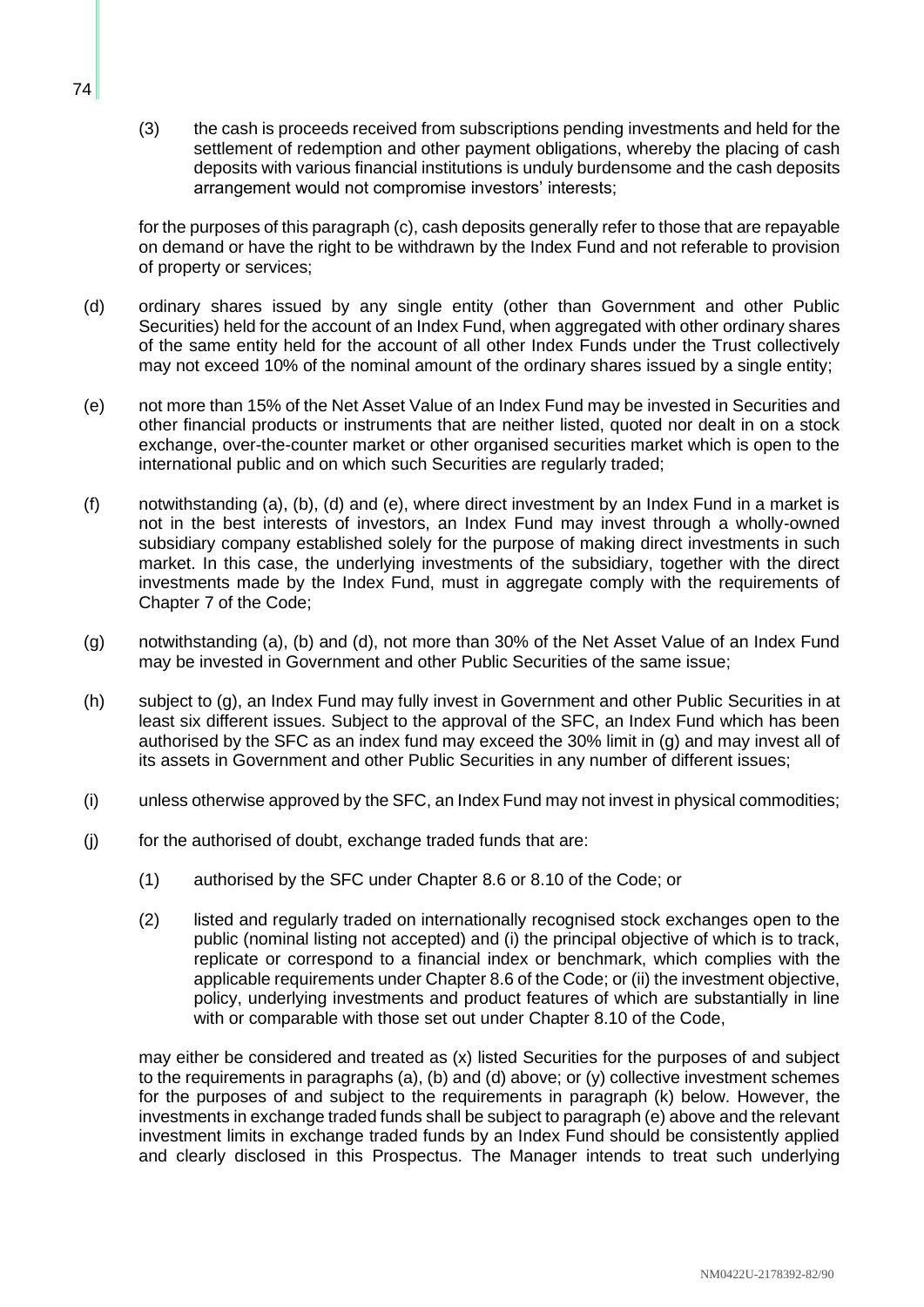exchange traded funds as collective investment schemes for the purposes of and subject to the requirements in Chapters 7.11, 7.11A and 7.11B of the Code;

- (k) where an Index Fund invests in shares or units of other collective investment schemes ("underlying schemes"),
	- (1) the value of such Index Fund's investment in units or shares in underlying schemes which are non-eligible schemes (as determined by the SFC) and not authorised by the SFC may not in aggregate exceed 10% of the Net Asset Value of an Index Fund; and
	- (2) such Index Fund may invest in one or more underlying schemes which are either schemes authorised by the SFC or eligible schemes (as determined by the SFC), but the value of an Index Fund's investment in units or shares in each such underlying scheme may not exceed 30% of the Net Asset Value of the Index Fund, unless the underlying scheme is authorised by the SFC and its name and key investment information are disclosed in this Prospectus,

provided that in respect of (1) and (2) above:

- (i) the objective of each underlying scheme may not be to invest primarily in any investment prohibited by Chapter 7 of the Code, and where that underlying scheme's objective is to invest primarily in investments restricted by Chapter 7 of the Code, such investments may not be in contravention of the relevant limitation prescribed by Chapter 7 of the Code. For the avoidance of doubt, an Index Fund may invest in scheme(s) authorised by the SFC under Chapter 8 of the Code (except for hedge funds under Chapter 8.7 of the Code), eligible scheme(s) (as determined by the SFC) of which the net derivative exposure (as defined in the Code) does not exceed 100% of its total Net Asset Value, and exchange traded funds satisfying the requirements in paragraph (i) above in compliance with paragraph  $(k)(1)$  and  $(k)(2)$ ;
- (ii) where the underlying schemes are managed by the Manager, or by other companies within the same group that the Manager belongs to, then paragraphs (a), (b), (d) and (e) above are also applicable to the investments of the underlying scheme;
- (iii) the objective of the underlying schemes may not be to invest primarily in other collective investment scheme(s);
- (3) where an investment is made in any underlying scheme(s) managed by the Manager or any of its Connected Persons, all initial charges and redemption charges on the underlying scheme(s) must be waived; and
- (4) the Manager or any person acting on behalf of the Index Fund or the Manager may not obtain a rebate on any fees or charges levied by an underlying scheme or the manager of an underlying scheme, or any quantifiable monetary benefits in connection with investments in any underlying scheme;
- (l) if the name of an Index Fund indicates a particular objective, investment strategy, geographic region or market, the Index Fund, under normal market circumstances, invest at least 70% of its Net Asset Value in securities and other investments to reflect the particular objective, investment strategy or geographic region or market which the Index Fund represents.

The Manager shall not on behalf of any Index Fund:-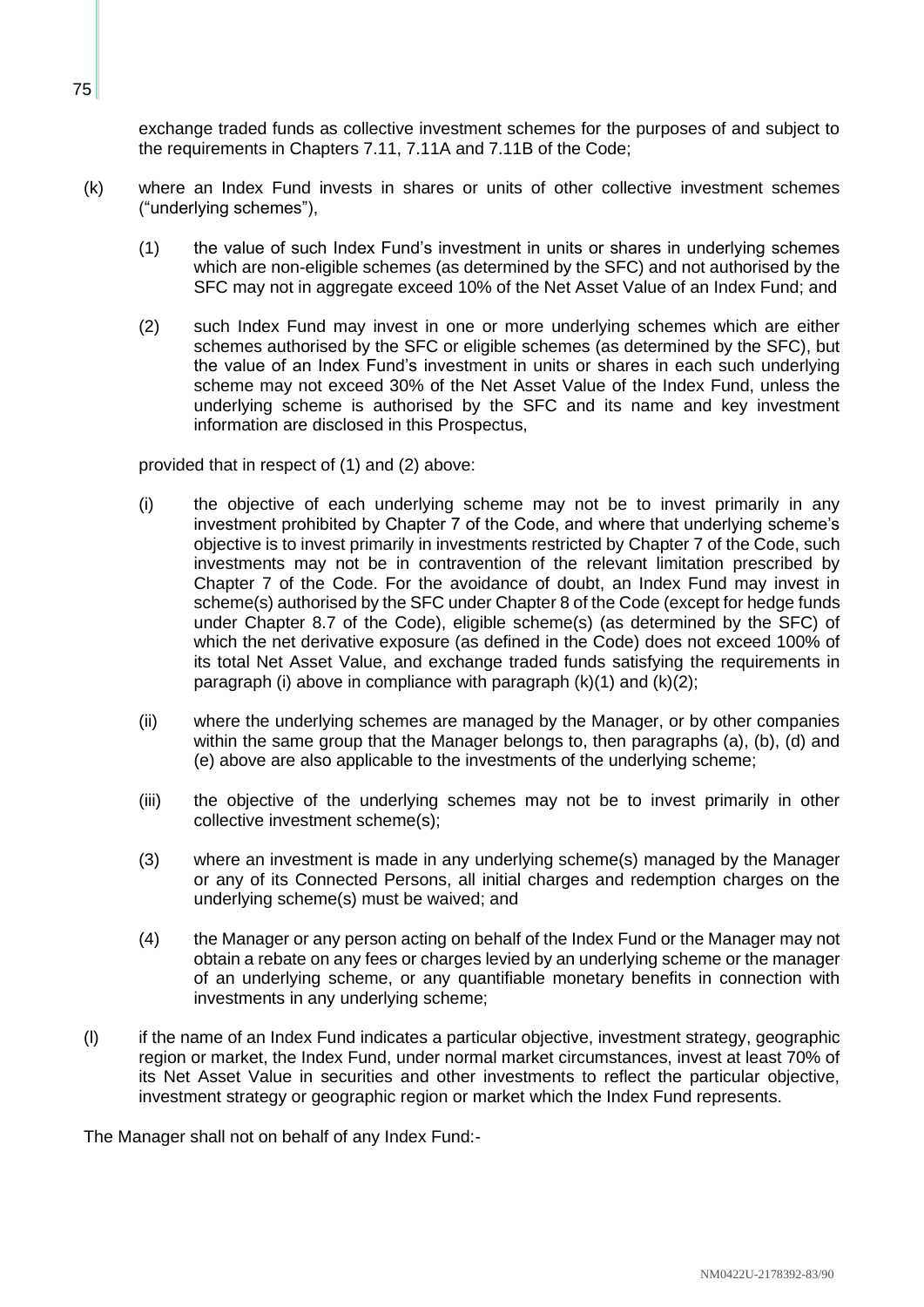- (i) invest in a security of any class in any company or body if any director or officer of the Manager individually owns more than 0.5% of the total nominal amount of all the issued securities of that class or the directors and officers of the Manager collectively own more than 5% of those securities;
- (ii) invest in any type of real estate (including buildings) or interests in real estate (including options or rights, but excluding shares in real estate companies and interests in real estate investment trusts (REITs)). In the case of investments in such shares and REITS, they shall comply with the limits set out in paragraphs (a), (b) and (d), (e) and  $(k)(1)$  above where applicable. For the avoidance of doubt, where investments are made in listed REITS, paragraphs (a), (b) and (d) apply and where investments are made in unlisted REITS, which are either companies or collective investment schemes, then paragraphs (e) and (k)(1) apply respectively;
- (iii) make short sales if as a result such Index Fund would be required to deliver Securities exceeding 10% of the Net Asset Value of such Index Fund (and for this purpose Securities sold short must be actively traded on a market where short selling activity is permitted). For the avoidance of doubt, an Index Fund is prohibited to carry out any naked or uncovered short sale of Securities and short selling should be carried out in accordance with all applicable laws and regulations;
- (iv) subject to paragraph (e) above, lend or make a loan out of the assets of such Index Fund, except to the extent that the acquisition of bonds or the making of a deposit (within the applicable investment restrictions) might constitute a loan, or assume, guarantee, endorse or otherwise become directly or contingently liable for or in connection with any obligation or indebtedness of any person, save and except for reverse repurchase transactions in compliance with the Code;
- (v) enter into any obligation in respect of such Index Fund or acquire any asset or engage in any transaction for the account of such Index Fund which involves the assumption of any liability which is unlimited. For the avoidance of doubt, the liability of Unitholders is limited to their investment in the relevant Index Fund; or
- (vi) include in the portfolio of such Index Fund any Security where a call is to be made for any sum unpaid on that Security, unless the call could be met in full out of cash or near cash from such Index Fund's portfolio whereby such amount of cash or near cash has not been segregated to cover a future or contingent commitment arising from transactions in FDIs for the purposes of the section "Cover" below.

Note: The investment restrictions set out above apply to each Index Fund, subject to the following: A collective investment scheme authorised by the SFC under the Code is usually restricted under Chapter 7.1 of the Code from making investments which would result in the value of that collective investment scheme's holdings of the Securities of any single entity exceeding 10% of the collective investment scheme's net asset value. For an Index Fund authorised under Chapter 8.6 of the Code as an index tracking ETF, given the investment objective of the Index Fund and nature of the index, the relevant Index Fund is allowed under Chapter 8.6(h) of the Code to, notwithstanding Chapter 7.1 of the Code, hold investments in constituent Securities of any single entity exceeding 10% of the Index Fund's Net Asset Value if such constituent Securities account for more than 10% of the weighting of the index and the relevant Index Fund's holding of any such constituent Securities does not exceed their respective weightings in the Index, except where the weightings are exceeded as a result of changes in the composition of the Index and the excess is only transitional and temporary in nature.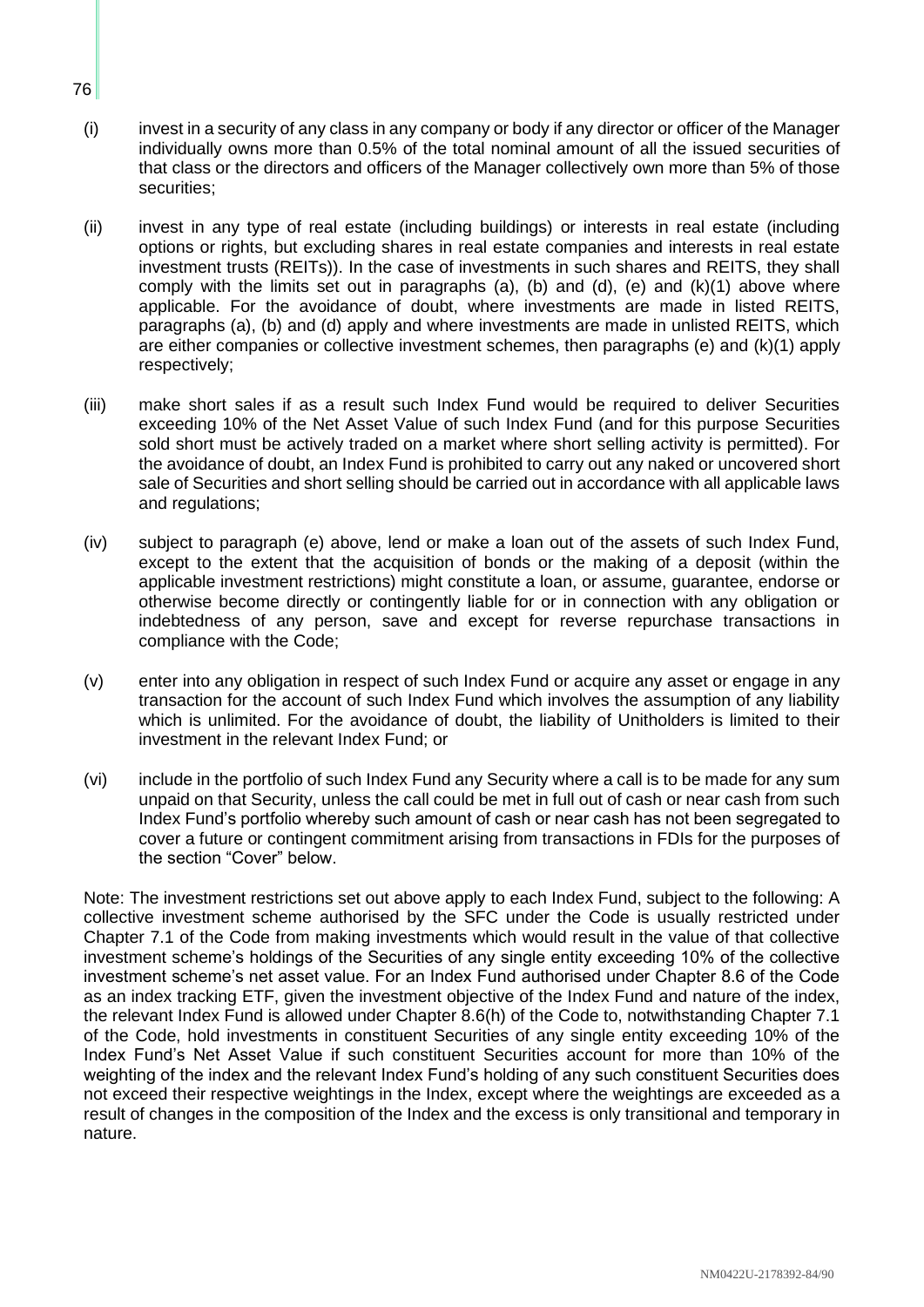### However, the restrictions in 8.6(h)(i) and (ii) of the Code (as described in the preceding paragraph) do not apply if:

- the Index Fund adopts a representative sampling strategy which does not involve full replication of the constituent securities of the underlying index in the exact weightings of such index;
- the strategy is clearly disclosed in the Prospectus;
- the excess of the weightings of the constituent securities held by the Index Fund over the weightings in the index is caused by the implementation of the representative sampling strategy;
- any excess weightings of the Index Fund's holdings over the weightings in the index must be subject to a maximum limit reasonably determined by the Index Fund after consultation with the SFC. In determining this limit, the Index Fund must consider the characteristics of the underlying constituent securities, their weightings and the investment objectives of the index and any other suitable factors;
- limits laid down by the Index Fund pursuant to the point above must be disclosed in the Prospectus. Please refer to the section "Descriptions of The Index Funds" – "Investment Strategy" for the limit applicable to an Index Fund;
- disclosure must be made in the Index Fund's interim and annual reports as to whether the limits imposed by the Index Fund itself pursuant to the above point have been complied with in full. If there is non-compliance with the said limits during the relevant reporting period, this must be reported to the SFC on a timely basis and an account for such non-compliance should be stated in the report relating to the period in which the non-compliance occurs or otherwise notified to investors.

## **Non-compliance with Chapter 7.1A of the Code (applicable to the iShares Hang Seng TECH ETF only)**

A collective investment scheme authorised by the SFC under the Code is usually subject to the investment restriction under Chapter 7.1A of the Code, which provides that subject to Chapters 7.1 and 7.28(c) of the Code, the aggregate value of that scheme's investments in, or exposure to, entities within the same group through the following may not exceed 20% of the Net Asset Value of that scheme:

- (a) investments in Securities issued by such entities;
- (b) exposure to such entities through underlying assets of FDIs; and
- (c) net counterparty exposure to such entities arising from transactions of over-the-counter FDIs**.**

Given the index tracking nature of the iShares Hang Seng TECH ETF and the nature of the Underlying Index, upon consultation with the SFC and as permitted under Chapter 8.6(h)(b) of the Code, the iShares Hang Seng TECH ETF will not strictly comply with Chapter 7.1A of the Code, provided that the aggregate value of the iShares Hang Seng TECH ETF's investments in, or exposure to, entities within the same group through (a) to (c) above may not exceed 35% of the Net Asset Value of the iShares Hang Seng TECH ETF.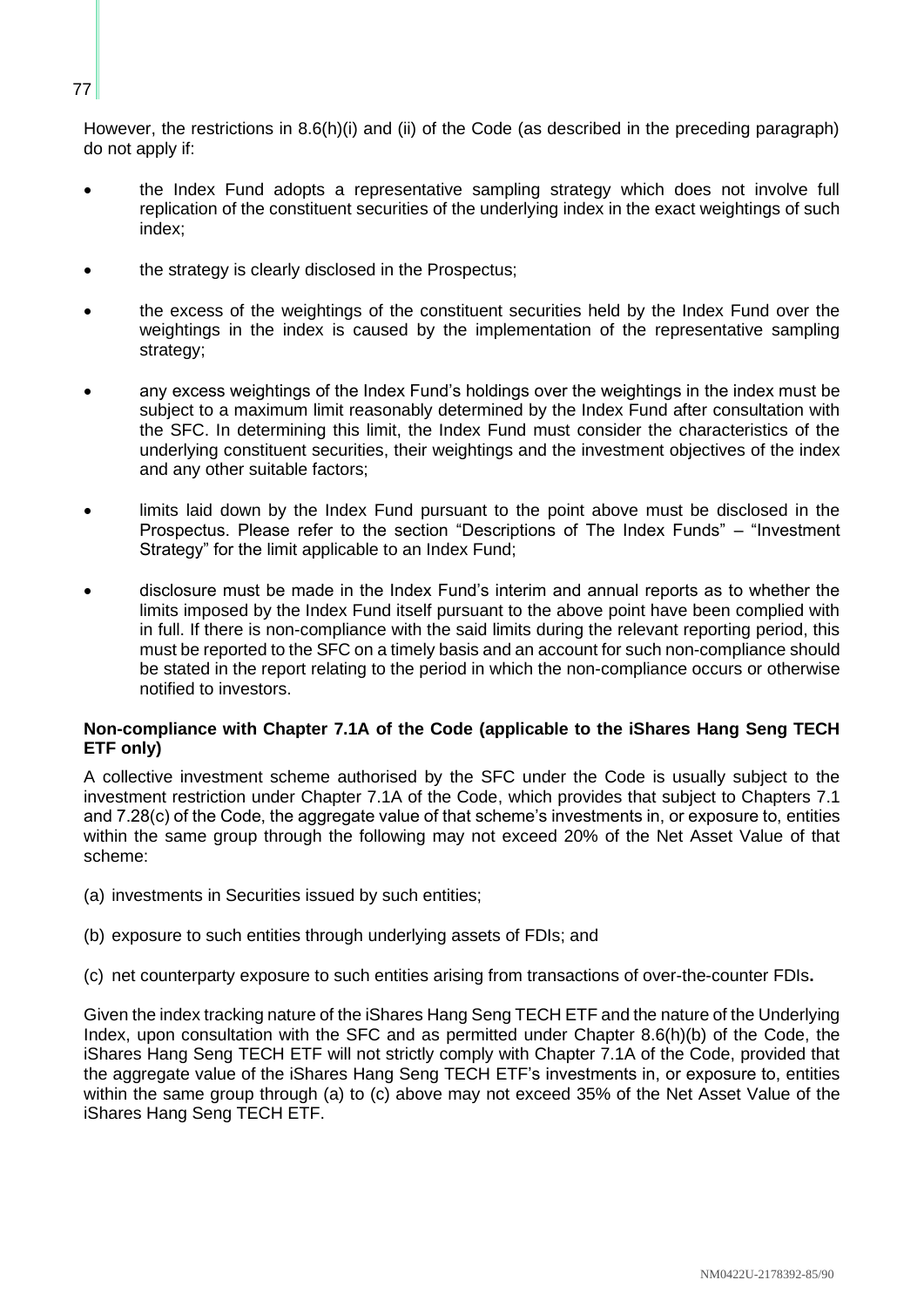# **Securities Financing Transactions**

The Index Funds currently do not intend to engage in any securities lending transactions, sale and repurchase transactions and reverse repurchase transactions ("securities financing transactions"), or other similar over the counter transactions. Prior approval from the SFC will be sought in the event the Manager intends to engage in such transactions and at least one month's prior notice will be given to Unitholders, and details of such transactions will be disclosed in this Prospectus in accordance with the Code.

# **Financial Derivative Instruments**

Subject always to the provisions of the Trust Deed and the Code, the Manager may on behalf of an Index Fund enter into any transactions in relation to FDIs.

#### *Hedging purposes*

An Index Fund may acquire FDIs for hedging purpose. The FDIs shall meet all of the following criteria to be considered as being acquired for hedging purposes:

- (a) they are not aimed at generating any investment return;
- (b) they are solely intended for the purpose of limiting, offsetting or eliminating the probability of loss of risks arising from the investments being hedged;
- (c) although they may not necessarily reference to the same underlying assets, they should relate to the same asset class with high correlation in terms of risks and return, and involve taking opposite positions, in respect of the investments being hedged; and
- (d) they exhibit price movements with high negative correlation with the investments being hedged under normal market conditions. Hedging arrangement should be adjusted or re-positioned, where necessary and with due consideration on the fees, expenses and costs, to enable the Index Fund to meet its hedging objective in stressed or extreme market conditions.

#### *Investment purposes*

An Index Fund may also acquire FDIs for non-hedging purposes ("investment purposes"), subject to the limit that the Index Fund's net exposure relating to these FDIs ("net derivative exposure") does not exceed 50% of its total Net Asset Value (unless otherwise approved by the SFC for a Sub-Fund pursuant to Chapter 8.7 and 8.8 of the Code). For the avoidance of doubt:

- (a) for the purpose of calculating net derivative exposure, the positions of FDIs acquired by an Index Fund for investment purposes are converted into the equivalent position in the underlying assets of the FDIs, taking into account the prevailing market value of the underlying assets, the counterparty risk, future market movements and the time available to liquidate the position;
- (b) the net derivative exposure should be calculated in accordance with the requirements and guidance issued by the SFC which may be updated from time to time; and
- (c) FDIs acquired for hedging purposes will not be counted towards the 50% limit referred to in this paragraph so long as there is no residual derivative exposure arising from such hedging arrangement.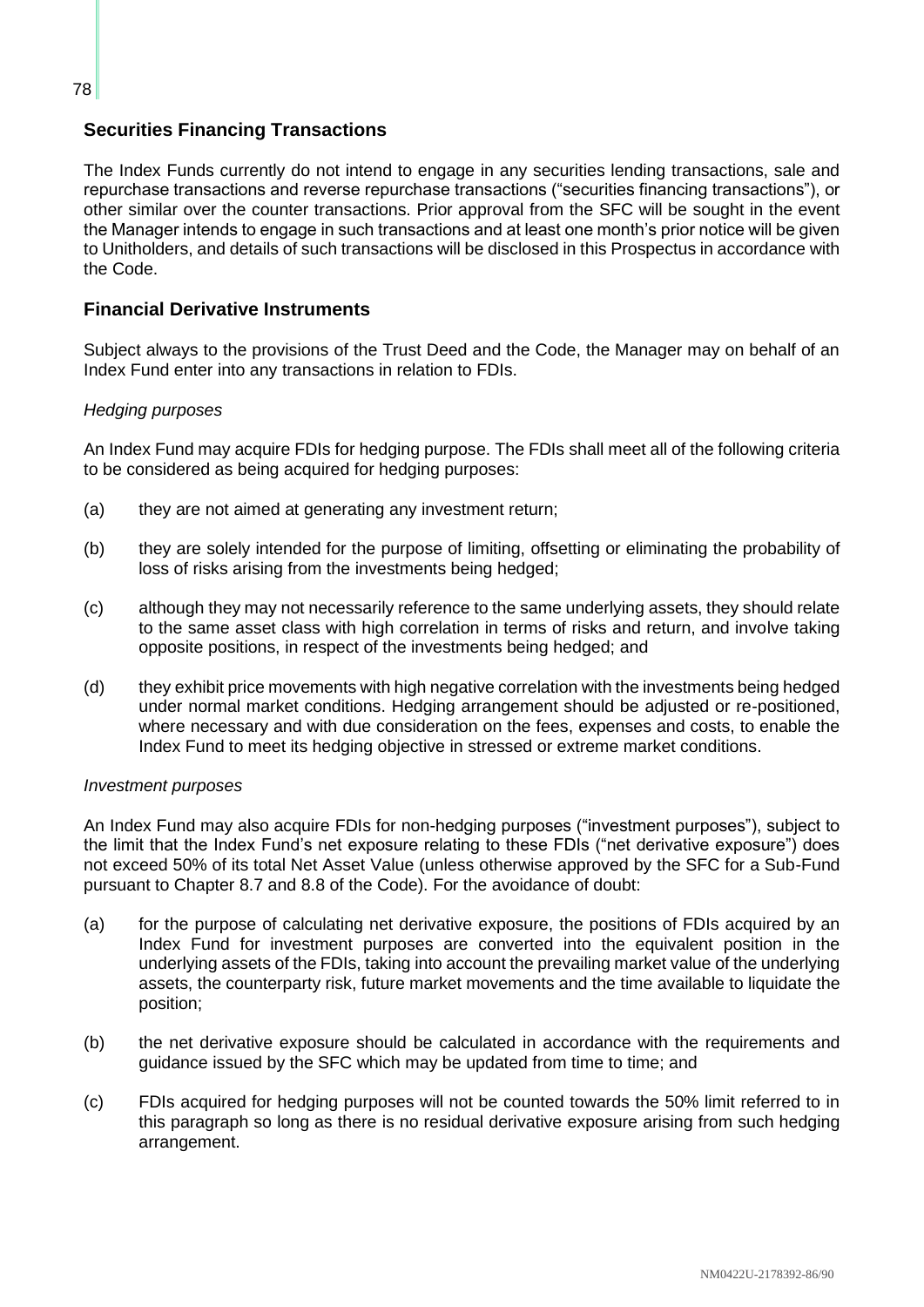## *Requirements on FDIs*

The FDIs invested by an Index Fund should be either listed or quoted on a stock exchange, or dealt in over-the-counter market and comply with the following provisions:

- (a) the underlying assets consist solely of shares in companies, debt Securities, money market instruments, units/shares of collective investment schemes, deposits with substantial financial institutions, Government and other Public Securities, highly-liquid physical commodities (including gold, silver, platinum and crude oil), financial indices, interest rates, foreign exchange rates or currencies or other asset classes acceptable to the SFC, in which such Index Fund may invest according to its investment objectives and policies. Where the Index Fund invests in index-based FDIs, the underlying assets of such FDIs are not required to be aggregated for the purposes of the investment restrictions or limitations set out in paragraphs (a), (b), (c) or (g) under "Investment Restrictions" above provided that the index is in compliance with 8.6(e) of the Code;
- (b) the counterparties to over-the-counter FDI transactions or their guarantors are substantial financial institutions, except that the SFC may consider to accept other entity falling outside the definition of "substantial financial institution" on a case-by-case basis;
- (c) subject to paragraphs (a) and (b) under the section entitled "Investment Restrictions" above, the Index Fund's net counterparty exposure to a single entity arising from transactions of the over-the-counter FDIs may not exceed 10% of the Net Asset Value of such Index Fund. Exposure to a counterparty of over-the-counter FDIs may be lowered by the collateral received (if applicable) and should be calculated with reference to the value of collateral and positive mark to market value of the over-the-counter FDIs with that counterparty, if applicable; and
- (d) the valuation of the FDIs is marked-to-market daily, subject to regular, reliable and verifiable valuation conducted by the Manager or the Trustee or their nominee(s), agent(s) or delegate(s) independent of the issuer of the FDIs through measures established by the Manager such as the establishment of a valuation committee or engagement of third party services. The FDIs can be sold, liquidated or closed by an offsetting transaction at any time at their fair value at the initiative of the Index Fund. Further, the calculation agent/ fund administrator should be adequately equipped with the necessary resources to conduct independent marked-to-market valuation and to verify the valuation of the FDIs on a regular basis.

Subject to the sub-sections "Investment purposes" and "Requirements on FDIs above", an Index Fund may invest in FDIs provided that the exposure to the underlying assets of the FDI, together with the other investments of the Index Fund, may not in aggregate exceed the corresponding investment restrictions or limitations applicable to such underlying assets and investments as set out in the relevant provisions of Chapter 7 of the Code.

## **Cover**

An Index Fund shall at all times be capable of meeting all its payment and delivery obligations incurred under transactions in FDIs (whether for hedging or for investment purposes). The Manager shall, as part of its risk management process, monitor to ensure that the transactions in FDIs are adequately covered on an ongoing basis. For the purposes of this paragraph, assets that are used to cover the Index Fund's payment and delivery obligations incurred under transactions in FDIs should be free from any liens and encumbrances, exclude any cash or near cash for the purpose of meeting a call on any sum unpaid on a Security, and cannot be applied for any other purposes. A transaction in FDIs which gives rise to a future commitment or contingent commitment of an Index Fund should also be covered as follows: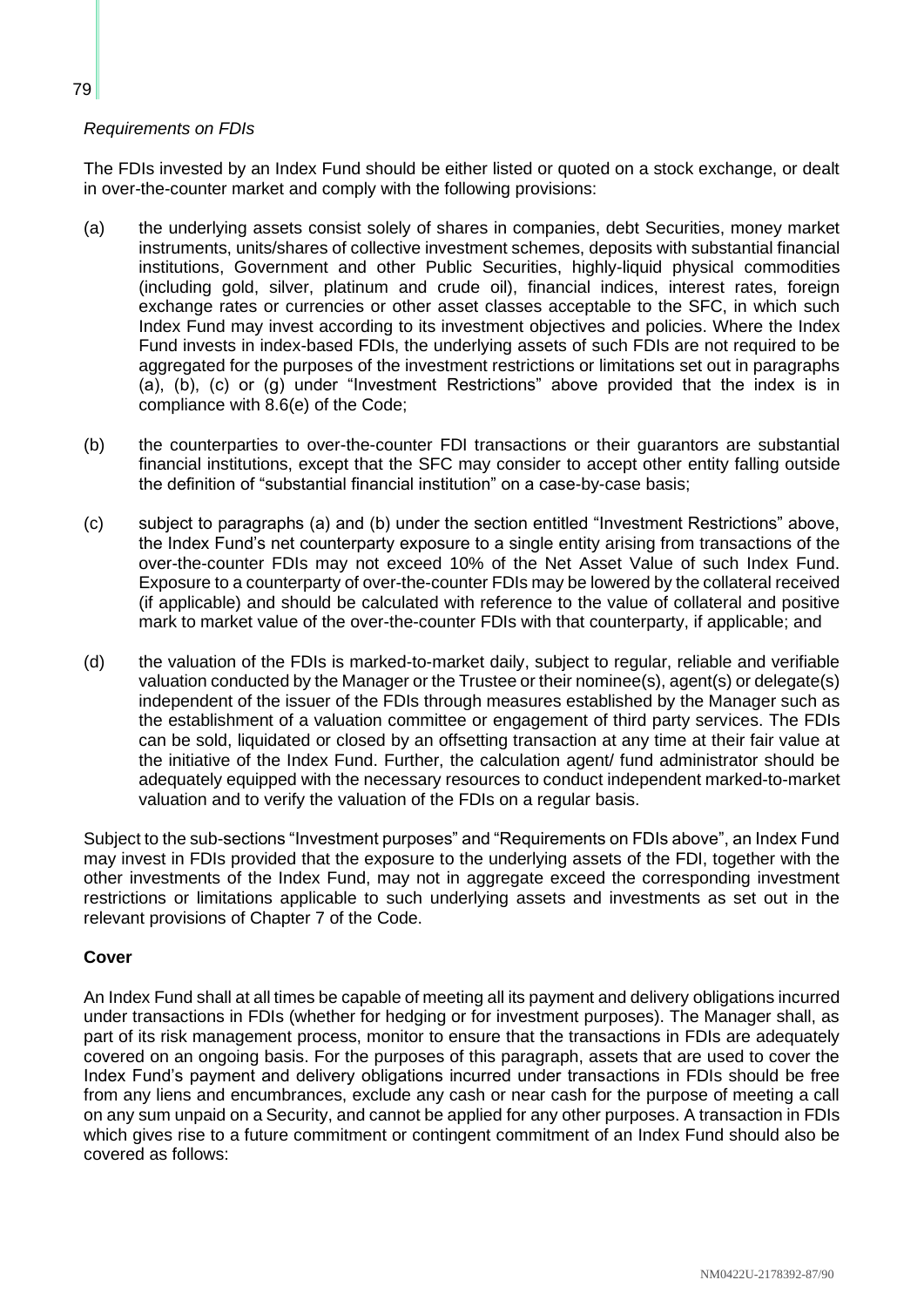- in the case of FDI transactions which will, or may at the Index Fund's discretion, be cash settled, the Index Fund should at all times hold sufficient assets that can be liquidated within a short timeframe to meet the payment obligation; and
- in the case of FDI transactions which will, or may at the counterparty's discretion, require physical delivery of the underlying assets, the Index Fund should hold the underlying assets in sufficient quantity at all times to meet the delivery obligation. If the Manager considers the underlying assets to be liquid and tradable, the Index Fund may hold other alternative assets in sufficient quantity as cover, provided that such assets may be readily converted into the underlying assets at any time to meet the delivery obligation. In the case of holding alternative assets as cover, the Index Fund should apply safeguard measures such as to apply haircut where appropriate to ensure that such alternative assets held are sufficient to meet its future obligation.

The above policies relating to FDIs apply to financial instruments which embeds a financial derivative as well. For the purposes of this Prospectus, an "Embedded FDI" is a FDI that is embedded in another security, namely the host contract.

# **Collateral**

The Index Funds currently do not intend to receive any collateral. In the event the Manager intends to change this practice, collateral requirements under the Code and the Manager's collateral policy and criteria will be disclosed in this Prospectus in accordance with the Code.

## **2. Borrowing Policy**

Borrowing against the assets of an Index Fund is allowed up to a maximum of 10% of its total Net Asset Value. Back-to-back loans do not count as borrowing. For the avoidance of doubt, securities lending transactions and sale and repurchase transactions in compliance with the requirements as set out in Chapters 7.32 to 7.35 of the Code. The Trustee may at the request of the Manager borrow for the account of an Index Fund any currency, and charge or pledge assets of an Index Fund, for the following purposes:–

- facilitating the creation or redemption of Units or defraying operating expenses;
- enabling the Manager to acquire Securities for the account of the Index Fund; or
- for any other proper purpose as may be agreed by the Manager and the Trustee.

# **PART B – ADDITIONAL INVESTMENT AND BORROWING RESTRICTIONS APPLICABLE TO EACH INDEX FUND**

In addition to the restrictions and limitations set out in Part A of this Schedule 1, the following restrictions also apply to each Index Fund. In the event of inconsistency between the restrictions and limitations set out in Part A and Part B, the stricter of the restrictions or limitations shall prevail.

#### *Exposure to the same issuer*

Each Index Fund may not invest in any one issuer in excess of the limits set out below:

1. Not more than 20% of each Index Fund's latest available Net Asset Value may be invested in transferable securities issued by the same body.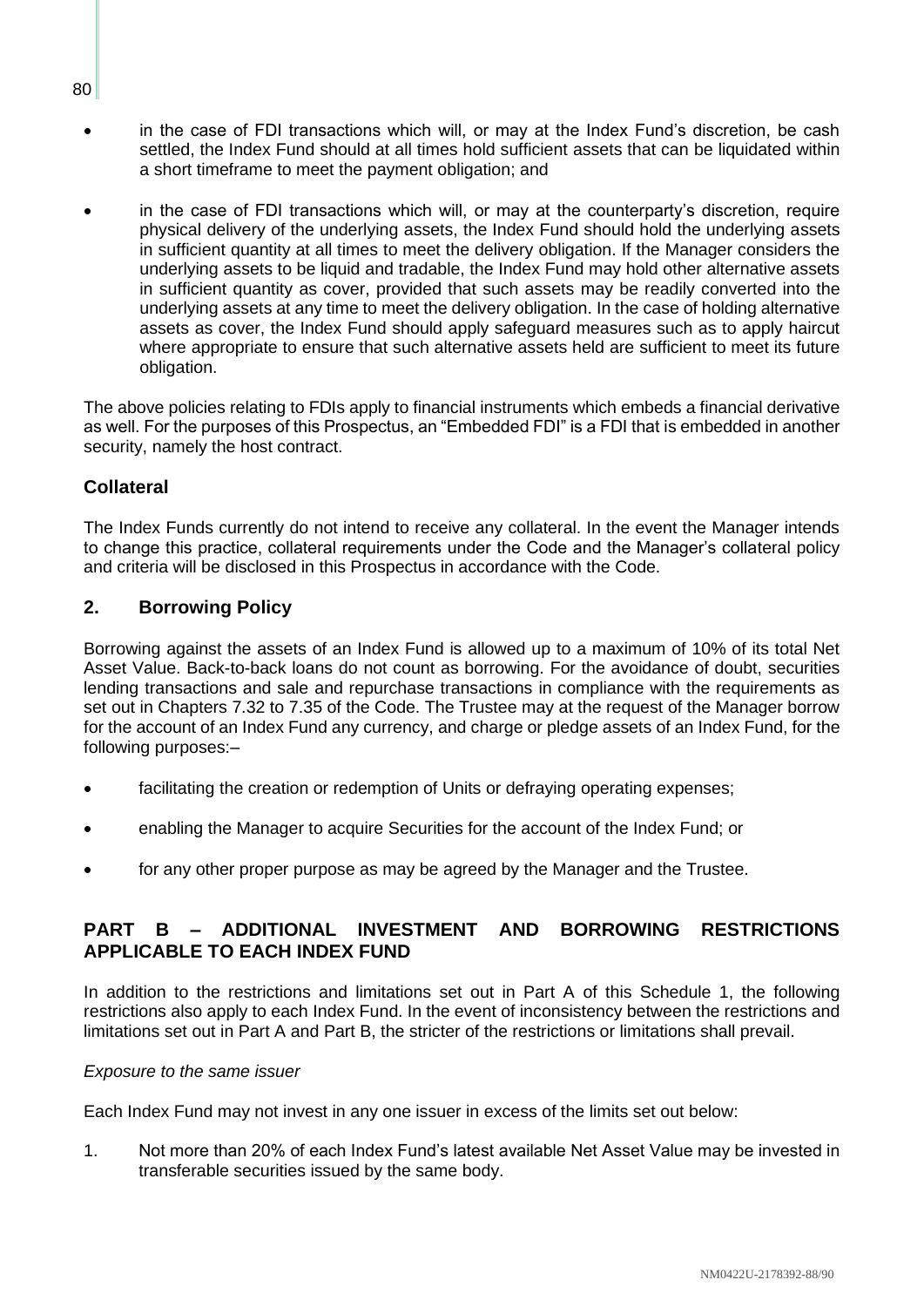2. The limit laid down in sub-paragraph 1 above is raised to 35% where that proves to be justified by exceptional market conditions in particular in regulated markets where certain transferable securities or money market instruments are highly dominant. The investment up to this limit is only permitted for a single issuer.

Companies which are included in the same group for the purposes of consolidated accounts, as defined in accordance with European Union Directive 83/349/EEC or in accordance with recognised international accounting rules, are regarded as a single body for the purpose of calculating the investment limits mentioned in sub-paragraphs 1 to 2 above

#### *Other collective investment schemes*

Each Index Fund's aggregate investment in other collective investment schemes (including eligible schemes or non-eligible schemes, and schemes authorised or not authorised by the SFC) shall not exceed 10% of its Net Asset Value.

#### *Real estate, commodities and precious metals*

Each Index Fund shall not directly or indirectly (e.g. through FDIs) invest in real estate, commodities and/or precious metals or hold certificates representing precious metals.

#### *Borrowing*

Each Index Fund may only borrow up to 10% of its Net Asset Value on a temporary basis and must not borrow on a permanent and/or rolling/recurrent basis.

#### *Investments in unlisted securities*

Each Index Fund may not invest more than 10% of its latest available Net Asset Value in Securities which are not quoted, listed or dealt in on a market, including swaps.